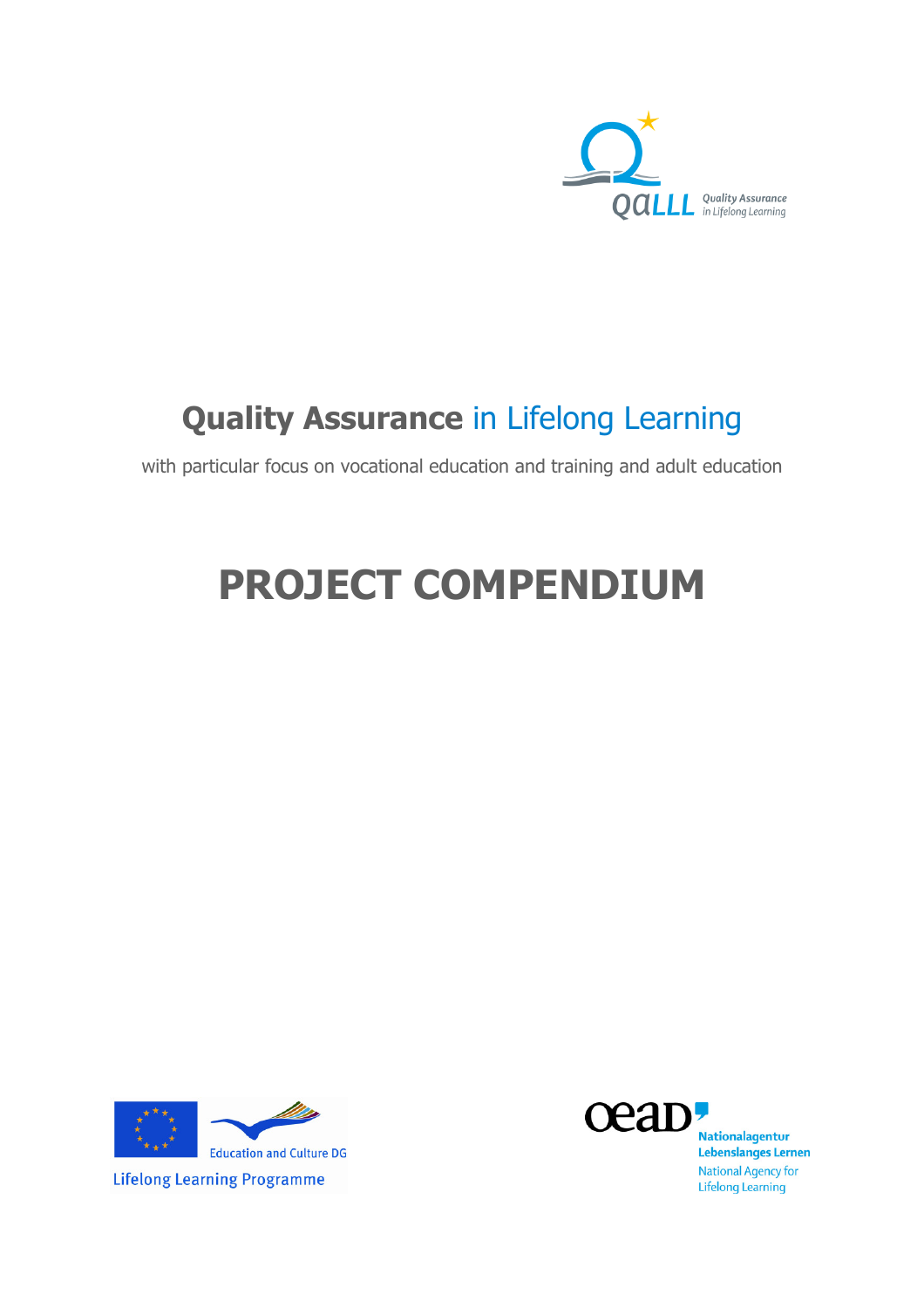#### **Contact:**

qalll@oead.at

# **Links:**

http://www.qalll.at

http://.www.lebenslanges-lernen.at

http://www.oead.at

Austrian Agency for International Cooperation in Education and Research (OeAD-GmbH)

National Agency for Lifelong Learning

Ebendorferstraße 7, 1010 Vienna, Austria

T: +43 1 534 08-0

F: +43 1 53408-699

E: qalll@oead.at

http://www.lebenslanges-lernen.at

http://www.qalll.net

FN 320219k DVR 4000157 ATU64808925

Vienna, July 2011

This project has been funded with support from the European Commission. This publication only reflects the views of the author and the Commission cannot be held responsible for any use which may be made of the information contained therein.

© Austrian National Agency for Lifelong Learning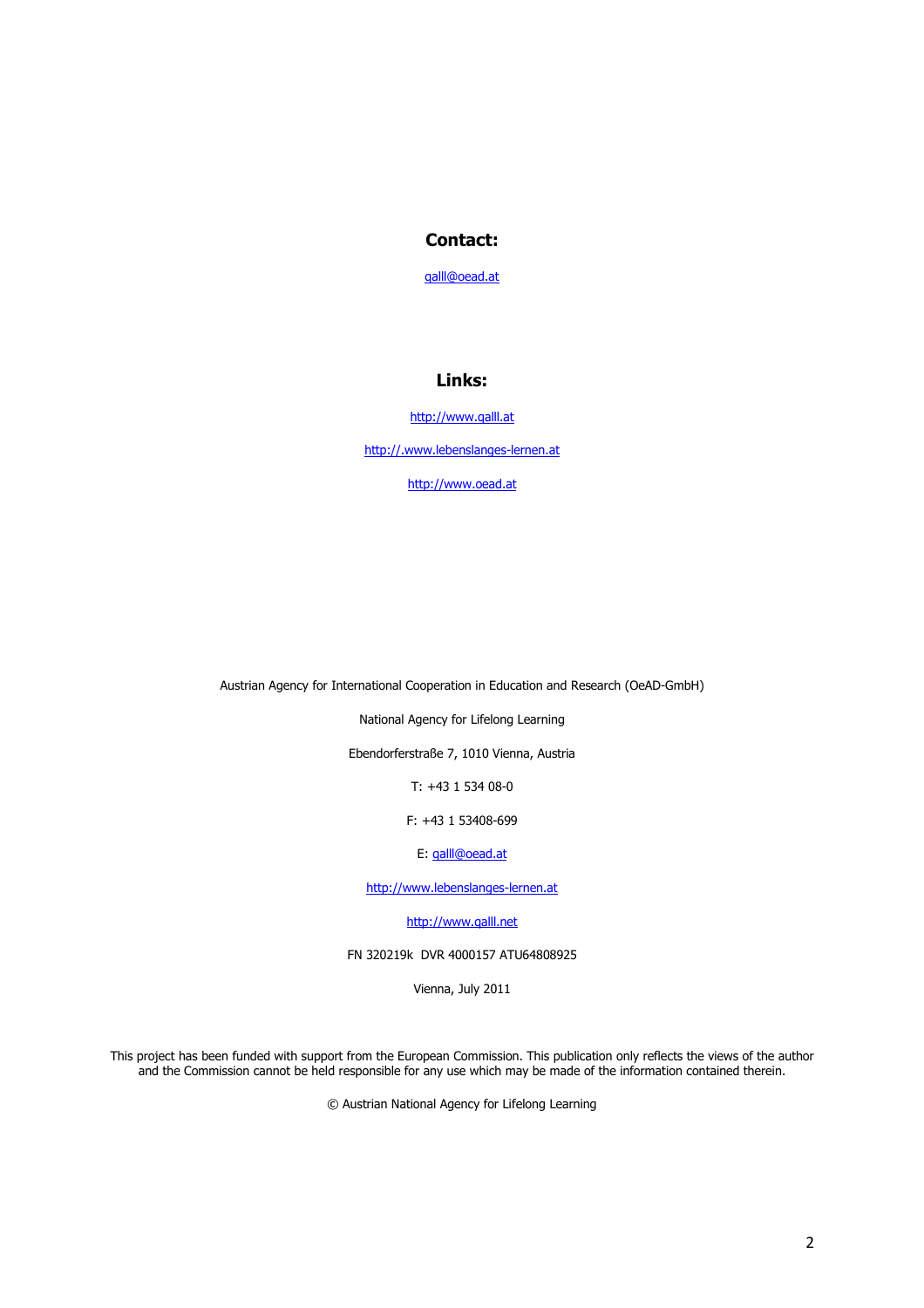# **Content**

|                                                                                                                                                                        | 5  |
|------------------------------------------------------------------------------------------------------------------------------------------------------------------------|----|
| A Dialog Approach to Developing E-Learning Courses /DELID _______________________6                                                                                     |    |
| AVE-EXEMPLO - Assessment, Visibility and Exploitation of non/in-formally acquired<br>competencies of EXperienced EMPLOyees in Enterprises ___________________________8 |    |
|                                                                                                                                                                        |    |
| DASVENT - Development of an accreditation system for veterinary nurse trainers in                                                                                      | 13 |
| Development of a validation framework for mentoring: evaluating the achievements                                                                                       |    |
| EMPOWER - European Melting Pot Wide Range Quality System ____________________18                                                                                        |    |
| "EQUAL - Evaluation and Quality Assurance in Adult Education" ___________________ 21                                                                                   |    |
|                                                                                                                                                                        |    |
|                                                                                                                                                                        |    |
| GEMS - Guidance for educators, mentors and students _________________________________29                                                                                |    |
| Guiding From School to Job - Professionalism in the Work With Young People at Risk                                                                                     |    |
|                                                                                                                                                                        |    |
| MEVOC - Quality Manual for Educational and Vocational Counselling_______________37                                                                                     |    |
|                                                                                                                                                                        |    |
|                                                                                                                                                                        |    |
|                                                                                                                                                                        |    |
| QUALC - Quality assurance network for adult learning centres ____________________ 48                                                                                   |    |
| Quality Assurance Framework for Guidance in Initial Training EGUIDE ___________51                                                                                      |    |
| Quality Assurance in Youth Career Consultancy (QA in YCC) ______________________54                                                                                     |    |
| Quality management of Peer Production of eLearning ____________________________57                                                                                      |    |
| Quality Workplace Training for Unemployed Young People (QWVET)________________60                                                                                       |    |
| QUALIVET - Quality development and quality assurance with labour market reference                                                                                      | 62 |
| QUINORA - - International Quality Assurance Programme in Vocational Orientation 65                                                                                     |    |
| RECALL - Recognition of Quality in Lifelong Learning ___________________________68                                                                                     |    |
|                                                                                                                                                                        |    |
| Reflect OR - Reflective Practices for Professional Guidance Pratictioners ____________ 74                                                                              |    |
| REVIMP - From Review to Improvement in European Vocational Education and<br><b>Training</b><br><u> 1989 - Jan Barnett, fransk politik (d. 1989)</u>                    | 77 |
| Self Evaluation in Adult Life Long Learning - SEALLL____________________________                                                                                       | 80 |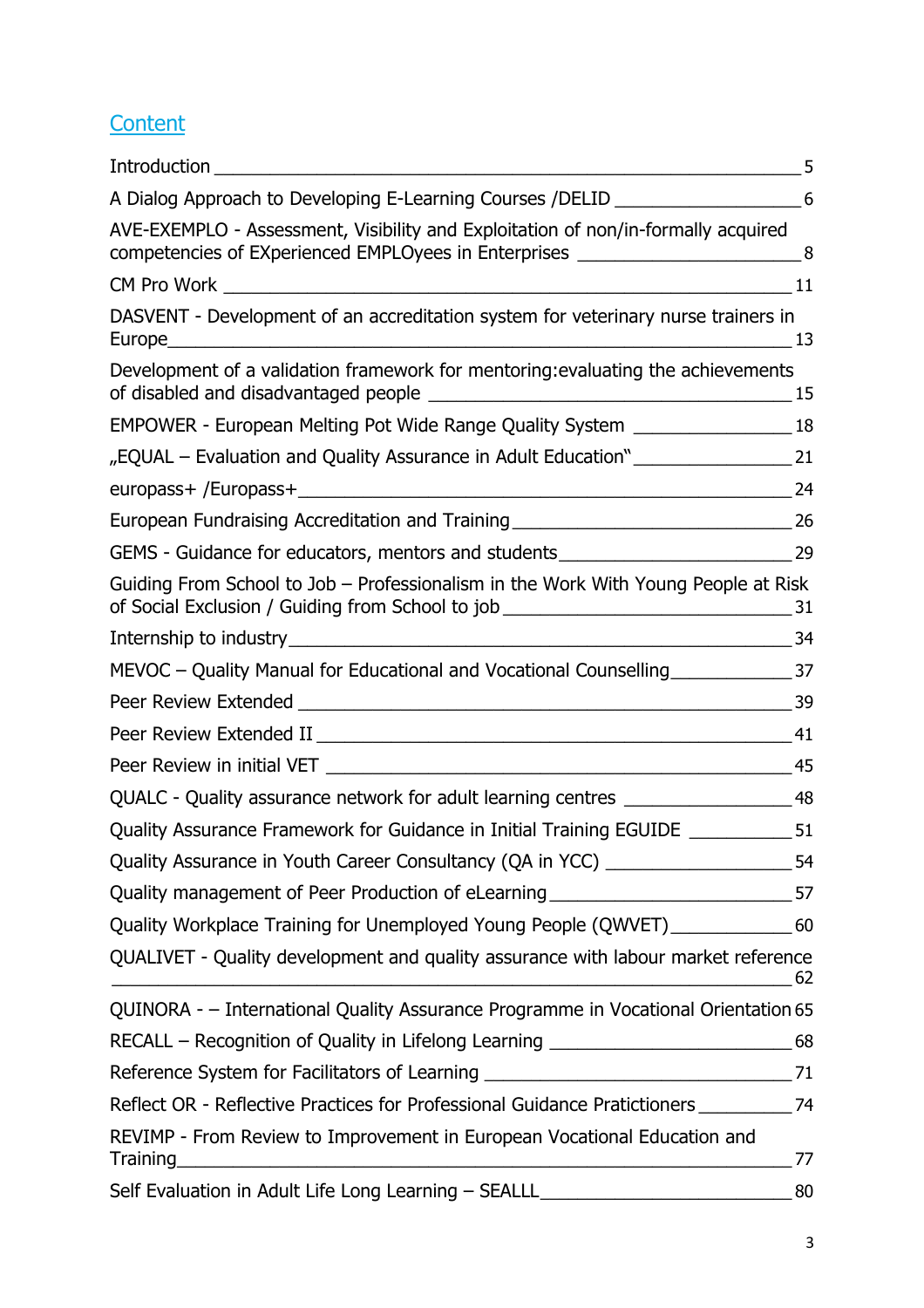| Transnational Quality Project - Quality Guidelines for Providers of Vocational |     |
|--------------------------------------------------------------------------------|-----|
| Education and Training /TQP-EU                                                 | -82 |
| Validating Mentoring 2                                                         | 85. |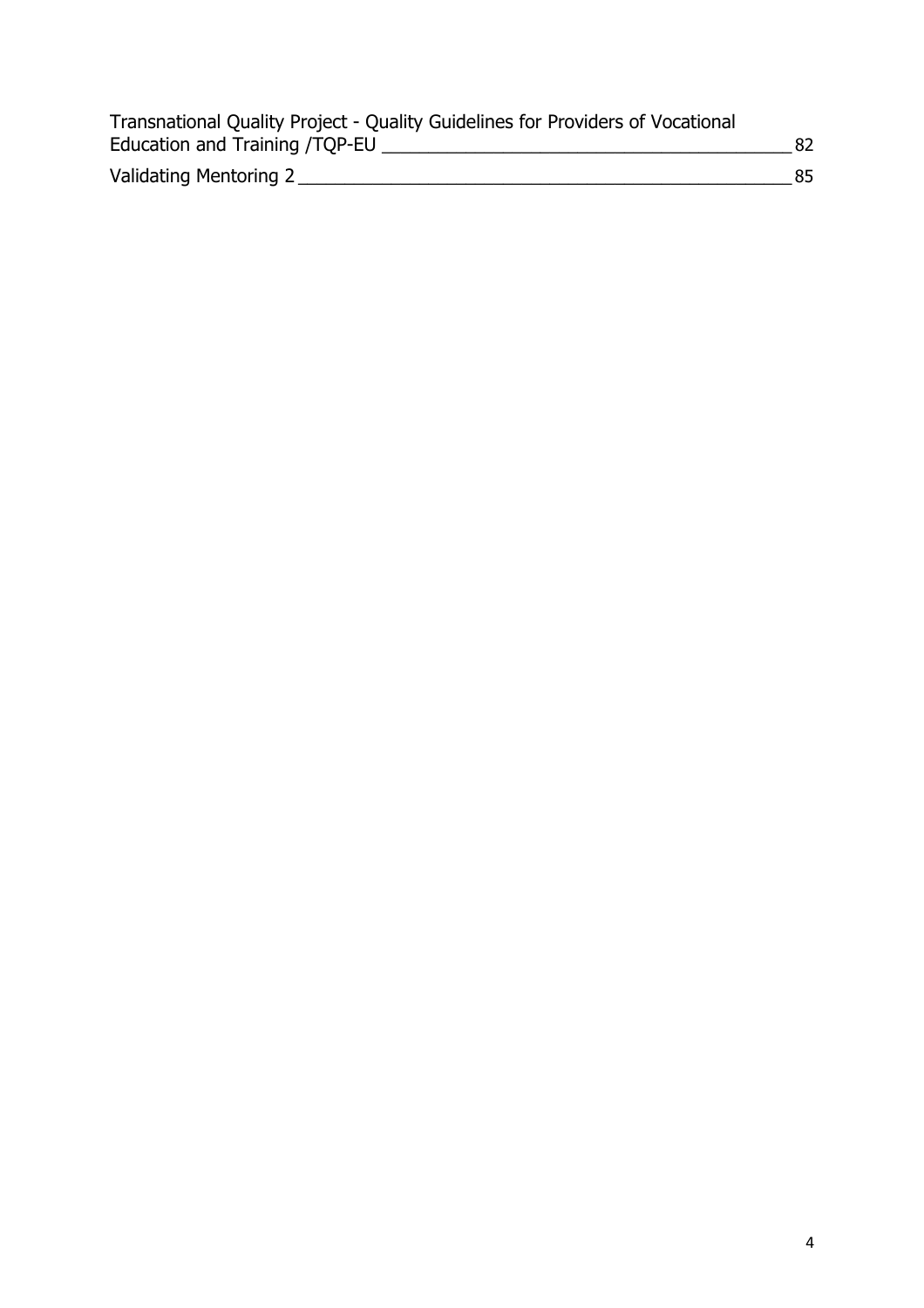# **Introduction**

For several years now the Lifelong Learning Programme (LLP) of the European Commission has been funding transnational projects in the field of vocational education and training (VET) and adult education (AE) in the programs sectors Leonardo da Vinci and Grundtvig. Quite a number of these projects deal with the topic quality assurance (QA) thereby delivering highly interesting outcomes, results and products. The thematic network QALLL (Quality Assurance in Lifelong Learning with particular focus on vocational education and training and adult education) seeks to better exploit the results of these projects and draw lessons and good practices from these experiences. For more details on QALLL go to http://www.qalll.net.

This project compendium compiles the first thirty projects that have - in the frame of the QALLL project mapping and analysis - been identified as good practice in the field of QA in VET and AE. The project themes rang from self-evaluation to external evaluation to accreditation through to certification.

The highlighting and dissemination of good practice in the field of quality assurance in VET and AE is one of the main objectives of the thematic network QALLL. Coordinated by the Austrian National Agency for Lifelong Learning, QALLL involves a partnership of 15 National Agencies and is supported by two other NAs and the LLP Executive Agency. Aiming to improve the quality and efficiency of education and training by bringing good QA practice into prominence and subsequently developing recommendations in relation to quality assurance, QALLL began its' three year lifecycle at the beginning of 2010.

We hope that this compendium serves useful for education professionals and experts, Leonardo da Vinci and Grundtvig project co-ordinators, policy makers, national authorities, social partner representatives and other interested stakeholders to learn from and discuss trends in the field of quality assurance in VET and adult education.

The QALLL project team

NB: To keep up to date with developments register for the periodic QALLL Newsletters on our homepage http://www.qalll.net/newsletter.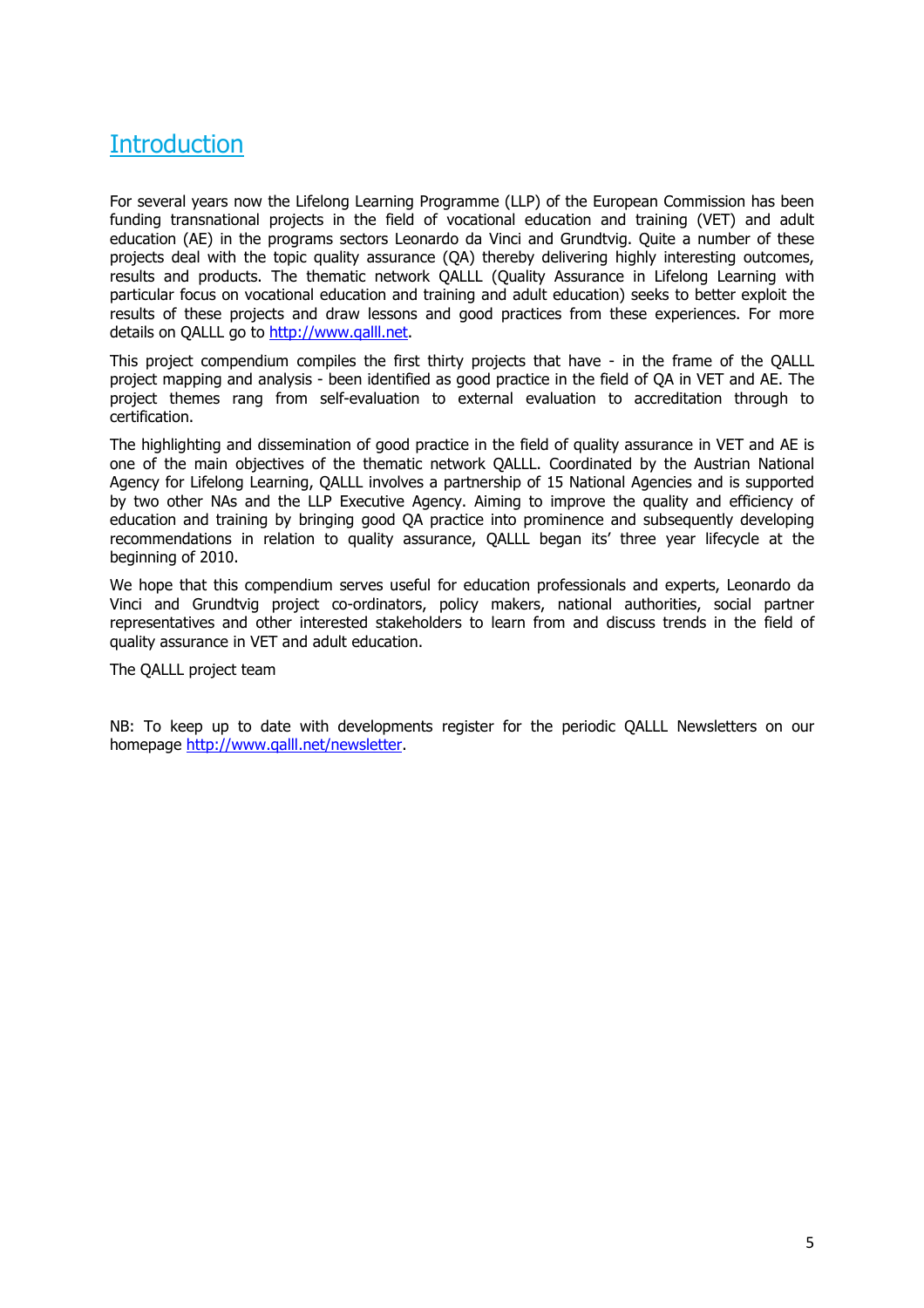# A Dialog Approach to Developing E-Learning Courses /DELID Project Number: 146525



# **What the project is about**

DELID promoted intensive dialogue between e-learning providers and SMEs by means of interviews, storytelling, tests, meetings and other tools. The project developed a methodology for e-learning courses for small and medium-sized enterprises in intensive dialogue and in close collaboration with SMEs. The project yielded new e-learning courses perfectly adapted to the needs of the SMEs in the project and a methodology that describes how other e-learning courses can be adapted to better fit the needs of SMEs in general.

**Information** 

**Project type and year: LdV: Pilot project 2006** 

**Country of coordinating organisation:** DE

**ADAM-Link:** http://www.adam-europe.eu/adam/project/view.htm?prj=2331

**Project Website:** http://www.delid.org/

**Level targeted:** provider level, learning and teaching level

**Sector:** Education; Information and Communication

**Educational sector/activity:** VET, AE, etc.

#### **Products**

#### **Main product 1**

#### **Guide for Developers**

The PDF guide describes a quality-assuring process on how to adapt e-learning offers to the specific needs of SMEs. It covers pedagogical, technical , econonomic and cultural issues as well as qualification requirements of e-tutors.

#### Target group:

Current or potential developers and providers of e-learning offers for SMEs in organisations and institutions, managers and other decision-makers in SMEs

#### **Main product 2**

#### **4 e-learning test courses for SMEs**

Course topics: Metadata, Powerpoint, EXCEL, Negotiation

One PDF document per course. It lists the course contents.

Target group:

Employees of SMEs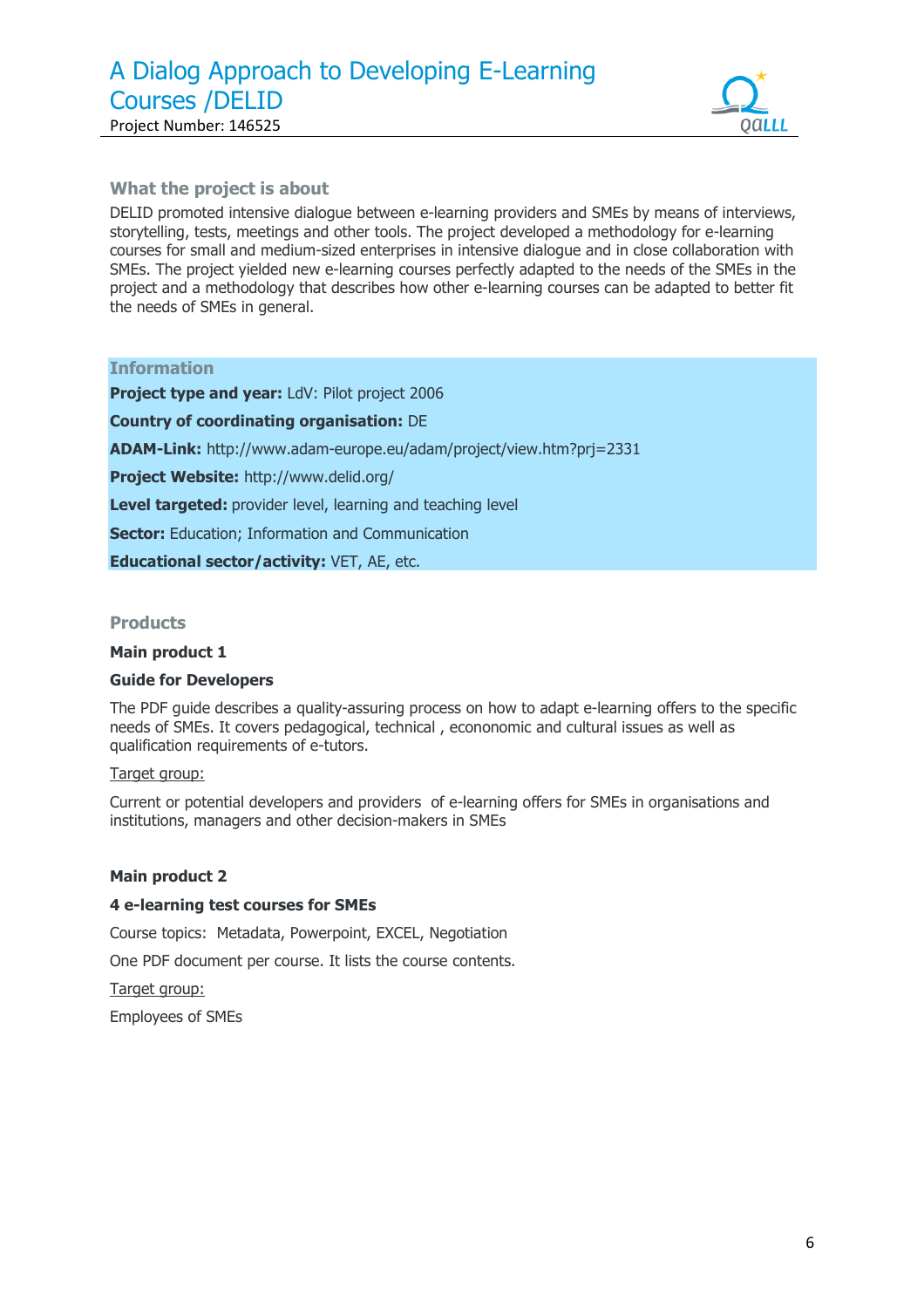

# **Relevance for Quality Assurance**

#### **Models and tools**

#### **Support**

| Training | 4 e-learning exemplary (test) courses for SMEs |
|----------|------------------------------------------------|
|----------|------------------------------------------------|

#### **EQAVET Quality cycle**

| Planning | The <b>Guide for Developers</b> outlines how to design / develop          |
|----------|---------------------------------------------------------------------------|
|          | e-learning training courses which meet the specific needs of<br>the SMEs. |

# **Recommendations for Dissemination and Transfer**

Perhaps the process model could be adapted to other target institutions of e-elearning, e.g. adult education, NGOs, social organsiations, health institutions.

#### **Contact**

# **Coordinating organisation:**

| Institution: | Friedrich-Alexander-Universität Erlangen-Nürnberg |
|--------------|---------------------------------------------------|
| Address:     | Schloßplatz 4, 91054 Erlangen                     |
| Website:     | http://www.delid.org/                             |

#### **Contact**

| Name:    | Ulrich Winderl                     |
|----------|------------------------------------|
| Email:   | ulrich.winderl@zuv.uni-erlangen.de |
| Tel/Fax: | 49(0)9131/8524043                  |

**Countries of the Partner organisations: DE, FI, FR, ES, PL, EL**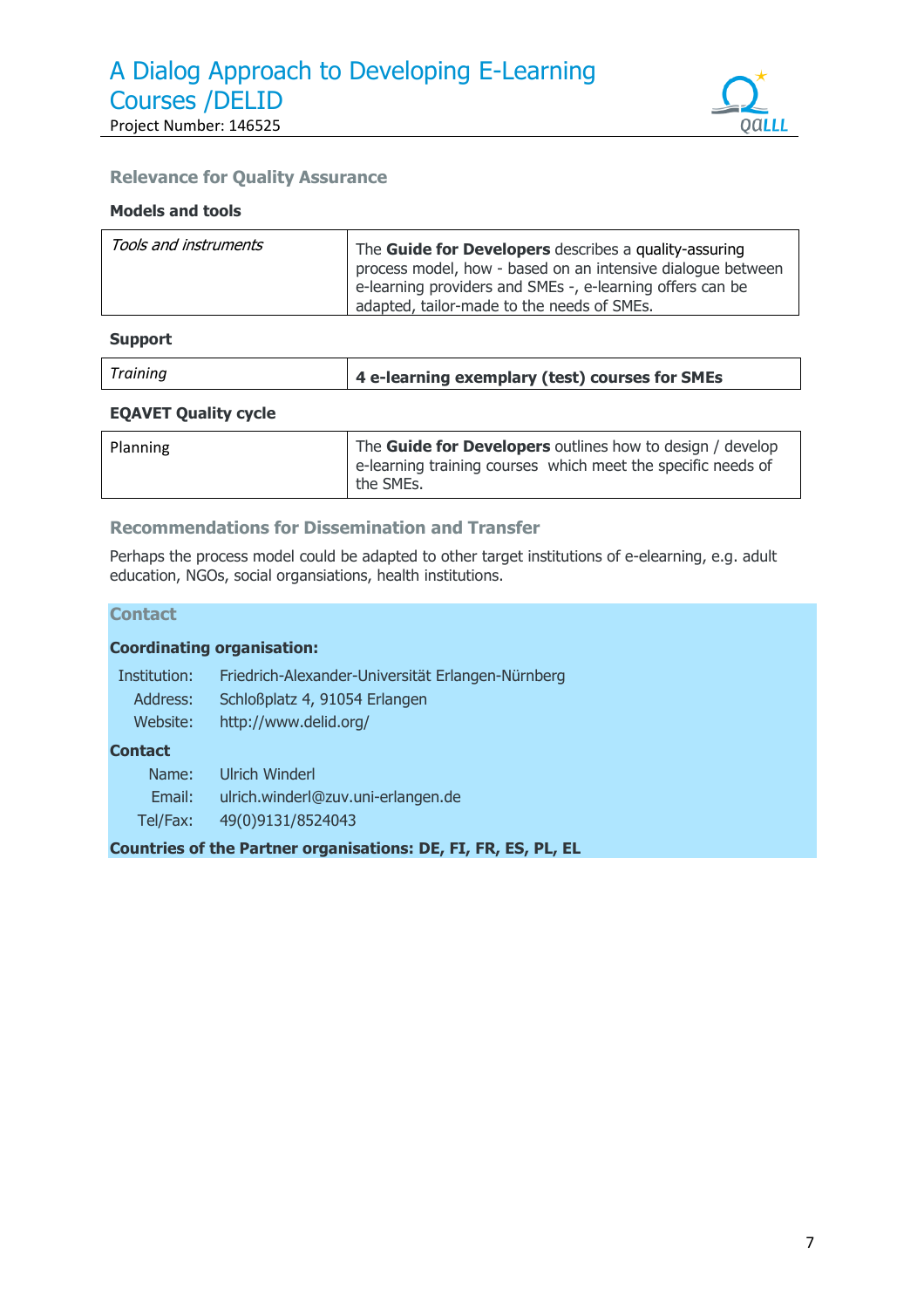# AVE-EXEMPLO - Assessment, Visibility and Exploitation of non/in-formally acquired competencies of EXperienced EMPLOyees in Enterprises





# **What the project is about**

Main objective of the project was to exploit and implement the findings and products of the previous project (www.exemplo.de) about the recognition of non-formally acquired competencies into a new geographical context and to combine them with a new media-approach. Enterprises including SMEs and their experienced employees are the main target group of the project. HR & training staff, training consultants, social partners (Employers' associations and trade unions) are the other target group.

#### **Information**

**Project type and year:** LdV: TOI 2007

**Country of coordinating organisation:** TR

**ADAM-Link:** http://www.adam-europe.eu/adam/project/view.htm?prj=4888

**Project Website:** www.aveexemplo.org

**Level targeted:** system level not primarily but also connected; provider level

**Sector:** Manufacturing, Professional, Scientific and Technical Activities

**Educational sector/activity:** VET, AE, etc.

#### **Products**

#### **Main product 1**

#### **Ave Exemplo Handbook: How to develop an e-portfolio:**

#### **A guide based on the informal and non-formal learning approach**

The project uses the digital e-portfolio approach to document and assess the informally learnt key skills of the employees, to support and valorise the self-managed learning process as well as to promote their career planning and development.The Handbook teaches the users how to use the eportfolio portal of AveExemplo by introducing its most important functionalities on an example eportfolio. Beside this main content part the handbook contains information - as an introduction to the topic - about informal learning, about e-portfolio and the role of an e-portfolio advisor.

#### Target group:

Enterprises (including SMEs). HR & training staffs. Employees of the enterprises. Job applicants.

#### **Main product 2**

#### **AveExemplo Toolkit in general and the tool Competence Card for Workplace**

The project offers a set of 3 tools for assessment, validation and documentation of competences of employees in enterprises or of job applicants with the aim of evidencing their outcomes of non-formal and informal learning. All tools are based on the same scheme but they differ concerning the objectives of competence assessment procedures, the methods used and the kind of competences to be assessed. The tools could be used either separately or integrated into a complete process of human resources development in companies, including summative and formative elements like assessment, validation, documentation and development of competences.

#### Target group:

Employees in enterprises (SME-s), job applicants. Employers, seniors in company.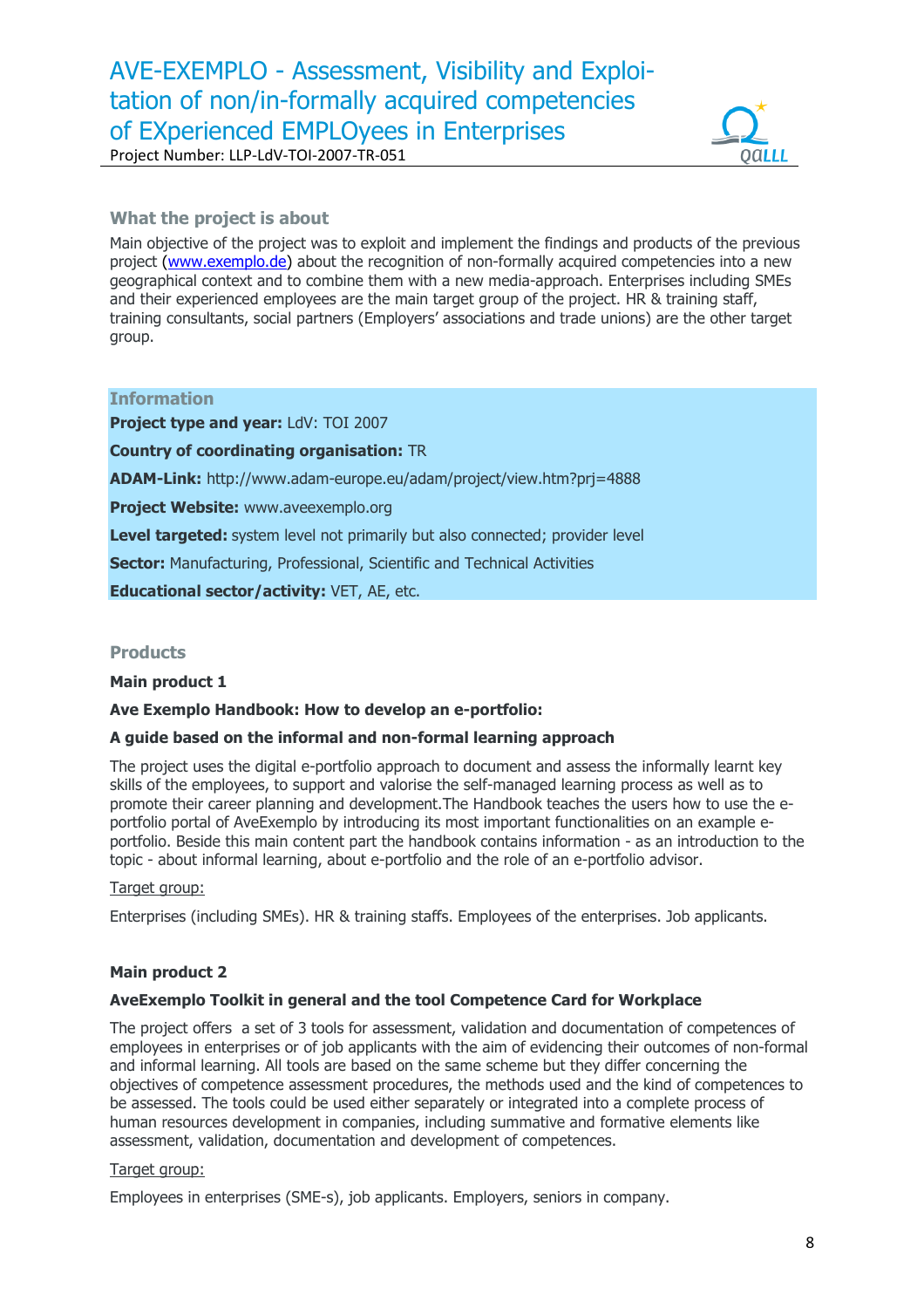Project Number: LLP-LdV-TOI-2007-TR-051



# **Main product 3**

## **AveExemplo Tool: Transparency of Competences**

This tool supports an assessment process that promotes and documents the transfer of results (skills acquired) of organised training (in-house or seminar-based) into practice at the workplace. The methods used are Guidance in creating awareness of the transfer of newly acquired knowledge and skills to the workplace and Combining self-evaluation with evaluation by others. With this method learners and superiors in companies gain information on the impact of training courses related to the workplace. The process is focused on vocational activities independently from the form of learning, so a course will be recorded in the same manner as learning at work.

#### Target group:

Training providers. Employees (seminar participants), seniors, HRD responsible from the enterprise.

#### **Main product 4**

#### **AveExemplo Tool: Recognizing and recording progress and achievement (RAPRA)**

This tool is the most comprehensive AveExemplo instrument which includes elements of the other two tools, too. It perfectly suits for in-house development of professional competences of companies' staff. RARPA combines competence assessment with a formative learning-centred method and strict orientation of learning processes towards strategic goals of companies, namely SME. It addresses many of the issues pertinent to the assessment of informally acquired competences. As methods it uses the Combination of self-evaluation and evaluation by others and also a Formative approach: Combining assessment and skills/competences development. The tool also describes the 5 stages of the planning, instructing, evaluating and building skills development process step by step.

#### Target group:

Training providers. Employees, managers, team leaders from the enterprise.

# **Relevance for Quality Assurance**

#### **Models and tools**

| Tools and instruments | The 3 AVE EXEMPLO tools are for supporting identification<br>of the employees' actual state of knowledge, professional skills<br>and competences related to job requirements and to allow<br>transparency and recognition of qualifications and<br>competences of non-formal and in-formal learning. Integrating<br>digital (e-) portfolio makes the competences more visible and<br>transferable. |
|-----------------------|----------------------------------------------------------------------------------------------------------------------------------------------------------------------------------------------------------------------------------------------------------------------------------------------------------------------------------------------------------------------------------------------------|
|-----------------------|----------------------------------------------------------------------------------------------------------------------------------------------------------------------------------------------------------------------------------------------------------------------------------------------------------------------------------------------------------------------------------------------------|

#### **Methodologies and procedures**

| Self-assessment/self-evaluation             | The AVE EXEMPLO tools combine self-evaluation and<br>evaluation by others. They are based on self-assessment by<br>an employee who will be externally validated, i.e. from the<br>employers' side (by co-workers, seniors, tutors etc.). |
|---------------------------------------------|------------------------------------------------------------------------------------------------------------------------------------------------------------------------------------------------------------------------------------------|
| External assessment/ external<br>evaluation | The AVE EXEMPLO tools combine self-evaluation and<br>evaluation by others. They are based on self-assessment by<br>an employee who will be externally validated, i.e. from the<br>employers' side (by co-workers, seniors, tutors etc.). |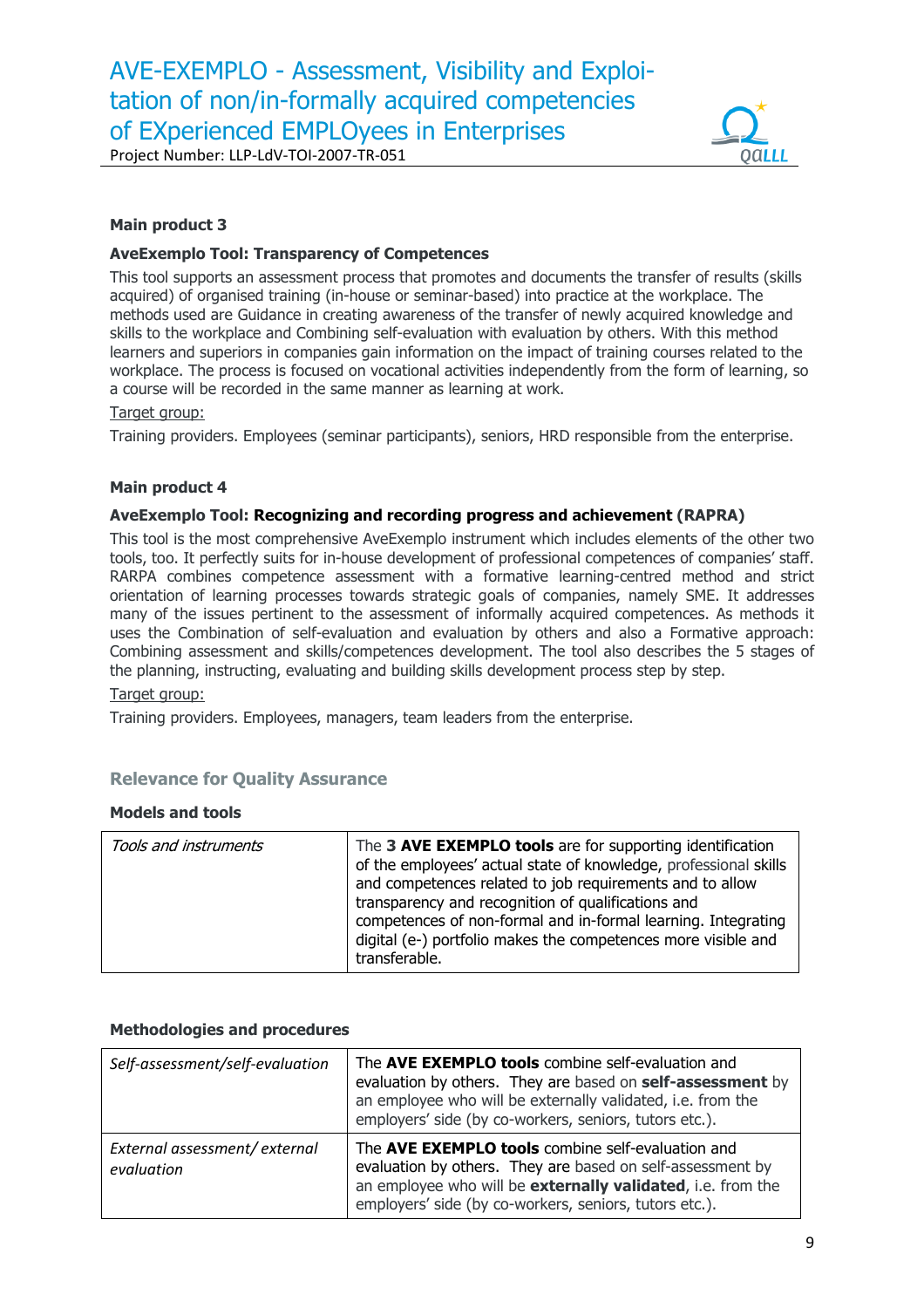# AVE-EXEMPLO - Assessment, Visibility and Exploitation of non/in-formally acquired competencies of EXperienced EMPLOyees in Enterprises

Project Number: LLP-LdV-TOI-2007-TR-051



| Certification of individuals | procedure results in the certified<br>The assessment                     |
|------------------------------|--------------------------------------------------------------------------|
|                              | <b>Competence Card, signed by both the employer and the</b><br>employee. |
|                              |                                                                          |
|                              | The "Transparency of competences" tool provides for a                    |
|                              | new form of certification process that has been designed to              |
|                              | promote and document the transfer of organised training (in-             |
|                              | house or seminar-based) to the workplace and providing                   |
|                              | evidence of the learner's skills and competencies relevant to            |
|                              | work practice.                                                           |

# **EQAVET Quality cycle**

| Evaluation    | using the <b>Competence Card for Workplace</b> an<br>Bv<br>employee's actual level of competence related to the work<br>place will be assessed.                                                                                                                                              |
|---------------|----------------------------------------------------------------------------------------------------------------------------------------------------------------------------------------------------------------------------------------------------------------------------------------------|
| <b>Review</b> | The instrument "Recognizing and recording progress and<br>achievement" (RARPA) combines competence assessment<br>with skills/competences development, i.e. with a formative<br>learning-centred method and strict orientation of learning<br>processes towards strategic goals of companies, |

# **Recommendations for Dissemination and Transfer**

The project results are transnational, interdisciplinary and transsectoral practices.

EXEMPLO Project (Assessment of non-formally acquired competencies of EXperienced EMPLOyees)

# **Contact**

### **Coordinating organisation:**

| Institution: | Turkish Employers' Association of Metal Industries                  |
|--------------|---------------------------------------------------------------------|
| Address:     | Abidei Hurriyet Cad. Mecidiyekoy Yolu No: 268 Sisli, 34381 Istanbul |
| Website:     | www.aveexemplo.org                                                  |

# **Contact**

| Name:    | Ismet SIPAHI              |
|----------|---------------------------|
| Email:   | eqitim@mess.org.tr        |
| Tel/Fax: | +90 212 2320104 (ext.224) |

**Countries of the Partner organisations:** EL, DE, TR, CZ, RO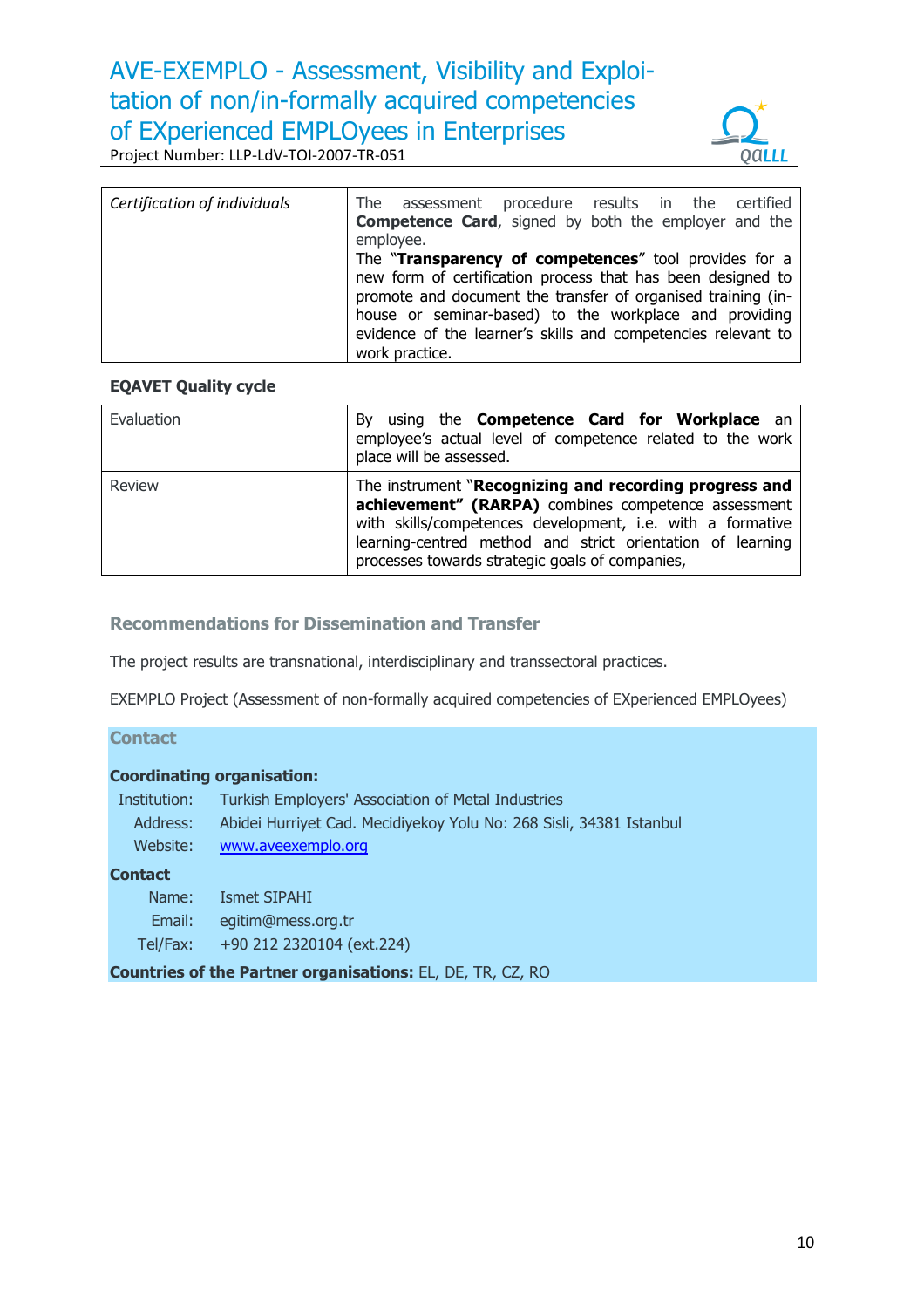

# **What the project is about**

The central work result of the pilot project is a multilingual software tool for the competence management in the M+E production sector, which:

• On an industry-wide basis, presents and compares task and process-oriented competencies of semiskilled and skilled workers also acquired on an informal basis;

• Provides the executive staff in the production with an everyday tool for the linking of task management, qualification planning and competence development;

• Supports human resources personnel in industrial enterprises to evaluate the competence level in production departments and accordingly align the recruitment of personnel and promotion measures.

# **Information**

**Project type and year:** LdV: Pilot project 2005

**Country of coordinating organisation:** DE

**ADAM-Link:** http://www.adam-europe.eu/adam/project/view.htm?prj=1796

**Project Website:** http://www.cmprowork.eu/

**Level targeted:** system level, provider level

**Sector: Professional: Scientific and Technical Activities** 

**Educational sector/activity:** VET, AE, etc.

# **Products**

#### **Main product 1**

#### **Multilingual software tool CM ProWork**

It is a tool for competence management in the media & entertainment (M+E) production sector, which:

• on an industry-wide basis, presents and compares task and process-oriented competencies of semiskilled and skilled workers (m+w) also acquired on an informal basis;

• provides the executive staff active in the production with a everyday tool for the linking of task management, qualification planning and competence development;

• supports human resources personnel in industrial enterprises to evaluate the competence level in production departments and accordingly align the recruitment of personnel and promotion measures.

#### Target group:

HR personnel and executive staff in companies within the M+E production sector; partly also employees in this sector

#### **Main product 2**

#### **Glossary**

A glossary complementing the tool was established in both English and German language.

#### Target group:

HR personnel and executive staff in companies within the M+E production sector;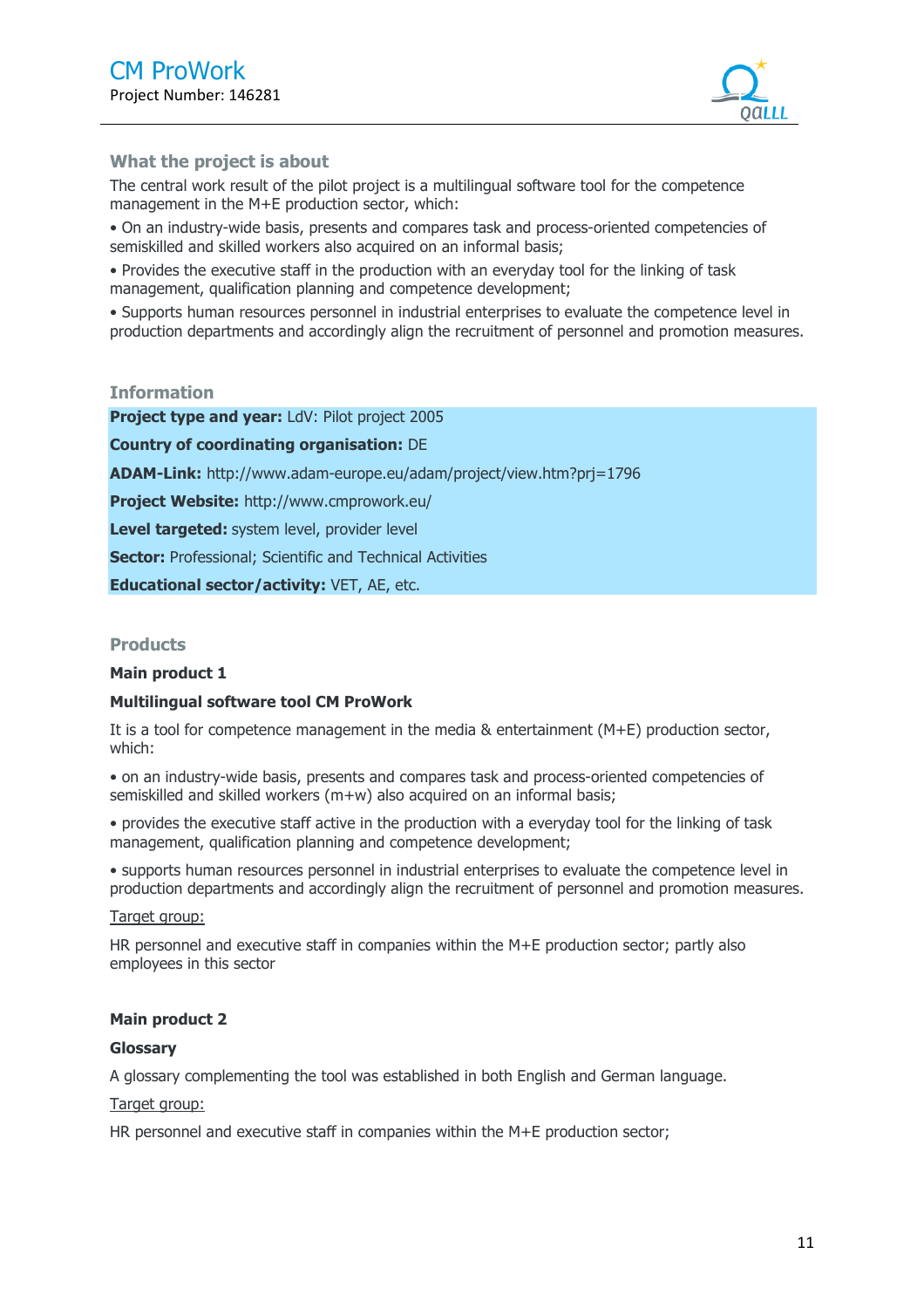

#### **Main product 3**

#### **Demonstration CD**

The demonstration CD is in German language and was made available for the distribution of the results.

# Target group:

HR personnel and executive staff

# **Relevance for Quality Assurance**

# **Models and tools**

| Tools and instruments | The <b>Competence management tool</b> is able to display the<br>competences acquired by learning in the process of work i.e.<br>within the framework of non-formal learning in industrial<br>production processes in a task-related and process-related<br>wav. |
|-----------------------|-----------------------------------------------------------------------------------------------------------------------------------------------------------------------------------------------------------------------------------------------------------------|
|-----------------------|-----------------------------------------------------------------------------------------------------------------------------------------------------------------------------------------------------------------------------------------------------------------|

## **Support**

| Good practices | In the country-specific <b>Good-Practice</b> presentations the<br>gained experiences, benefits and potentials of the tool are<br>displayed which provide support to the education providers and<br>the decision makers in the enterprises regarding the |
|----------------|---------------------------------------------------------------------------------------------------------------------------------------------------------------------------------------------------------------------------------------------------------|
|                | implementation of the tool.                                                                                                                                                                                                                             |

#### **EQAVET Quality cycle**

| Planning | The CM ProWork software tool enables qualification                                                                                                        |
|----------|-----------------------------------------------------------------------------------------------------------------------------------------------------------|
|          | planning and planning of human resource / competence<br>development in industry by identifying learning requirements<br>related to tasks and individuals. |

# **Recommendations for Dissemination and Transfer**

Both to other countries and to other sectors given; there has been already a transfer project following to this one.

#### **Related projects**

There is a follow-up project CM ProWork transfer; see www.cmprowork.eu

# **Contact**

## **Coordinating organisation:**

 Institution: BBQ Berufliche Bildung GmbH Address: Lorettostr. 2, 79100 Freiburg, DE Website: www.bbq-zukunftskurs.de **Contact**  Name: Silke Jäger-Warnecke Email: sjaeger@bbq-online.de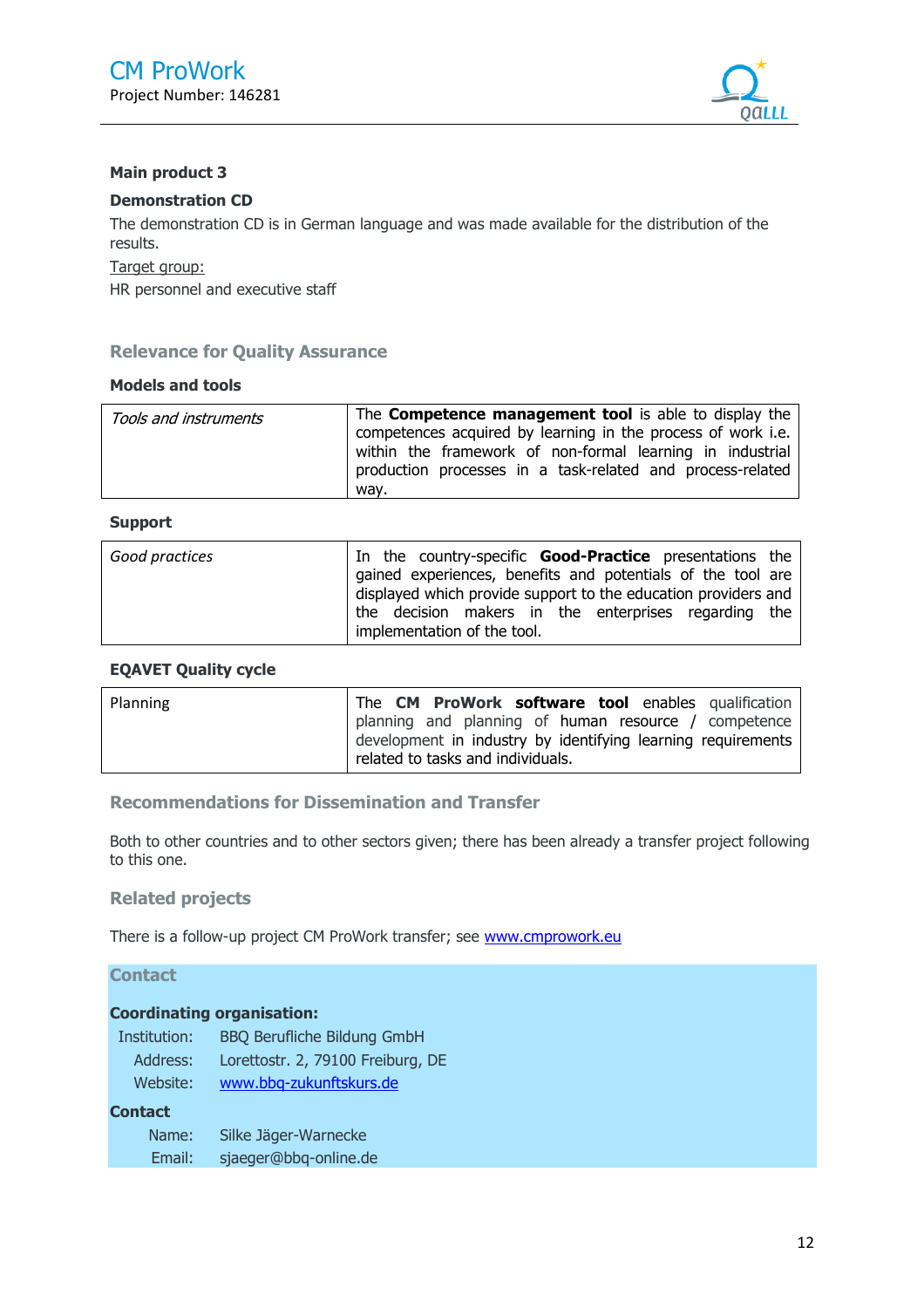

# **What the project is about**

With this project an accreditation system for Veterinary Nurse Trainers was developed. This accreditation system was developed with the help of Vetnnet, a stable European network of Veterinary Nurse Trainers and associated institutes. The employers, represented by the FECAVA and the RCVS, played also an essential role in developing the system.

**Information Project type and year:** LdV: Pilot project 2005 **Country of coordinating organisation:** NL **ADAM-Link:** http://www.adam-europe.eu/adam/project/view.htm?prj=2611 **Project Website:** www.acovene.com **Level targeted:** system level, provider level **Sector: Other Service Activities Educational sector/activity:** VET, AE, etc.

# **Products**

#### **Main product 1**

#### **An accreditation system for Veterinary Nurse Programmes in Europe driven by the website:- www.acovene.com**

This project has developed an accreditation procedure for Veterinary Nurse Programmes in the EU. It defines a training programme by embracing both:

- the facilities, resources and quality assurance provided by the applicant college or school and
- their curriculum and assessment.

The accreditation process is driven by the four documents of the project:

- 1. Dossier of European Competences for the Veterinary Nurse
- 2. Accreditation Policies and Procedures
- 3. Accreditation Form and Guidance
- 4. Guidance for visitors: Conducting an accreditation

#### Target group:

Managers of Veterinary Nurse Education providers in Europe.

#### **Relevance for Quality Assurance**

#### **Models and tools**

| Standards | In the Accreditation Procedure the minimum Standards of        |
|-----------|----------------------------------------------------------------|
|           | Accreditation have been established for quality assessment and |
|           | quality enhancement of accredited veterinary nursing           |
|           | programmes.                                                    |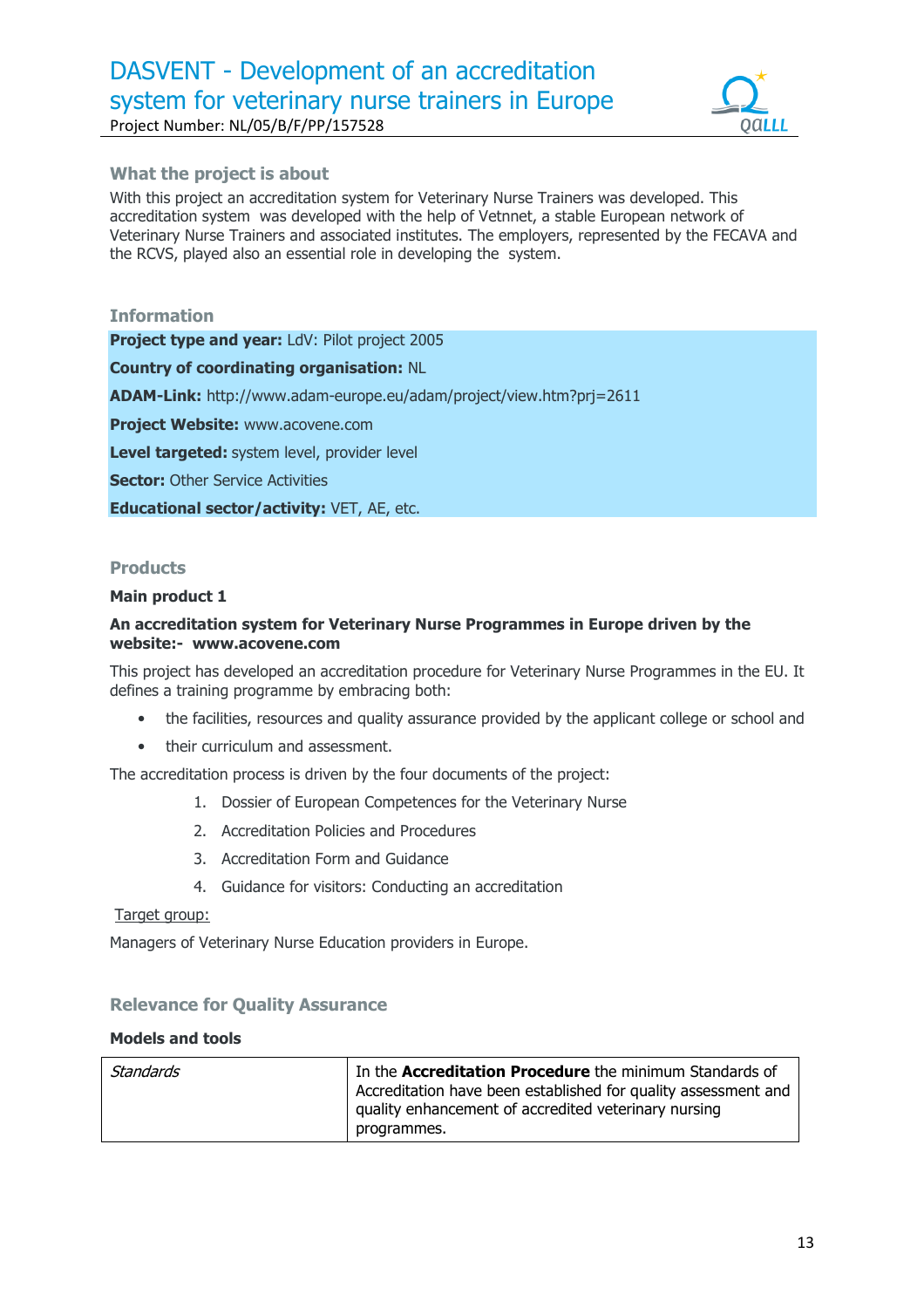

# **Methodologies and procedures**

| Accreditation of<br>providers/institutions | An accreditation system (including procedures, forms,<br>guidance) for institutional accreditation and also for<br>accreditation of veterinary nurse programmes was developed<br>with the aim to inform the public of those institutions of<br>providing quality education for veterinary nurses and<br>enhancing by this their prospects of employment mobility. |
|--------------------------------------------|-------------------------------------------------------------------------------------------------------------------------------------------------------------------------------------------------------------------------------------------------------------------------------------------------------------------------------------------------------------------|
|--------------------------------------------|-------------------------------------------------------------------------------------------------------------------------------------------------------------------------------------------------------------------------------------------------------------------------------------------------------------------------------------------------------------------|

# **EQAVET Quality cycle**

| Evaluation | During the ACOVENE accreditation procedure the veterinary<br>nurse programmes and also the educational institutions<br>providing these programmes are evaluated for quality, based<br>on conformity with the established accreditation standards. |
|------------|---------------------------------------------------------------------------------------------------------------------------------------------------------------------------------------------------------------------------------------------------|
|            |                                                                                                                                                                                                                                                   |

# **Recommendations for Dissemination and Transfer**

This project could inform the development of accreditation procedures by an institution of partner institutions.

# **Contact**

# **Coordinating organisation:**

| Institution: | <b>AOC GROENHORST</b>             |
|--------------|-----------------------------------|
| Address:     | Barnseweg 3, 3771RN Barneveld, NL |
| Website:     | www.acovene.com                   |
| Contact      |                                   |
| Name:        | A. Moene                          |
| Email:       | alida.moene@groenhorstcollege.nl  |
| Tel/Fax:     | $31 - 342 - 455540$               |
|              |                                   |

**Countries of the Partner organisations:** NL, IT, IE, FR, SE, UK, DK, BE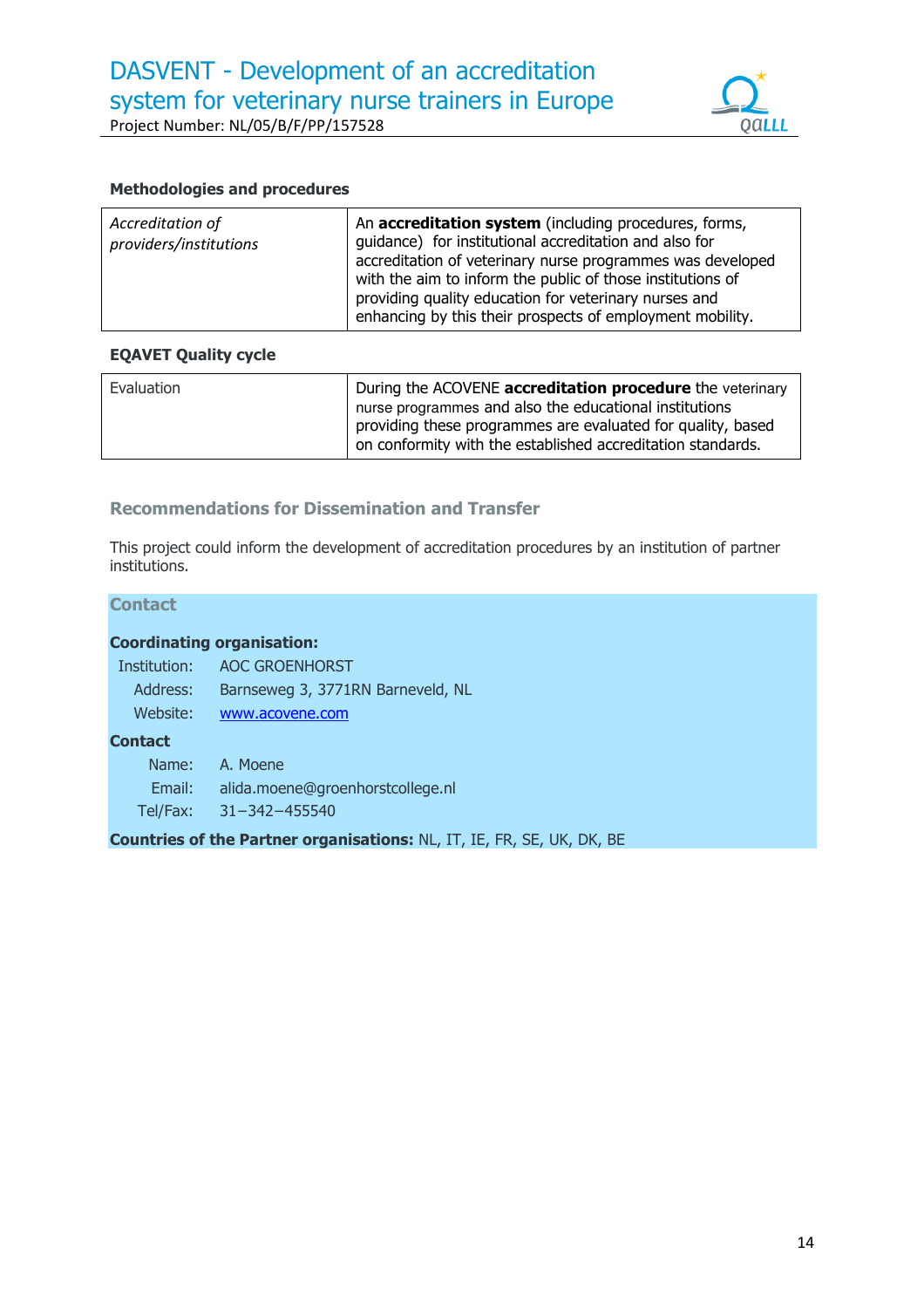# Development of a validation framework for mentoring:evaluating the achievements of disabled and disadvantaged people Project Number: BG/05/C/F/TH-83300



# **What the project is about**

The project developed a comprehensive system for the validation of workplace mentoring for disabled and disadvantaged people in the job market, aiming at the promotion of a system which will define and implement overall principles and practical procedures; The project focused on the needs of disabled and disadvantaged people who gain particular benefits from the non formal nature of mentoring: previous projects and different national systemic actions already confirmed that the overall benefits of mentoring, in terms of employability skills of the mentee and training skills of the mentor, can be expected to grow considerably in the short and in the medium term. One of the main objectives was to improve knowledge, practical skills, training strategies of disabled people and ensuring higher employability.

## **Information**

**Project type and year: LdV: Thematic action 2005** 

**Country of coordinating organisation:** BG

**ADAM-Link:** http://leonardo.ec.europa.eu/pdb/detail\_en\_2000.cfm?Numero=5083300&Annee=2005

**Project Website:** http://www.mentoring-validation.org/Default.aspx

**Level targeted**: provider level, learning and teaching level

**Sector:** Target sectors are service sector, IT-sector and restaurant and hotels sector.

**Educational sector/activity:** VET, AE, etc.

#### **Products**

#### **Main product 1**

#### **The Code of Practice for Mentoring (CoP)**

The CoP provides the promoters of mentoring programmes with advice and support to help them define the key goals that a good mentoring programme must address. It also provides a methodology that, within the constraints of the resources available, will best ensure that mentoring programmes achieve quality standards in relation to the goals. The recognition and validation of mentoring, and the achievement of quality in mentoring are addressed within an integrated overall framework for quality assurance in mentoring. The CoP is a practical expression of the principles recommended by the Technical Working Group on Quality in VET in its "European Guide on Self-assessment for VET providers.

#### Target group:

People who are developing mentor process of disabled people and other people disadvantaged in the open labour market.

#### **Main product 2**

#### **General Guide for setting up mentoring schemes**

The quide includes i.e. a framework of mentoring, explanation of mentoring process and mentor's role and skills, requirements, criteria and process for selection mentors and the mentoring agreements. Validation is an aid to the effective operation of mentoring programmes: by providing guidance in decisions about procedures and outcomes it plays an important formative role in the design of programmes as well as in relation to the monitoring of individual and collective performance.

#### Target group:

People who are developing mentor process of disabled people and other people disadvantaged in the open labour market.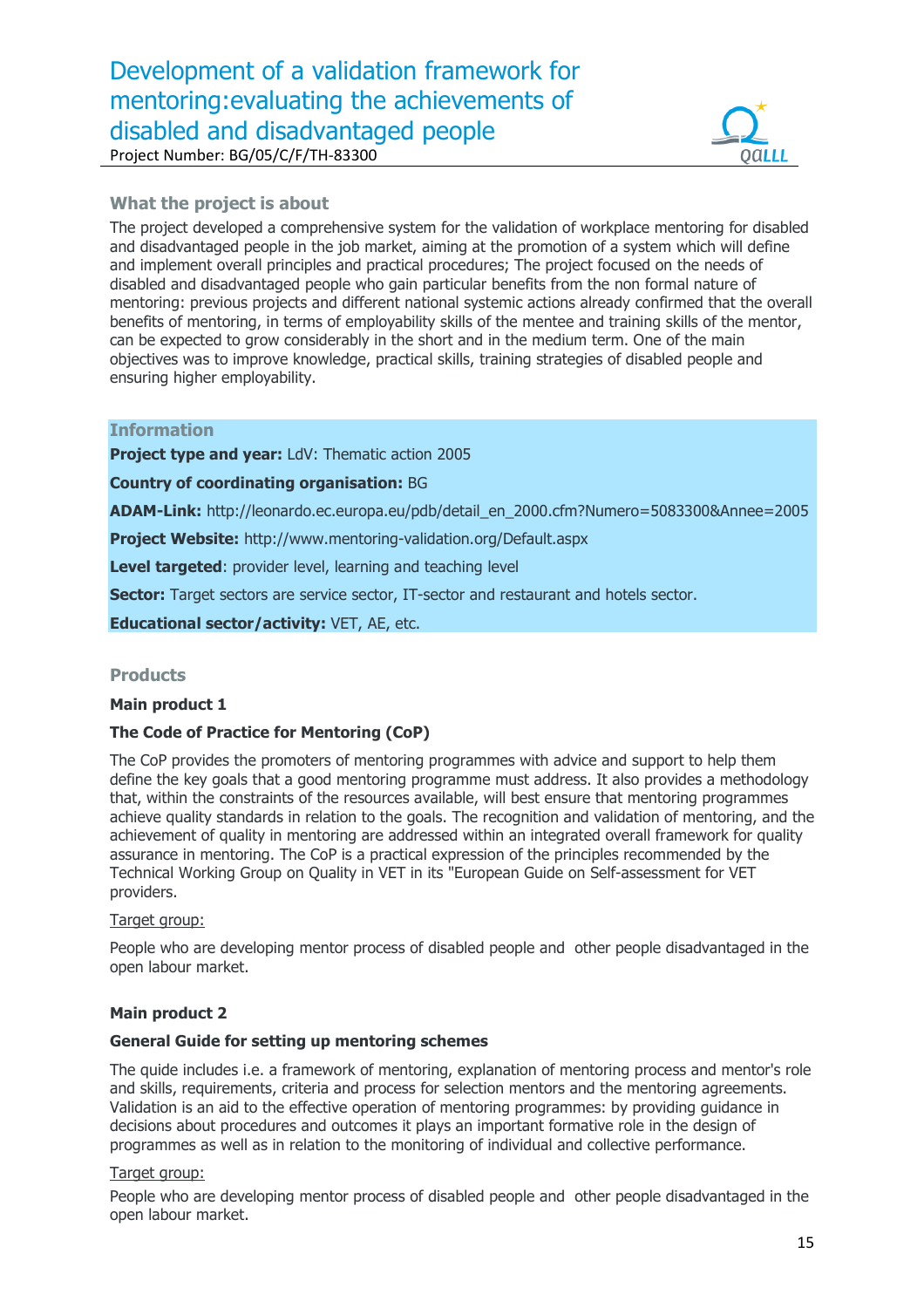

Project Number: BG/05/C/F/TH-83300

# **Main product 3**

# **The Training Package for Mentors and Mentees**

These two separate products explain training objectice and the main principles of training process. Target group:

Potential mentors and mentees

# **Relevance for Quality Assurance**

# **Models and tools**

| Standards                      | The Code of Practice for Mentoring (CoP) provides<br>standards for the setting-up and operation of high-quality<br>mentoring programmes.                                                                                             |
|--------------------------------|--------------------------------------------------------------------------------------------------------------------------------------------------------------------------------------------------------------------------------------|
| Criteria/indicators/benchmarks | The General Guide for setting up mentoring schemes<br>contains a framework of mentoring including the mentoring<br>process and the mentor's role and skills, the requirements,<br>criteria and process for selection of mentors etc. |
| Tools and instruments          | The Code of Practice for Mentoring (CoP) includes a<br>model of self-evaluation and self- assessment questions.                                                                                                                      |

#### **Methodologies and procedures**

| Self-assessment/self-evaluation | The Code of Practice for Mentoring (CoP) provides the<br>basis for a structured process of self-assessment by the     |
|---------------------------------|-----------------------------------------------------------------------------------------------------------------------|
|                                 | promoters of mentoring programmes. This process leads to the<br>production of a 'Statement of Self-Assessment' (SSA). |

#### **Support**

| <b>Training</b> | Training package (teaching material) for mentors and<br>for mentees                                                                          |
|-----------------|----------------------------------------------------------------------------------------------------------------------------------------------|
|                 | Mentoring solves the task of quality learning in the process of<br>education and employment, which ensures achievement of<br>higher results. |
| Good practices  | The Code of Practice for Mentoring (CoP) includes also<br>some case studies.                                                                 |

#### **EQAVET Quality cycle**

| Planning       | The Code of Practice for Mentoring (CoP) provides the<br>promoters of mentoring programmes with advice and support<br>to help them define the key goals and the shared aims that a<br>good mentoring programme must address.             |
|----------------|------------------------------------------------------------------------------------------------------------------------------------------------------------------------------------------------------------------------------------------|
| Implementation | The Code of Practice for Mentoring (CoP) provides a<br>methodology that, within the constraints of the resources<br>available, will best ensure that the mentoring programmes<br>achieve the quality standards in relation to the goals. |
| Evaluation     | The process of self-assessment outlined in the Code of<br>Practice for Mentoring (CoP) involves a thorough review of                                                                                                                     |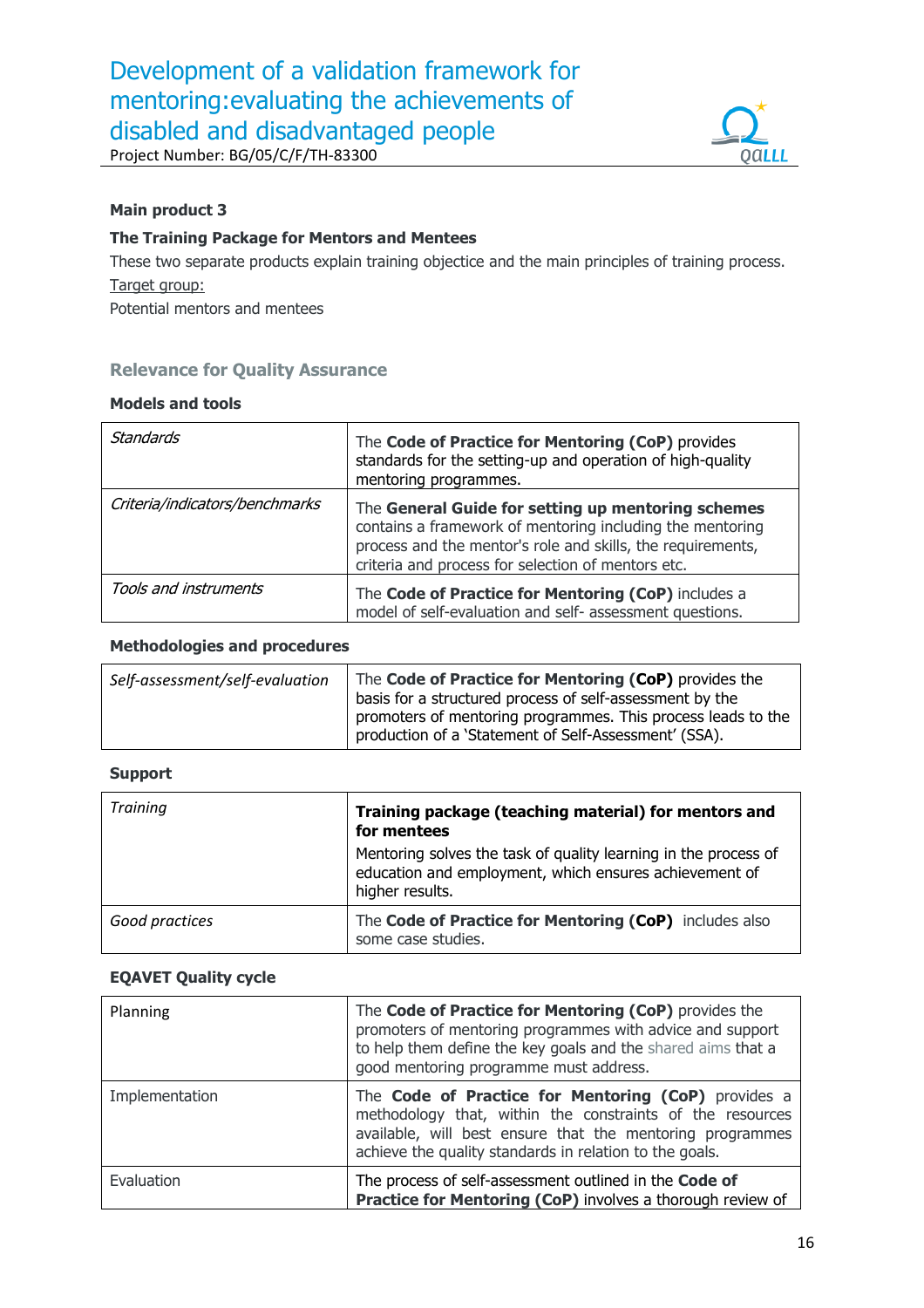# Development of a validation framework for mentoring:evaluating the achievements of disabled and disadvantaged people

Project Number: BG/05/C/F/TH-83300



the procedures used in mentoring programmes and the outcomes achieved.

The practical **"General Guide for setting up mentoring schemes"** contains the process/ system of validation which facilitated the recognition of the acquired practical skills during the mentoring programmes as well as the monitoring of the individual and collective performance.

# **Recommendations for Dissemination and Transfer**

All products are transferable as such. Needs for transfer is high.

**Related projects** 

APT; QATRAIN

#### **Contact**

#### **Coordinating organisation:**

| Institution:                                                  | <b>Marie Curie Association</b>                   |
|---------------------------------------------------------------|--------------------------------------------------|
| Address:                                                      | 9A Magura Street, 4000 Plovdiv                   |
| Website:                                                      | http://www.mentoring-validation.org/Default.aspx |
| Contact                                                       |                                                  |
| Name:                                                         | Mrs Maria Valkova                                |
| Email:                                                        | goranova@marie-curie-bg.org                      |
| Tel/Fax:                                                      | 359 32 622 128                                   |
| <b>Countries of the Partner organisations: BG, EL, SL, UK</b> |                                                  |
|                                                               |                                                  |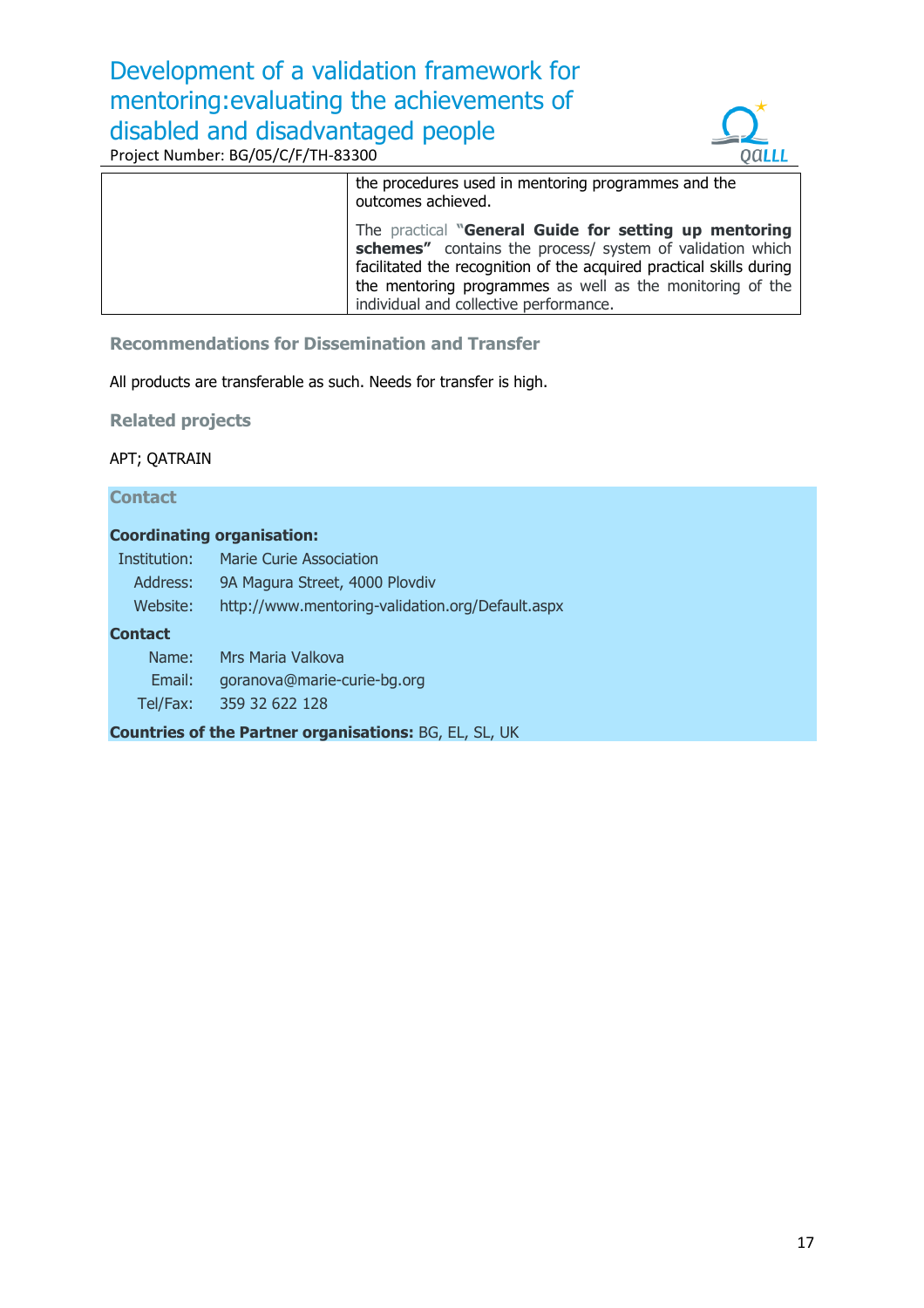

# **What the project is about**

The aim of the project was to meet the learning needs and integration problems of immigrant students with the different European school capacity to face these socio-cultural problems. Furthermore, the project was aimed at carrying out a Quality Management Model able to reach the main objective previously underlined.

The project proposal intended to experiment an innovative approach and methodology for managing foreign students integration, based on the principles and the values of quality (elaborating a Quality Management Model). The project, in order to achieve the mentioned objectives, intended to follow the approach foreseen in the "European Common Reference Framework on Quality in VET (CQAF), which leads the school partners to identify the good practices ex ante ( in the planning model phase) and in the ex post phase (evaluation and further validation of the model developed).

## **Information**

**Project type and year:** LdV: Pilot project 2005

**Country of coordinating organisation:** IT

**ADAM-Link:** http://www.adam-europe.eu/adam/project/view.htm?prj=6299

**Project Website:** http://www.empower-leonardo.net/

**Level targeted:** provider level

**Sector:** VET

**Educational sector/activity:** VET, AE, etc.

#### **Products**

#### **Main product 1**

#### **Situational Analysis and Micro Analysis**

The report "Situational Analysis and Micro Analysis" aims at providing a rough analysis of the situation of migrants and immigration in Austria, Italy and Greece with a special focus on migrant pupils and migrant workers. It includes a brief analysis of experiences and best practices carried out within participating educational schools or training institutes.

#### Target group:

Pilot countries in this projects. The project could be a background report in other countries

#### **Main product 2**

#### **Empower Model**

The model consists of definitions of key terms in the quidelines, information on quality standards/indicators, methodology and the new evaluation model. One of the main focuses lays on the self assessment process and the practical implementation of the quality model. The report includes multiside definitions of quality management. The indicators and monitoring tools have been determined per cohort, per student and per teaching unit. The evaluation model is based on orientation of quality management. The model considers inputs, process and outputs as part of total quality. The assessment includes analyses of strengths, weaknesses and best practices. The Evaluation is also based on scores (assessment score scale).

#### Target group:

Teachers, school managers, administrative staff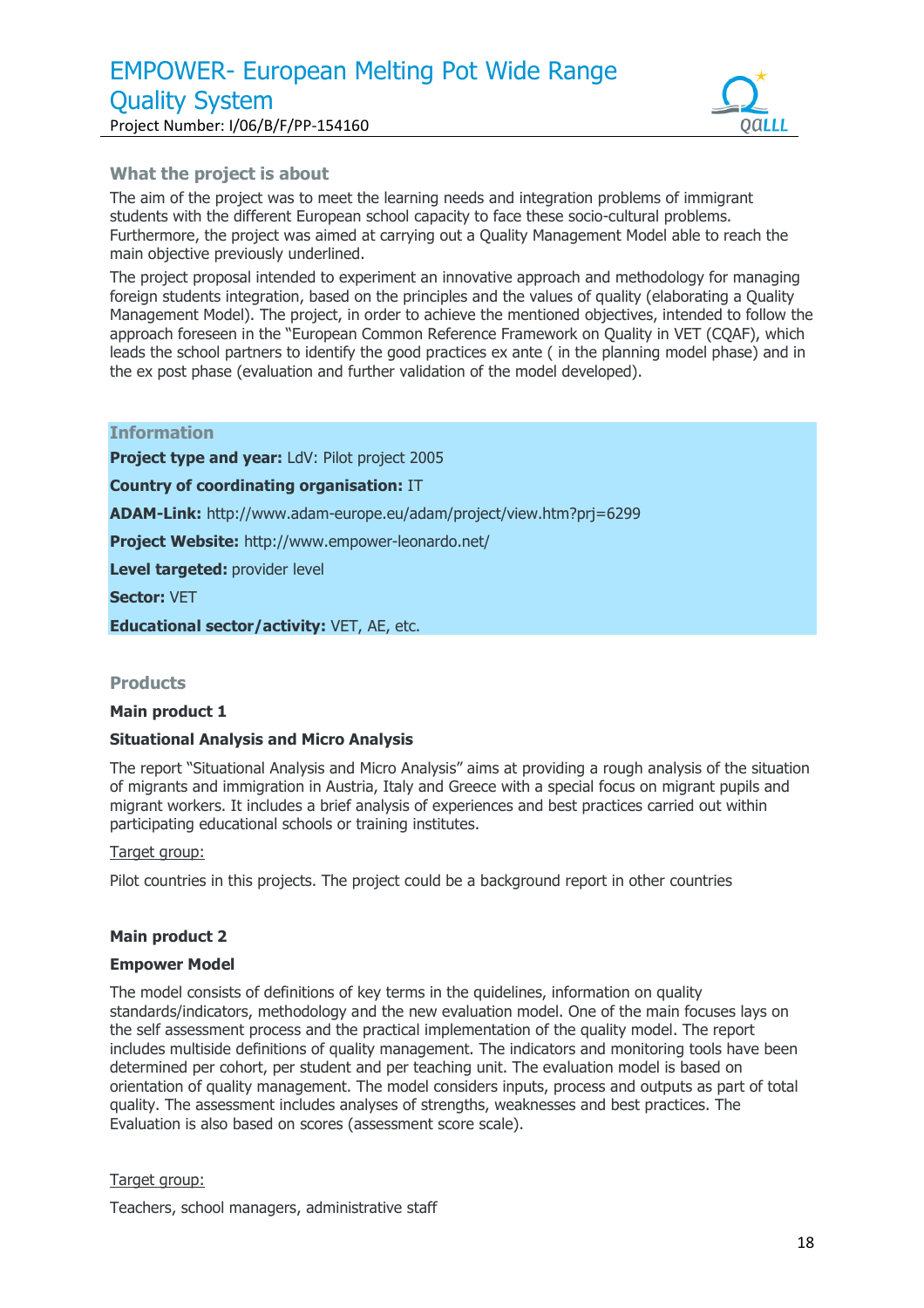EMPOWER- European Melting Pot Wide Range Quality System

Project Number: I/06/B/F/PP-154160



# **Main product 3**

Webpages The webpages explain this project and the products. Target group: Teachers, school managers, administrative staff

# **Relevance for Quality Assurance**

#### **Models and tools**

| Quality management systems | The Quality Management Model of teaching and context<br>services concerning immigrant students constitutes a self- |
|----------------------------|--------------------------------------------------------------------------------------------------------------------|
|                            | assessment model - Empower Model - which considers                                                                 |
|                            | inputs, processes and outputs as part of total quality along 5                                                     |
|                            | dimensuions as Organisation system, Requirements and                                                               |
|                            | objectives, Recources management, Training process, Results                                                        |
|                            | and analysis and improvements.                                                                                     |

#### **Methodologies and procedures**

| Self-assessment/self-evaluation | The self-assessment against the newly developed evaluation<br>model, the <b>Empower model</b> includes the identification and<br>analysis of strengths and areas for improvement as well as<br>allocation of scores. |
|---------------------------------|----------------------------------------------------------------------------------------------------------------------------------------------------------------------------------------------------------------------|
|---------------------------------|----------------------------------------------------------------------------------------------------------------------------------------------------------------------------------------------------------------------|

#### **Support**

| Good practices | The report "Situational Analysis and Micro Analysis"<br>includes a brief analysis of experiences and best practices<br>carried out within educational schools or training institutes<br>participating in the project. |
|----------------|-----------------------------------------------------------------------------------------------------------------------------------------------------------------------------------------------------------------------|
|                |                                                                                                                                                                                                                       |

#### **EQAVET Quality cycle**

| Evaluation | This project concentrates on self-evaluation against the newly |
|------------|----------------------------------------------------------------|
|            | developed evaluation model, the Empower model.                 |
|            |                                                                |

# **Recommendations for Dissemination and Transfer**

This product is transferable to similar and different context in VET and also to other education sektor and levels.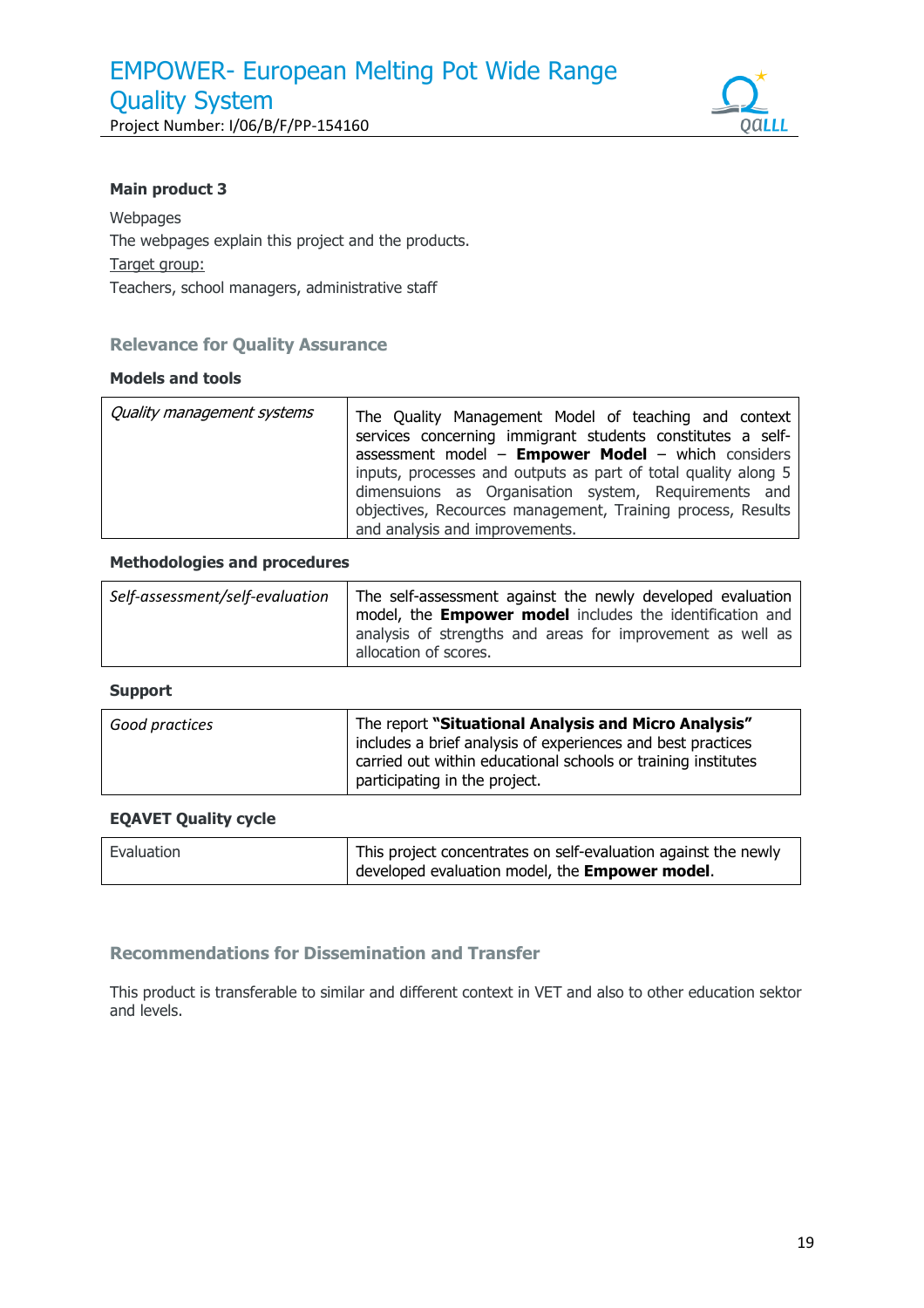# EMPOWER- European Melting Pot Wide Range Quality System

Project Number: I/06/B/F/PP-154160



# **Contact**

# **Coordinating organisation:**

| Institution:   | Istituto d'Istruzione Superiore Professionale e Tecnico Commerciale "A.Casagrande"<br>"F. Cesi"Terni |
|----------------|------------------------------------------------------------------------------------------------------|
| Address:       |                                                                                                      |
| Website:       | http://www.empower-leonardo.net/                                                                     |
| <b>Contact</b> |                                                                                                      |
| Name:          | Antonietta Fabretti                                                                                  |
| Email:         | coordinator@empower-leonardo.net                                                                     |
| Tel/Fax:       | +39.0744.404721(c. 3293569003)                                                                       |
|                | +39.0744.300939                                                                                      |
|                | <b>Countries of the Partner organisations: IT, AT, EL</b>                                            |
|                |                                                                                                      |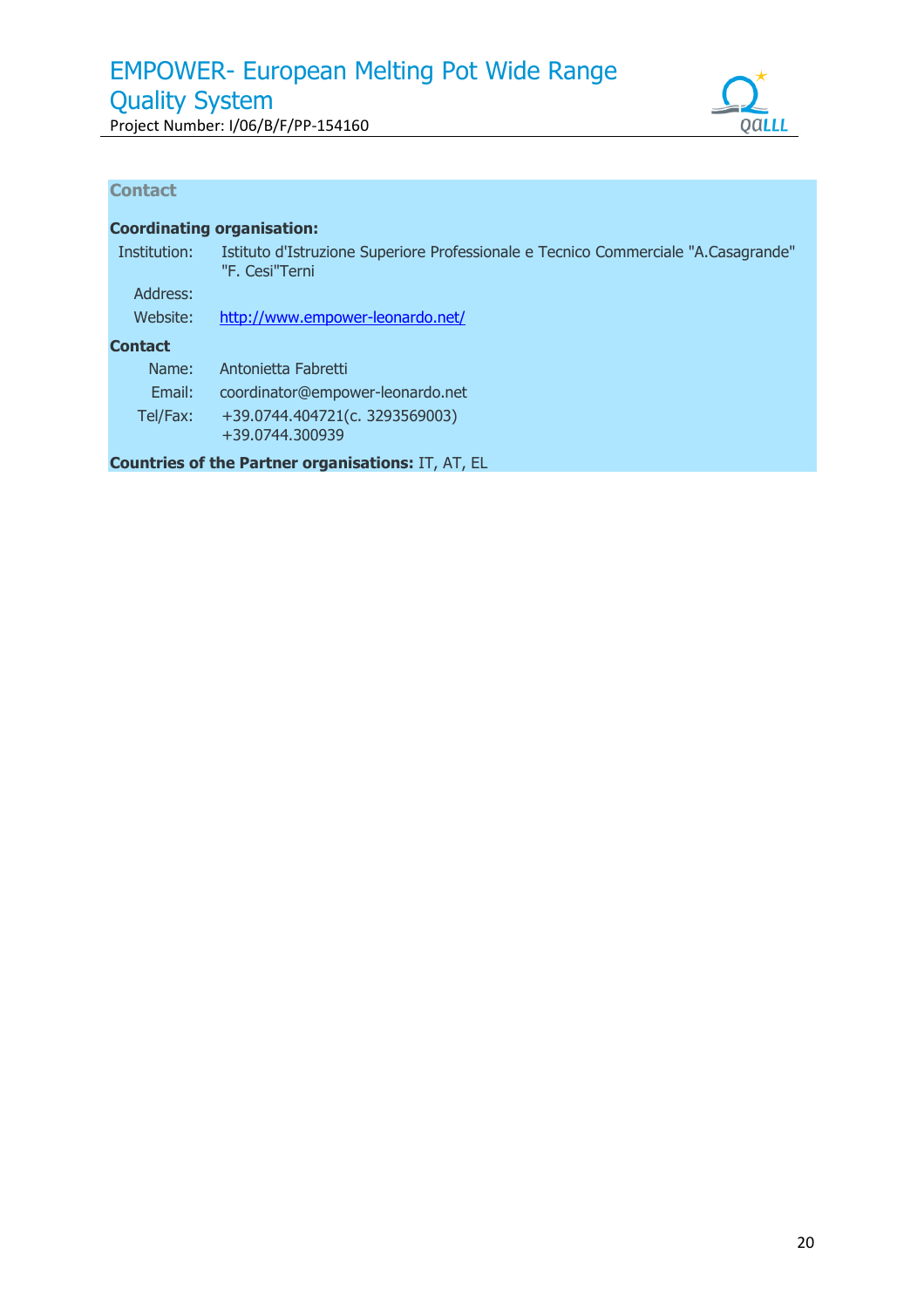# "EQUAL – Evaluation and Quality Assurance in Adult Education"





# **What the project is about**

The objective of the training course was to provide the necessary skills and competencies to adult education staff, in order to ensure the quality of the training process, of the training outcomes, as well as continuous improvement, taking into account the particular needs of adult learning.

# **Information**

**Project type and year:** Grundtvig: Centralised Project 2005

**Country of coordinating organisation:** GR

**ADAM-Link:** http://eacea.ec.europa.eu/static/Bots/docbots/TCP/Compendia/Compendia2005.htm

**Project Website:** http://www.qualityinlearning.net/

**Level targeted:** provider level, learning and teaching level

**Sector:** n/a

**Educational sector/activity:** VET, AE, etc.

#### **Products**

#### **Main product 1**

#### **The training course and the training programme**

The training programme defines the objectives of the training course, the training methodology, the structure, the contents and timetable of the training, the profile of the trainers and course participants, the training materials that are used, the certification and the evaluation procedure. The training programme consists of 3 weeks of distance learning and 5 days of in-classroom training including observation visits to adult education institutes.

#### Target group:

Managers, administrative staff and trainers of adult training institutes in the subject of Quality Assurance and Evaluation in Adult Education in institute level and in project level.

#### **Main product 2**

#### **Training material and the handbbook (70 pages): Evaluation and Quality Assurance in Adult Learning (9 chapters).**

The training materials of the project consist of:

A handbook;3 case studies; exercises and project works, based mainly on the case studies; Slides and handouts; a CD-ROM gathering all the training material.

The e-learning portal, serves as:

On-line communication platform; Virtual library; File sharing, Trainer's manual.

#### Target group:

Managers, administrative staff and trainers of adult training institutes in the subject of Quality Assurance and Evaluation in Adult Education in institute level and in project level.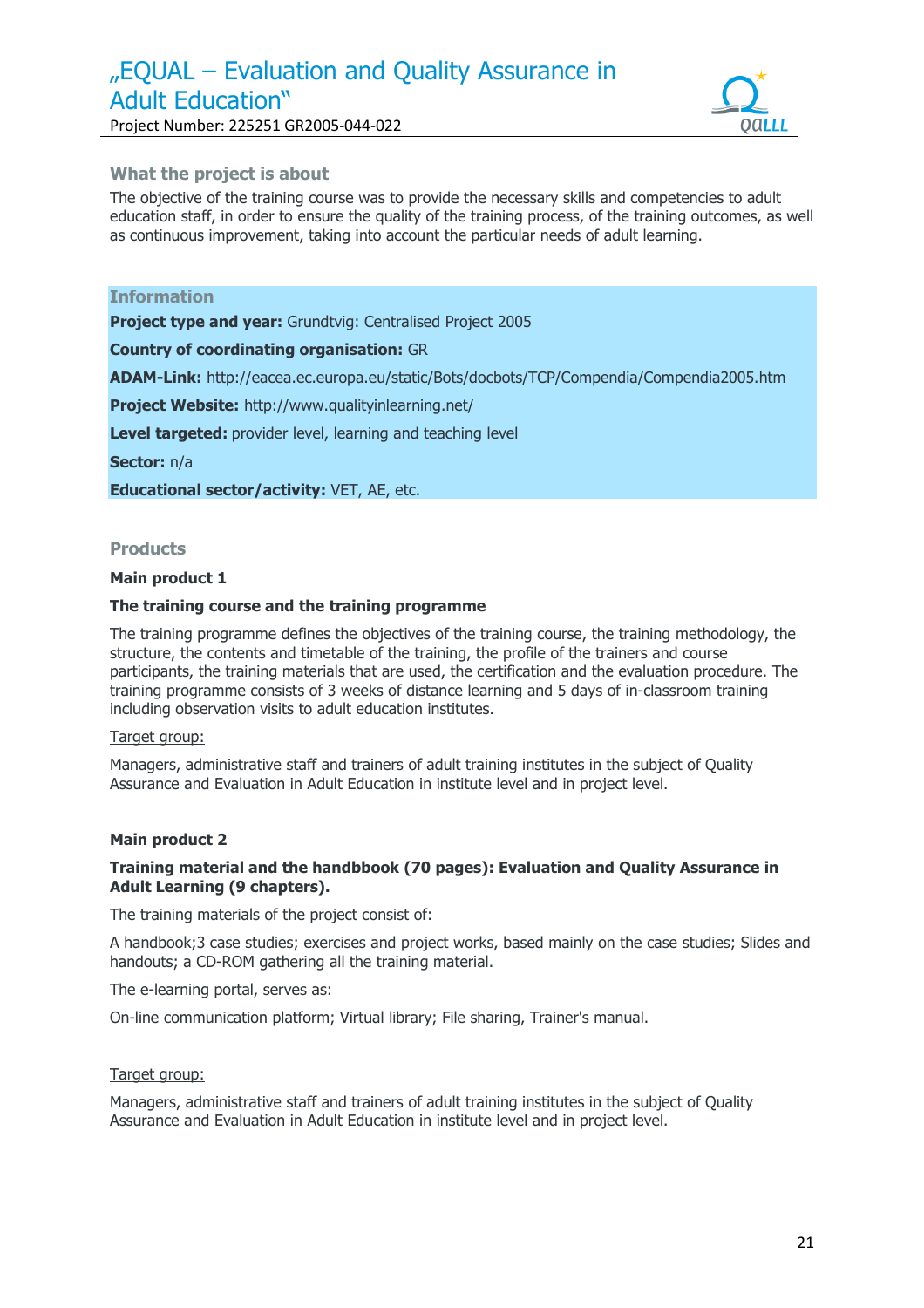"EQUAL – Evaluation and Quality Assurance in Adult Education"

Project Number: 225251 GR2005-044-022



# **Main product 3**

#### **Training of trainers**

Certified trainers, as experts in the subjects of adult learning, quality management and evaluation come from different European countries to administrate the course.

The training course consists of two interrelated parts:

Part 1: How to design, implement, monitor and improve a quality management system (QMS) in an adult education institute (according ISO 9001).

Part 2: How to design and implement an evaluation plan in adult education institutes and projects. How to use evaluation results for continuous improvement.

After the termination of the project with participants from all European countries, the training course will be offered on a bi-annual basis.

#### Target group:

Managers, administrative staff and trainers of adult training institutes in the subject of Quality Assurance and Evaluation in Adult Education in institute level and in project level.

### **Relevance for Quality Assurance**

#### **Models and tools**

| Quality management systems | The <b>Handbook</b> constitutes the core issues of the training<br>courses that are: adult learning, quality assurance, quality |
|----------------------------|---------------------------------------------------------------------------------------------------------------------------------|
|                            | management systems and evaluation in Training.                                                                                  |

#### **Support**

| <b>Training</b> | The training course and the training programme in the<br>subject of Quality Assurance and Evaluation in Adult Education<br>provide the necessary skills to managers, trainers and staff of<br>adult education centres to design and implement quality<br>assurance / quality management and evaluation procedures. |
|-----------------|--------------------------------------------------------------------------------------------------------------------------------------------------------------------------------------------------------------------------------------------------------------------------------------------------------------------|
| Good practices  | There are 3 case studies that accompany the <b>Handbook</b><br>contents and provide practical examples on the theoretical<br>principles of applying quality management systems and<br>evaluation methodologies in adult education institutes and<br>courses.                                                       |

#### **EQAVET Quality cycle**

| Evaluation       | The Part 2 of the Training of trainers training course focuses<br>on how to design and implement an evaluation plan in adult<br>education institutes and on how to use the evaluation results<br>for continuous improvement. |
|------------------|------------------------------------------------------------------------------------------------------------------------------------------------------------------------------------------------------------------------------|
| Cycle as a whole | The Part 1 of the Training of trainers training course focuses<br>on how to design, implement, monitor and improve a quality<br>management system (QMS) in an adult education institute<br>(according to ISO 9001).          |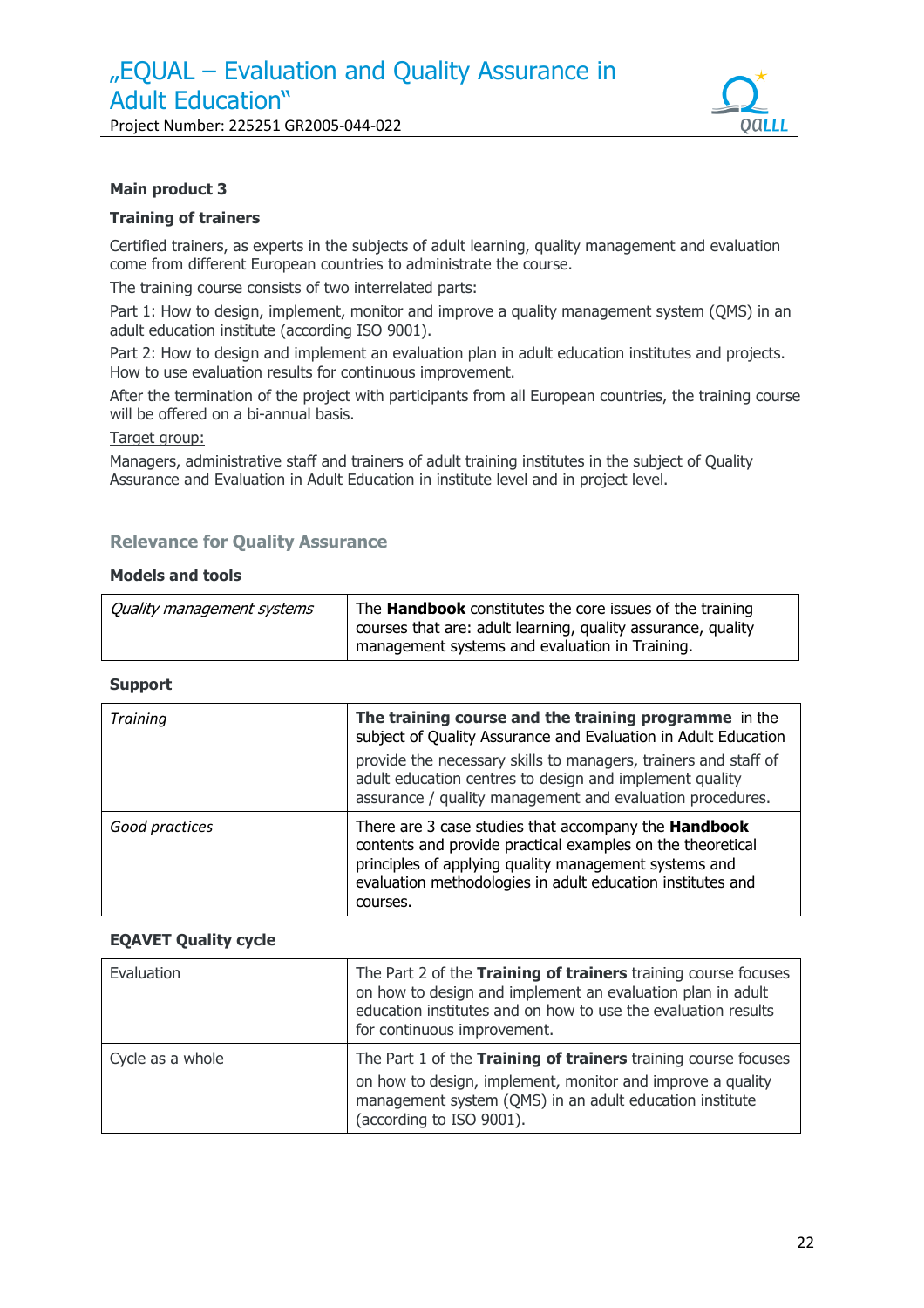"EQUAL – Evaluation and Quality Assurance in Adult Education"





# **Recommendations for Dissemination and Transfer**

Generally can be transferred with the focus on managers, administrative staff and trainers of adult training institutes.

# **Contact**

# **Coordinating organisation:**

| Institution:<br><b>IDEC</b> |  |
|-----------------------------|--|
|-----------------------------|--|

| Address: | Iroon Polytechniou 96, GR-18536 Piraeus |
|----------|-----------------------------------------|
| Website: | http://www.qualityinlearning.net/       |

#### **Contact**

| Name:    | Ms. Sofia Spiliotopoulou |
|----------|--------------------------|
| Email:   | info@idec.gr             |
| Tel/Fax: | "+302104286227           |

**Countries of the Partner organisations:** ES, RO, IE, LT, DE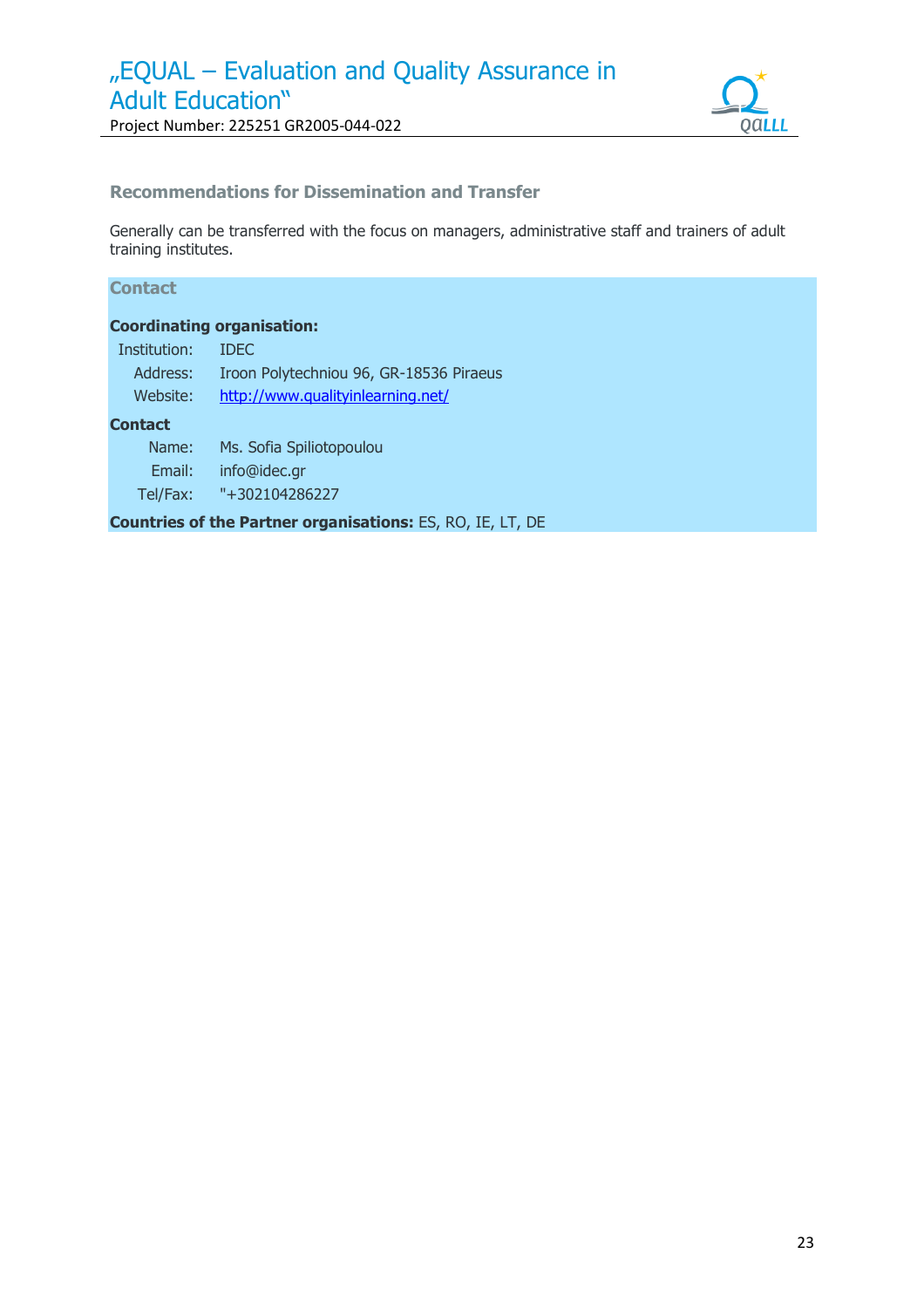

# **What the project is about**

The project aimed at developing and piloting instruments for the documentation of informally acquired competences within the Europass CV.

## **Information**

**Project type and year: LdV: Pilot project 2006** 

**Country of coordinating organisation:** DE

**ADAM-Link:** http://www.adam-europe.eu/adam/project/view.htm?prj=2385

**Project Website:** www.europassplus.info

Level targeted: system level not primarily but also connected; provider level, learning and teaching level

**Sector: Other Service Activities** 

**Educational sector/activity:** VET, AE, etc.

#### **Products**

**Main product 1** 

#### **Europass+ website: www.europassplus.de**

The general section of the website provides adequate and detailed information about the project, its products and the general context of Europass and the assessment of informally acquired competences.

The website is divided in three parts focusing on three target groups: experts, trainers and apprentices.

#### Target group:

Young people, VET trainers of these young people

#### **Main product 2**

#### **Online support tool**

The online tool supports young people and their VET trainers in assessing and documenting informal competences and including them in section 5A of Europass. The tool is easy to understand and follows a transparent step-by step system.

#### Target group:

Young people, VET trainers of these young people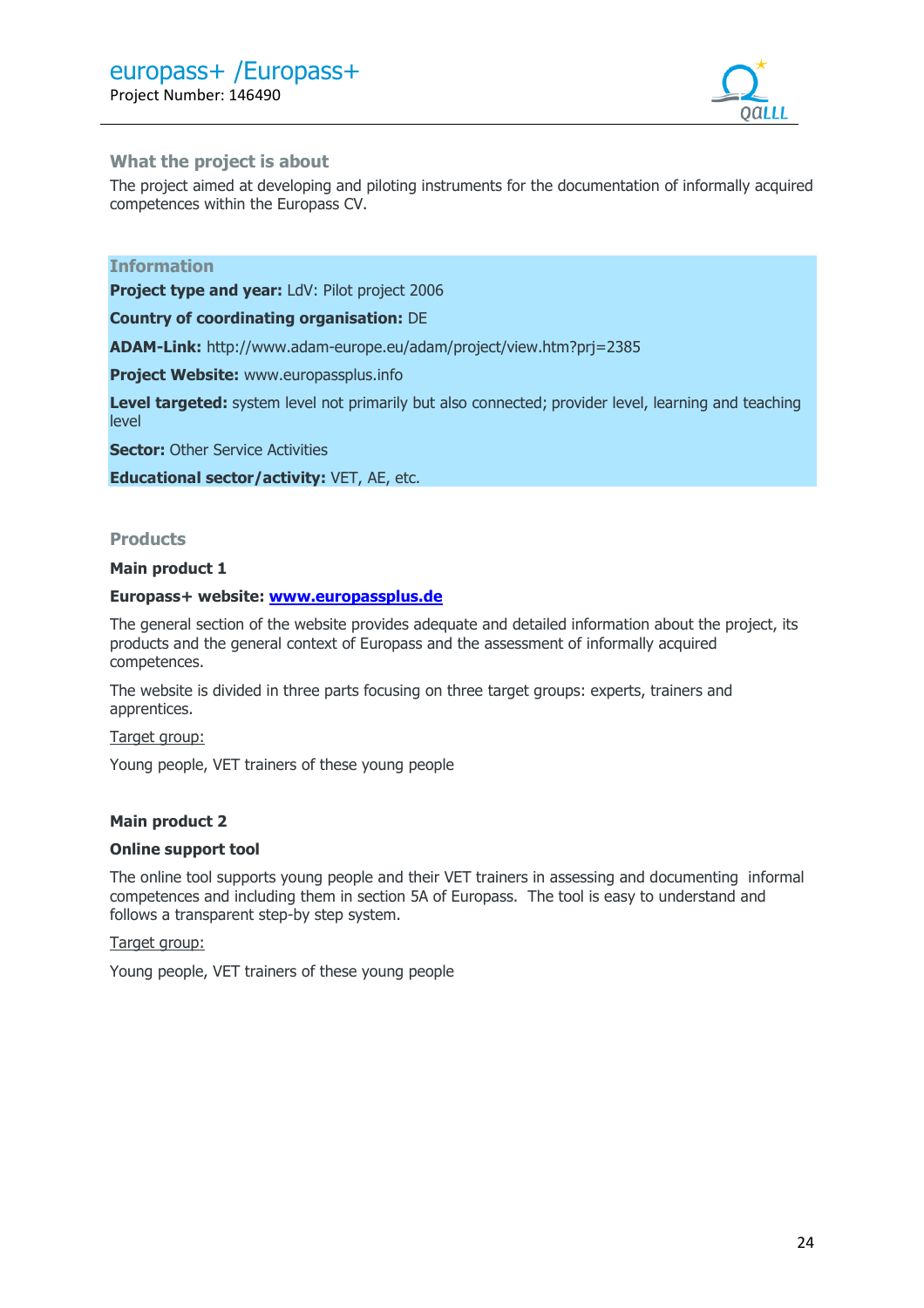

#### **Main product 3**

#### **Dissemination products:**

Leaflet europass +

Bochure europass+

Poster europass+

The project and its are well promoted through these dissemination products. They ared presented in an attractive, professional format and make it easy to get basic information about europass+ very quickly.

Target group:

Young people, VET trainers of these young people

# **Relevance for Quality Assurance**

#### **Models and tools**

| Tools and instruments | The Europass+ Online instrument is to support trainees and      |
|-----------------------|-----------------------------------------------------------------|
|                       | trainers in assessing and documenting their personal skills and |
|                       | informally acquired competences.                                |

#### **EQAVET Quality cycle**

| Evaluation | The <b>Online support tool</b> helps the assessment of informally |
|------------|-------------------------------------------------------------------|
|            | acquired competences.                                             |

# **Recommendations for Dissemination and Transfer**

The support tools can be transferred to all education sectors, since informally acquired competences play an important role in all education areas.

#### **Contact**

#### **Coordinating organisation:**

| Institution: | Forschungsinstitut Betriebliche Bildung GmbH |
|--------------|----------------------------------------------|
| Address:     | Obere Turnstr. 8, 90429 Nürnberg             |
| Website:     | www.europassplus.info                        |
| Contact      |                                              |
| Name:        | Gabriele Fietz                               |
| Email:       | fietz.gabriele@f-bb.de                       |

Tel/Fax: +49 911 27779 0

**Countries of the Partner organisations:** UK, ES, PL, FR, NL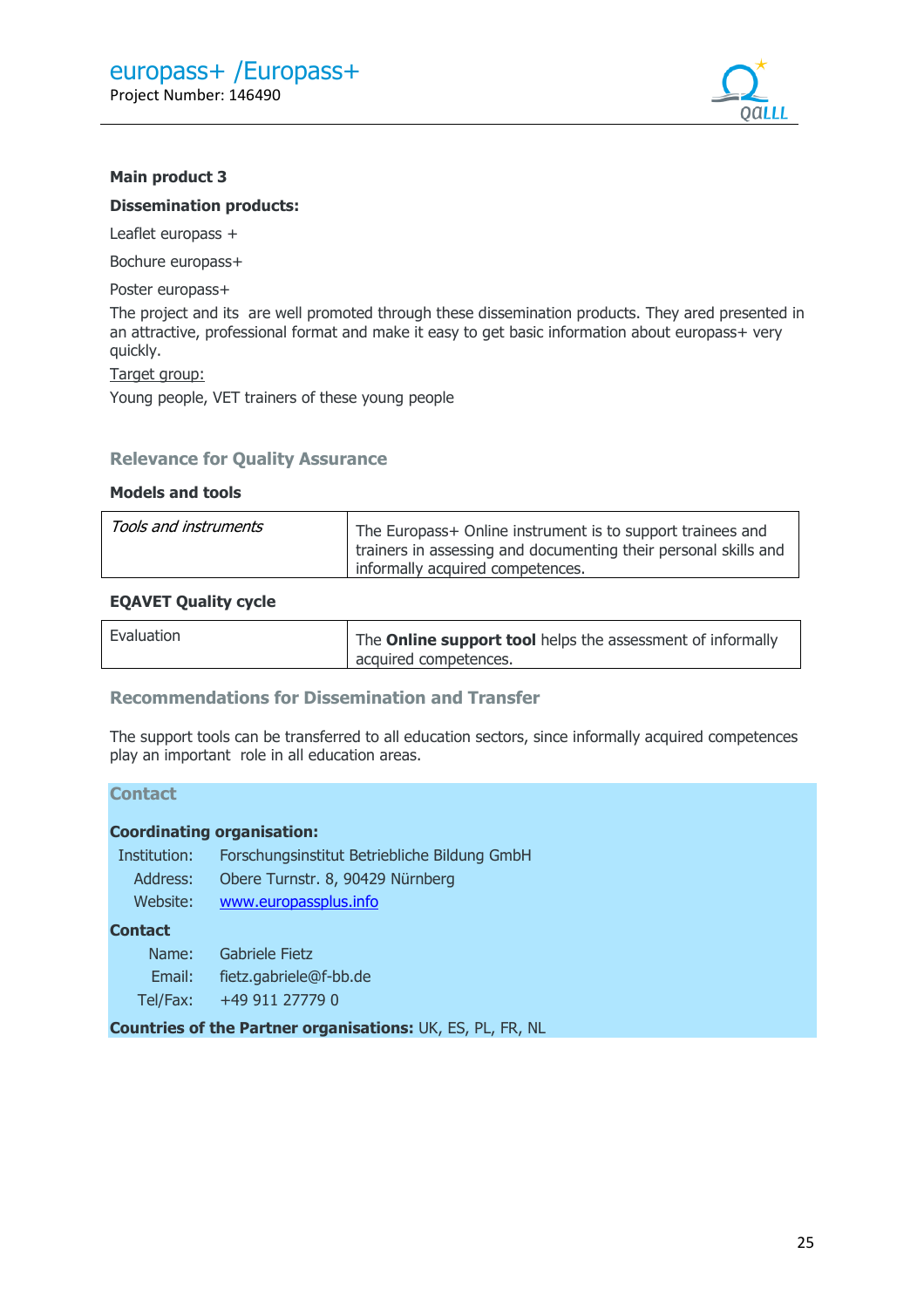

# **What the project is about**

The project was interested in the job opportunities given, in the third sector, by the specific professional profile of fundraiser. It is a crucial profile in the civil society sector, currently estimated to be the seventh most important economic sector in the global economy; the partners aimed at analysing, promoting their training for specific tasks inside the NGOs, and at increasing transparency, efficiency and quality because of the present lack of benchmark and tools able to identify effectively trained fundraisers. The training modules framework is supported by a European Fundraising Syllabus and by an assessment model.

## **Information**

**Project type and year: LdV: Pilot project 2005** 

#### **Country of coordinating organisation:** EU

**ADAM-Link:** http://leonardo.ec.europa.eu/pdb/detail\_en\_2000.cfm?Numero=5084711&Annee=2005

**Project Website:** http://www.efa-net.eu

**Level targeted:** system level, learning and teaching level

**Sector:** education activities of membership organisation n.e.c., other service activities

**Educational sector/activity:** VET, AE, etc.

#### **Products**

#### **Main product 1**

#### **Handbook:Competence Framework**

The Competence Framework helps to develop an appropriate training module that fundraisers require in order to maximise fundraising and ultimately to improve the effectiveness of their organisations. The Competence Framework is devided into four parts: Communicating a Case for Support, Managing Resources for Fundraising, Managing Fundraising and Managing People. Every key area consist of requirements, performance criteria and demonstration requirements for fundraisers. The framework was validated across 12 countries.

#### Target group:

National fundraising associations and educators. The final users of the results are a broad variety of civil society and volyntary organisations, cultural and not profit institutions.

#### **Main product 2**

#### **Handbook: EFA Fundraising Syllabus**

The EFA Syllabus for fundraising divides the teaching content into six Main Teaching Areas, which are sub-divided into Specific Teaching Areas indicating the qualification required by the teacher for each teaching area. It links the six Main Teaching Areas (Social and Cultural Context, FR-Management, FR-Strategies, FR-Methods, FR-Forms and Legal Regulations) to the four Key Areas of the EFA Certification Competence Framework (Communicationg Case for Support, Managing Resources, Managing Fundraising and Managing People).

#### Target group:

National fundraising associations and educators. The final users of the results are a broad variety of civil society and volyntary organisations, cultural and not profit institutions.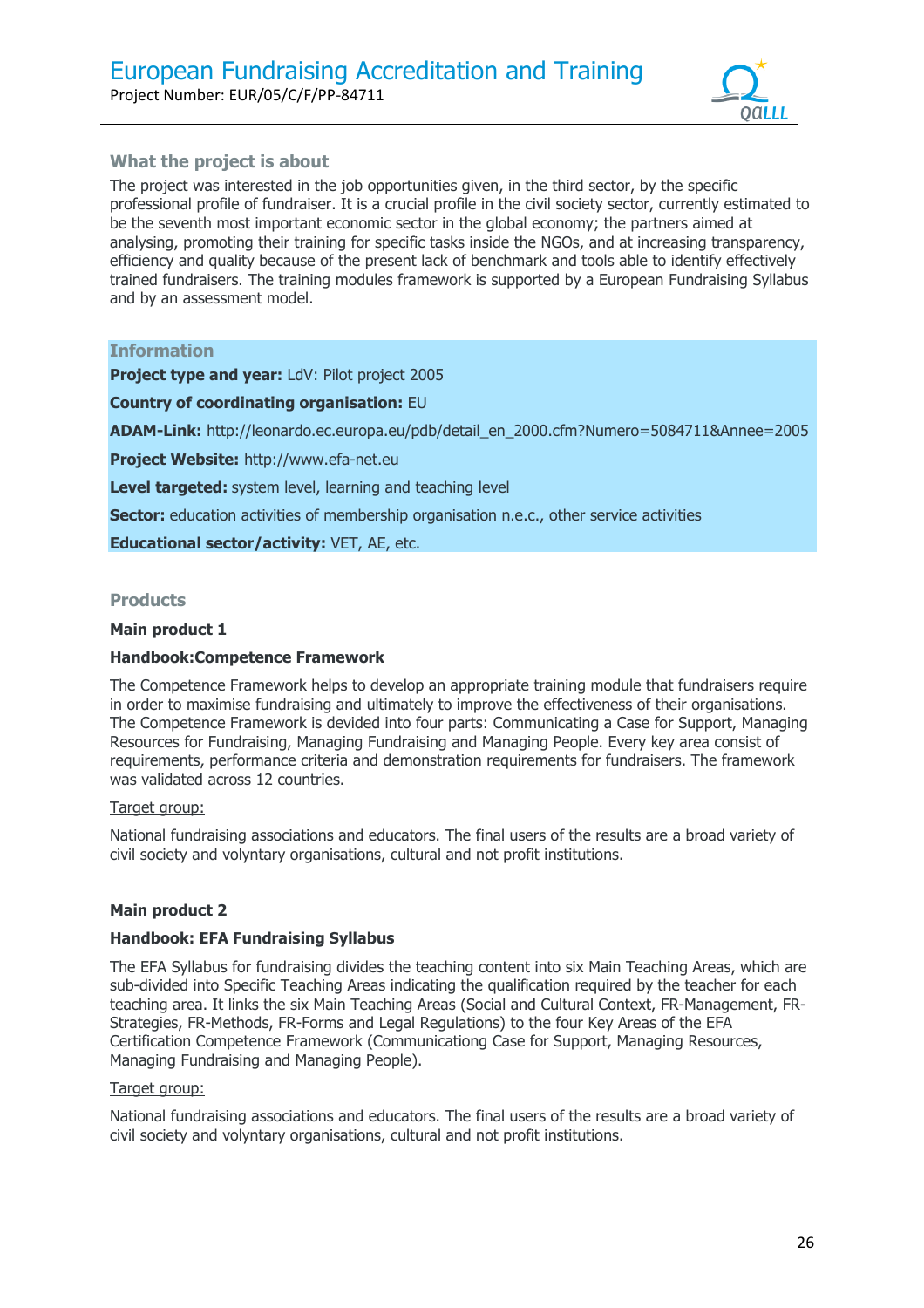

#### **Main product 3**

#### **Assessment Guidelines**

The product explains entry requirements, achieving course outcomes, general principles of assessments and routes to assessment (academic and vocational assessment and accrediting prior experience and learning/APEL-process). This product also includes the main principles for assessment and quality assurance.

#### Target group:

National fundraising associations and educators. The final users of the results are a broad variety of civil society and volyntary organisations, cultural and not profit institutions.

### **Relevance for Quality Assurance**

#### **Models and tools**

| Standards                      | The EFA Certification Competence Framework and the EFA<br>Fundraising Syllabus define the shared skills and knowledge<br>that are required of all professional fundraisers working across<br>Europe in order to maximise fundraising and ultimately to<br>improve the effectiveness of their organisations. |
|--------------------------------|-------------------------------------------------------------------------------------------------------------------------------------------------------------------------------------------------------------------------------------------------------------------------------------------------------------|
| Criteria/indicators/benchmarks | The <b>Assessment Guidelines</b> indicate the main principles<br>and criteria for assessment and quality assurance to ensure<br>successful training delivery.                                                                                                                                               |

#### **Methodologies and procedures**

| Certification of individuals | The EFA Certification recognises professional fundraising |
|------------------------------|-----------------------------------------------------------|
|                              | qualifications of the highest standard.                   |

#### **EQAVET Quality cycle**

| Planning   | In the Handbook: Competence Framework the first<br>qualification framework for fundraising across Europe together<br>with standards for certification of competences of individuals -<br>fundraising practitioners are defined. |
|------------|---------------------------------------------------------------------------------------------------------------------------------------------------------------------------------------------------------------------------------|
| Evaluation | According to the <b>Assessment Guidelines</b> the academic and<br>vocational assessment and also assessment of prior learning<br>and experience of students takes place.                                                        |

# **Recommendations for Dissemination and Transfer**

The models, stuctures and process are transferable to other education content.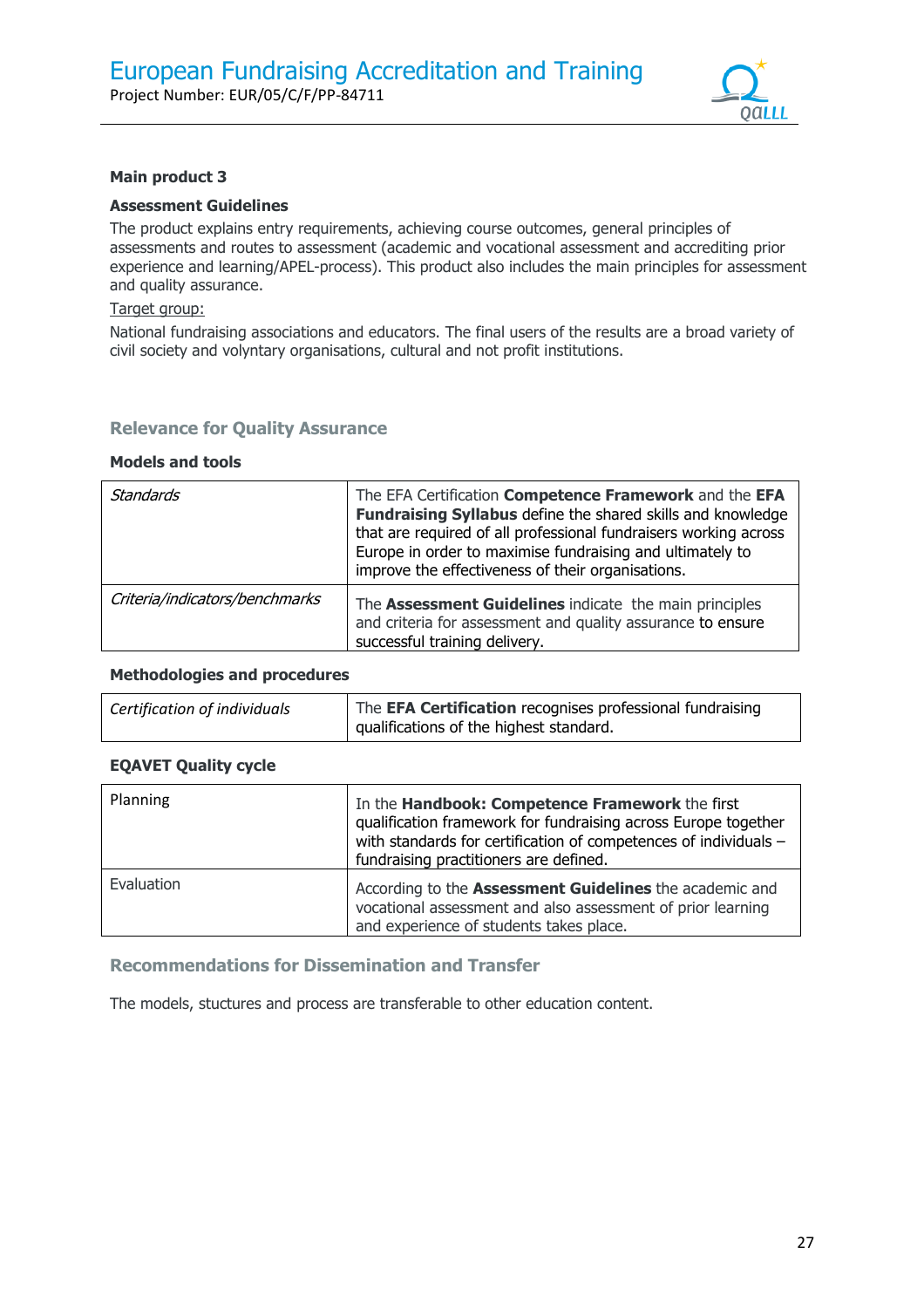

# **Contact**

| <b>Coordinating organisation:</b> |  |
|-----------------------------------|--|
|-----------------------------------|--|

| Institution: | EUROPEAN FUNDRAISING ASSOCIATION                                        |
|--------------|-------------------------------------------------------------------------|
| Address:     | 317/3 Keizersgracht, 1016 EE Netherland                                 |
| Website:     | http://www.efa-net.eu/certification/ + page 30                          |
|              | http://www.vocationalqualification.net/mmedia/2008.07.11/1215773569.pdf |

#### **Contact**

 Name: M. Jonathan Duschinsky Email: jon@uniongenerosite.org Tel/Fax: 31 6 61 76 07 11

**Countries of the Partner organisations:** DE, FR, HU, LUX, ES, SE, UK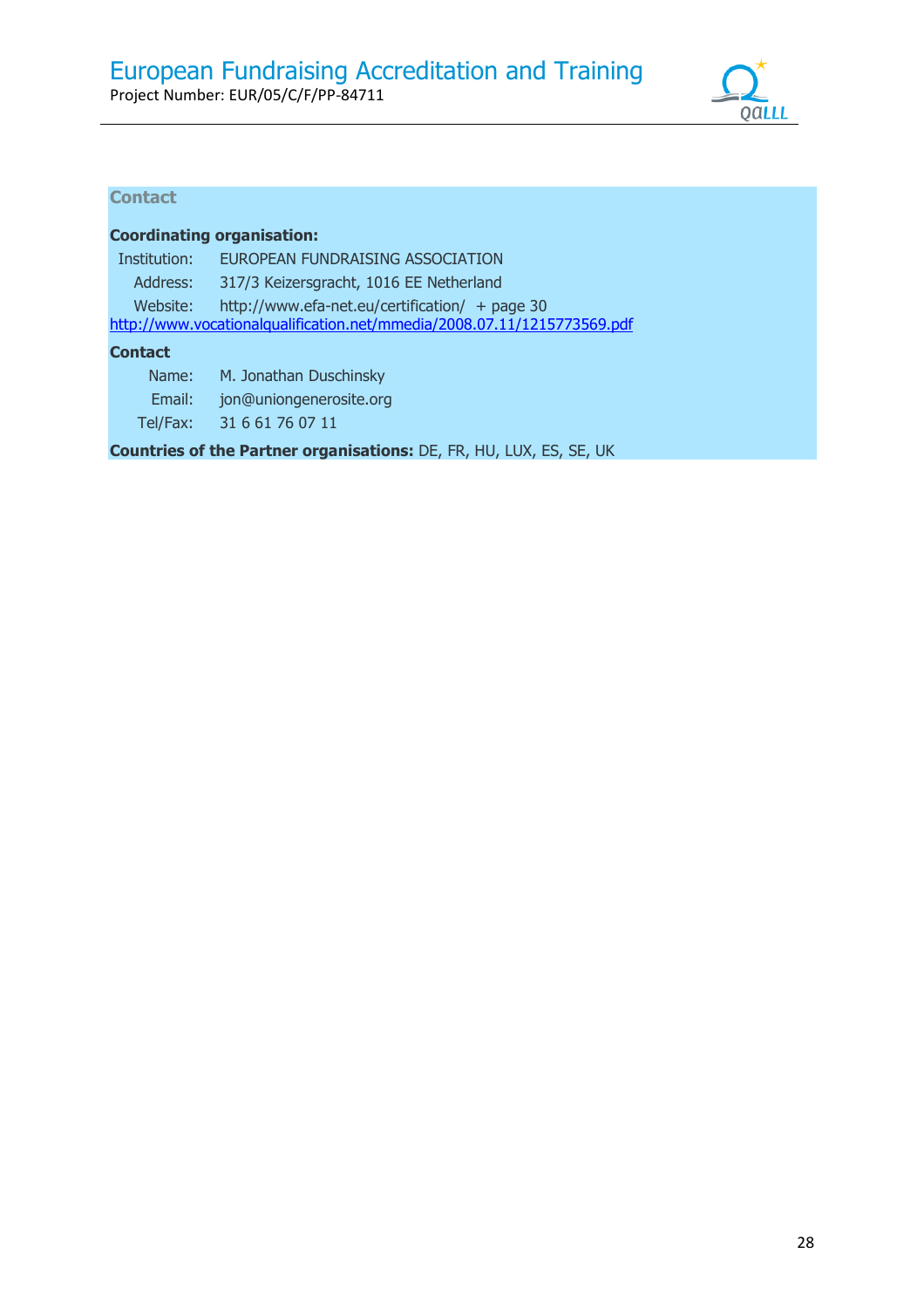# GEMS - Guidance for educators, mentors and students

Project Number: ISL/06/B/F/PP-164005



## **What the project is about**

GEMS developed a simple but effective process for quality improvement and enhancement of learner experiences in a work-based learning environment within the hospitality and food sectors across Europe. The tools developed "A Guide for Coordinators and Mentors" in work-based learning in 5 languages and a "student Logbook" in 5 languages, which are currently being implemented in an adapted form in the hospitality and food sectors in Icelandic VET schools as well as in the partner countries. The products are also being further adapted and transferred to new countries through a Leonardo partnership project through which they are used by 30 restaurants across Europe. Culinary and hospitality students on mobility grants also use the logbooks during training abroad.

### **Information**

**Project type and year:** LdV: Pilot project 2006

#### **Country of coordinating organisation:** IS

**ADAM-Link:** http://www.adam-europe.eu/adam/project/view.htm?prj=4063

**Project Website:** http://www.leogems.org/ http://www.idan.is/throunarverkefni

**Level targeted:** provider level, learning and teaching level

**Sector:** n/a

**Educational sector/activity:** VET, AE, etc.

#### **Products**

#### **Main product 1**

# **Gems – Guidance for Educators, Mentors and Students**

The guide addresses the planning, conditions and evaluation of work based learning as well as communication techniques, health and safety, educational quality indicators and equality issues in the hospitality and food sectors across Europe. There are three guides which complement each other:

- 1. The Coordinator and Mentor Guide
- 2. The Student Work Based Learning Logbook Preparation and
- 3. The Work Based Learning Logbook Hospitality and Tourism

#### Target group:

VET providers of hospitality and tourism training throughout Europe.

#### **Relevance for Quality Assurance**

#### **Models and tools**

| Criteria/indicators/benchmarks | The <b>Guide</b> covers the set of standardized quality indicators<br>specific to work-based learning which promote the<br>transparency of competences among employers across Europe. |
|--------------------------------|---------------------------------------------------------------------------------------------------------------------------------------------------------------------------------------|
| Tools and instruments          | The <b>Guide</b> gives guidance on how can educational leaders<br>increase the quality and transparency of practical training in<br>the Hospitality and Food Sector.                  |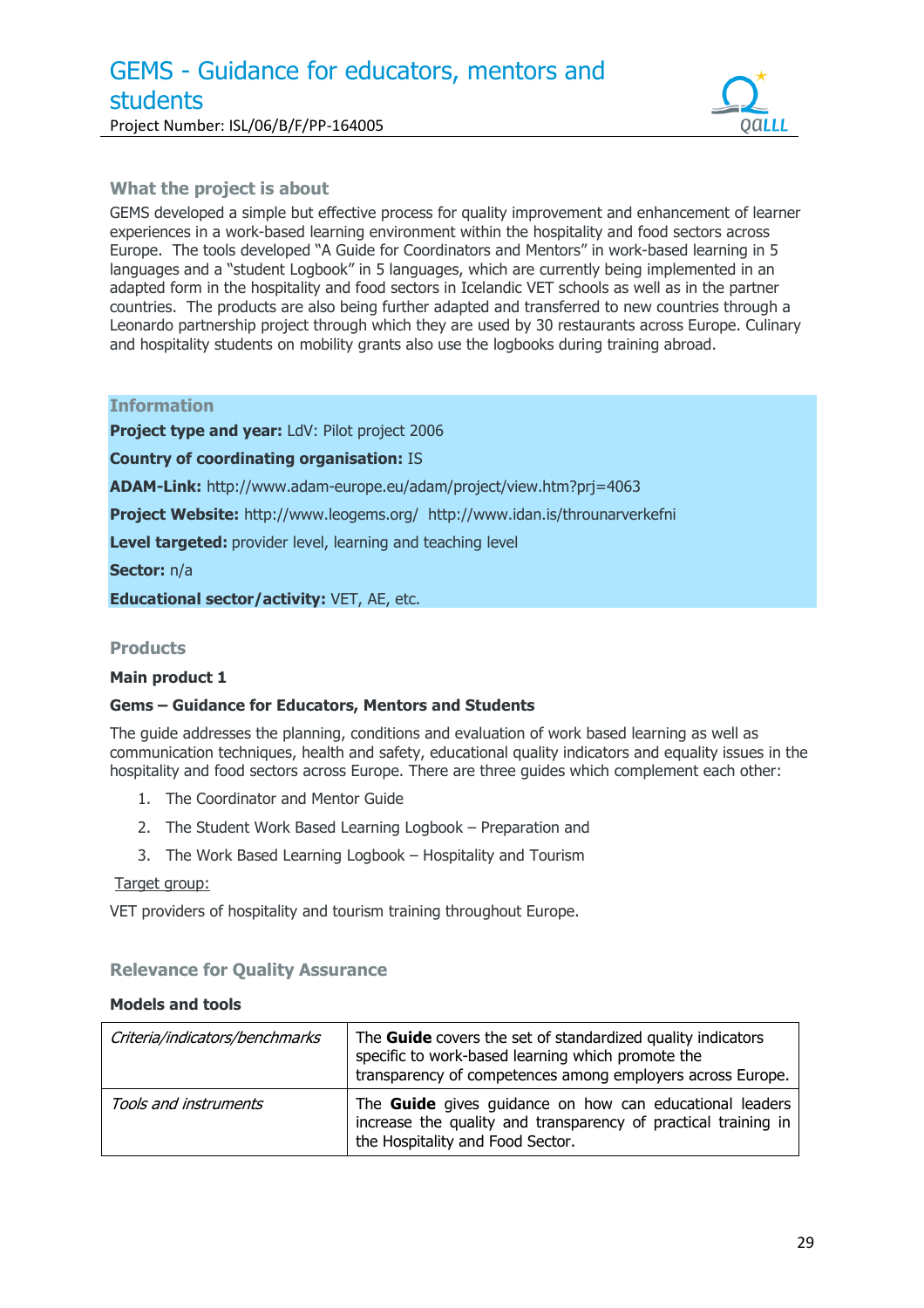# GEMS - Guidance for educators, mentors and students

Project Number: ISL/06/B/F/PP-164005



# **EQAVET Quality cycle**

| Implementation | The <b>Guide</b> describes the process of an international internship<br>and contains suggestions which help the learners to manage<br>the process from when they are accepted for an internship<br>abroad until the successful completion of this experience with<br>writing the final report. |
|----------------|-------------------------------------------------------------------------------------------------------------------------------------------------------------------------------------------------------------------------------------------------------------------------------------------------|
|----------------|-------------------------------------------------------------------------------------------------------------------------------------------------------------------------------------------------------------------------------------------------------------------------------------------------|

# **Recommendations for Dissemination and Transfer**

Could inform VET providers of workplaced learning across the spectrum of occupations.

# **Contact**

# **Coordinating organisation:**

| Institution: |        | <b>IDAN</b>                                                       |
|--------------|--------|-------------------------------------------------------------------|
| Address:     |        | Skúlatún 2, 105 Reykjavík                                         |
| Website:     |        | http://www.leogems.org/ http://www.idan.is/throunarverkefni       |
| Contact      |        |                                                                   |
|              | Name:  | Ms. Helen Williamsdóttir Gray                                     |
|              | Email: | helen@idan.is                                                     |
| Tel/Fax:     |        | 00 354 590 6423                                                   |
|              |        | <b>Countries of the Partner organisations: IS, UK, BE, SE, PL</b> |
|              |        |                                                                   |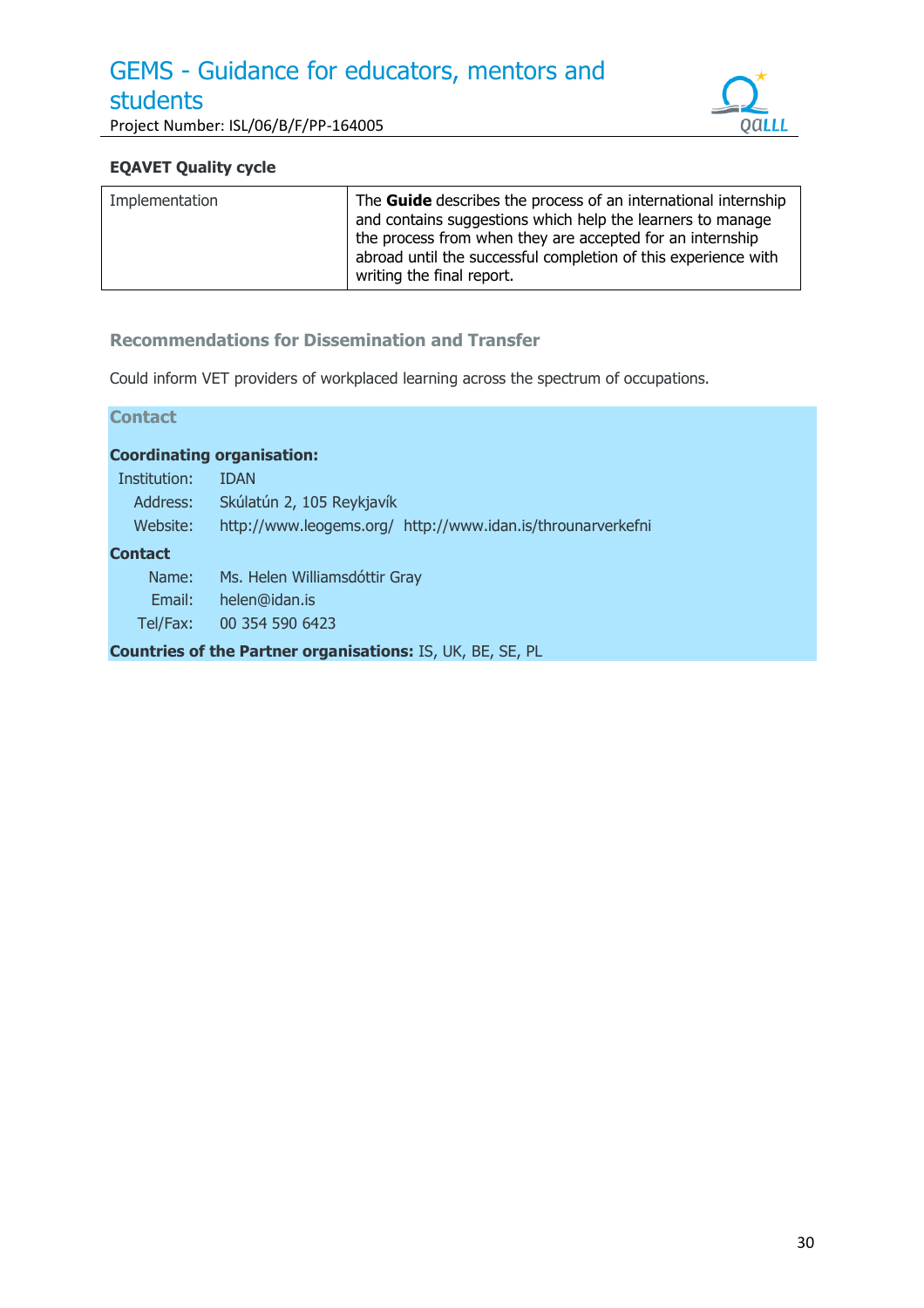# Guiding From School to Job – Professionalism in the Work With Young People at Risk of Social Exclusion / Guiding from School to job Project Number: 146307



# **What the project is about**

The project evaluated the practice of guidance actually provided by the teaching and training staff, and the practice of guidance training for this staff. In a process of needs review and exchange of experience, best practice was extracted, and quality standards were proposed for guidance training to these "informal guidance workers", which focus on

- \* competences and learning aims,
- \* contents: adequate guidance methodologies, procedures, knowledge, networks ,

\* didactic and logistic implementation in the education and training systems for different professional groups (teachers, trainers, social workers, psychologists etc.).

## **Information**

**Project type and year:** LdV: Pilot project 2005

**Country of coordinating organisation:** DE

**ADAM-Link:** http://www.adam-europe.eu/adam/project/view.htm?prj=2052

**Project Website:** http://www.bildungsmarkt.de

**Level targeted:** system level, provider level, learning and teaching level

**Sector:** Human Health; Social Work Activities

**Educational sector/activity:** VET, AE, etc.

# **Products**

**Main product 1** 

## **A Competence Profile for Guiders - Guiding Young People at Risk of Social Exclusion from School to Work**

The competence profile is centered around seven competences that define the quality required to offer good guidance.

#### Target group:

System level; providers that offer training for guiders and counsellors and their clients themselves

#### **Main product 2**

#### **Discussion paper "Quality Control and Quality Development in Guidance"**

The paper is based on the competence profile and intends to contribute to a discussion on strategies for an efficient and effective control of quality and the continuous development of quality of guidance; for each of the 7 competences there are standards defined both for the training and for the process of guidance itself. Furthermore there is a special focus on self-reflection in the guidance process.

#### Target group:

System level; providers that offer training for guiders and counsellors and their clients themselves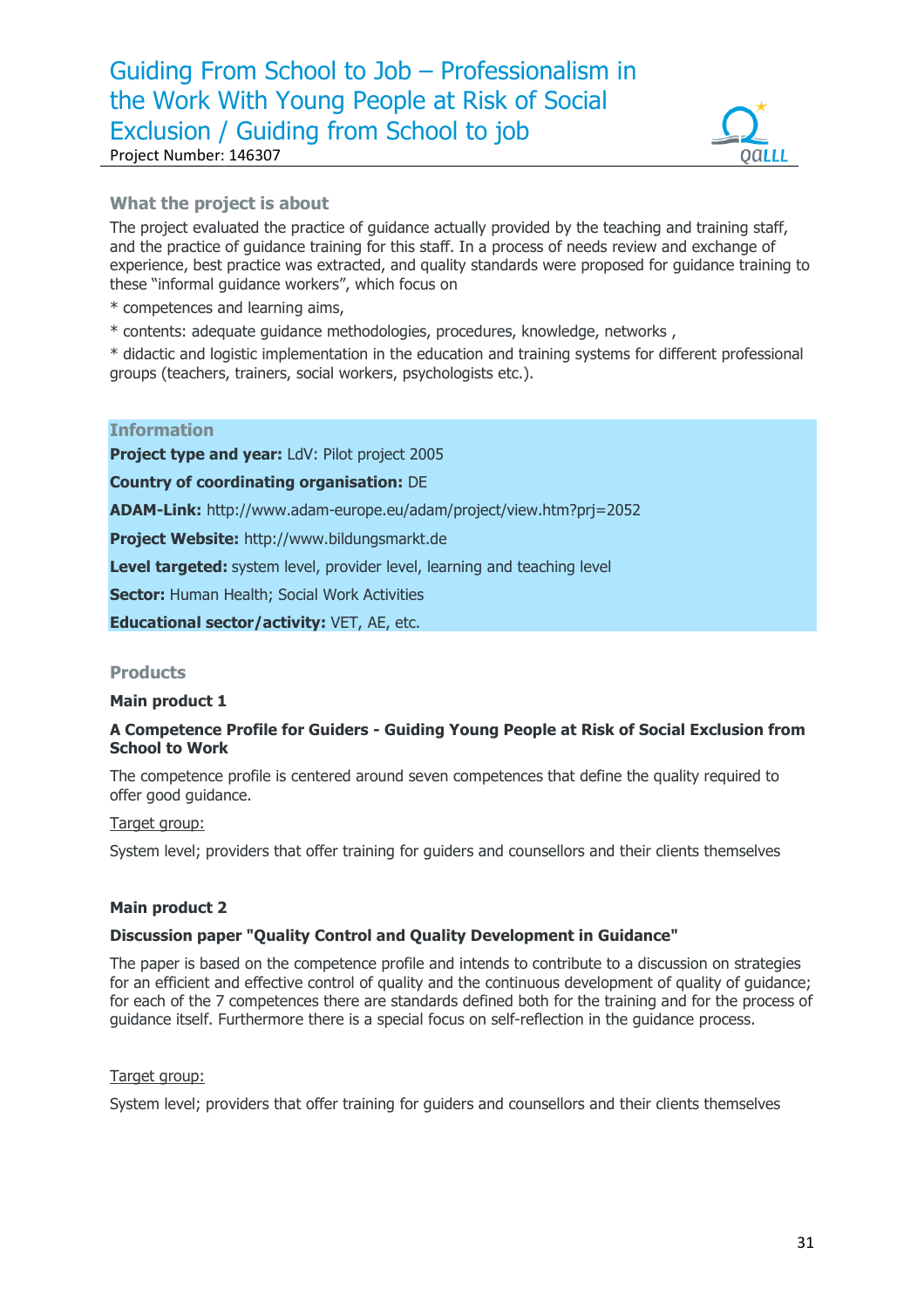

Project Number: 146307

# **Main product 3**

# **Compilation of Practice Examples for Guidance and for Training in Guidance**

The report offers an overview of good practice examples of guidance from 7 countries and of training for guidance.

# Target group:

System level; providers that offer training for guiders and counsellors and their clients themselves

# **Relevance for Quality Assurance**

## **Models and tools**

| Standards | The Competence Profile for Guiders - Guiding Young<br>People at Risk of Social Exclusion from School to Work<br>is a set of seven core competences defining the quality<br>required to offer good guidance as well as the quality<br>standards for the guidance systems and their institutions.                                                                                                                      |
|-----------|----------------------------------------------------------------------------------------------------------------------------------------------------------------------------------------------------------------------------------------------------------------------------------------------------------------------------------------------------------------------------------------------------------------------|
|           | The Discussion paper "Quality Control and Quality<br>Development in Guidance" sets standards for the<br>development and the control of quality in guidance training<br>and guidance practice for each of the seven competences. The<br>quality issues mentioned here are a selection of some of the<br>core elements of the competence profile defining quality of<br>guidance and quality of training for guidance. |

#### **Support**

# **EQAVET Quality cycle**

| Planning | The <b>Competence Profile</b> is an instrument to define and                                                                                                                |
|----------|-----------------------------------------------------------------------------------------------------------------------------------------------------------------------------|
|          | develop quality standards for the educational offer for future<br>guiders by using the concept of competence and based on<br>analysis and examples in the area of quidance. |
|          |                                                                                                                                                                             |

# **Recommendations for Dissemination and Transfer**

Transfer to other countries would be easily possible, esp. as what is still needed can be seen on the whole process of the project; can also be taken as good example for other contexts than guidance.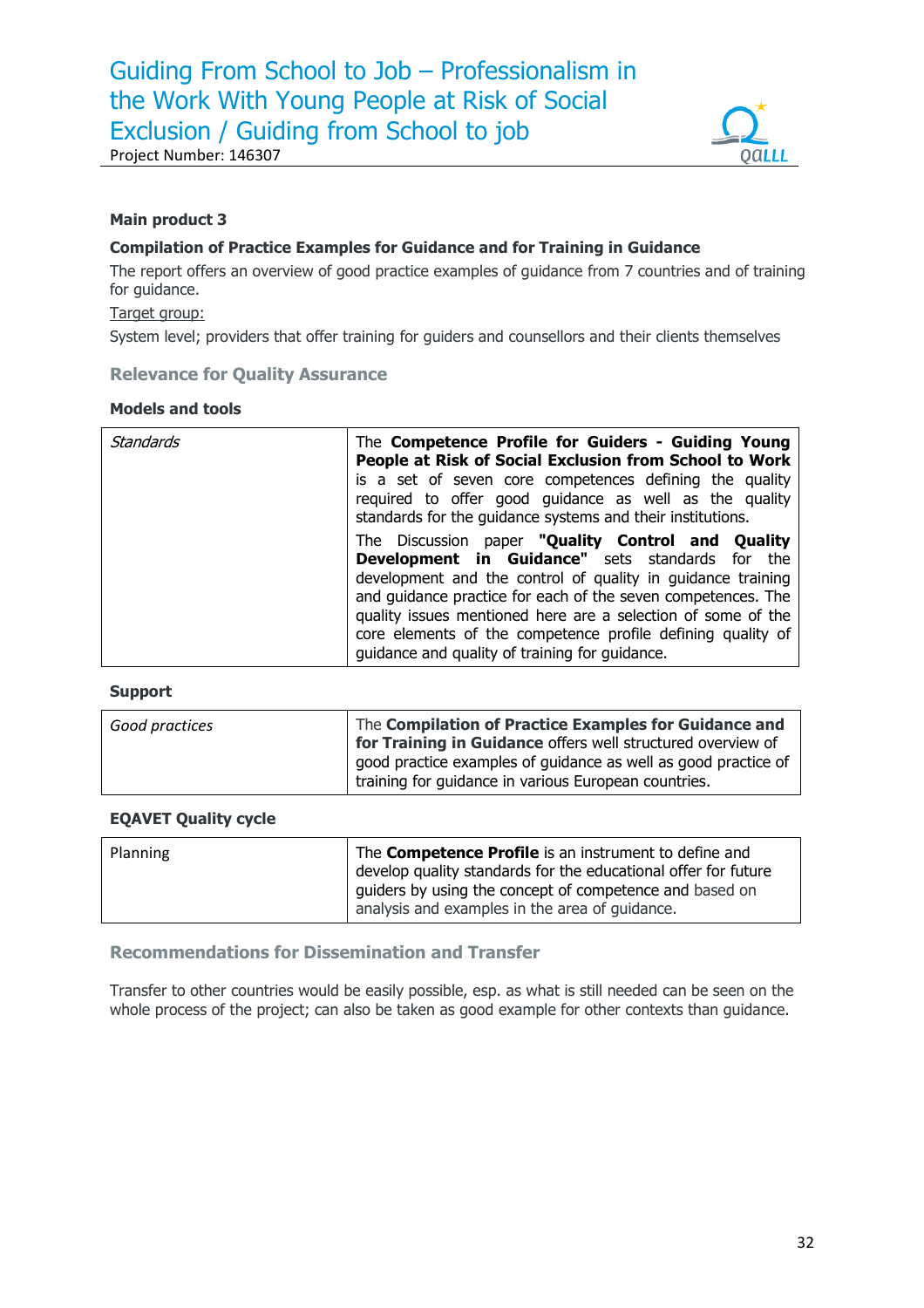# Guiding From School to Job – Professionalism in the Work With Young People at Risk of Social Exclusion / Guiding from School to job

Project Number: 146307



# **Contact**

|                | <b>Coordinating organisation:</b>                                             |
|----------------|-------------------------------------------------------------------------------|
| Institution:   | Bildungsmarkt Vulkan GmbH                                                     |
| Address:       | Vulkanstrasse 13, 10367 Berlin, DE                                            |
| Website:       | http://www.bildungsmarkt.de                                                   |
| <b>Contact</b> |                                                                               |
| Name:          | Regina Walther                                                                |
| Email:         | rwalther@bildungsmarkt.de                                                     |
| Tel/Fax:       | 49(0)30/55680927                                                              |
|                | <b>Countries of the Partner organisations: NL, IT, FR, DE, FI, PL, UK, TR</b> |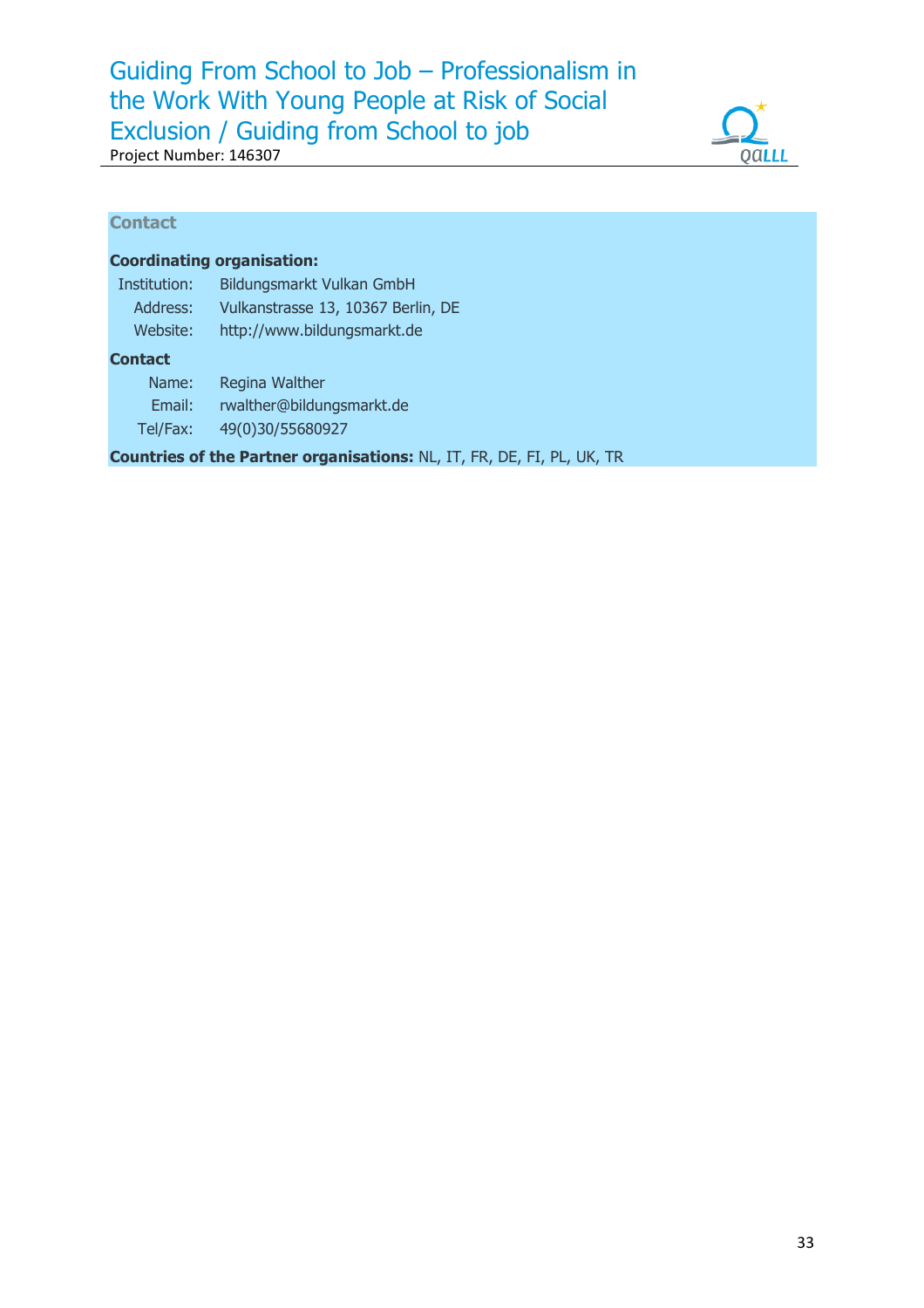

# **What the project is about**

The aim of this European Leonardo Da Vinci project was to improve the quality of workplace training in industries in Europe. Useful manuals were developed to secure the whole process of work placement from the preparation to the point of admission of internship. The manuals support schools, companies, exchange organisations, as well as participants. European mobility is one possibility to increase the competitiveness of enterprises. Work placements improve the quality of education and the industrial location. Within the project three web based manuals were developed that provide assistance in the preparation, implementation and follow-up of stays abroad: manual for internship coordination in VET, manual for internship supervisors in VET, manual for internship trainees in VET.

#### **Information**

**Project type and year:** LdV: TOI 2007

**Country of coordinating organisation:** SE

**ADAM-Link:** http://www.adam-europe.eu/adam/project/view.htm?prj=4323

**Project Website:** http://www.internship2industry.eu/

**Level targeted:** provider level, learning and teaching level

**Sector: Professional, Scientific and Technical Activities** 

**Educational sector/activity:** VET, AE, etc.

#### **Products**

#### **Main product 1**

#### **Manual for internship coordinators in VET**

The Manual facilitates the internship process for coordinators who organise internship to the technical industry sector in Europe, by describing the process / procedure step by step, i.e. how to plan an internship (both for hosting and sending organisations), how to carry it out and how to follow it up. Coordinator tools developed on the basis of good practices of the project partners and also useful Links support each section of the 15 page Manual.

#### Target group:

Internship coordinators in companies, schools, institutions, intermediary organisations, departments, etc. in Europe which supply and organise internships in the technical industry branch. Exchange organisations.

#### **Main product 2**

#### **Manual for internship supervisors in VET**

This Manual supports the supervisor at the workplace by describing the different phases of and the tasks of the supervisors in the internship procedure step by step and by giving him/her tools for how to supervise the trainee. The manual also contains information on some extra topics that can be useful for the job of a supervisor (e.g. communication, leadership styles, conflict management).

#### Target group:

Internship managers and supervisors in enterprises within the technical/industrial branch.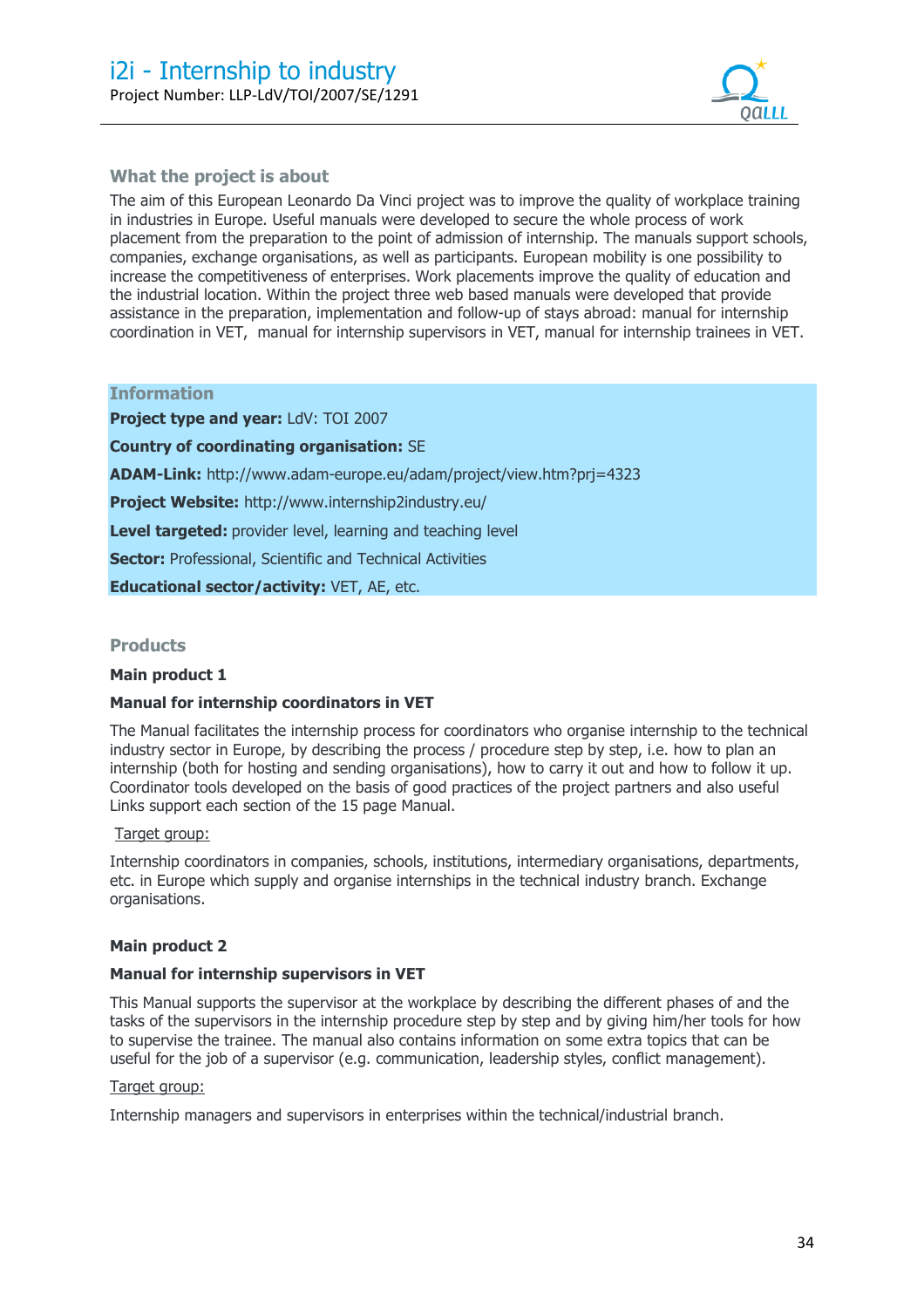

#### **Main product 3**

#### **Manual for internship trainees in VET**

The Manual helps trainees to prepare for the internship abroad by giving practical advice on how to act and behave at the workplace as well as how to cope with unexpected situations.The whole internship procedure is described step by step (before – during – after), in the perspective of the trainee. The manual gives useful information also about how to get out the most personal benefits. Target group:

Students, apprentices and young applicants who will do their internship in enterprises in the technical industry branch in Europe.

# **Relevance for Quality Assurance**

# **Models and tools**

| Tools and instruments | The Manual for internship coordinators in VET facilitates<br>the organisation of internship by describing the process step<br>by step. Coordinator tools (forms and documents) are also<br>provided.                                                                                                                                               |
|-----------------------|----------------------------------------------------------------------------------------------------------------------------------------------------------------------------------------------------------------------------------------------------------------------------------------------------------------------------------------------------|
|                       | The Manual for internship supervisors in VET helps the<br>supervisor at the enterprise / workplace how to supervise the<br>trainee, how to support and guide the learning process of the<br>trainees by describing the different phases in the internship<br>procedure step by step. Supportive tools, forms, documents<br>etc. are also provided. |
|                       | The Manual for internship trainees in VET helps trainees<br>to prepare for the internship abroad by describing again the<br>whole procedure with all the steps to be taken, but in the<br>perspective of the trainee. It contains useful documents also<br>such as model contracts, checklists, addresses etc.                                     |

#### **Support**

| Good practices | The supporting coordinators tools included in the <b>Manual for</b><br>internship coordinators in VET were developed on the<br>basis of good practices of the project partners (e.g. documents<br>like matrix of competences, checklist for welcoming of<br>trainees; and forms like trainee application form, trainee's self-<br>assessment form, trainee's folder, internship evaluation by the |
|----------------|---------------------------------------------------------------------------------------------------------------------------------------------------------------------------------------------------------------------------------------------------------------------------------------------------------------------------------------------------------------------------------------------------|
|                | trainee).                                                                                                                                                                                                                                                                                                                                                                                         |

#### **EQAVET Quality cycle**

| Evaluation       | At the end of / after the internship the trainee's competences<br>will be assessed and the internship project as a learning<br>process be evaluated, feedback of the process collected.                                                                                                                                                                                                      |
|------------------|----------------------------------------------------------------------------------------------------------------------------------------------------------------------------------------------------------------------------------------------------------------------------------------------------------------------------------------------------------------------------------------------|
| Cycle as a whole | The 3 manuals - "Manual for internship coordinators in<br>VET", "Manual for internship supervisors in VET" and<br>"Manual for internship trainees in VET" - describe the<br>internship process step by step (before / during / after) with<br>the consideration of the quality cycle, i.e. how to plan an<br>internship, how to carry it out, how to evaluate it and how to<br>follow it up. |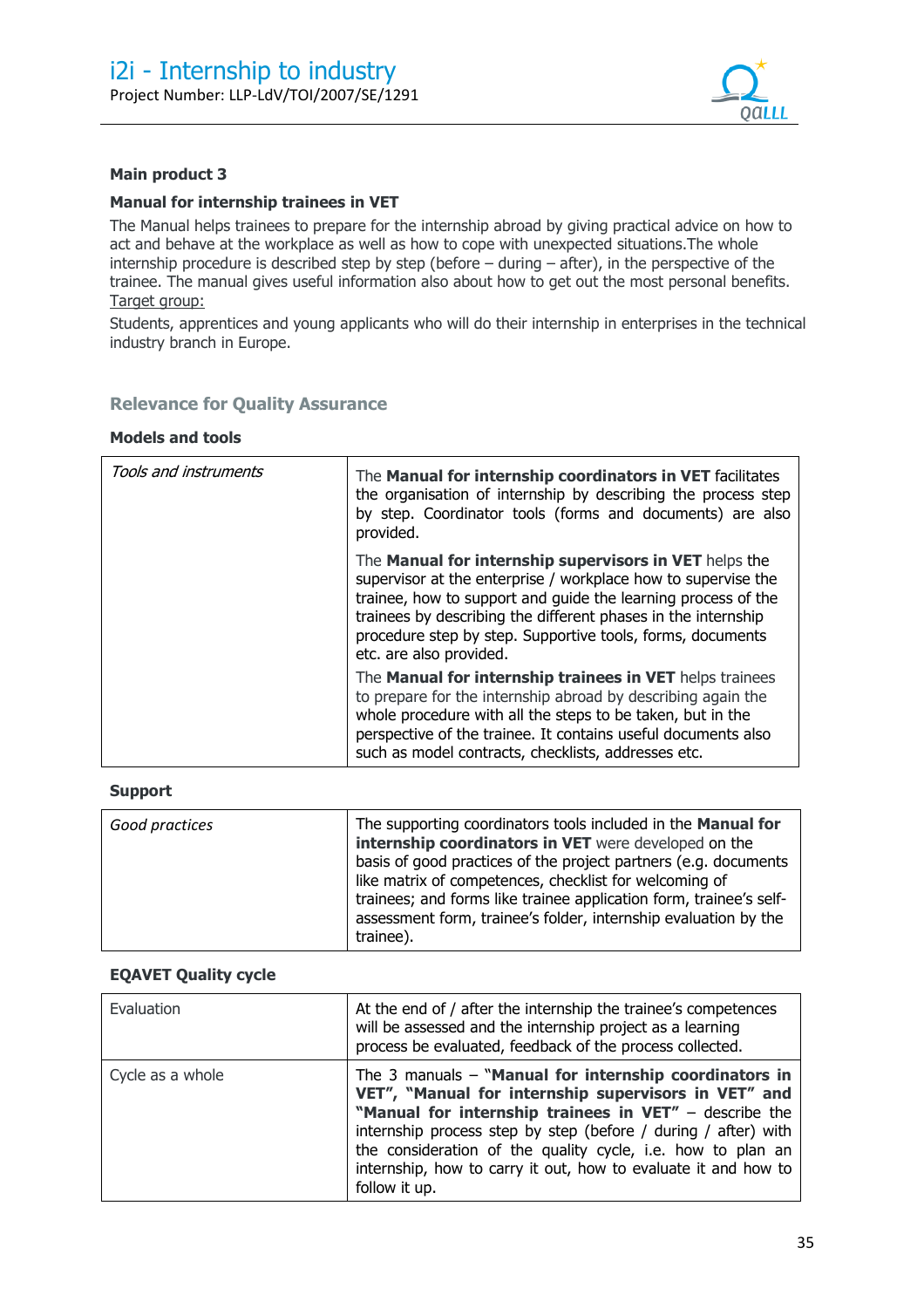

# **Recommendations for Dissemination and Transfer**

To other educational sectors where internships to foreign countries might be relevant, e.g. Higher education.

# **Contact**

| <b>Coordinating organisation:</b> |                                       |  |  |  |
|-----------------------------------|---------------------------------------|--|--|--|
| Institution:                      | Göteborgsregionens Tekniska Gymnasium |  |  |  |
| Address:                          | Box 8090, 40278 Göteborg              |  |  |  |
| Website:                          | http://www.internship2industry.eu/    |  |  |  |
| <b>Contact</b>                    |                                       |  |  |  |
| Name:                             | Gisela Bohlin                         |  |  |  |
| Email:                            | gisela.bohlin@gtg.se                  |  |  |  |
| Tel/Fax:                          | 0046-31-760 34 30                     |  |  |  |
|                                   |                                       |  |  |  |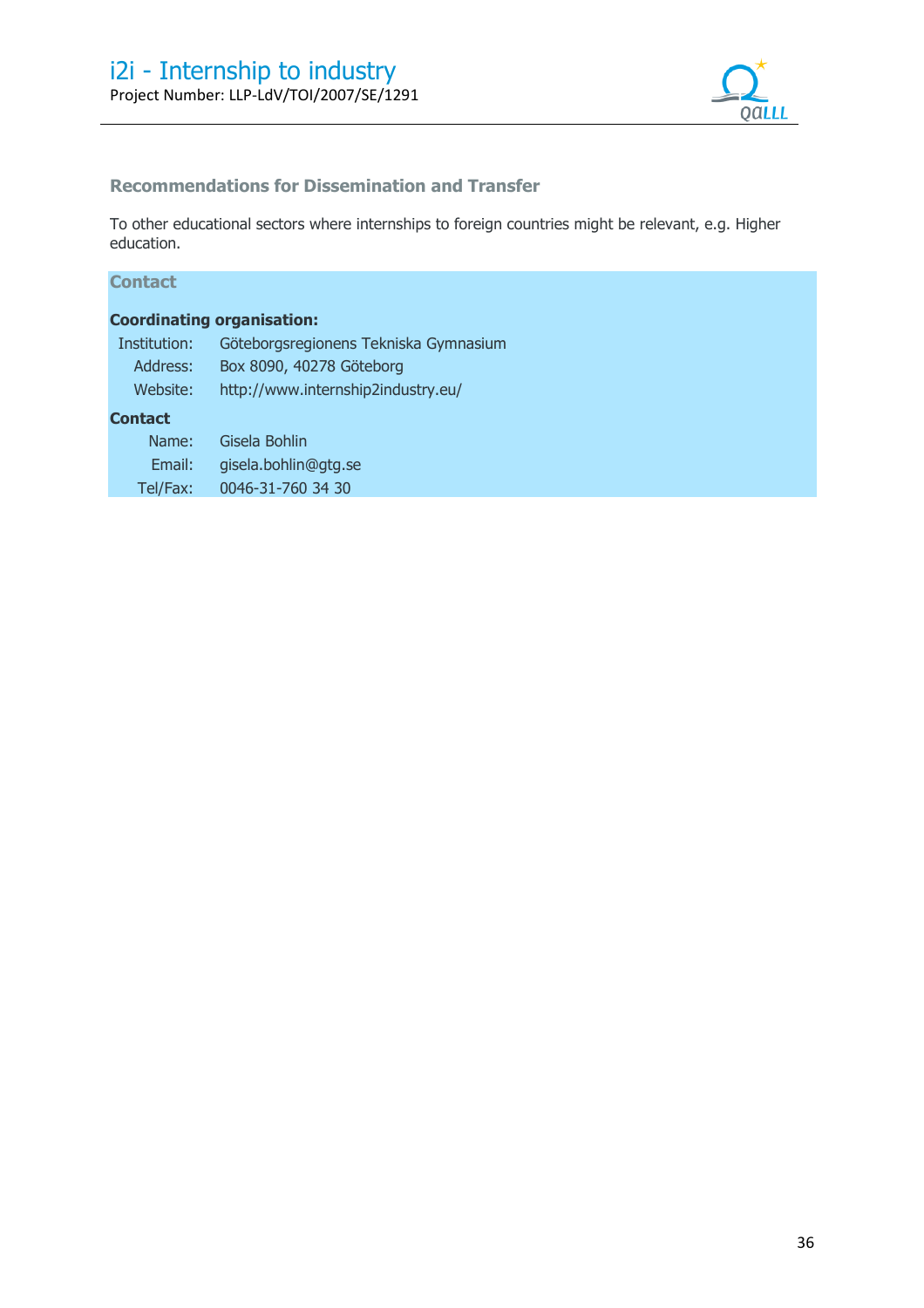# MEVOC – Quality Manual for Educational and Vocational Counselling

Project Number: A/03/B/F/PP/158.015



# **What the project is about**

The aim of the MEVOC project was to develop a practice-oriented, interactive online manual (see www.mevoc.net) to help educational and vocational counsellors identify high-quality counselling.

# **Information**

**Project type and year: LdV: Pilot project 2003** 

**Country of coordinating organisation:** AT

**ADAM-Link:** http://www.adam-europe.eu/adam/project/view.htm?prj=853

**Project Website:** c

**Level targeted:** provider level, learning and teaching level

**Sector: Other Service Activities** 

**Educational sector/activity:** VET, AE, etc.

#### **Products**

#### **Main product 1**

## **Interactive online manual for educational and vocatinal counselling**

The manual is a collection of tools that are available on the project homepage and that are linked to each other. The idea and concept can be seen on the starting page of www.mevoc.net

#### Target group:

Educational and vocational counsellors and their (potential) clients

## **Main product 2**

# **Quality standards for educational and vocational counsellors**

The standards are building on existing national and international guidelines and consist of four competence categories ("Education and Career", "Counselling Practice", "Personality" and "ICT Skills"); these divide into 12 standards that again consist of 35 required competences. These "final standards" are the result of a Delphi survey that led to a substantial reduction of the original "full version" of quality standards.

#### Target group:

Educational and vocational counsellors

## **Main product 3**

#### **Self-assessment tool**

The self-assessment tool has been developed on the basis of the MEVOC standards, i.e. the required skills and competences. It can be used for the self-evaluation of vocational and career counsellors' skills and competences and for identifying potential deficits.

## Target group:

Educational and vocational counsellors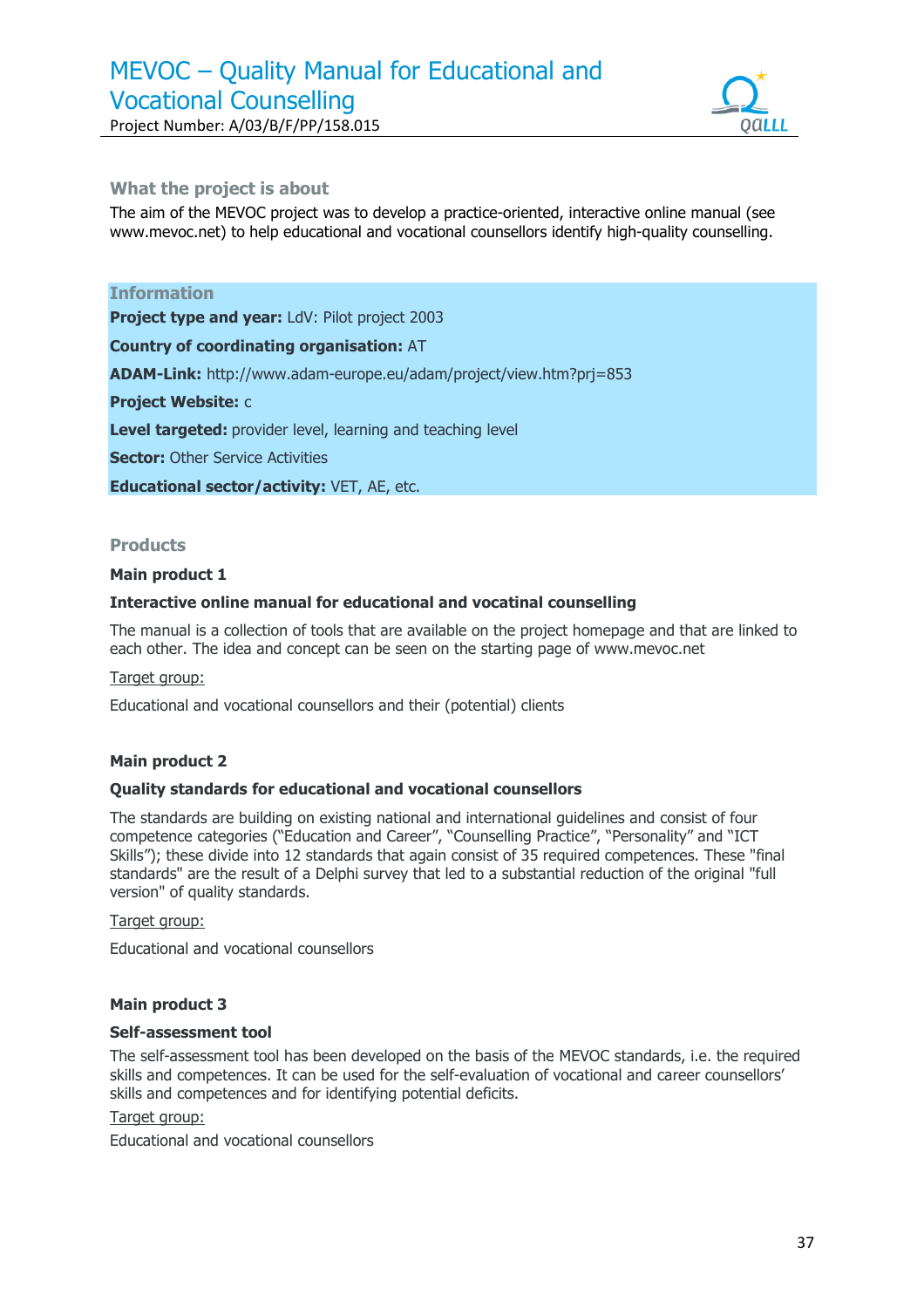

# **Relevance for Quality Assurance**

## **Models and tools**

| <b>Standards</b>      | The Quality Manual for Educational and Vocational Counselling<br>focuses on MEVOC quality standards i.e. the required<br>knowledge, skills and competences for single coaching by<br>educational and vocational counsellors. |
|-----------------------|------------------------------------------------------------------------------------------------------------------------------------------------------------------------------------------------------------------------------|
| Tools and instruments | The Interactive online manual for educational and<br>vocatinal counselling is a collection of tools that help<br>educational and vocational counsellors to identify high-quality<br>counselling.                             |
|                       | The self-assessment tool has been developed on the basis<br>of the MEVOC standards for counsellors to improve the quality<br>of their own counselling.                                                                       |

#### **Methodologies and procedures**

| Self-assessment/self-evaluation | The self-assessment tool can be used for checking and self-<br>evaluation of the educational and vocational counsellors' skills<br>and competences and for identifying areas for improvement |
|---------------------------------|----------------------------------------------------------------------------------------------------------------------------------------------------------------------------------------------|
|---------------------------------|----------------------------------------------------------------------------------------------------------------------------------------------------------------------------------------------|

## **EQAVET Quality cycle**

| Planning   | The development of quality standards for educational and<br>vocational counselling counts to the essentials of quality<br>assurance in this field.                                     |
|------------|----------------------------------------------------------------------------------------------------------------------------------------------------------------------------------------|
| Evaluation | The self-evaluation facilitates for the educational and<br>vocational counsellors the assessment of their own counselling<br>services and the improvement of the required competences. |

# **Recommendations for Dissemination and Transfer**

Can be used in all countries, so transferability to all (EU-) countries is good.

# **Related projects**

ECGC, EMEVOC

# **Contact**

# **Coordinating organisation:**

| Institution: | Österreichisches Insitut für Bildungsforschung der Wirtschaft |
|--------------|---------------------------------------------------------------|
| Address:     | Rainergasse 38, 1050 Wien                                     |
| Website:     | www.mevoc.net                                                 |
| Contact      |                                                               |
| Name:        | Monika Thum-Kraft                                             |
| Email:       | thum-kraft@ibw.at                                             |

Tel/Fax: 0043 1 545 16 71 0

**Countries of the Partner organisations:** AT, UK, PL, RO, IT, NL, DE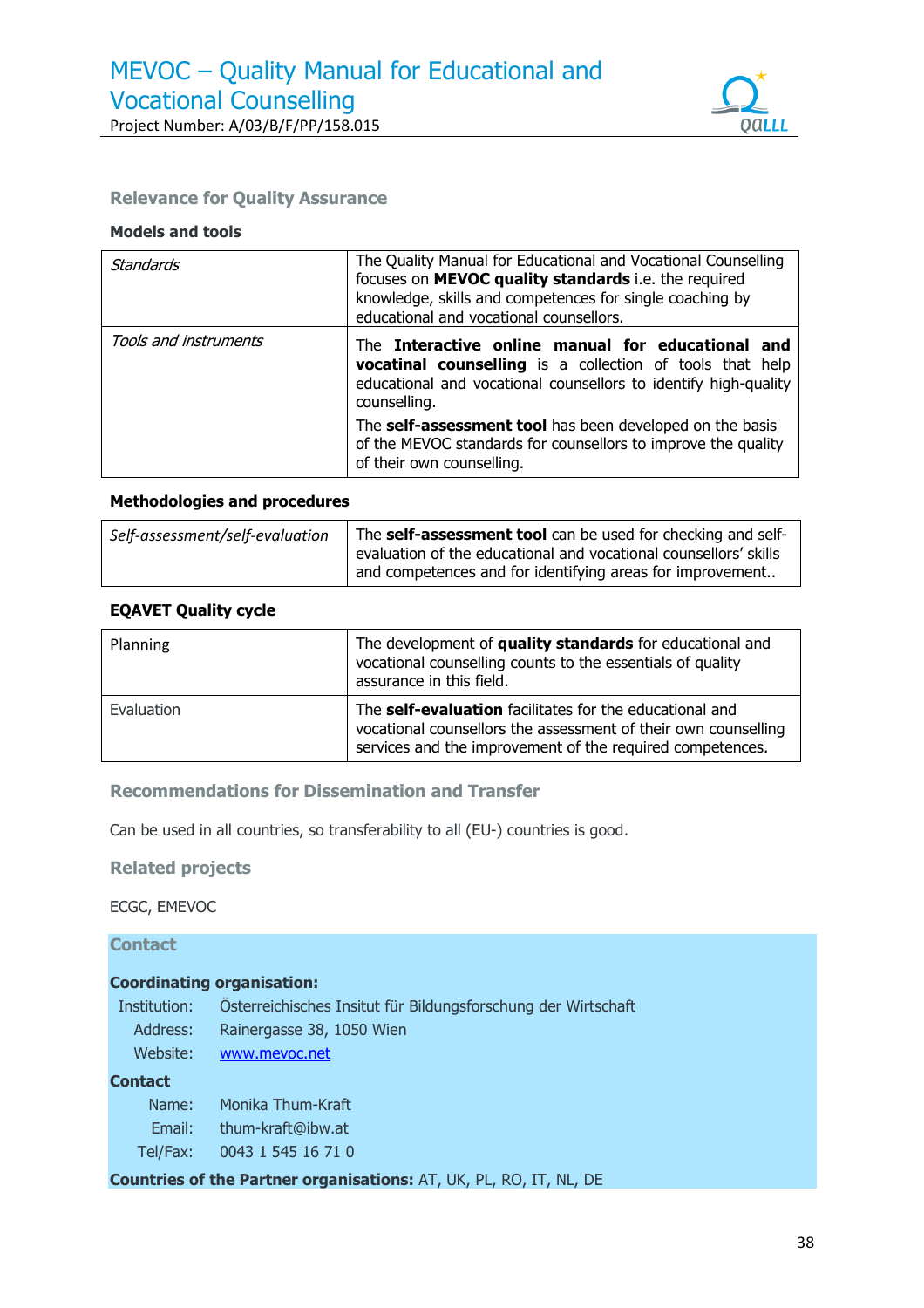

# **What the project is about**

The growing interest in the methodology of Peer Review has led to the follow-up project "Peer Review Extended" (2007).

The project was built on the results of the previous project "Peer Review in initial VET" (AT/04/C/F/TH-82000) in which a common European Peer Review procedure was developed and introduced as a promising new instrument in quality assurance and quality development in the initial VET sector (ISCED 3/4) throughout Europe.

The project Peer Review Extended resulted in 4 more Peer Reviews (AT, DE, ES, HU) which continued the fine-tuning of the European Peer Review procedure as an element of the Common Quality Assurance Framework (CQAF) through practical experimentation and also the development of the online Peer Review tool-box. The project also investigated the potential contribution of Peer Review to the further development of the CQAF.

# **Information**

**Project type and year:** LdV: CQAF Call 2006 2006

**Country of coordinating organisation:** AT

**ADAM-Link:** http://www.leonardodavinci-projekte.org/adam/project/view.htm?prj=2958

**Project Website:** http://www.peer-review-education.net

Level targeted: system level not primarily but also connected; provider level, learning and teaching level

**Sector:** VET

**Educational sector/activity:** VET, AE, etc.

#### **Products**

**Main product 1** 

#### **Peer Review Toolbox**

Online and on CD (revised in Peer Review Extended II, current version available online).

The **Peer Review Tool-box** complements the European Peer Review Manual for Initial VET, providing forms, checklists, additional information and recommendations. It is a practical tool for the IVET provider level as well as for the system level(s). In addition to the English and German versions, the tool-box is available in Hungarian, Italian, Spanish and Catalan. The Tool-box is available on CD-Rom (EN, DE) as well as in electronic format from the project website (EN, DE, HU, IT, ES, CA).

#### **Main product 2**

**Report "Peer Review and the CQAF": Peer Review as an innovative methodology for external** evaluation in VET and its contribution to the further development of the "Common Quality Assurance Framework"(CQAF)".

This report was elaborated by the partnership upon request from the European Commission in order to support European developments in quality assurance in VET. The report investigates and shows that Peer Review fully corresponds to the central tenets and goals of the "Common Quality Assurance Framework" and also in which areas and how it can / is expected to contribute to the further development of the CQAF Model.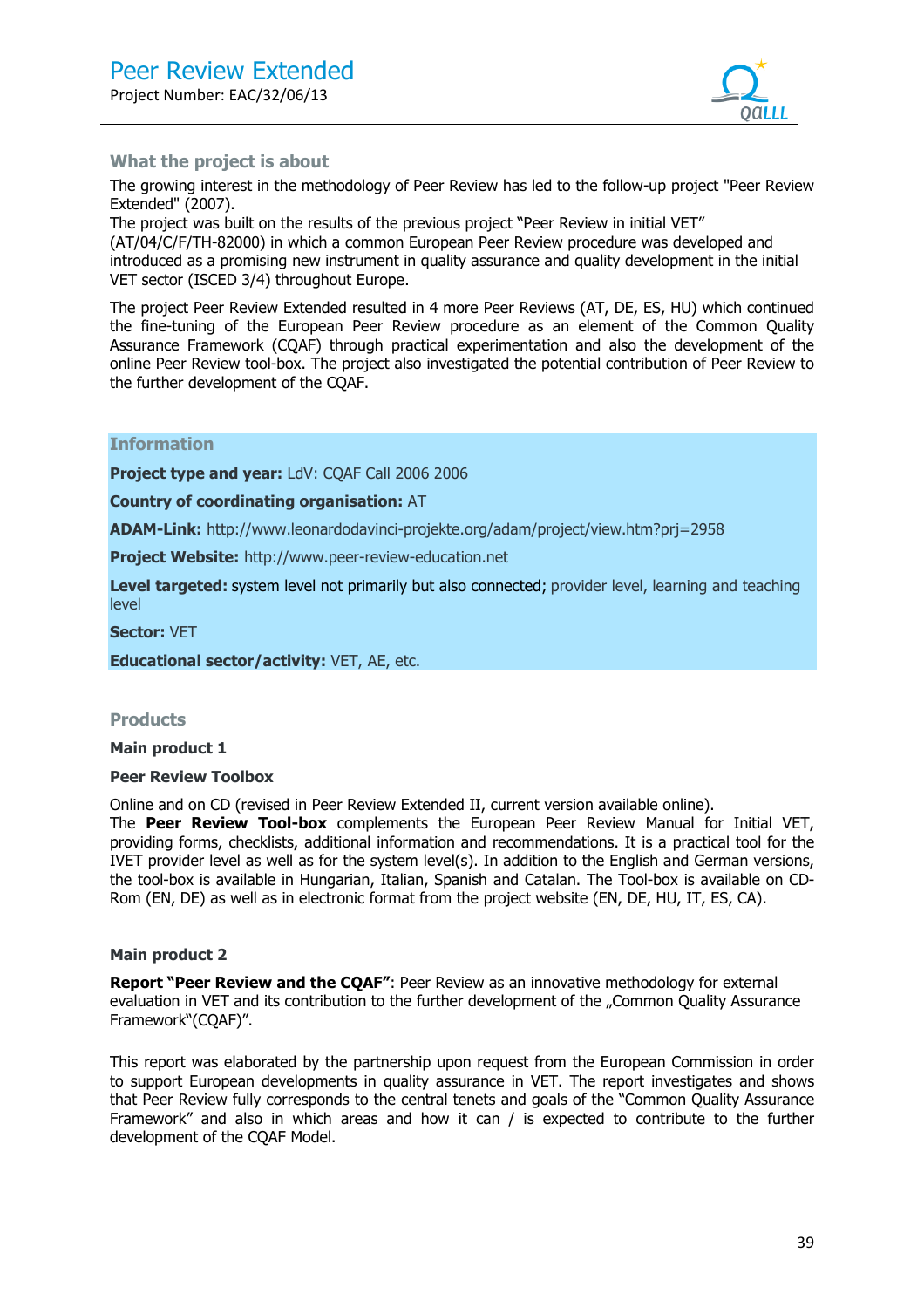

# **Relevance for Quality Assurance**

#### **Models and tools**

| Tools and instruments | A practical <b>Peer Review tool-box</b> supports the institutions - |
|-----------------------|---------------------------------------------------------------------|
|                       | I IVET providers in implementing Peer Reviews.                      |

## **EQAVET Quality cycle**

| Evaluation       | <b>Report "Peer Review and the CQAF":</b> The Peer Review is<br>an innovative methodology for external evaluation in VET<br>which adds to the methodological repertoire of the CQAF<br>Model.                                                                                                                                                                              |
|------------------|----------------------------------------------------------------------------------------------------------------------------------------------------------------------------------------------------------------------------------------------------------------------------------------------------------------------------------------------------------------------------|
| Cycle as a whole | Report "Peer Review and the CQAF": The European Peer<br>Review procedure was developed as a systematic procedure<br>following very clearly and transparently the 4 elements /<br>phases of the CQAF Model: Preparation (Planning) - Peer Visit<br>(Implementation) – Peer Review Report (Evaluation) – Putting<br>plans into action (Follow-up and procedures for change). |

# **Recommendations for Dissemination and Transfer**

Multisectoral for economic branches, transferable to other educational sectors.

# **Related projects**

Peer Review in initial VET and Peer Review Extended II; Peer Review Impact

# **Contact**

# **Coordinating organisation:**

| Institution: | öibf - Österreichisches Institut für Berufsbildungsforschung / Austrian Institute for<br>Research on Vocational Training |
|--------------|--------------------------------------------------------------------------------------------------------------------------|
| Address:     | Biberstraße 5/6; 1010 Wien                                                                                               |
| Website:     | http://www.peer-review-education.net                                                                                     |
| Contact      |                                                                                                                          |
| Name:        | Gutknecht-Gmeiner, Maria                                                                                                 |
| Email:       | m.gutknecht-gmeiner@impulse.at                                                                                           |
| Tel/Fax:     | +43-1-310 33 34-0/ +43-1-319 77 72                                                                                       |
|              | Countries of the Partner organisations: AT, CZ, DK, ES, FI, PT, SI, UK                                                   |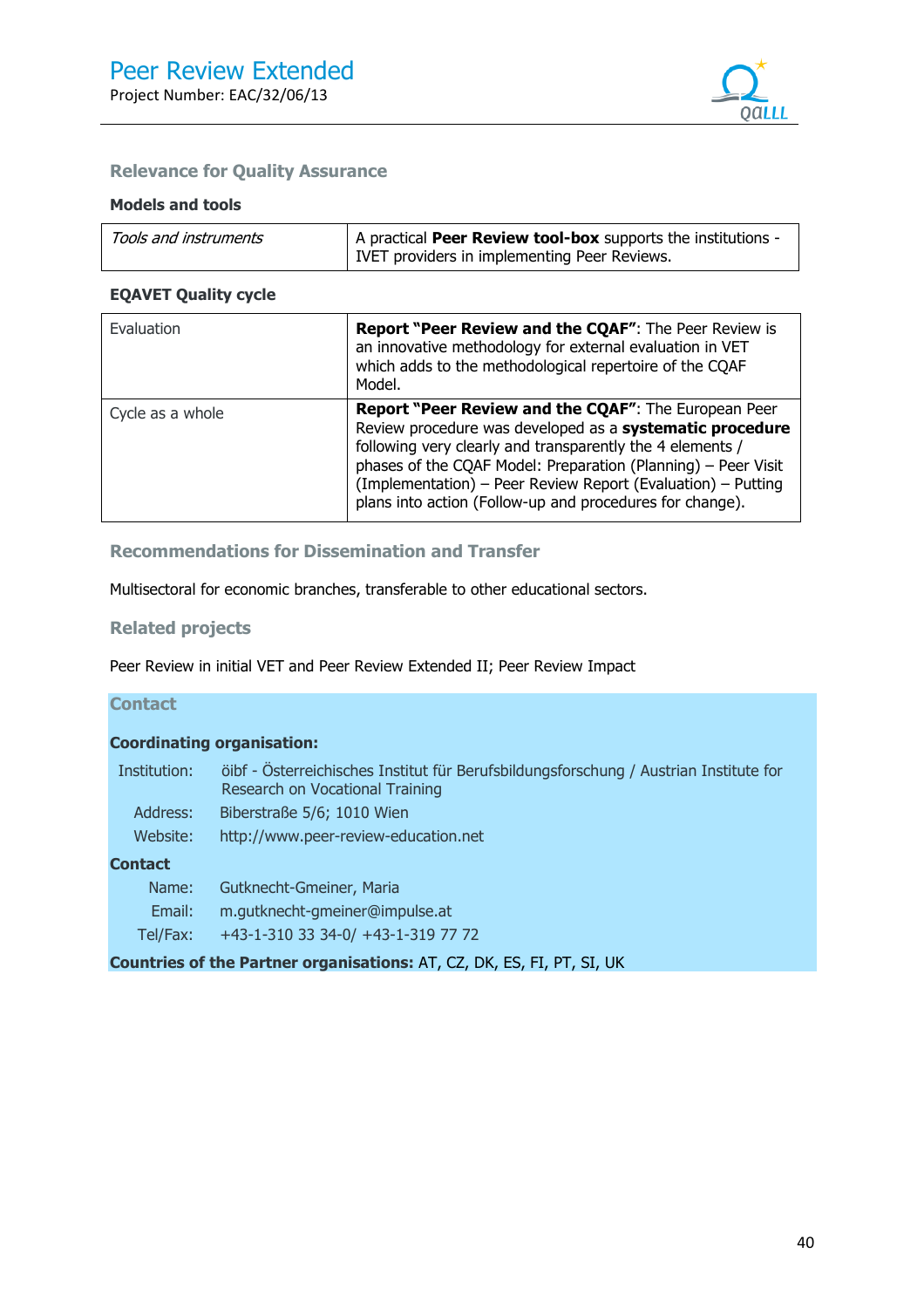

# **What the project is about**

The project facilitated the transfer and further development of the European Peer Review methodology as an element of the Common Quality Assurance Framework (CQAF).

The specific aims of the current project were to:

- 1. Support the (further) dissemination and transfer of the methodology of the predecessor project "European Peer Review" in the participating countries and facilitate the adaptation of the procedure to the needs and situations in the "new" countries (CZ, SI, TR),
- 2. Transfer the European Peer Review methodology to continuing VET,
- 3. Improve and enhance the use of the European Peer Review methodology through the development of face-to-face peer training/guidelines for peers,
- 4. Provide further practical experimentation (continuing VET; new types of schools including schools for apprenticeship training), and
- 5. Investigate the benefits of Peer Review and support the sustainable implementation of Peer Review as an element of the CQAF at national and European levels.

# **Information**

**Project type and year:** LdV: TOI 2007

**Country of coordinating organisation:** AT

**ADAM-Link:** http://www.adam-europe.eu/adam/project/view.htm?prj=2958

**Project Website:** www.peer-review-education.net

Level targeted: system level not primarily but also connected; provider level, learning and teaching level

**Sector: Other Service Activities** 

**Educational sector/activity:** VET, AE, etc.

## **Products**

#### **Main product 1**

## **European Peer Review Manual for VET**

This Manual is a revision of the "European Peer Review Manual for initial VET" which was developed in the project "Peer Review in initial VET" (2004-2007) by a transnational expert team. The Manual was adapted for use both in initial and continuing VET. Changes concern foremost the terminology and the quality areas and indicators used. It contains 11 chapters: an introduction to Peer Review, an overview of the procedure, 4 chapters giving step by step guidelines to Peer Review, a chapter on the Quality Areas, one on the Peers, literature and resources, a glossary, and a list of project partners involved. The Manual has 50 pages and is available in English as pdf-download.

#### Target group:

Management of VET Providers, teachers/trainers in VET, quality managers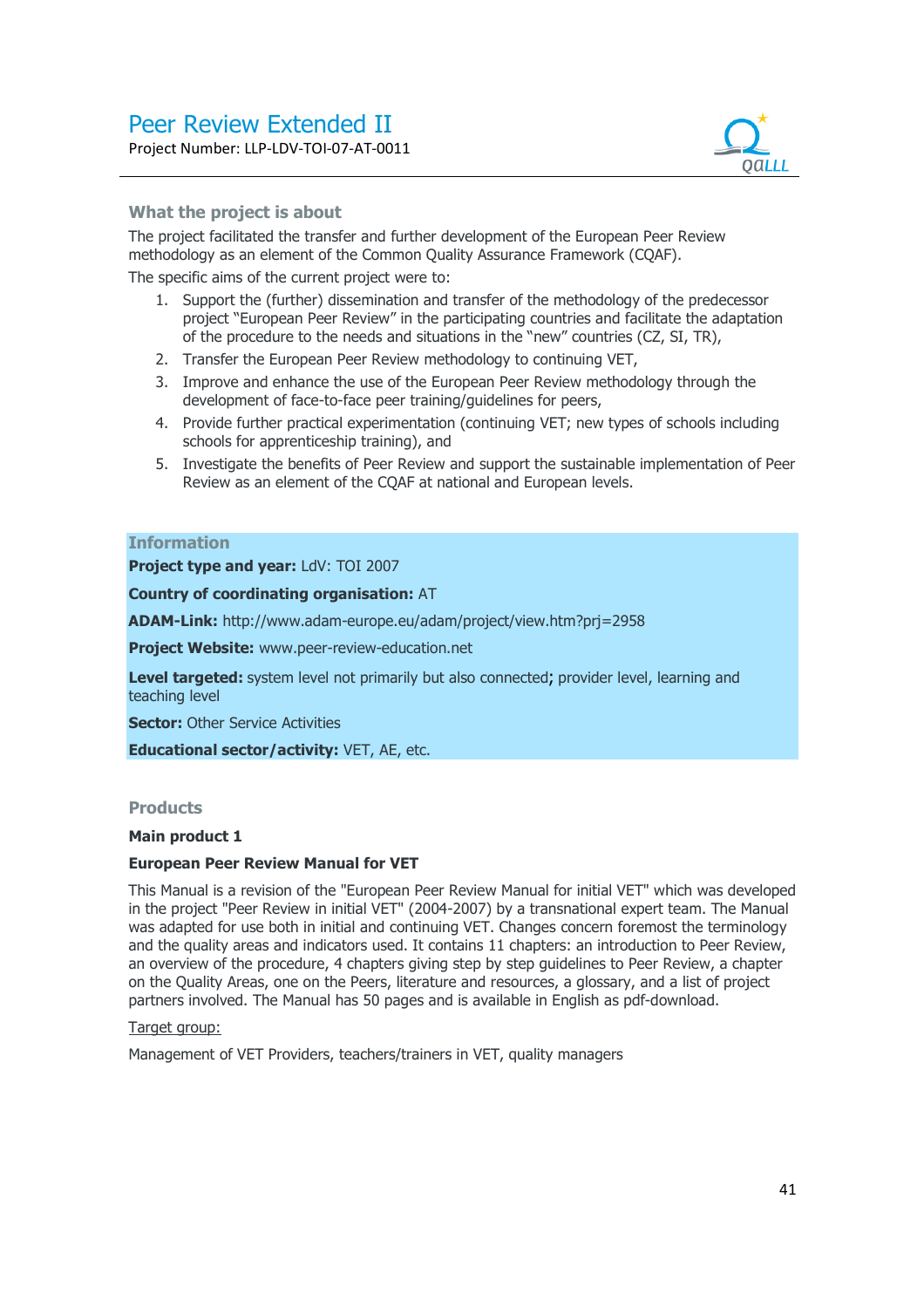

#### **Main product 2**

#### **European Peer Training Curriculum**

The European Peer Curriculum was designed by a transnational expert team to conduct Peer Training. It has a modular structure and consists of the following parts: a competence profile of the Peers and a curriculum based on this profile; a section on quality assurance of the training; a detailed description (including tips for trainers) of the seven modules which make up the Curriculum; cases of good practice from Austria, Finland, and Denmark; and a self-supported webbased training.

#### Target group:

Trainers who want to conduct Peer Training; Training managers in institutions who want to conduict Peer Training; teachers/trainers in VET who are interested in Peer Review; prospective Peers

# **Main product 3**

#### **Peer Review Readers**

#### **European Peer Review Reader, Developments and experiences 2004- 2009**

The European Peer Review Reader covers all activities and aspects of the "European Peer Review experience", partners from all three projects have contributed their experiences, reflections, and future plans. Its content includes:

1) Presentation of the experiences of the European Peer Review initiative.

2) Theoretical inputs.

3) Practical recommendations for the different stakeholder groups (VET providers, Peers, national level, European level).

#### Target group:

Peers, VET providers who want to conduct Peer Review, stakeholders, national authorities, Higher Education, European networks/institutions

#### **Relevance for Quality Assurance**

#### **Models and tools**

| Quality management systems     | The European Peer Review Manual for VET describes an<br>overall system of managing quality of VET provision by<br>combining self-assessment with an external evaluation by Peers.                                                                                                                                                          |
|--------------------------------|--------------------------------------------------------------------------------------------------------------------------------------------------------------------------------------------------------------------------------------------------------------------------------------------------------------------------------------------|
| Standards                      | The European Peer Review Manual for VET gives a<br>standard for conducting Peer Reviews across Europe.                                                                                                                                                                                                                                     |
| Criteria/indicators/benchmarks | The European Peer Review Manual for VET includes quality<br>criteria and indicators (Quality Areas) for assessing VET<br>provision on the provider level. The Quality Areas follow the<br>quality cycle.<br>On a meta-level, the European Peer Review Manual for VET also<br>provides criteria for a high-quality conduct of Peer Reviews. |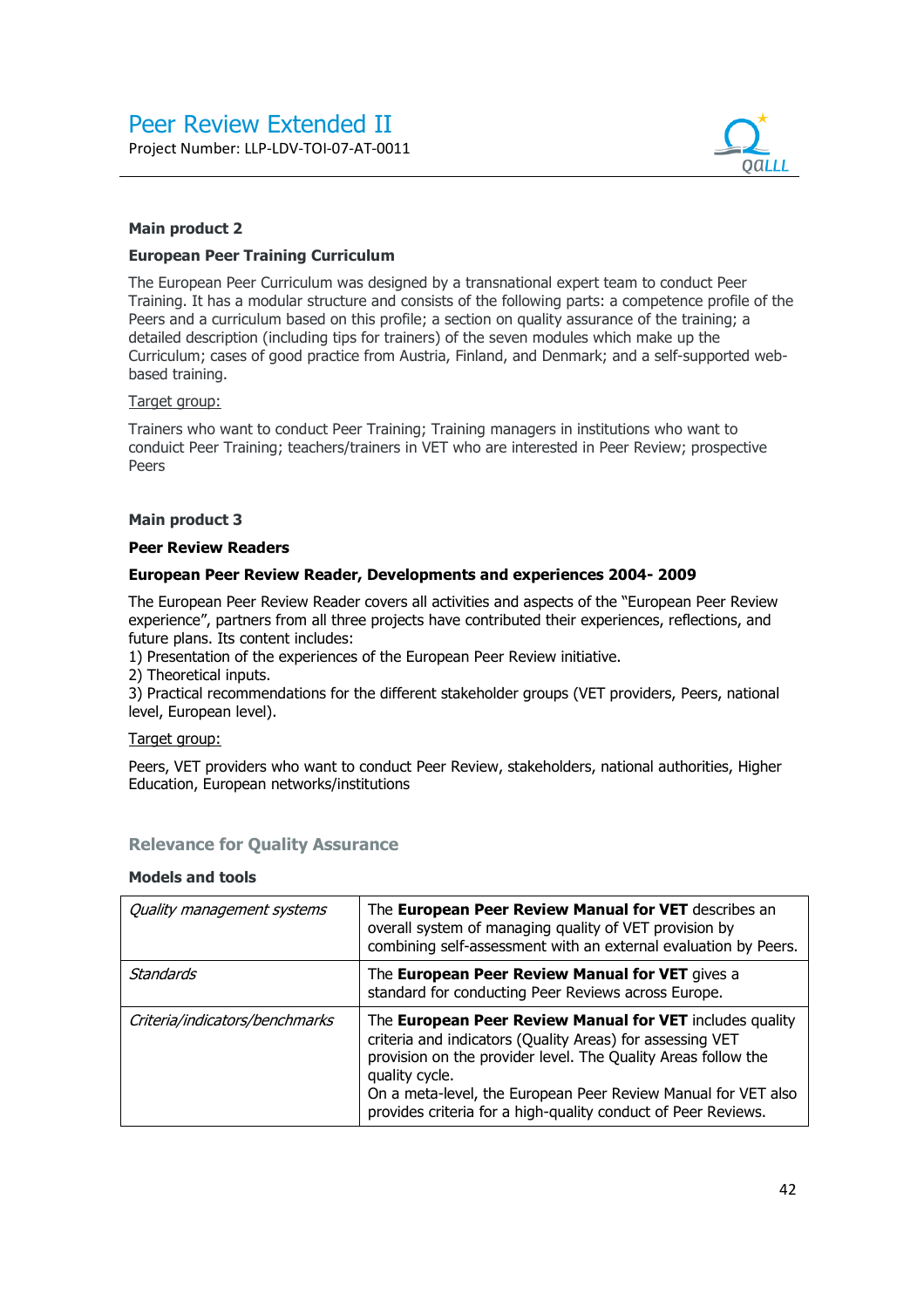# Peer Review Extended II

Project Number: LLP-LDV-TOI-07-AT-0011



| Tools and instruments | The <b>European Peer Review Manual for VET</b> is supported by                       |
|-----------------------|--------------------------------------------------------------------------------------|
|                       | a tool-box which contains forms, questionnaires and checklists<br>l for Peer Review. |

## **Methodologies and procedures**

| Self-assessment/self-evaluation            | The European Peer Review Manual for VET describes the<br>European Peer Review procedure which builds upon self-<br>assessment/self-evaluation and combines it with an external<br>evaluation. |
|--------------------------------------------|-----------------------------------------------------------------------------------------------------------------------------------------------------------------------------------------------|
| External assessment/external<br>evaluation | The European Peer Review described in the European Peer<br>Review Manual for VET is a new form of external evaluation<br>conducted by Peers, i.e. colleagues from other institutions.         |

#### **Support**

| Training       | A Peer Training programme prepares the Peers for the<br>tasks.                                |
|----------------|-----------------------------------------------------------------------------------------------|
| Good practices | The Peer Review Readers present good practices from the<br>three EU LdV Peer Review projects. |

# **EQAVET Quality cycle**

| Evaluation       | The European Peer Review Manual for VET: Peer Review<br>is a novel methodology for external evaluation on VET provider<br>level.                                                                                                                                                           |
|------------------|--------------------------------------------------------------------------------------------------------------------------------------------------------------------------------------------------------------------------------------------------------------------------------------------|
| Cycle as a whole | The European Peer Review targets Phase 3 of the quality cycle.<br>Additionally, the Peer Review methodology as a systematic<br>procedure comprises all phases of the cycle as described in the<br>European Peer Review Manual for VET. Also the Quality<br>Areas follow the quality cycle. |

# **Recommendations for Dissemination and Transfer**

To other educational sectors: school sector (general education), adult education; links to Higher education.

# **Related projects**

Peer Review initial VET, Peer Review Extended, Peer Review Impact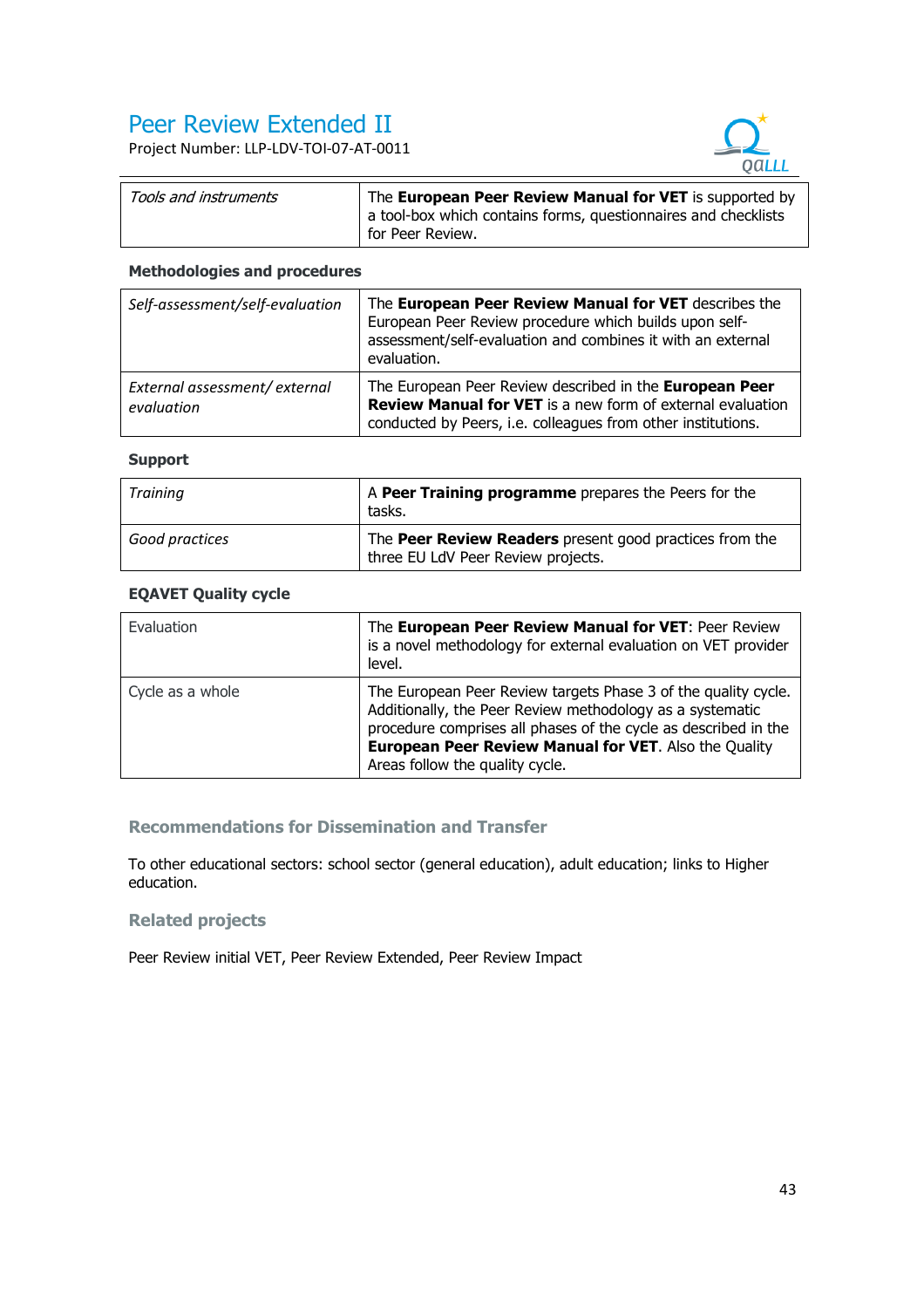

# **Contact**

|                | <b>Coordinating organisation:</b>                                                                                        |
|----------------|--------------------------------------------------------------------------------------------------------------------------|
| Institution:   | öibf - Österreichisches Institut für Berufsbildungsforschung / Austrian Institute for<br>Research on Vocational Training |
| Address:       | Biberstraße 5/6, 1010 Wien                                                                                               |
| Website:       | www.peer-review-education.net                                                                                            |
| <b>Contact</b> |                                                                                                                          |
| Name:          | Maria Gutknecht-Gmeiner                                                                                                  |
| Email:         | m.gutknecht-gmeiner@impulse.at                                                                                           |
| Tel/Fax:       | $0043 - 6642365980$                                                                                                      |
|                | <b>Countries of the Partner organisations: AT, CZ, DK, ES; FI, PT, SI, UK</b>                                            |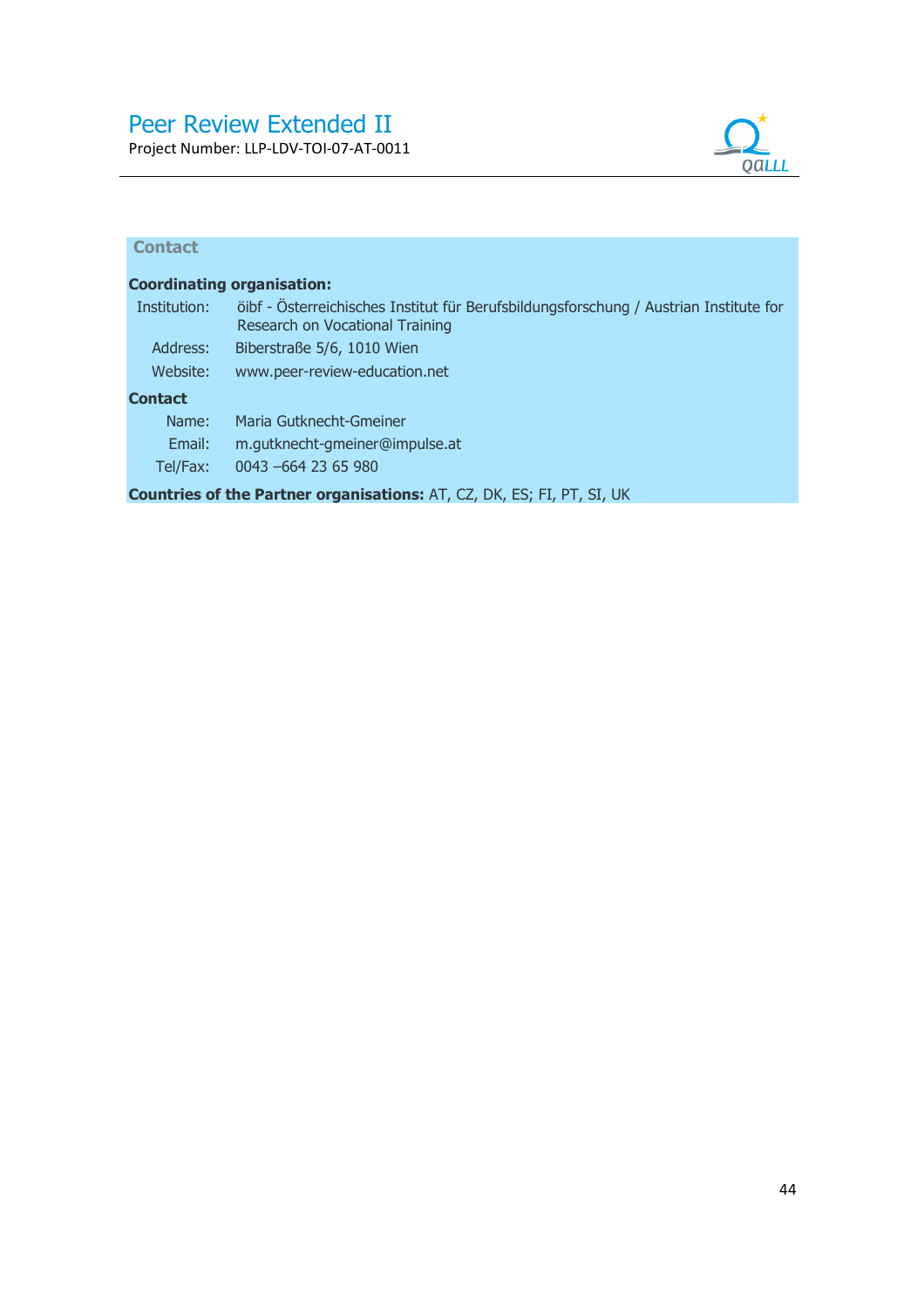

## **What the project is about**

The project aimed at introducing Peer Review as a new instrument for quality assurance and quality development / quality improvement to the initial vocational education and training sector throughout Europe.

A common European standard for implementing Peer Reviews was developed to promote cooperation and understanding as well as enhance transparency between the diverse initial vocational education and training systems in Europe.

## **Information**

**Project type and year:** LdV: Thematic action 2004

**Country of coordinating organisation:** AT

**ADAM-Link:** http://www.leonardodavinci-projekte.org/adam/project/view.htm?prj=1656

**Project Website:** http://www.peer-review-education.net

**Level targeted:** system level not primarily but also connected; provider level, learning and teaching level

**Sector:** VET

**Educational sector/activity:** VET, AE, etc.

# **Products**

**Main product 1** 

**European Peer Review Manual for initial VET** 

The **European Peer Review Manual for Initial VET** is the key product of the project. It introduces a European standard procedure for the use of Peer Reviews in the initial vocational education and training. The Manual provides an instrument for the application of Peer Reviews for all institutions, experts, decision makers etc. involved in the IVET system who are interested in quality assurance and quality development / improvement. Its focus is on a practical approach. The Manual offers directly implementable guidelines for IVET providers who want to introduce Peer Reviews in their quality assessment and quality development/ improvement procedures.

The final version of the European Peer Review Manual for Initial VET is online, available in all languages of the participating countries on the project website www.peer-review-education.net.

## **Main product 2**

#### **Webbased Training for Peers**

The **web-based Peer Training Programme** contains information and exercises on relevant aspects for carrying out a Peer Review, e.g. information on Peer Review as an evaluation tool, on external visits, external inspection and external assessment, the Quality Areas, the various roles of Peers and their related tasks, qualitative research methods, analysis of data, and relevant soft skills.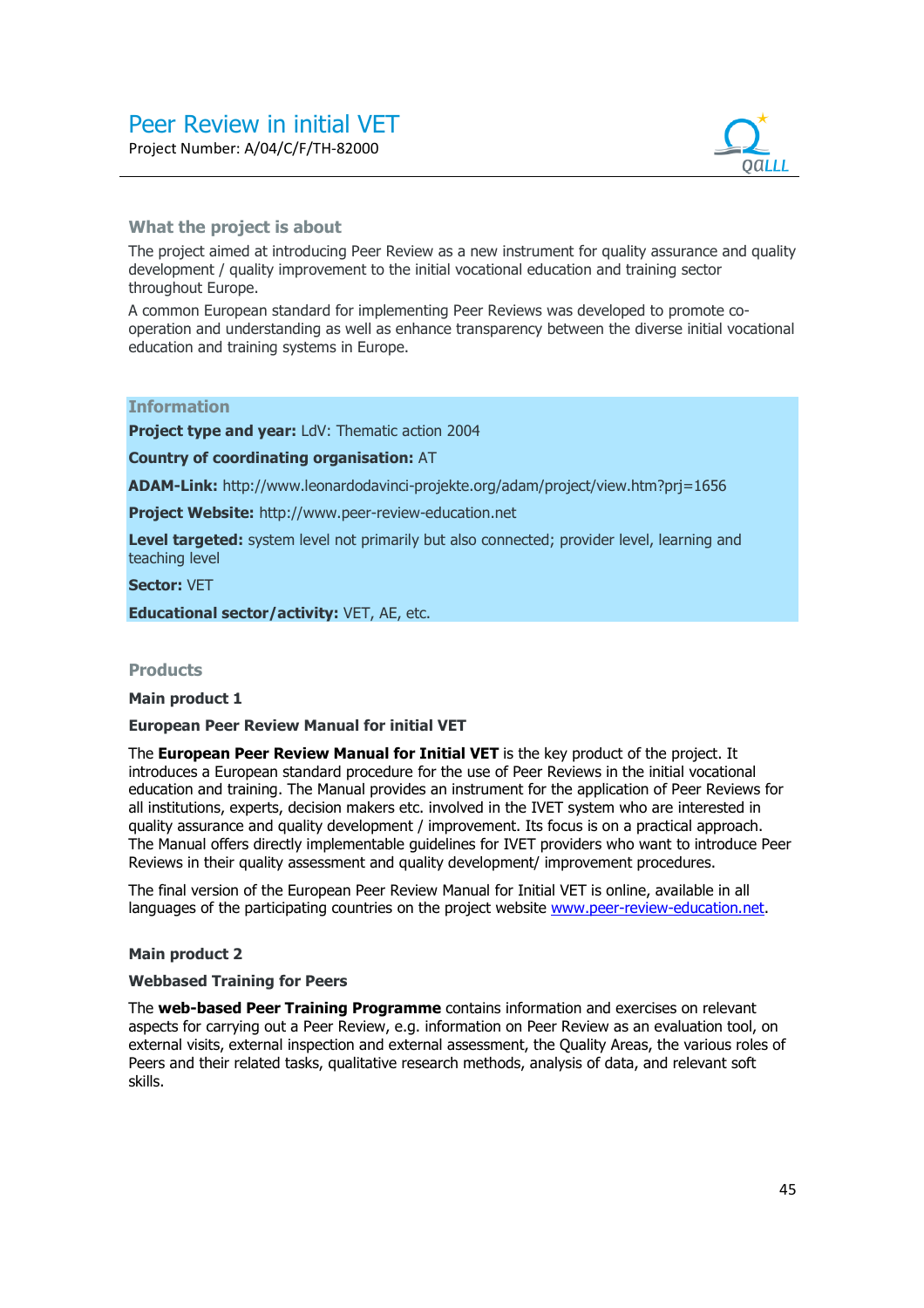

## **Main product 3**

#### **Synthesis report**

The **Transnational Synopsis Report** is one of the results of the first phase of the project which has been dedicated to research, identification of good practice and definition of core criteria for the development of the Peer Review Manual. The report is mainly based on information from 10 national reports (AT, CH, DK, FI, HU, IT, NL, PT, RO, UK-SC). Relevant data were obtained on two issues:

1) To provide an inventory of the status quo concerning national, regional, sectoral or local quality assurance (QA) and quality development (QD) procedures in their VET systems, with special emphasis on the specific procedures and practices of the involved partners (VET providers and educational stakeholders).

2) To analyze the needs and the key issues concerning the Peer Review instrument in the partner countries (e.g. experiences, conditions, quality areas).

|  |  |  | <b>Relevance for Quality Assurance</b> |
|--|--|--|----------------------------------------|
|--|--|--|----------------------------------------|

| Quality management systems     | The European Peer Review Manual for Initial VET<br>describes an overall system of managing quality of initial VET<br>provision by combining self-assessment with an external<br>evaluation by Peers.                                                                                                                                                                                                            |
|--------------------------------|-----------------------------------------------------------------------------------------------------------------------------------------------------------------------------------------------------------------------------------------------------------------------------------------------------------------------------------------------------------------------------------------------------------------|
| Standards                      | The European Peer Review Manual for Initial VET<br>describes a European standard for carrying out Peer Reviews<br>in initial vocational education and training across Europe.                                                                                                                                                                                                                                   |
| Criteria/indicators/benchmarks | The European Peer Review Manual for Initial VET<br>includes quality criteria and indicators (Quality Areas) for<br>assessing initial VET provision on the provider level. The<br>Quality Areas follow the quality cycle.<br>On a meta-level, the European Peer Review Manual for Initial<br>VET also provides criteria for a high-quality conduct of Peer<br>Reviews initial vocational education and training. |
| Tools and instruments          | The European Peer Review Manual for Initial VET is<br>supported by a tool-box which contains forms, questionnaires<br>and checklists for Peer Review.                                                                                                                                                                                                                                                           |

#### **Models and tools**

#### **Methodologies and procedures**

| Self-assessment/self-evaluation             | The European Peer Review procedure which is described in full<br>in the European Peer Review Manual for Initial VET<br>builds upon self-assessment/self-evaluation and combines it<br>with an external evaluation.          |
|---------------------------------------------|-----------------------------------------------------------------------------------------------------------------------------------------------------------------------------------------------------------------------------|
| External assessment/ external<br>evaluation | The European Peer Review procedure which is described in full<br>in the European Peer Review Manual for Initial VET is a<br>new form of external evaluation conducted by Peers, i.e.<br>colleagues from other institutions. |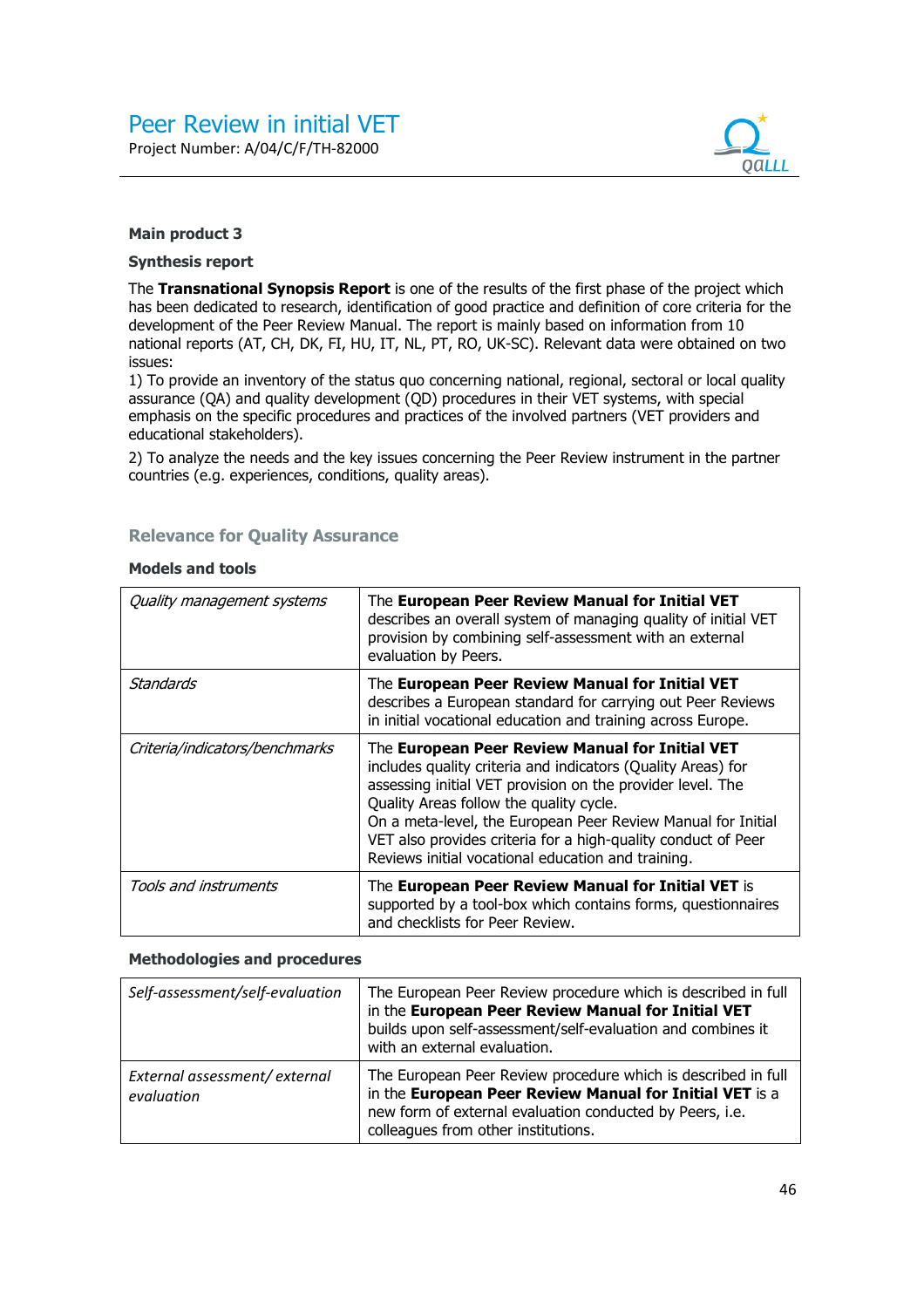

# **Support**

| Training | A web-based Peer Training Programme prepares the |
|----------|--------------------------------------------------|
|          | Peers for their tasks.                           |

# **EQAVET Quality cycle**

| Planning         | The European Peer Review Manual for Initial VET<br>describes the tasks to be accomplished by both the Peers and<br>the institutions - IVET providers in the Preparation / Planning<br>phase (Phase 1).                                                                                                                          |
|------------------|---------------------------------------------------------------------------------------------------------------------------------------------------------------------------------------------------------------------------------------------------------------------------------------------------------------------------------|
| Implementation   | The European Peer Review Manual for Initial VET<br>describes how to implement a Peer Review Visit (Phase 2) by<br>the Peers in an institution - IVET provider.                                                                                                                                                                  |
| Evaluation       | The European Peer Review Manual for Initial VET<br>describes the European Peer Review procedure for initial VET<br>which is a novel methodology for external evaluation on VET<br>provider level.                                                                                                                               |
| Review           | The European Peer Review Manual for Initial VET<br>describes the tasks to be accomplished by an institution - IVET<br>provider in the follow-up of the Peer Review (Putting plans into<br>$action - Phase 4).$                                                                                                                  |
| Cycle as a whole | The European Peer Review Procedure for Initial VET targets<br>Phase 3 of the quality cycle. Additionally, the Peer Review<br>methodology as a systematic procedure comprises all phases<br>of the cycle as described in the European Peer Review<br>Manual for Initial VET. Also the Quality Areas follow the<br>quality cycle. |

# **Recommendations for Dissemination and Transfer**

Multisectoral for economic branches, transferable to other educational sectors.

# **Related projects**

Peer Review Extended, Peer Review Extended II, Peer Review Impact

# **Contact**

#### **Coordinating organisation:**

| Institution: | öibf - Österreichisches Institut für Berufsbildungsforschung |
|--------------|--------------------------------------------------------------|
| Address:     | Wipplingerstraße 35/4, 1010 Wien                             |
| Website:     | http://www.peer-review-education.net                         |
| Contact      |                                                              |
|              |                                                              |
| Name:        | Maria Gutknecht-Gmeiner                                      |
| Email:       | m.gutknecht-gmeiner@impulse.at                               |

Tel/Fax: 0043-1-310 33 34-0/ 0043-1-319 77 72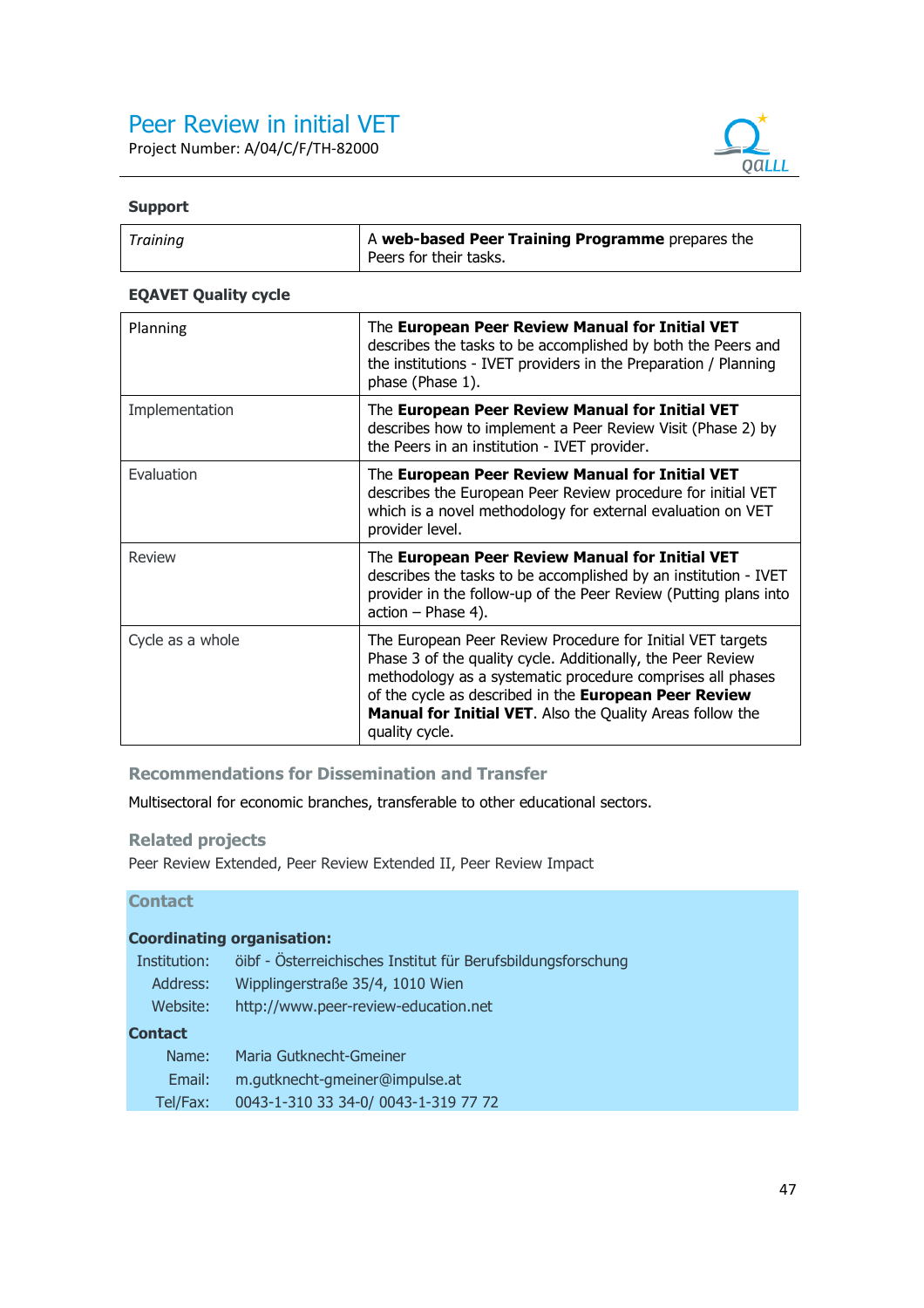# QUALC - Quality assurance network for adult learning centres Project Number: 134388-LLP-1-2007-1-SE-GRUNDTVIG-GMP



# **What the project is about**

The aim of QUALC was to establish higher quality in Adult Learning. In order to improve the quality QUALC has provided solutions as well as consulting implementation services for Adult Learning Centers (ALC) and their capability maturity process. The project has undertaken research and analysis about the nature of ALC in different European countries and developed operational tools, processes and criteria.

# **Information**

**Project type and year:** Grundtvig: Centralised Project 2007

**Country of coordinating organisation:** SE

**ADAM-Link:** n/a

**Project Website:** http://www.qualityfoundation.org/qualc/

**Level targeted:** provider level, learning and teaching level

**Sector:** adult education

**Educational sector/activity:** VET, AE, etc.

# **Products**

## **Main product 1**

# **Handbook: Quality Assurance Network for Adult Learning Organisations (QUALC Handbook)**

The handbook shows the results of the QUALC project, highlighting the innovative QUALC quality approach, which can be adopted to improve quality for the key stakeholders in adult learning: the learners, the learning organisation and the communities in which learning takes place. A separate Piloting Guide accompanies this handbook during the evaluative phase of the project development. The QUALC scheme and process were piloted to ensure that it is robust and fit for purpose.

## Target group:

Adult Learning Organisation (ALO) staff and learners but is also of interest to stakeholders and other organisations active in the field of lifelong learning.

# **Main product 2**

## **QUALC Pre-Application and Criteria Matrix. 2 toolkit documents**

To assure a permanent level of quality the Adult Learning Organisation (ALO) has to comply with at least 3 out of the 4 criteria of the eligibility check. Eligible ALOs then proceed to a positioning questionnaire. By means of this questionnaire QUALC decides on whether the ALO needs some pre entry support or if they may proceed to the next phase, which is the actual benchmark process.

## Target group:

Adult Learning Organisation (ALO), staff and learners, also other stakeholders and other organisations active in the field of lifelong learning.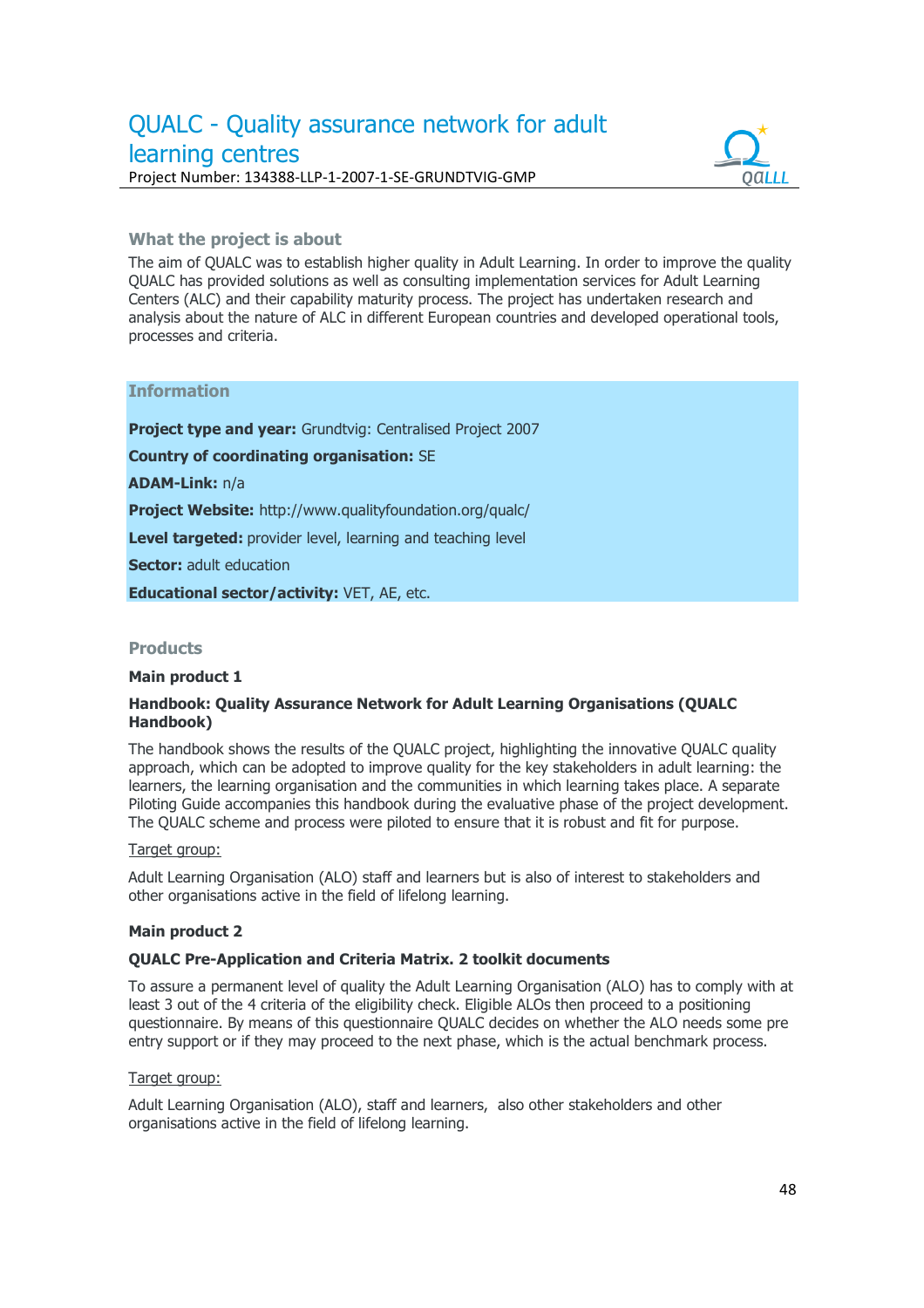# QUALC - Quality assurance network for adult learning centres





# **Main product 3**

# **TOOLKIT DOCUMENT :**

**1. Self-Assessment Matrix Tool** 

#### **2. Self-Assessment Report**

#### **3. Improvement Plan**

The self evaluation process is designed to assess strengths – weaknesses, constraints – opportunities, ambitions and resources of ALOs.

The process is also designed to lead the institution to judge the overall effectiveness of its own processes of quality assurance. This phase is intended to be reflective rather than promotional, and analytical as well as descriptive.

#### Target group:

Adult Learning Organisation (ALO) staff and learners, also other stakeholders and other organisations active in the field of lifelong learning.

# **Relevance for Quality Assurance**

#### **Models and tools**

| Quality management systems     | The <b>QUALC Handbook</b> describes the common European<br>quality assurance model that has been developed for assuring<br>high quality of training provided in Adult Learning Centres                               |
|--------------------------------|----------------------------------------------------------------------------------------------------------------------------------------------------------------------------------------------------------------------|
| Standards                      | The QUALC Pre-Application and Criteria Matrix contains<br>the minimum defined standards (eligibility criteria) that any<br>Adult Learning Organisation (ALO) wanting to enter the QUALC<br>process must comply with. |
| Criteria/indicators/benchmarks | The <b>QUALC self-assessment matrix</b> contains the quality<br>criteria for self-assessment (6 areas and criteria and sub-<br>criteria for each area).                                                              |
| Tools and instruments          | The <b>QUALC Handbook</b> is accompanied by a toolkit which<br>contains adaptable documents or tools which can be used to<br>improve the standards of learning in ALOs across Europe.                                |

#### **Methodologies and procedures**

| Self-assessment/self-evaluation | In the <b>QUALC Toolkit document</b> the self-assessment                                                                        |
|---------------------------------|---------------------------------------------------------------------------------------------------------------------------------|
|                                 | methodology and process was designed to help the ALC in<br>assessing and improving the quality of their learning<br>provisions. |

#### **EQAVET Quality cycle**

| Evaluation | In the <b>QUALC Toolkit document</b> the self-assessment  |
|------------|-----------------------------------------------------------|
|            | I methodology and process was designed to help the ALC in |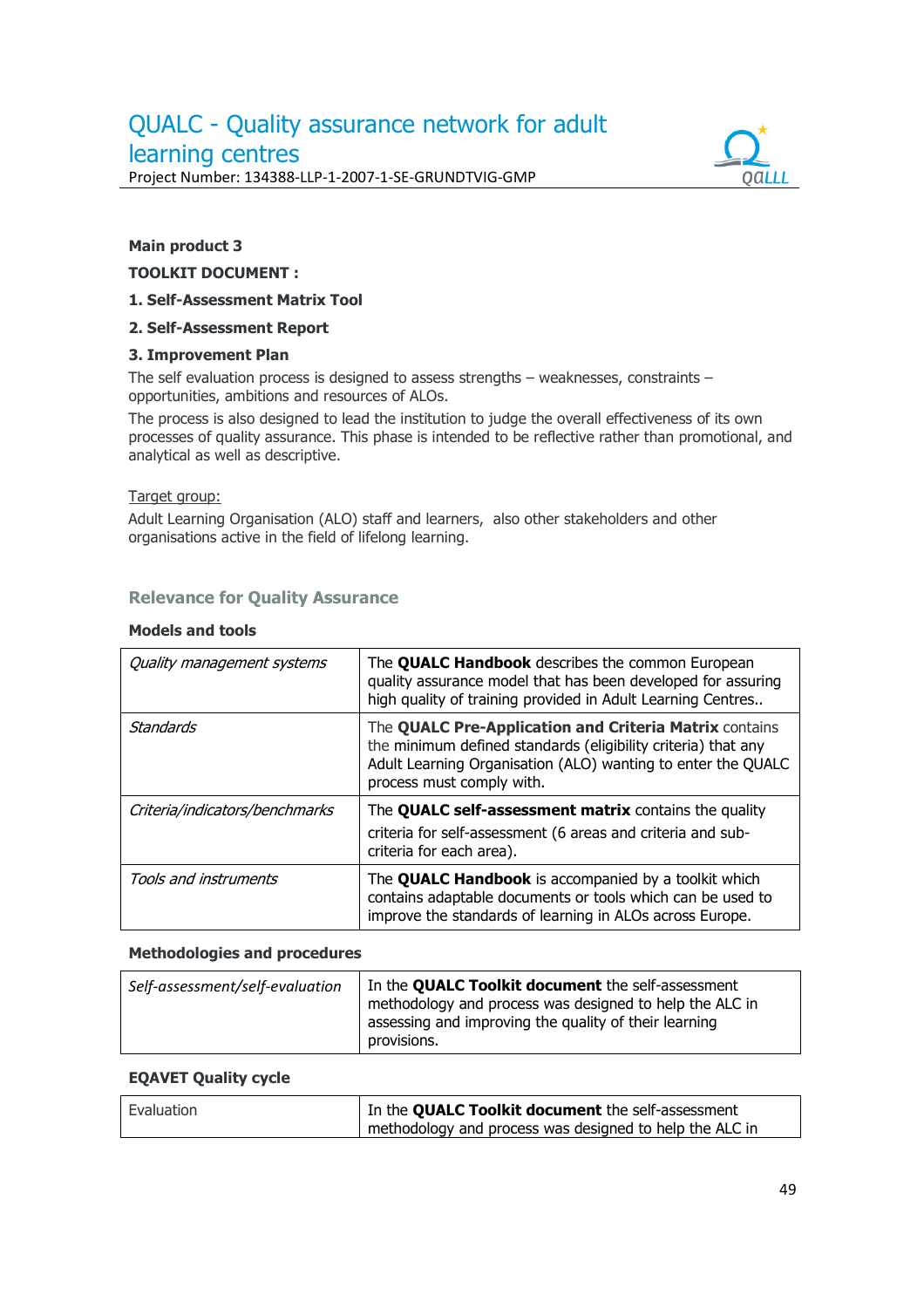# QUALC - Quality assurance network for adult learning centres



Project Number: 134388-LLP-1-2007-1-SE-GRUNDTVIG-GMP

|        | assessing and improving the quality of their learning<br>provisions.                                                                                                                                                                                                                  |
|--------|---------------------------------------------------------------------------------------------------------------------------------------------------------------------------------------------------------------------------------------------------------------------------------------|
| Review | The <b>QUALC Self-Evaluation Process</b> is also designed to<br>assist ALOs to plan for future change. The Improvement Plan<br>identifies what actions are required to improve their<br>performance and the quality of learning provisions to meet the<br>stakeholders' expectations. |

# **Recommendations for Dissemination and Transfer**

All other sectors, can be transferred to other Adult Learning Organisation (ALO) staff and learners, also to other stakeholders and other organizations active in the field of lifelong learning.

# **Related projects**

**OSMOSYS** 

# **Contact**

# **Coordinating organisation:**

| Institution: | CFL Soderhamn/CENTRUM FOR FLEXIBELT LARANDE SODERHAMNS KOMMUN |
|--------------|---------------------------------------------------------------|
| Address:     | Sodra Jarnvagsgatan 7, 82680 Soderhamn, Sweden                |
| Website:     | http://www.qualityfoundation.org/qualc/                       |
| Contact      |                                                               |

| Name: | Dan Jonsson                     |
|-------|---------------------------------|
|       | Email: dan.jonsson@soderhamn.se |
|       | Tel/Fax: tel. 4627076620        |

**Countries of the Partner organisations:** SE, BE, DE, FR, IT, RO, UK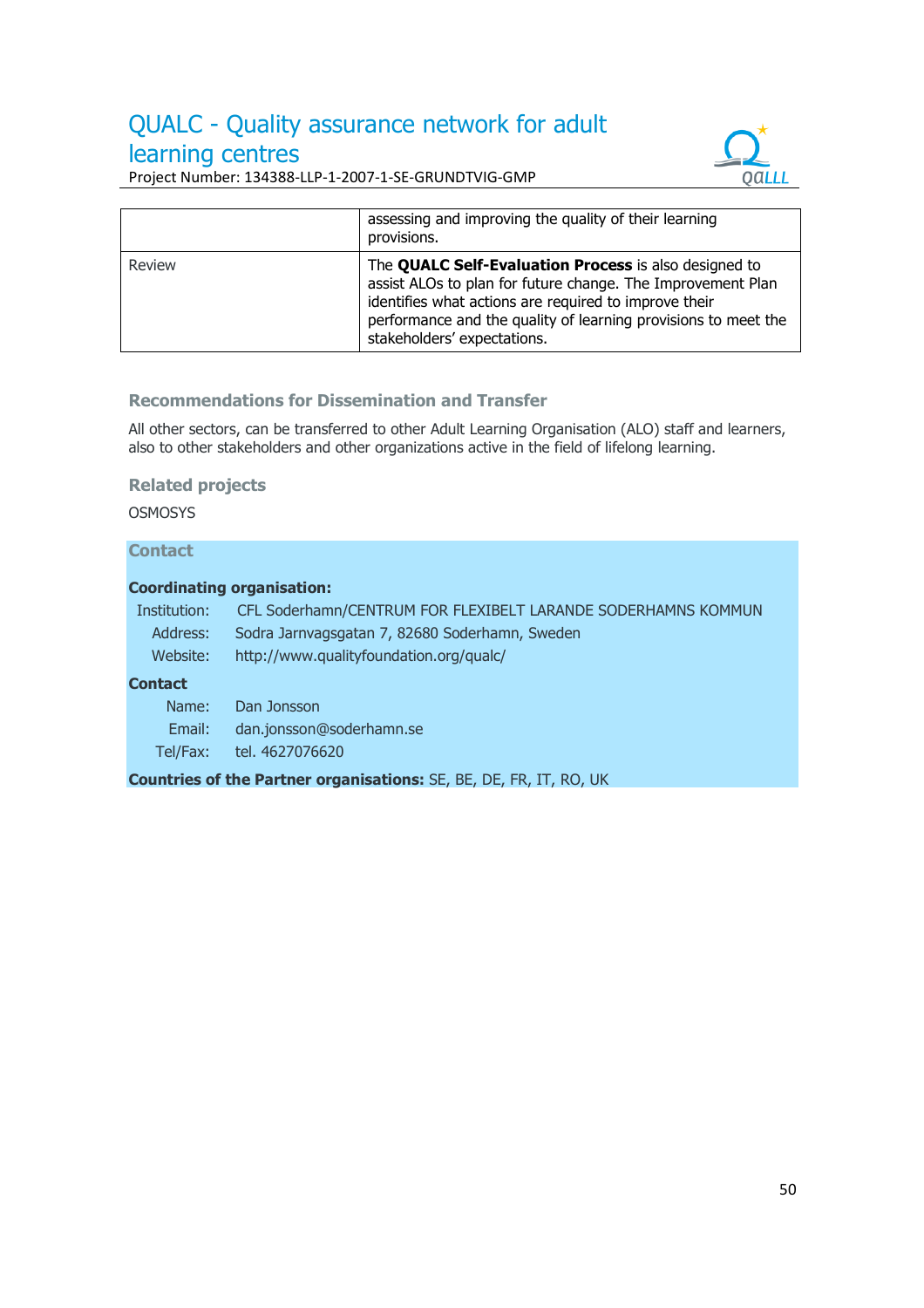

## **What the project is about**

Using the European Common Quality Assurance Framework (Technical Working Group on Quality in VET) as a basis, this project, EGUIDE, researched and developed a Quality Assurance Framework for use in the Guidance of Disadvantaged Job Seekers across Europe. This Framework will also be compatible with National Quality Assurance Frameworks such as the FETAC Quality Assurance Process. In tandem with the Quality Assurance Framework EGUIDE also developed an E Guidance system, consisting of a number of guidance tools, developed specifically for the target group that can be used to test and implement the Quality Assurance Framework.

#### **Information**

**Project type and year: LdV: Pilot project 2005** 

**Country of coordinating organisation:** IRL

**ADAM-Link:** http://www.adam-europe.eu/adam/project/view.htm?prj=3015&page=1

**Project Website:** http://www.eguide-project.net/

**Level targeted:** provider level, learning and teaching level

**Sector: Information and Communication** 

**Educational sector/activity:** VET, AE, etc.

#### **Products**

#### **Main product 1**

#### **EGUIDE Research Document**

This document described the EGUIDE Project; A Quality Assurance Framework and related Model of Web Based Assessments for the Guidance of Disadvantaged Job Seekers into Initial Vocational Training. It is based on the CQAF and provides a template of a QA Model for the delivery of guidance to disadvantaged job seekers and those in low skills employment. The eGuide tools are an assessment system which analyse a person's vocational interests, personality and specific aptitudes (for demo of tool see http://www.equide-project.net/research.html). The system is founded on the principles of Person Environment Fit Theory, which postulates that when a good match between the Person and the Job Environment is found, this benefits the individual by allowing the person to be more satisfied with their job / career, more able to cope with demands imposed by the work/training, and more determined to succeed and become successful.

#### Target group:

Management of VET Providers, teachers/trainers in VET, quality managers in VET; educational authorities and decision-makers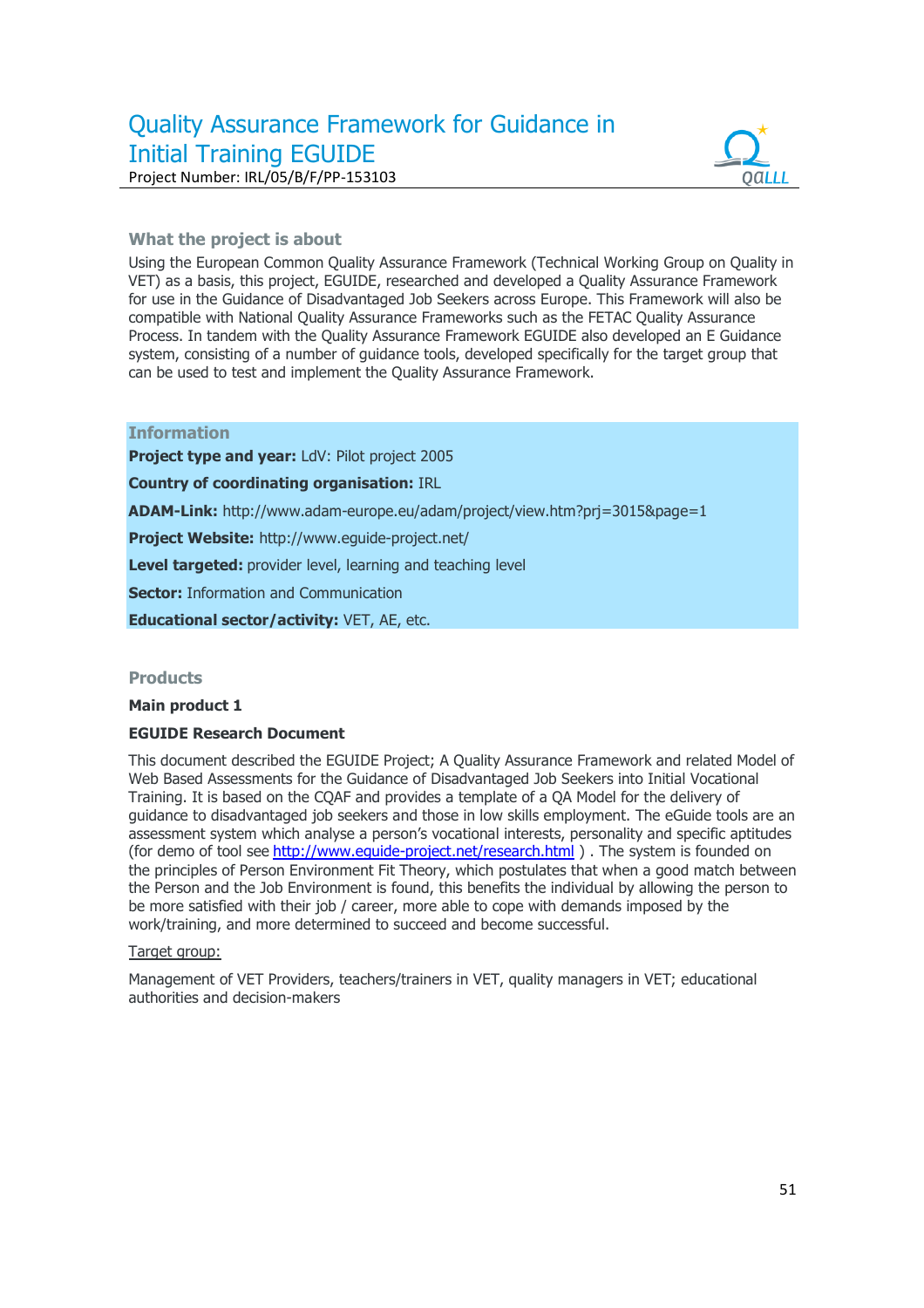

#### **Main product 2**

#### **EGUIDE Brochure**

EGUIDE is a Quality Assurance Framework and related Model of Web Based Assessments for the Guidance of Disadvantaged Job Seekers into Initial Vocational Training. It is based on the CQAF and provides a template of a QA Model for the delivery of guidance to disadvantaged job seekers and those in low skills employment. The eGuide tools are an assessment system which analyse a person's vocational interests, personality and specific aptitudes. They aim to overcome the barriers often faced by disadvantaged job seekers to traditional guidance psychometric tools. The system is founded on the principles of Person Environment Fit Theory, which postulates that when a good match between the Person and the Job Environment in found, this benefits the individual by allowing the person to be more satisfied with their job / career, more able to cope with demands imposed by the work/training, and more determined to succeed and become successful.

#### Target group:

Management of VET Providers, teachers/trainers in VET, quality managers in VET; educational authorities and decision-makers

#### **Main product 3**

#### **EGuide – General Guidelines for the Practitioner**

This four page leaflet informs the career guidance practitioner in the use of the online eGUIDE tools which help the disadvantaged job seeker in the area of vocational training. The tool comprises three categories of assessments, Interest, Personality and Aptitude, which help the client become more aware of themselves in terms of their interests personality and abilities. The guidelines incorporate three 'eGuide Cheat Sheets' which elaborate on each of the assessed areas. Direction is provided on how the setup a client account, conduct of an assessment, review client results and drill down into the answer patterns. The EGUIDE Best Practice Guidelines outline how a Quality service could be evaluated and it was felt that there should be both qualitative and quantitative indicators, Page 24, eGuide Report.

#### Target group:

Management of VET Providers, teachers/trainers in VET, quality managers in VET; educational authorities and decision-makers

#### **Relevance for Quality Assurance**

#### **Models and tools**

| Quality management systems     | The Quality Assurance Framework for delivery of guidance to<br>disadvantaged job seekers across Europe presented both in<br>the EGUIDE Research Document and the EGUIDE<br><b>Brochure</b> is based on the EU Common Quality Assurance<br>Framework in VET (CQAF) and provides a template of a quality<br>assurance model with a 6 step guidance process. |
|--------------------------------|-----------------------------------------------------------------------------------------------------------------------------------------------------------------------------------------------------------------------------------------------------------------------------------------------------------------------------------------------------------|
| Criteria/indicators/benchmarks | The <b>Quality Framework</b> contains quantitative and qualitative<br>indicators in relation to the EGUIDE Guidance Process Steps                                                                                                                                                                                                                         |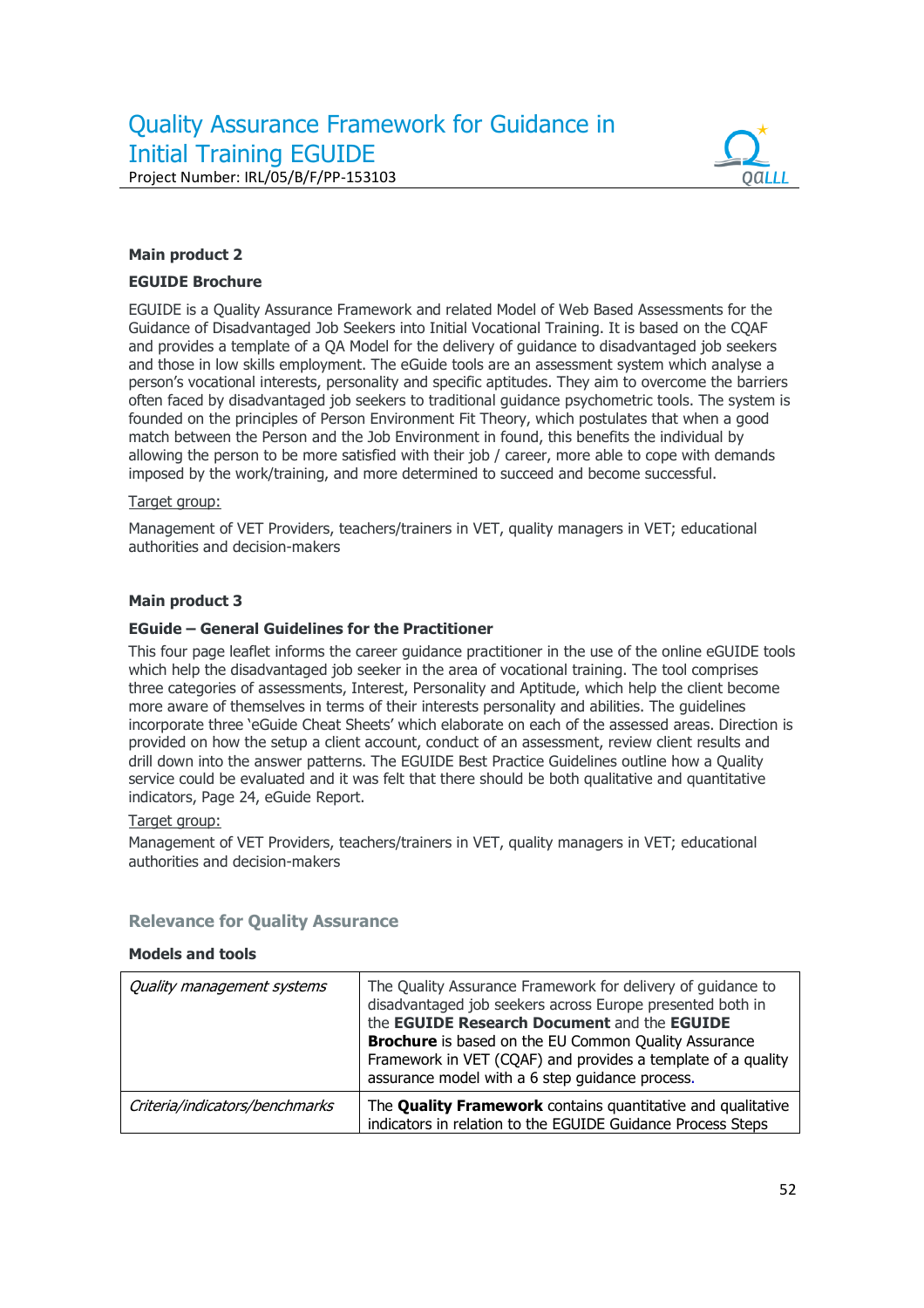# Quality Assurance Framework for Guidance in Initial Training EGUIDE



Project Number: IRL/05/B/F/PP-153103

|                       | and also to the CQAF common core quality criteria.                                                                                                  |
|-----------------------|-----------------------------------------------------------------------------------------------------------------------------------------------------|
| Tools and instruments | The web-based <b>eGuide tools</b> are an assessment system<br>which analyse a person's vocational interests, personality and<br>specific aptitudes. |

# **EQAVET Quality cycle**

| Cycle as a whole | The EGUIDE Quality Assurance Framework follows in full        |
|------------------|---------------------------------------------------------------|
|                  | the interrelated elements – Purpose and plan; Implementation; |
|                  | Evaluation and assessment and Review (feedback and            |
|                  | procedures for change) – of the CQAF Model.                   |

# **Recommendations for Dissemination and Transfer**

EGUIDE could inform the delivery of Guidance Services generally.

# **Contact**

# **Coordinating organisation:**

| <b>Ballymun Job Centre</b>                                              |
|-------------------------------------------------------------------------|
| Ballymun Job Centre, Unit 36A Ballymun Town Centre, Ballymun, Dublin 11 |
| http://www.equide-project.net/                                          |
|                                                                         |
| Nuala Whelan                                                            |
| whelann@bmunjob.ie                                                      |
| 35318622707                                                             |
| Countries of the Partner organisations: DE, ES, HU, IT, RO, UK          |
|                                                                         |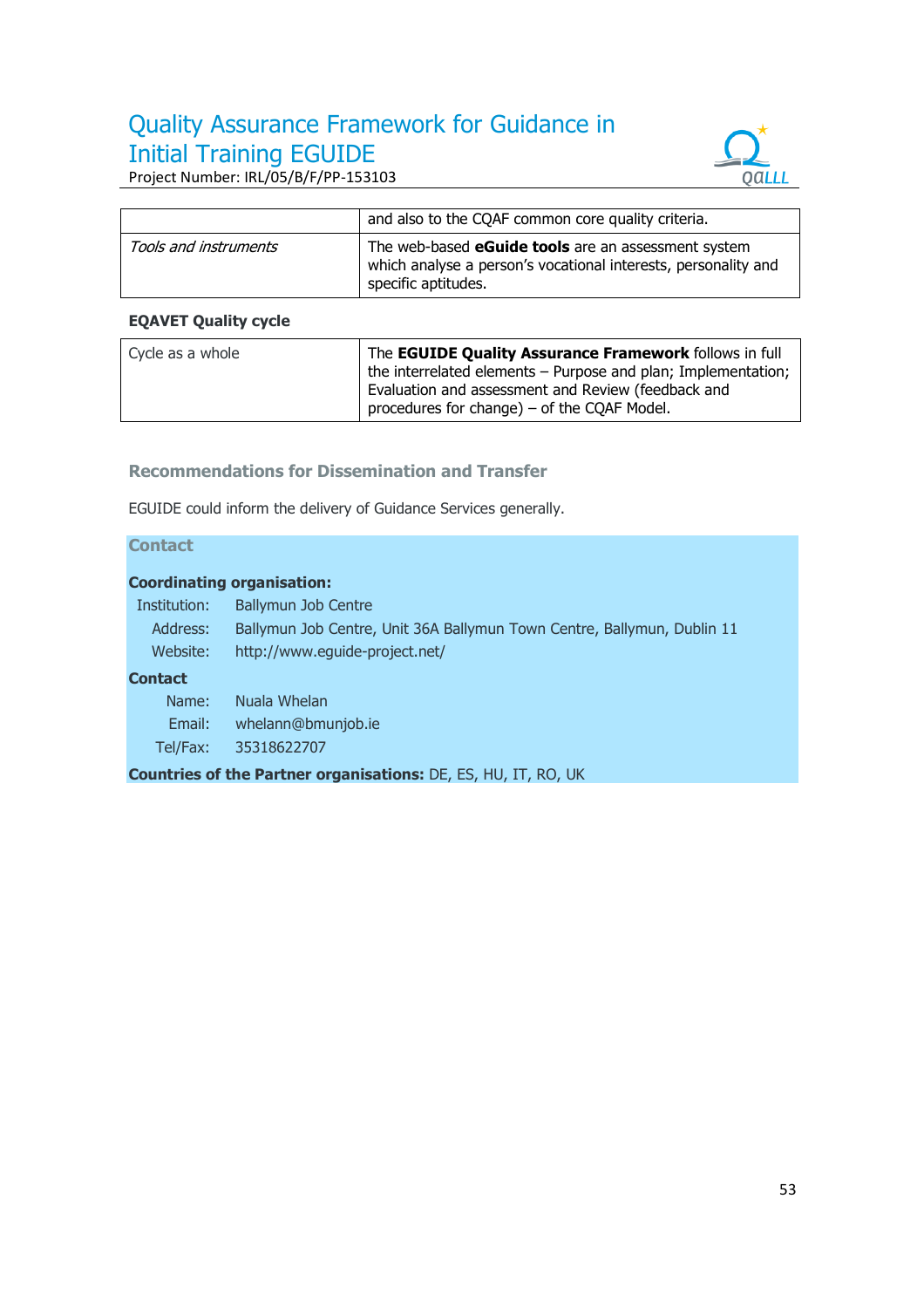# Quality Assurance in Youth Career Consultancy (QA in YCC) Project Number: BG/06/B/F/PP-166.013



# **What the project is about**

The aim of the project was to improve the quality of youth career services and to provide the key stakeholders with innovative QA tools and instruments.

#### **Information**

**Project type and year: LdV: Pilot project 2006** 

#### **Country of coordinating organisation:** BG

**ADAM-Link:** http://www.adam-europe.eu/adam/project/view.htm?prj=4165

**Project Website:** http://www.scas.acad.bg/vqac/vqac/index.php?lang=en

Level targeted: system level, provider level

**Sector: Other Service Activities** 

**Educational sector/activity:** VET, AE, etc.

# **Products**

#### **Main product 1**

## **Quality Assurance in Youth Career Consultancy Manual**

The Manual is a comprehensive training material, presenting the conceptual framework of Quality Assurance in the field of youth career consultancy. The Manual also pays special attention to Quality Assurance of the guidance services provided to youth with fewer opportunities /YFO/.

#### Target group:

Career services managers and consultants, youth workers and trainers. Quality assurance bodies, e.g. quality assurance agencies and institutions in career guidance in general and youth career services in particular, including the guidance services to young people with few opportunities (YFO).

## **Main product 2**

## **QA workbook: "QA Tools and Case Studies in Youth Career Consultancy"**

The QA Workbook is a practice-oriented training material aiming to provide a set of practical tools and case studies that support and facilitate the QA implementation in the field of youth career guidance.

#### Target group:

Youth career consultants and youth workers; managers of career services, youth centres or VET institution; instructional designers; career consultants working with youth with fewer opportunities; youth career consultants and youth workers.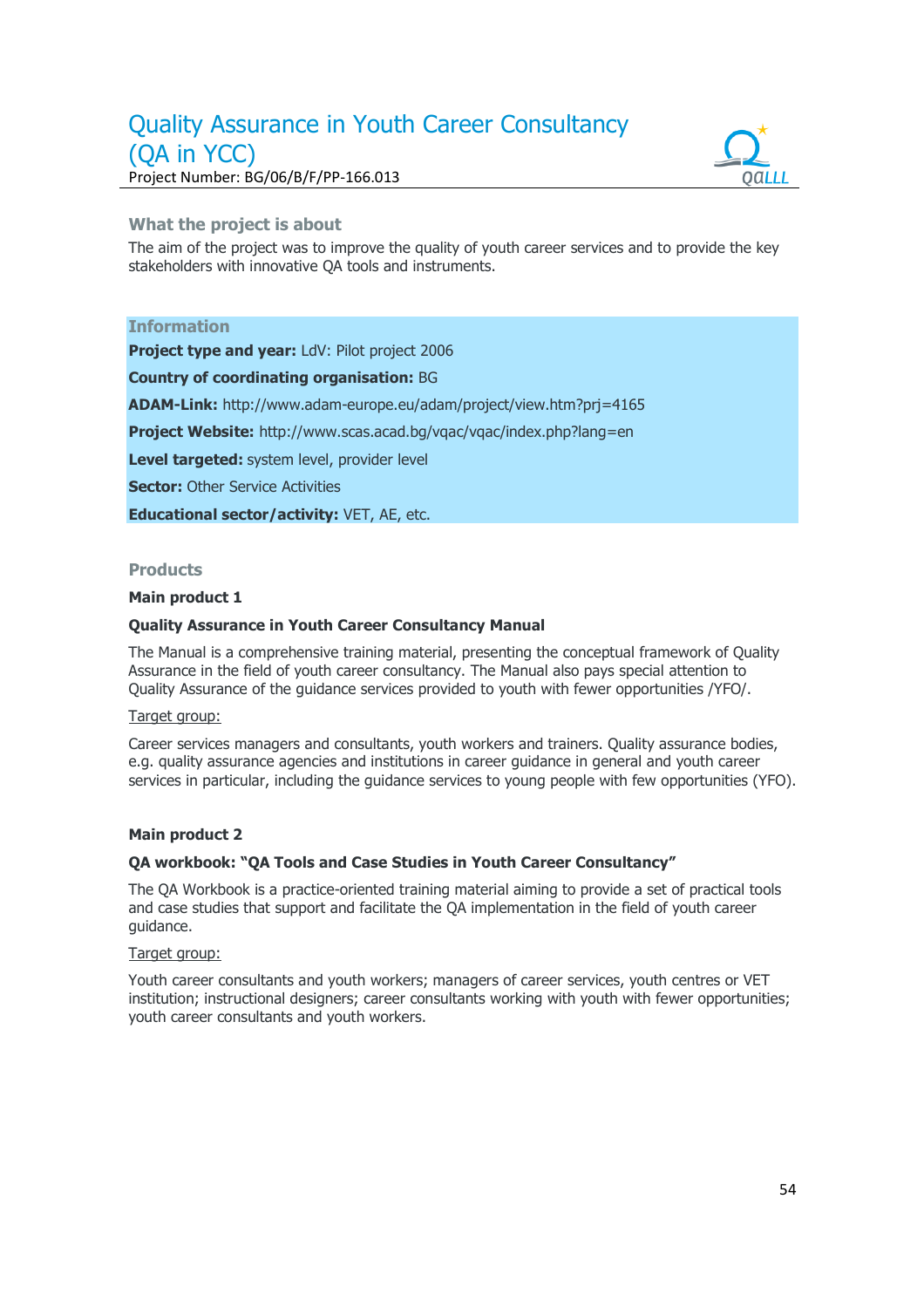

# **Main product 3**

#### **Online platform: "Virtual Quality Assurance Center for Youth Career Consultancy"**

The Virtual Quality Assurance Center (VQAC), available at "www.vqac.org" is an online database, a comprehensive training tool and resource center for quality assurance (QA) in youth career guidance featuring innovative content and tools.

#### Target group:

Youth career consultants, managers of youth centers and career services, instructional designers and policy makers.

# **Relevance for Quality Assurance**

#### **Models and tools**

| Quality management systems     | The Quality Assurance in Youth Career Consultancy<br><b>Manual</b> introduces the quality assurance framework (QAF) for<br>youth career quidance together with practical aspects of QA<br>implementation within an institution - career service /guidance<br>provider helping then to develop a quality assurance system<br>and maintain it. |
|--------------------------------|----------------------------------------------------------------------------------------------------------------------------------------------------------------------------------------------------------------------------------------------------------------------------------------------------------------------------------------------|
| Criteria/indicators/benchmarks | The Quality Assurance in Youth Career Consultancy<br><b>Manual</b> introduces the set of quality indicators (QA) and the<br>Indicators Model (QM) as well as the role of Quality Indiators<br>in the QA process.                                                                                                                             |
| Tools and instruments          | The QA workbook: "QA Tools and Case Studies in Youth<br>Career Consultancy" and the Online platform: "Virtual<br><b>Quality Assurance Center for Youth Career</b><br><b>Consultancy"</b> provide a set of practical tools that support and<br>facilitate the QA implementation in the field of youth career<br>quidance.                     |

#### **Support**

| <b>Training</b> | The Quality Assurance in Youth Career Consultancy<br><b>Manual</b> is a comprehensive training material, presenting the<br>conceptual framework of Quality Assurance in the field of<br>youth career consultancy.                                                                                         |  |  |  |  |
|-----------------|-----------------------------------------------------------------------------------------------------------------------------------------------------------------------------------------------------------------------------------------------------------------------------------------------------------|--|--|--|--|
|                 | The QA workbook: "QA Tools and Case Studies in Youth<br><b>Career Consultancy"</b> is a practice-oriented training material<br>aiming to provide a set of practical tools to support and<br>facilitate the QA implementation in the field of youth career<br>quidance.                                    |  |  |  |  |
| Good practices  | The QA workbook: "QA Tools and Case Studies in Youth<br>Career Consultancy" and the Online platform: "Virtual<br><b>Quality Assurance Center for Youth Career</b><br><b>Consultancy"</b> contain case studies that support and facilitate<br>the QA implementation in the field of youth career guidance. |  |  |  |  |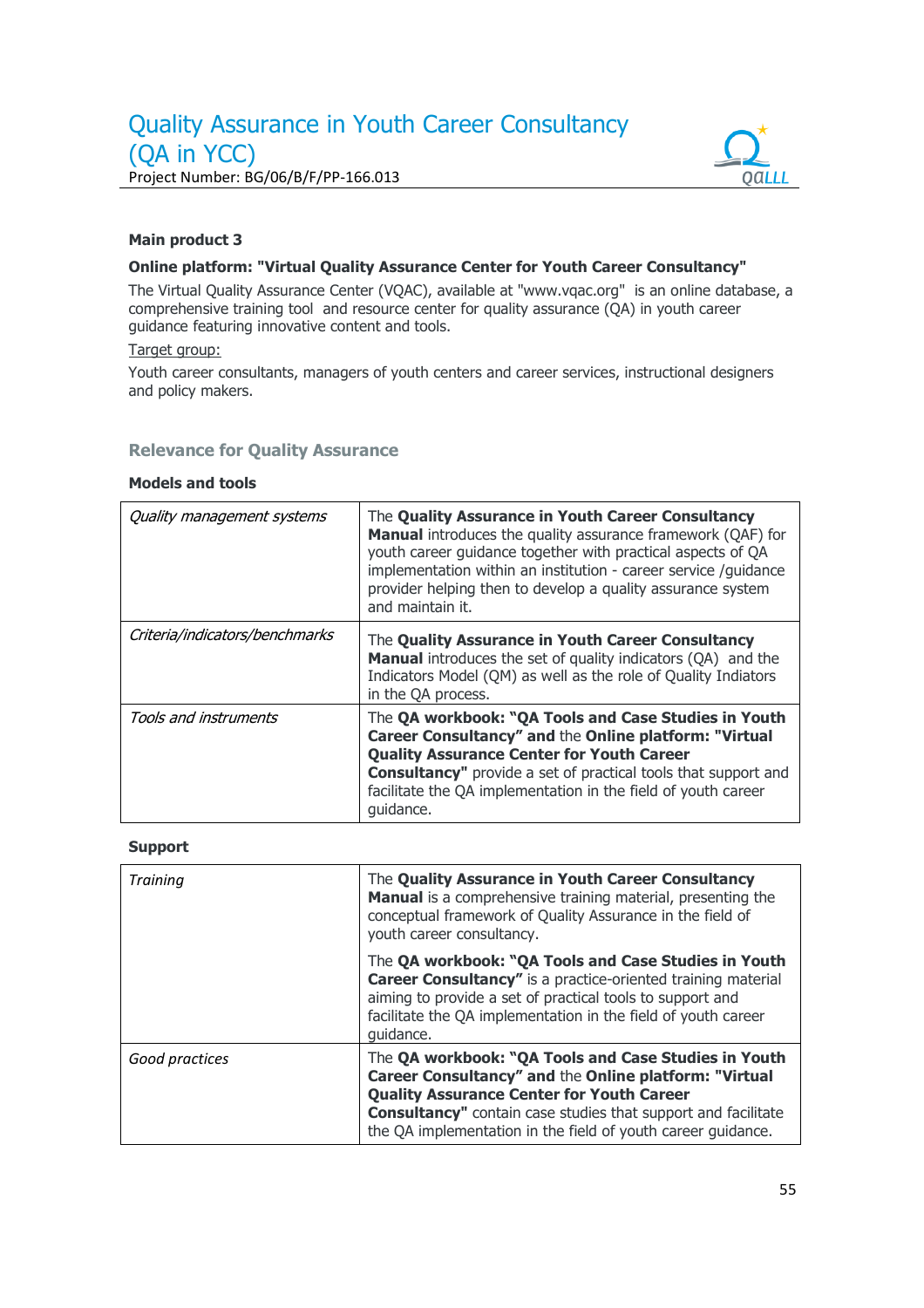

# **EQAVET Quality cycle**

| Planning         | Within the quality assurance framework (QAF) for youth career<br>guidance introduced in the Quality Assurance in Youth<br><b>Consultancy Manual</b> indicators are<br>defined<br>Career<br>especially developed for youth career service. The framework<br>helps also the institutions how to design and develop their QA<br>systems.                                                      |
|------------------|--------------------------------------------------------------------------------------------------------------------------------------------------------------------------------------------------------------------------------------------------------------------------------------------------------------------------------------------------------------------------------------------|
| Implementation   | The QA workbook: "QA Tools and Case Studies in Youth<br><b>Career Consultancy"</b> concentrates on the<br>practical<br>implementation of QA within an organisation- youth career<br>provider.<br>The Quality Assurance in Youth Career Consultancy<br>Manual describes how to implement the indicators based on a<br>5-step (context-input-process-output-outcome) approach to<br>Quality. |
| Evaluation       | The Quality Assurance in Youth Career Consultancy<br>Manual and the QA workbook: "QA Tools and Case<br><b>Studies in Youth Career Consultancy"</b> emphase the<br>importance of the specially developed Quality Indicators (QI)<br>and the proposed Indicators Model (IM) for the assessment of<br>quality characteristic or the achievement of quality<br>a<br>objectives.                |
| Cycle as a whole | The concept of the Quality Assurance Framewrok and the QA<br>implementation in youth career consultancy presented in the<br><b>Quality Assurance in Youth Career Consultancy Manual</b><br>is fully in line with the logic of the Common Quality Assurance<br>Framework in VET (CQAF).                                                                                                     |

# **Recommendations for Dissemination and Transfer**

To other areas where career services and guidance are used, especially for other disadvantaged groups.

# **Contact**

# **Coordinating organisation:**

| Institution:<br>Address: | Student computer art society / SCAS/<br>10 Narodno sabranie sq, 1000 Sofia |
|--------------------------|----------------------------------------------------------------------------|
| Website:                 | http://www.scas.acad.bg/vqac/vqac/index.php?lang=en                        |
| Contact                  |                                                                            |
| Name:                    | Rosen Petkov                                                               |
| Email:                   | rosen@scas.acad.bq                                                         |
| Tel/Fax:                 | +359 2 9870293                                                             |

**Countries of the Partner organisations:** UK, IE, BG,SK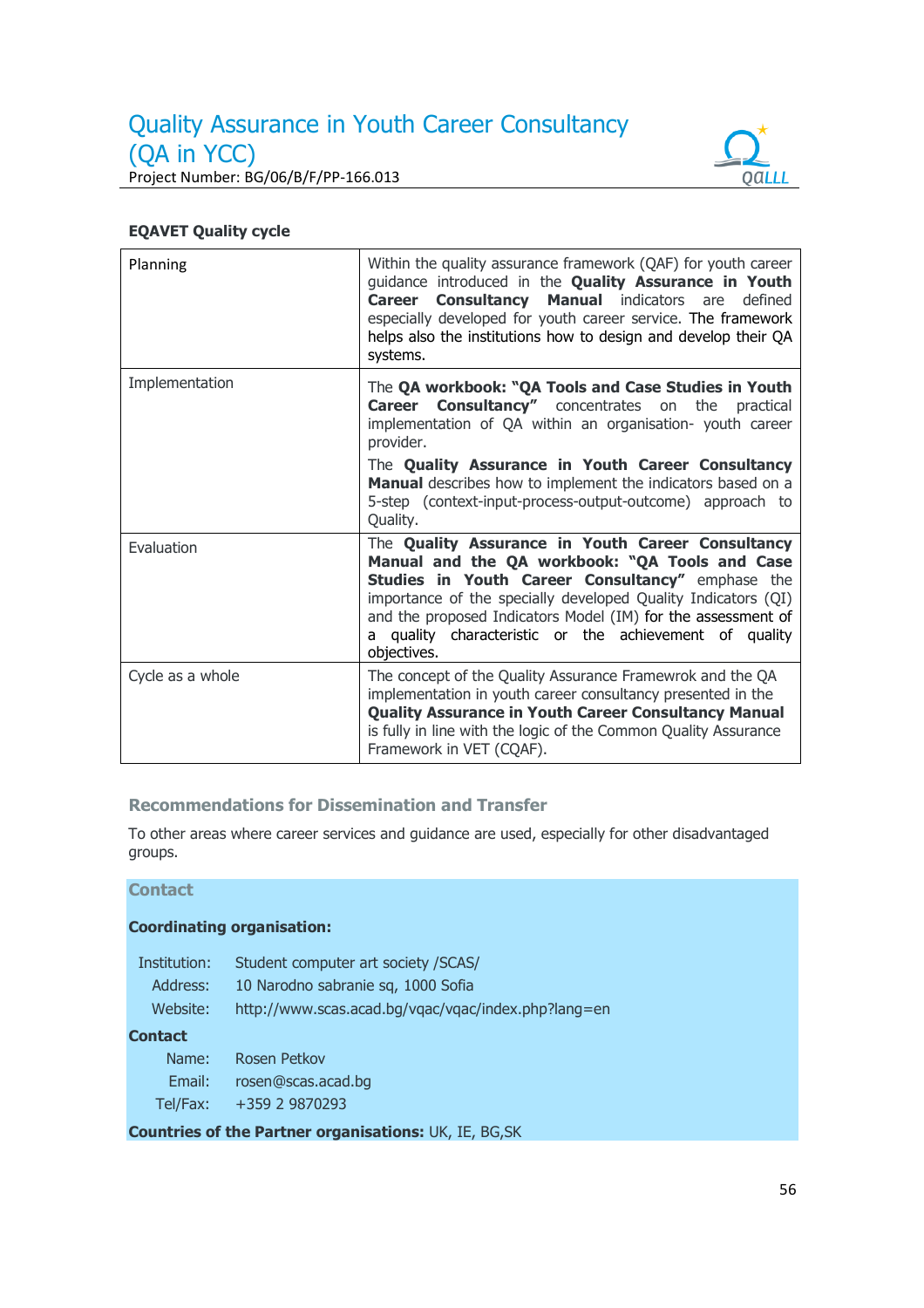

# **What the project is about**

The overall aim of the project was to accelerate the creation of peer-produced e-Learning content by providing a methodology and a process to manage its quality. The specific aim of the project was to develop a solid approach and methodology on how to organise and support the quality management process of peer-produced e-learning content. The project itself did not take a position of the e-learning tools (such as e-learning platforms or Learning Management Systems) used, but was developing and implementing a systematic process for the quality management of peerproduced e-learning content. The project validated the developed methodology through three pilots in three different VET entities, and thus had the opportunity to consolidate the piloting experiences to the actual toolset developed and the training sessions organised.

| <b>Information</b> |  |  |  |  |  |  |
|--------------------|--|--|--|--|--|--|
|                    |  |  |  |  |  |  |
|                    |  |  |  |  |  |  |
|                    |  |  |  |  |  |  |
|                    |  |  |  |  |  |  |

**Project type and year:** LdV: DOI 2007

**Country of coordinating organisation:** FI

**ADAM-Link:** http://www.adam-europe.eu/adam/project/view.htm?prj=3803

**Project Website:** http://www.qmpp.net

**Level targeted:** provider level, learning and teaching level

**Sector:** n/a

**Educational sector/activity:** VET, AE, etc.

# **Products**

#### **Main product 1**

#### **The QMPP (Quality Management for Peer Production) Handbook (+Extract of the QMPP Handbook).**

The QMPP Handbook is a practical guide to improve the quality of peer-produced eLearning content. The Handbook provides a clear path through the different steps of quality procedures of eLearning content. The Handbook provides also a number of interesting, real-life cases of quality improvement of peer-produced eLearning content.

#### Target group:

All educators and trainers in VET as well as professional continuing education. These products are applicable also in other education and training levels.

#### **Main product 2**

#### **The Setting the Scene - indroduction to quality in peer production of eLearning.**

The product is a thorough analysis of the state-of-the art of the various quality approaches to peerproduced materials as user-genereted content.The main contents of this product are in quality approaches to peer production, quality development of peer production, technical tools and technologies of peer production and peer production cycle.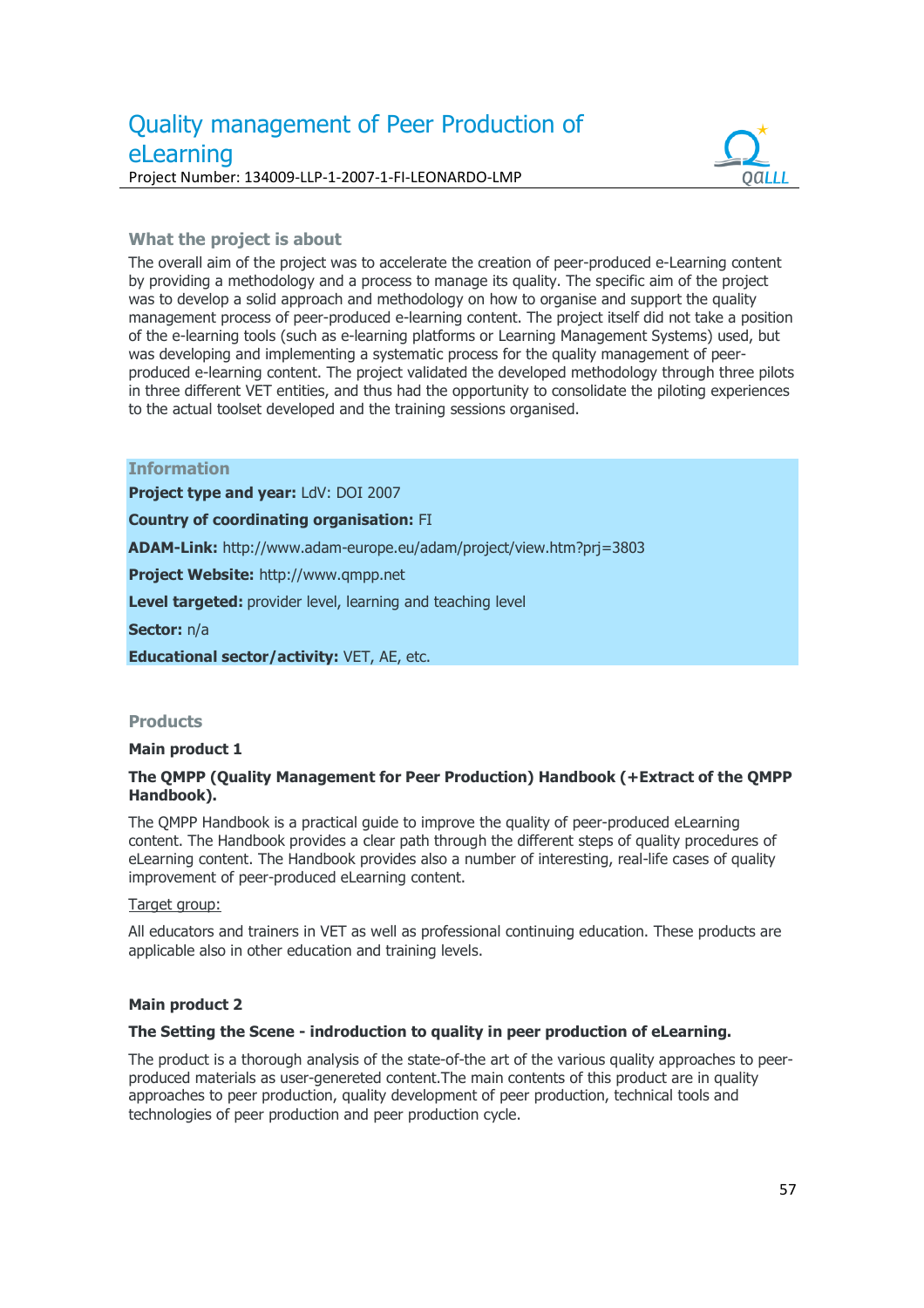

## Target group:

All educators and trainers in VET as well as professional continuing education. These products are applicable also in other education and training levels.

# **Main product 3**

## **Benchmarking Peer Production Mechanisms, Processes & Practices**

Report identify key approaches of quality management in peer production of e-Learning content by benchmarking peer production practises and processes.The product explain i.e. approaches and methodology of peer production, evaluation of quality requirements of quality and quality management process in production of eLearning. The report presents both the results of the benchmarking activities as well as the reports of the proceedings of the expert panels.

#### Target group:

All educators and trainers in VET as well as professional continuing education. These products are applicable also in other education and training levels.

# **Relevance for Quality Assurance**

#### **Models and tools**

| Quality management systems | The QMPP (Quality Management for Peer Production)<br>Handbook includes theoretical orientation of peer production,<br>and standards and quality model for production. The<br>Handbook provides a clear path through the different steps of<br>quality procedures as well as to improve the quality of peer-<br>produced eLearning content.<br>The <b>Handbook</b> concentrates on quality management of peer<br>productions as a systematic process.              |  |  |  |
|----------------------------|-------------------------------------------------------------------------------------------------------------------------------------------------------------------------------------------------------------------------------------------------------------------------------------------------------------------------------------------------------------------------------------------------------------------------------------------------------------------|--|--|--|
| Tools and instruments      | The Setting the Scene - indroduction to quality in peer<br>production of eLearning contains quality approaches to<br>peer production, technical tools and technologies of peer<br>production and peer production cycle.<br>The tools included in the Report "Benchmarking Peer<br><b>Production Mechanisms, Processes &amp; Practices"</b> explain<br>benchmarking mechanism, processes, approaches and<br>methodologies of peer production of eLearning content. |  |  |  |

#### **Methodologies and procedures**

| Self-assessment/self-evaluation            | The process is based on Peer Review orientation (which builds<br>upon self-assessment/self-evaluation and combines it with an<br>external evaluation).          |
|--------------------------------------------|-----------------------------------------------------------------------------------------------------------------------------------------------------------------|
| External assessment/external<br>evaluation | The process is based on Peer Review orientation (which is a<br>new form of external evaluation conducted by Peers, i.e.<br>colleagues from other institutions). |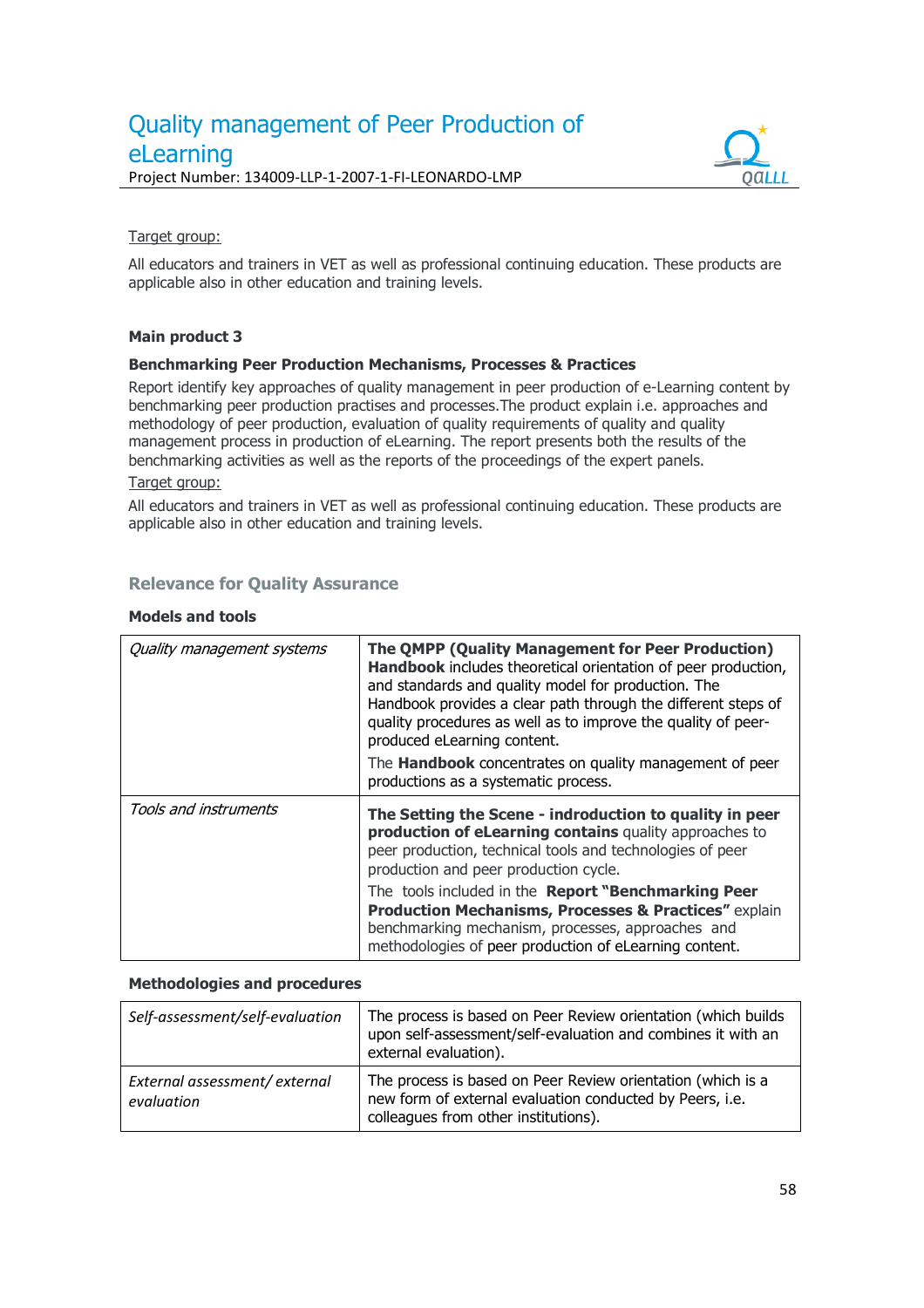

# **Support**

# **EQAVET Quality cycle**

| Cycle as a whole | The QMPP (Quality Management for Peer Production)<br><b>Handbook</b> concentrates on quality management of peer<br>productions as a systematic process. It provides a clear path<br>through the different steps of quality procedures as well as to |
|------------------|-----------------------------------------------------------------------------------------------------------------------------------------------------------------------------------------------------------------------------------------------------|
|                  | improve the quality of peer-produced eLearning content.                                                                                                                                                                                             |

# **Recommendations for Dissemination and Transfer**

The products and process is tranferabilty to similar process whole education sector.The methods and process are generic.

# **Related projects**

MoRobE; INTERSTUDY

#### **Contact**

#### **Coordinating organisation:**

| Institution: | <b>HCI Productions Oy</b>      |
|--------------|--------------------------------|
| Address:     | Unioninkatu 22, 00130 Helsinki |
| Website:     | http://www.gmpp.net            |
|              |                                |

#### **Contact**

 Name: Ari-Matti Auvinen Email: ama.auvinen@hci.fi Tel/Fax: 358-9-6124 9954

**Countries of the Partner organisations:** BE, DE, ES, FI, IT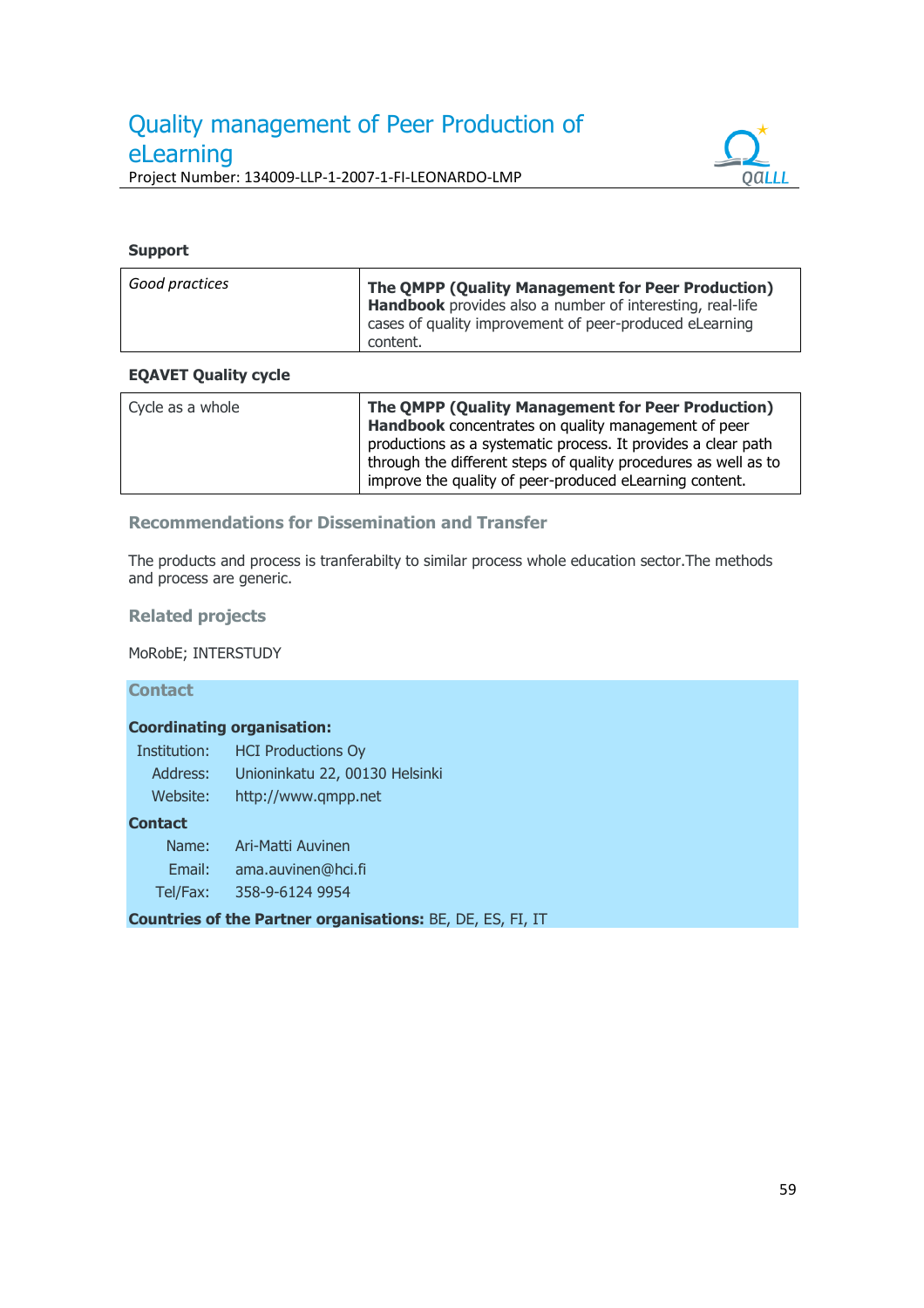

# **What the project is about**

The project objectives were to improve the quality of workplace VET received by unemployed, unskilled and unqualified people and to ensure that the provision meets the changing needs of the industry. The outcomes were a summary of good practice in quality assurance within workplace vocational education and training, appropriate recruitment and selection processes and the engagement of employers in the learning process. The result will be improved retention, achievement, satisfaction and success rates amongst young learners. Partners researched the existing procedures and developed and implemented new or revised QA systems. Outcomes of the implementation were reviewed in terms of improvements to the learning experience and outcome.

## **Information**

**Project type and year:** LdV: Pilot project 2006

**Country of coordinating organisation:** UK

**ADAM-Link:** not in ADAM

**Project Website:**  $n/a$ , for further information please contact the institution.

**Level targeted:** provider level, learning and teaching level

**Sector:** n/a

**Educational sector/activity:** VET, AE, etc.

#### **Products**

#### **Main product 1**

#### **A QUALITY IMPROVEMENT MANUAL FOR WORKPLACE VOCATIONAL EDUCATION AND TRAINING NB:** This product is not available anymore (not in ADAM; also the project website does not exist anymore).

The final product, the Quality Improvement Manual, provides guidance in strategies, to any provider of vocational education and training, that can be employed to embed continual quality improvement in training provision. The manual provides the basis for the implementation of quality procedures in work based vocational education and training (VET) programmes. The QA processes are based on the European Common Quality Assurance Framework (ECQAF) and a self-assessment method for assessment and review of the QA processes together with data collection designed to address 10 indicators of Quality in QA in VET recommended by the Technical Working Group on Quality Assurance in VET.

Target group:

Work based VET providers.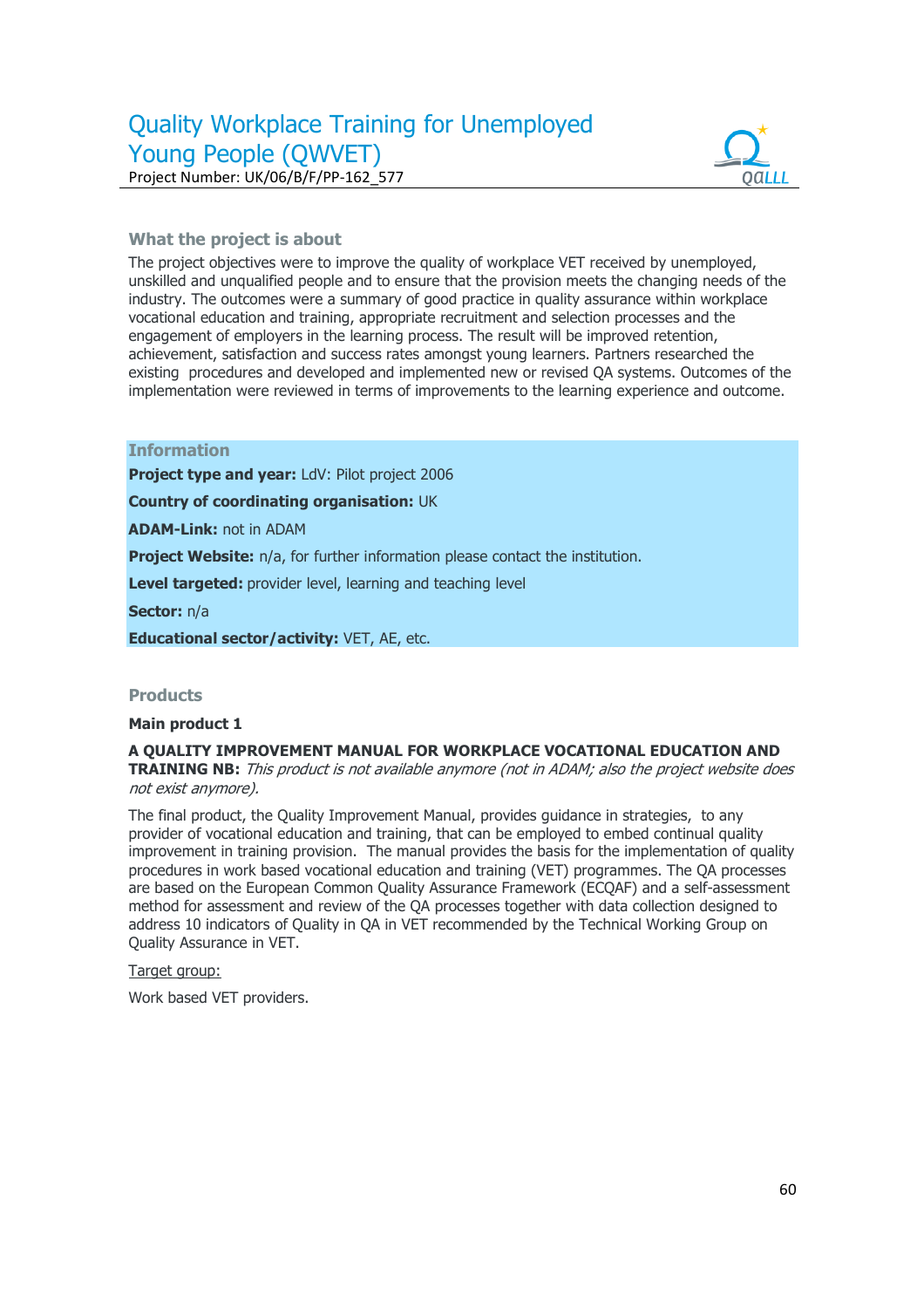

# **Relevance for Quality Assurance**

# **Models and tools**

| Tools and instruments | The <b>Quality Improvement Manual</b> provides guidance on                                                                                                  |
|-----------------------|-------------------------------------------------------------------------------------------------------------------------------------------------------------|
|                       | strategies, to any provider of vocational education and<br>training, that can be employed to embed continuous quality<br>improvement in training provision. |

## **Methodologies and procedures**

# **EQAVET Quality cycle**

| Cycle as a whole | The <b>Quality Improvement Manual</b> provides the basis for<br>the implementation of quality procedures in work based<br>vocational education and training (VET) programmes on the<br>basis of the European Common Quality Assurance Framework<br>(ECOAF). |
|------------------|-------------------------------------------------------------------------------------------------------------------------------------------------------------------------------------------------------------------------------------------------------------|
|------------------|-------------------------------------------------------------------------------------------------------------------------------------------------------------------------------------------------------------------------------------------------------------|

# **Recommendations for Dissemination and Transfer**

Any provider of VET throughout Europe, workbased or institutional. The Quality Improvement Manual could be used as a training tool. It reflects good practice towards quality improvement.

# **Contact**

## **Coordinating organisation:**

| Institution: | Stratford-upon-Avon College                                        |
|--------------|--------------------------------------------------------------------|
| Address:     | The Willows North, Alcester Road, Stratford-upon-Avon, CV37 9QRn/a |
| Website:     | www.stratford.ac.uk                                                |
| Contact      |                                                                    |
| Name:        | <b>Charles Anderson</b>                                            |
| Email:       | charlesanderson@stratford.ac.uk                                    |
| Tel/Fax:     | 01789 266245                                                       |
|              |                                                                    |

**Countries of the Partner organisations:** FR, IT, TR, UK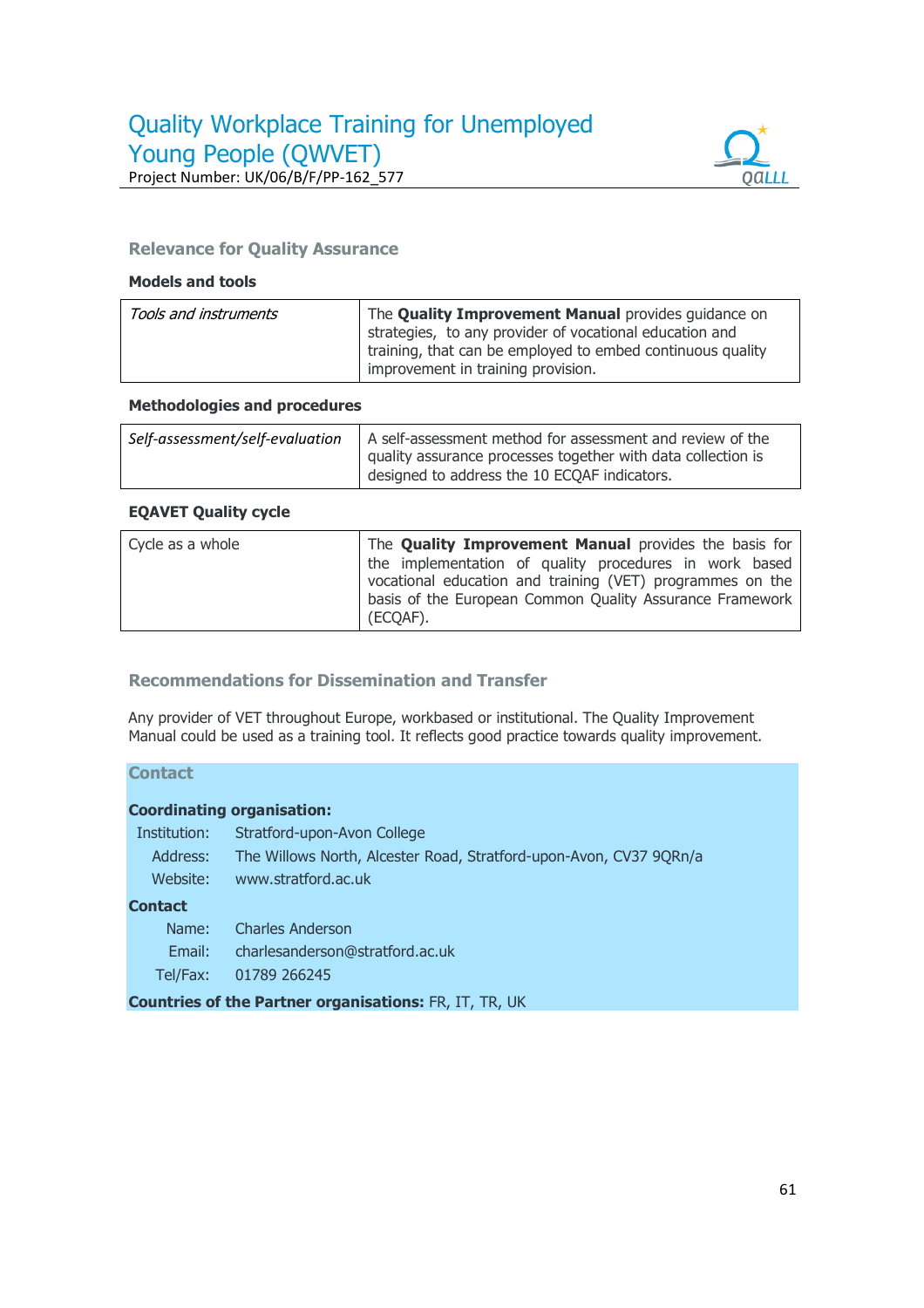# QUALIVET - Quality development and quality assurance with labour market reference



Project Number: 146274

# **What the project is about**

Aim of the project was to engineer a quality development system for educational initial training in the field of metal production, by means of which the quality of courses can be improved and secured.

# **Information**

**Project type and year:** LdV: Pilot project 2005

**Country of coordinating organisation:** DE

**ADAM-Link:** http://www.adam-europe.eu/adam/project/view.htm?prj=2039

**Project Website:** http://www.qualivet.info

**Level targeted:** provider level, learning and teaching level

**Sector: Professional, Scientific and Technical Activities** 

**Educational sector/activity:** VET, AE, etc.

#### **Products**

#### **Main product 1**

## **QDS Quality Development System**

QDS is an instrument and guideline for teachers and trainers to develop improvements for learning processes in the metal sector supported by shapable indicators and a team concept.

#### Target group:

VET teachers and trainers in the metal sector

## **Main product 2**

# **Case studies and country reports from 7 countries**

Country reports and cases of good practice from Austria, Czech Republic, Germany, the Netherlands, Slovenia, Spain and the UK

Target group:

VET teachers and trainers in the metal sector

## **Main product 3**

#### **Quality indicators and standards**

The 28 quality indicators and the standards for VET in the metal sector intend to be the tool to improve the learning offers in VET in the metal sector.

The Quality Development Framework and the 28 indicators (Main product 3) are included in one single product named "QualiVET Quality Development Framework (QDF) Guideline, Shaping Oriented Indicators, Team Concept".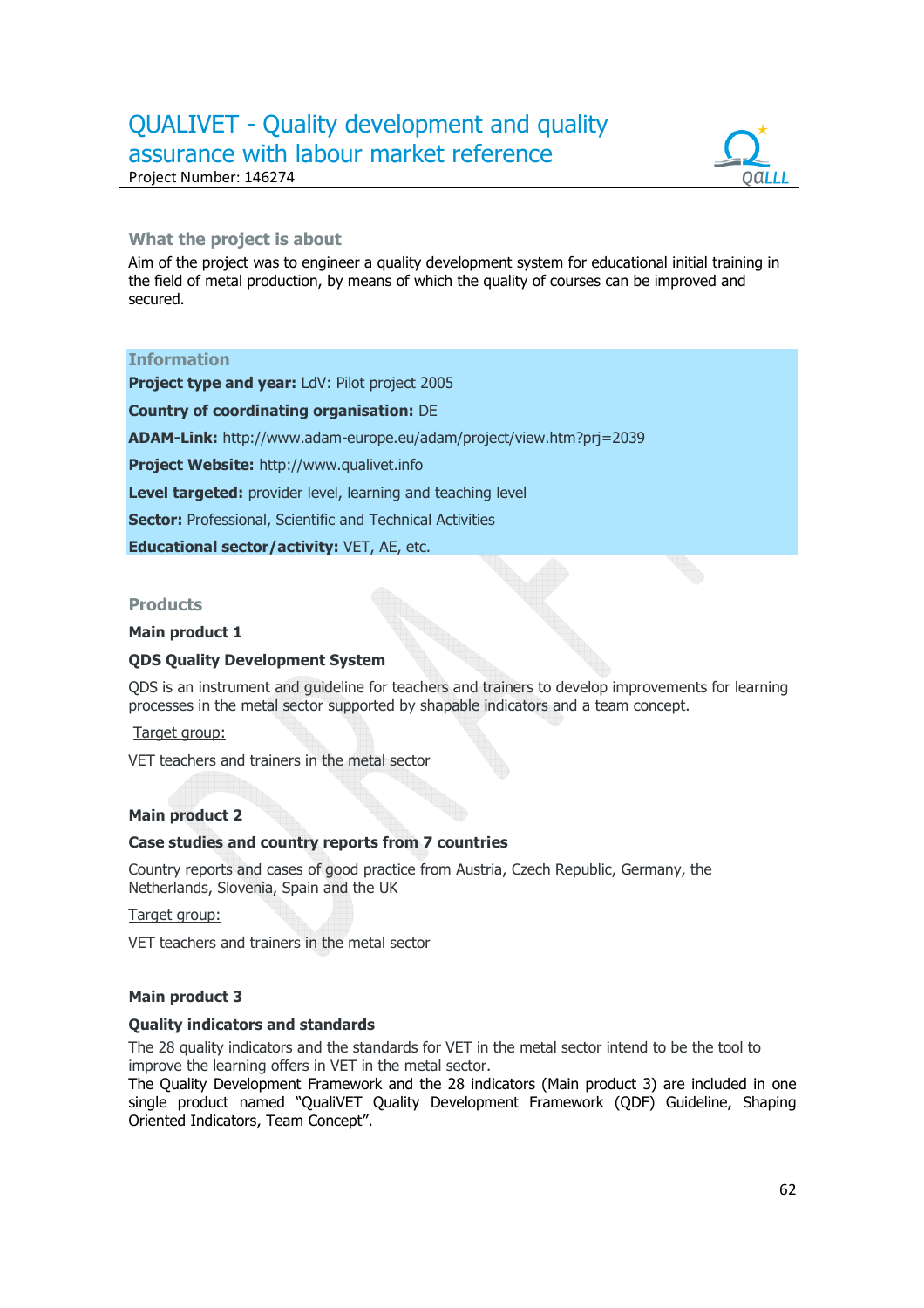

Project Number: 146274

Target group: VET teachers and trainers in the metal sector

# **Relevance for Quality Assurance**

# **Models and tools**

| Standards                      | The QualiVET Quality Development Framework (QDF)<br>contains standards determining the quality demands i.e. what<br>the school, the school organisation, students, teaching staff<br>etc. should know and be able to do as a result of the study<br>process or the contents. |
|--------------------------------|------------------------------------------------------------------------------------------------------------------------------------------------------------------------------------------------------------------------------------------------------------------------------|
| Criteria/indicators/benchmarks | The Quality Development Framework (QDF) according to<br>which the teachers can self- assess themselves is formed of<br>indicators characterising the quality requirements, quality<br>demands determined by the standards.                                                   |

# **Methodologies and procedures**

| Self-assessment/self-evaluation | A set of 28 shaping oriented indicators helps teachers and<br>trainers and / or teaching teams to do a self-assessment of<br>their professional practice and based on this, to identify and<br>develop new teaching and learning practices. |
|---------------------------------|---------------------------------------------------------------------------------------------------------------------------------------------------------------------------------------------------------------------------------------------|
|                                 |                                                                                                                                                                                                                                             |

# **Support**

| Good practices | The development of the Quality Development Framework<br><b>(QDF) was based on</b> analysis reports and case studies on<br>the status of the implementation of quality management<br>systems in VET institutions (metal sector) in 7 European |
|----------------|----------------------------------------------------------------------------------------------------------------------------------------------------------------------------------------------------------------------------------------------|
|                | countries.                                                                                                                                                                                                                                   |

# **EQAVET Quality cycle**

| Evaluation | The <b>QDF</b> constitutes a framework according to which the      |
|------------|--------------------------------------------------------------------|
|            | teachers can self- assess themselves to develop improvements       |
|            | for learning processes in the metal sector supported by            |
|            | shapeable indicators and a team concept.                           |
| Review     | The <b>QDF</b> provides for the definition of concrete actions for |
|            | improving quality based on the teachers/trainers/teaching          |
|            | teams' own professional judgement.                                 |

# **Recommendations for Dissemination and Transfer**

Transferability to other economic sectors easily possible, can also be used with other quality assurance sytems/activitites.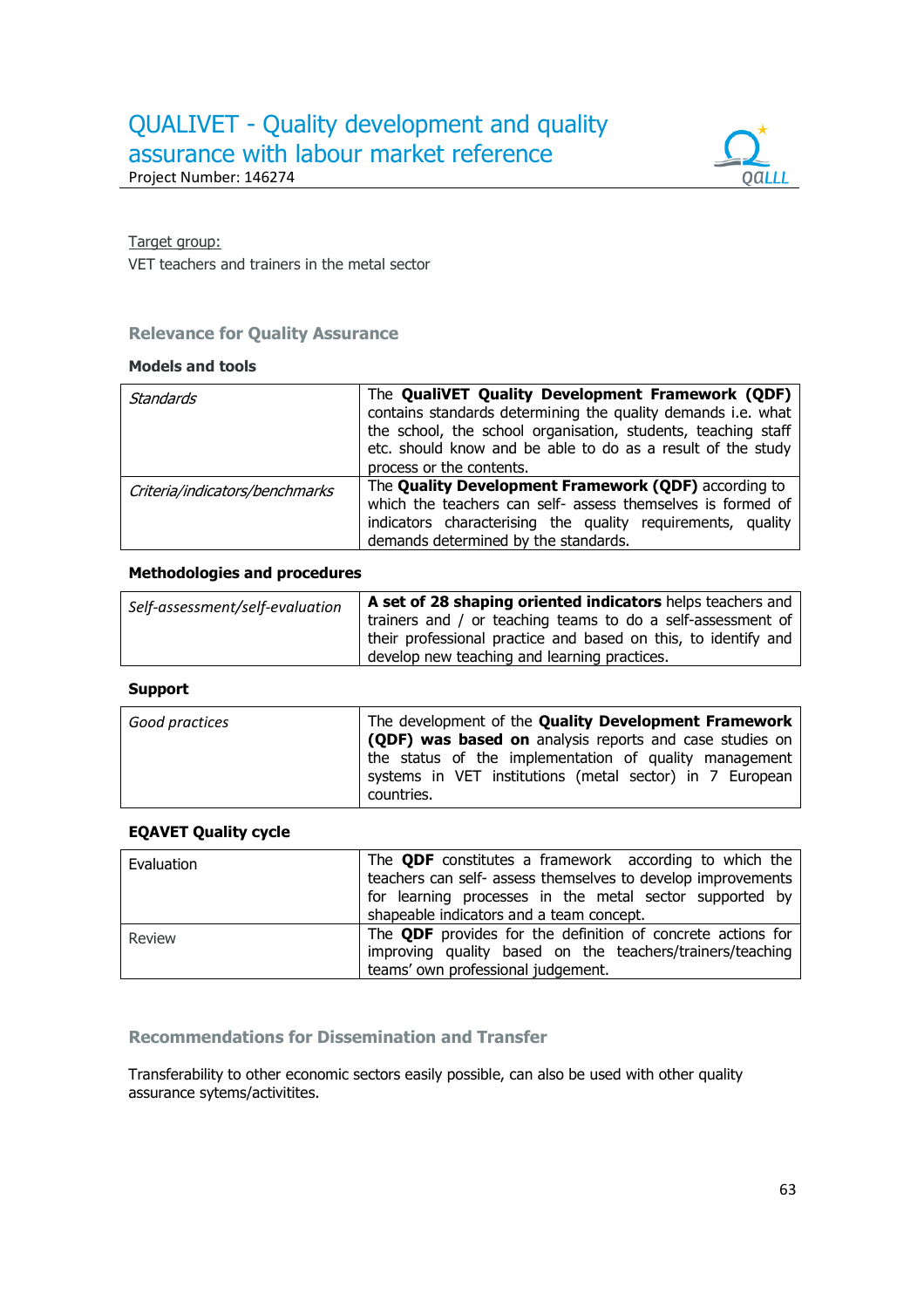# QUALIVET - Quality development and quality assurance with labour market reference

QALLL

Project Number: 146274

# **Contact**

# **Coordinating organisation:**

| Institution:   | Institut Technik und Bildung (ITB) der Universität Bremen                 |
|----------------|---------------------------------------------------------------------------|
| Address:       | Am Fallturm 1, 28359 Bremen                                               |
| Website:       | http://www.qualivet.info                                                  |
| <b>Contact</b> |                                                                           |
| Name:          | Prof. Dr. Georg Spöttl                                                    |
| Email:         | spoettl@uni-bremen.de                                                     |
| Tel/Fax:       | +49(0)421 218 4648                                                        |
|                | <b>Countries of the Partner organisations:</b> SI, NL, AT, UK, CZ, ES, DE |
|                |                                                                           |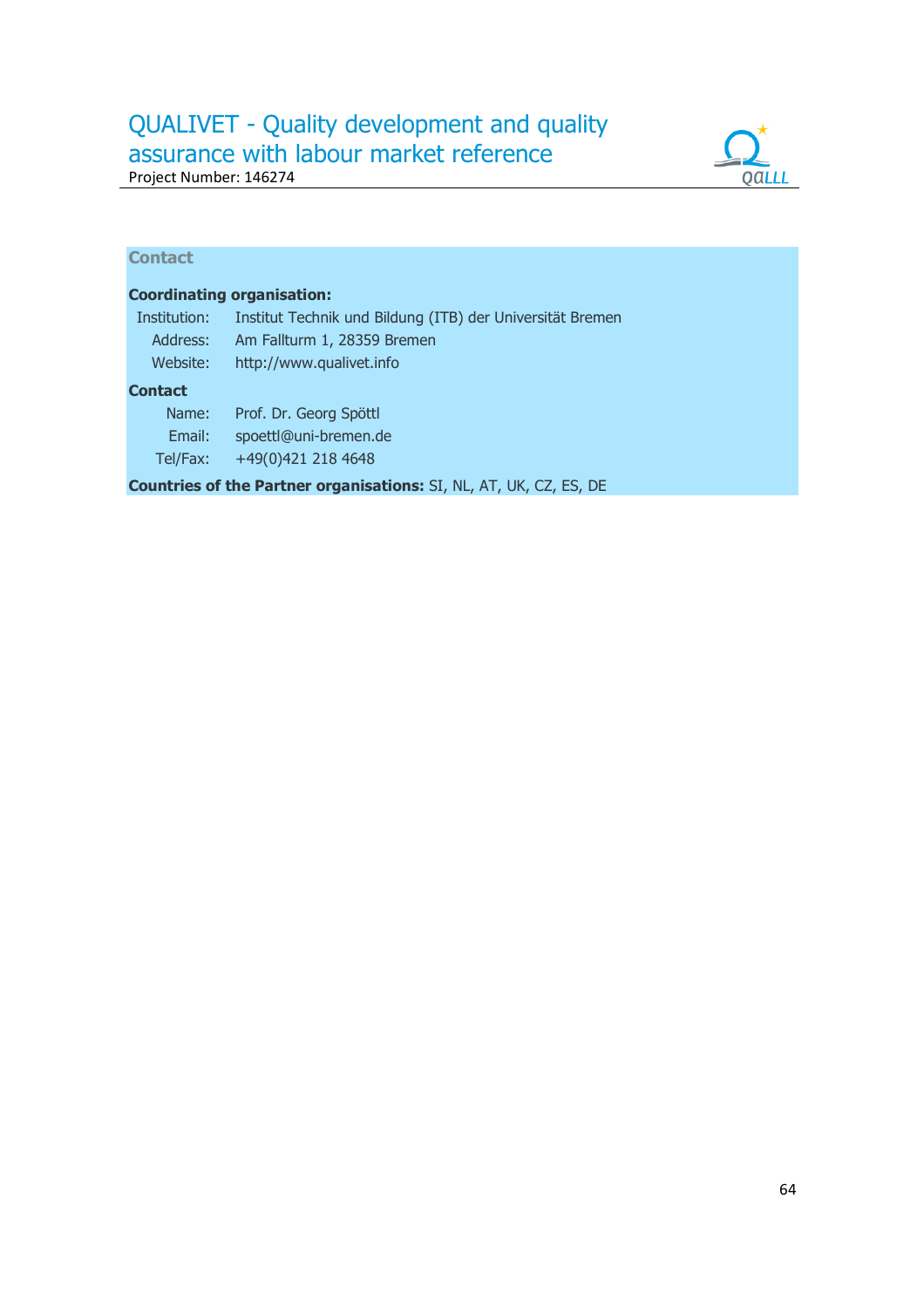# QUINORA International Quality Assurance Programme in Vocational Orientation and Guidance Measures for Job-Seekers on the System Level Project Number: A/05/B/F/PP-158.201



# **What the project is about**

The main aim of the project was to develop a quality assurance programme in scope of international quality standards and of an e-learning tool to implement these measures on the system and meta level. QUINORA is a response to the internalisation of vocational and career guidance market and provides European benchmarks and best practices.

The project particularly helped to:

(1) make aware the influence of different core actors on the quality of vocational orientation and activation,

(2) objectify call for tender processes, improve proposals and select best offers,

(3) improve communication between core actors. During an extensive comparative synthesis report, the project first identified existing quality standards and programmes in EU countries. A further step was to develop international quality standards for vocational orientation and activation training adapted for the management level of vocational orientation and guidance measures and an elearning tool which teaches institutions to implement the quality standards step by step. An elibrary with additional information for quality in guidance was developed along the two.

# **Information**

**Project type and year: LdV: Pilot project 2005** 

**Country of coordinating organisation:** AT

**ADAM-Link:** http://www.adam-europe.eu/adam/project/view.htm?prj=1783

**Project Website:** http://www.quinora.com

**Level targeted:** system level, provider level, learning and teaching level

**Sector: Education** 

**Educational sector/activity:** VET, AE, etc.

#### **Products**

#### **Main product 1**

#### **QUINORA Guidelines for Quality Development in Vocational Orientation and Activation Measures for Job Seekers on the System Level**

The "guidelines" provide a framework for cooperation between different actors in the area of vocational orientation and guidance, i.e. mainly trainers, providers and commissioning agencies/educational authorities responsible.

#### Target group:

Managers of providers, responsible authorities (e.g. educational, labour) and commissioning agencies (e.g. public employment services), trainers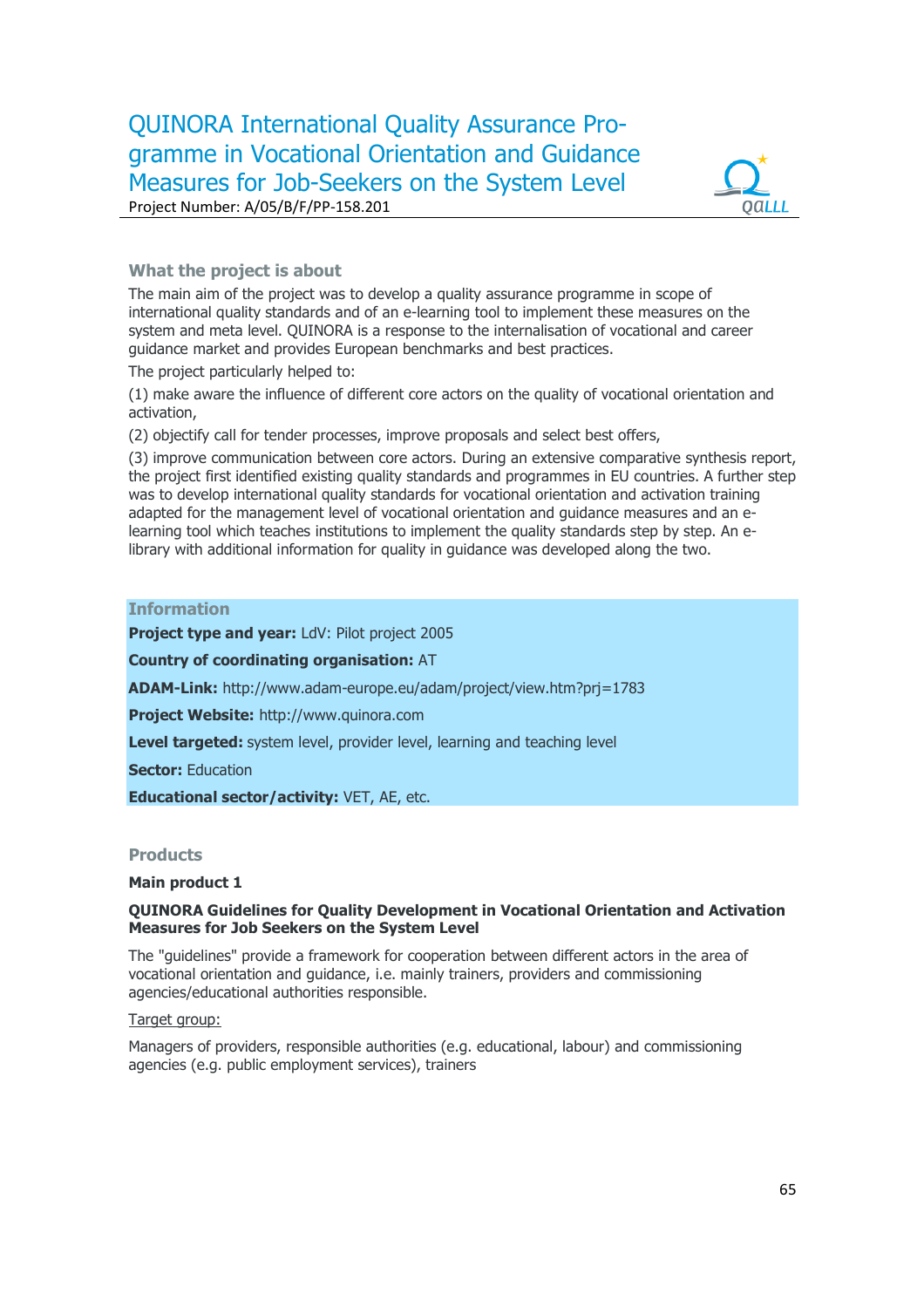

# **Main product 2**

#### **QUINORA Blended Learning Curriculum**

Within the scope of the project a multilingual curriculum for people employed in the field of guidance - specifically in the planning, implementation and quality assurance of group measures in the field of vocational guidance and activation - was developed

#### Target group:

People employed within the scope of vocational orientation and activation, specifically in the planning, implementation and quality assurance of group measures in the field of guidance: managers of providers, trainers, responsible authorities

#### **Main product 3**

## **QUINORA Quality Handbook for guidance in group settings (German)**

The handbook includes the 7 quality guidelines, the theory modules of the QUINORA curriculum, the exercises and the knowledge test questions. It is the basis for the implementation of guidance in group settings.

#### Target group:

Managers of providers, responsible authorities (e.g. educational, labour) and commissioning agencies (e.g. public employment services), trainers

# **Relevance for Quality Assurance**

#### **Models and tools**

| Standards             | The QUINORA Guidelines for Quality Development in<br><b>Vocational Orientation and Activation Measures for Job</b><br>Seekers on the System Level as well as the QUINORA<br>Quality Handbook for guidance in group settings<br>contain the defined common international quality standards (7)<br>quality domains) for training measures in vocational orientation<br>and activation focusing especially on the management level of<br>relevant labour market actors. |
|-----------------------|----------------------------------------------------------------------------------------------------------------------------------------------------------------------------------------------------------------------------------------------------------------------------------------------------------------------------------------------------------------------------------------------------------------------------------------------------------------------|
| Tools and instruments | The QUINORA Guidelines for Quality Development in<br><b>Vocational Orientation and Activation Measures for Job</b><br>Seekers on the System Level work on in detail on the<br>essential aspects of the seven identified fields of quality<br>("quality domains") in a context oriented way.                                                                                                                                                                          |
|                       | The QUINORA Quality Handbook for guidance in group<br>settings includes the 7 quality guidelines, the theory modules<br>of the QUINORA curriculum, the exercises and the knowledge<br>test questions and is the basis for the implementation of<br>quidance in group settings.                                                                                                                                                                                       |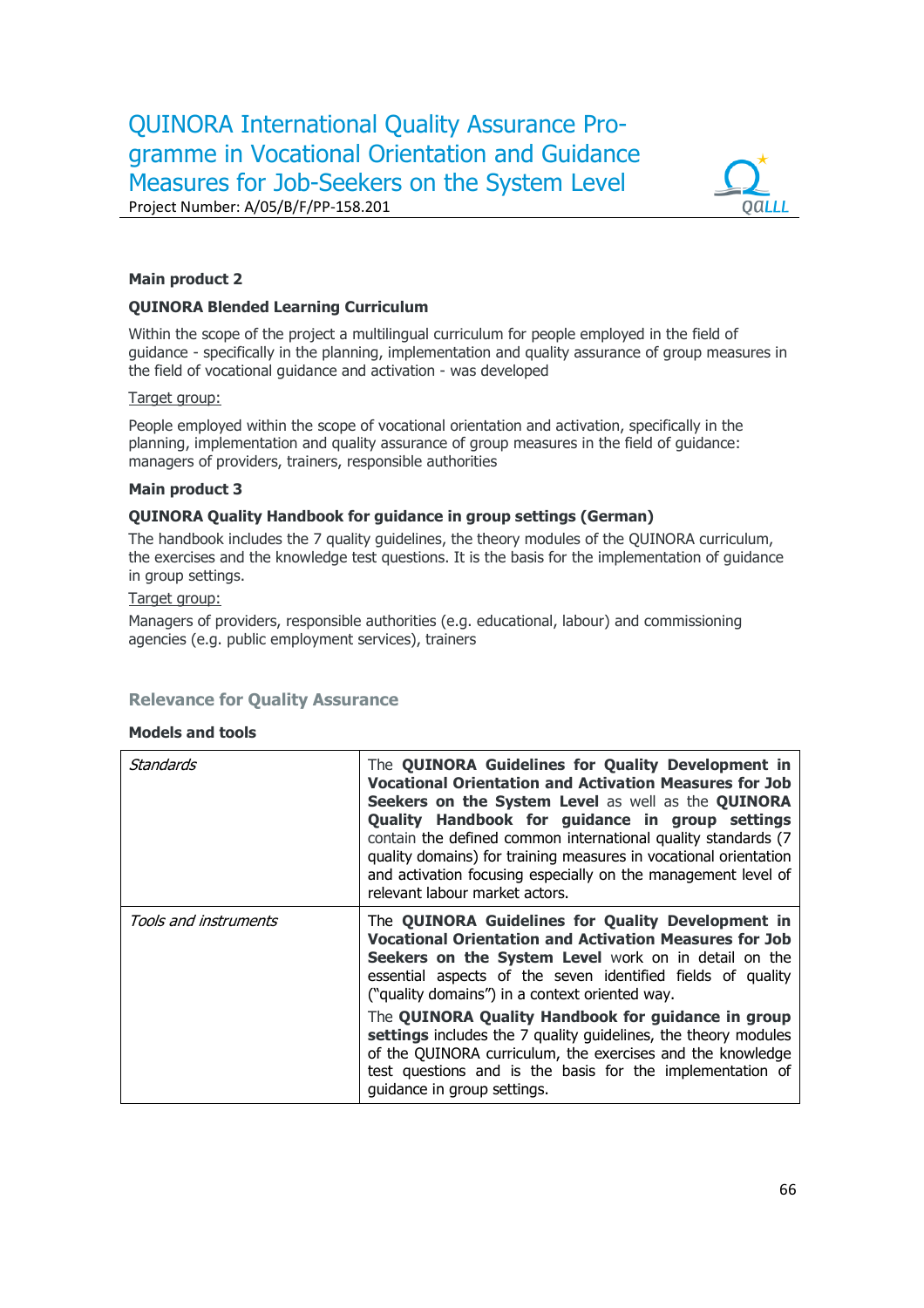

# **Support**

| <b>Training</b> | The QUINORA Blended Learning Curriculum contains - on<br>the basis of 7 quality domains - 23 thematic modules available<br>as an online e-learning tool / material which teach institutions<br>to implement the quality standards step by step material and<br>contain<br>1) goals,<br>2) theory,<br>3) best practices,<br>4) exercises and knowledge tests. |
|-----------------|--------------------------------------------------------------------------------------------------------------------------------------------------------------------------------------------------------------------------------------------------------------------------------------------------------------------------------------------------------------|
| Good practices  | The QUINORA Blended Learning Curriculum contains - on<br>the basis of 7 quality domains - more than 40 best practices.                                                                                                                                                                                                                                       |

## **EQAVET Quality cycle**

| Cycle as a whole | The <b>QUINORA Quality Guidelines</b> $-$ next to motivation,<br>qualification and competences of trainers $-$ take also into<br>consideration the interaction of stakeholders in planning,<br>implementation and post-processing (analysis of feedback,<br>control of success by the means of a-priori defined criteria) as<br>well as the integration of experiences into the planning and<br>realisation of future or follow-up measures which all are |
|------------------|-----------------------------------------------------------------------------------------------------------------------------------------------------------------------------------------------------------------------------------------------------------------------------------------------------------------------------------------------------------------------------------------------------------------------------------------------------------|
|                  | decisive for total process quality.                                                                                                                                                                                                                                                                                                                                                                                                                       |

# **Recommendations for Dissemination and Transfer**

Transfer of guidelines possible to other areas where ther are publicly commissioned trainings, training programme can be used in other contexts with adaptations.

#### **Contact**

#### **Coordinating organisation:**

| Institution: | Forschung | abif - Wissenschaftliche Vereinigung für Analyse Beratung und interdisziplinäre                                                                                                                                                                                                                                                                                                                                                                                                 |
|--------------|-----------|---------------------------------------------------------------------------------------------------------------------------------------------------------------------------------------------------------------------------------------------------------------------------------------------------------------------------------------------------------------------------------------------------------------------------------------------------------------------------------|
|              |           | $\begin{array}{c} \n \text{if } n \neq n \text{ if } n \neq n \text{ if } n \neq n \text{ if } n \neq n \text{ if } n \neq n \text{ if } n \neq n \text{ if } n \neq n \text{ if } n \neq n \text{ if } n \neq n \text{ if } n \neq n \text{ if } n \neq n \text{ if } n \neq n \text{ if } n \neq n \text{ if } n \neq n \text{ if } n \neq n \text{ if } n \neq n \text{ if } n \neq n \text{ if } n \neq n \text{ if } n \neq n \text{ if } n \neq n \text{ if } n \neq n \$ |

- Address: Einwanggasse 12/5, 1140 Vienna
- Website: www.quinora.com

# **Contact**

| Name:    | Karin Steiner    |
|----------|------------------|
| Email:   | steiner@abif.at  |
| Tel/Fax: | 0043 1 522 48 73 |

**Countries of the Partner organisations:** UK, ES, SE, DE, IT, AT, BG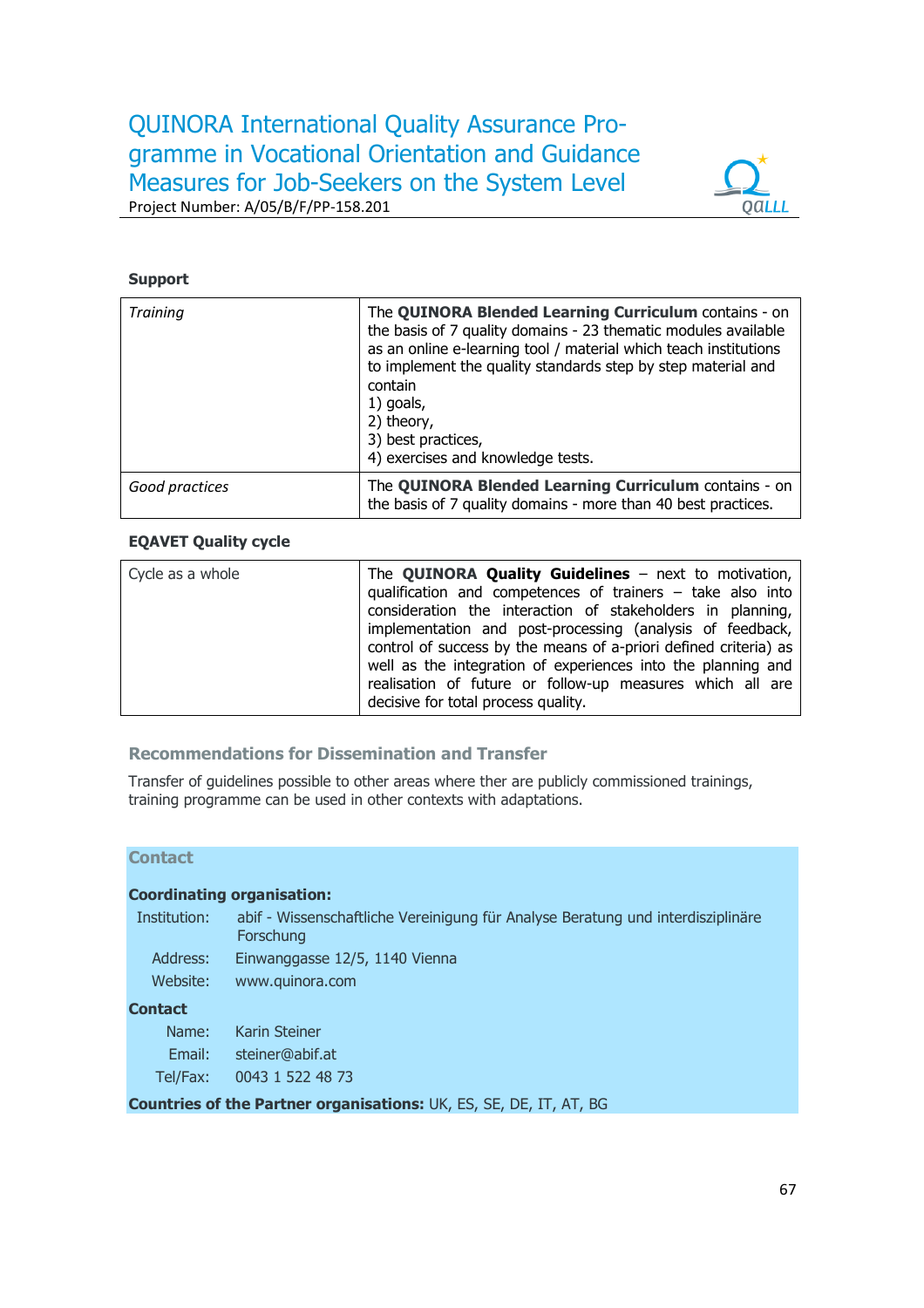# RECALL – Recognition of Quality in Lifelong Learning Project Number: IS/06/B/F/PP/164004



## **What the project is about**

The Recall project addressed the need for quality control and transparency within lifelong learning. By providing a commonly recognised quality mark, built on carefully tested quality indicators, the project aimed to improve training provision, especially among non-formal and informal learning providers. RECALL was based on a previous Leonardo pilot project ALL (www.allaccreditation.com) where a process and tools for quality improvement were developed. These products underwent further testing and development in the RECALL project.

RECALL developed a quality assurance system for lifelong learning providers and formulated the results as a set of applicable measures for providers seeking to improve the quality of their provision and promote themselves as accredited providers. The project also gathered information on quality related VET initiatives in Europe in order to disseminate a commonly recognised quality mark for lifelong learning providers named "The European Quality Mark" (EQM). Guidelines were also developed for a commercially sustainable procedure for managing and awarding the quality mark and developing a cross-sectoral network of accredited training providers:

#### **Information**

**Project type and year: LdV: Pilot project 2006** 

**Country of coordinating organisation:** IS

**ADAM-Link:** http://www.adam-europe.eu/adam/project/view.htm?prj=6660

**Project Website:** www.recall.eu.com

**Level targeted:** system level, provider level, learning and teaching level

**Sector:** n/a

**Educational sector/activity:** VET, AE, etc.

#### **Products**

#### **Main product 1**

#### **EQM website, the main driver of information on the RECALL project, is a comprehensive source of information on the outcomes of the project (www.europeanqualitymark.org).**

The RECALL project, together with partner institutes and organisations in eight countries throughout Europe, developed The European Quality Mark system (EQM). The EQM is a quality assurance mark for non-formal learning providers throughout Europe. It measures how effectively an organisation understands the systems and activities required to provide and support quality learning. It is designed to help non-formal learning providers meet European and national requirements for quality. The core of the EQM process is the learning provider's self-assessment. This establishes what quality assurance to external criteria means to current practice and future development possibilities.

#### Target group

Non formal pivate providers of learning in Europe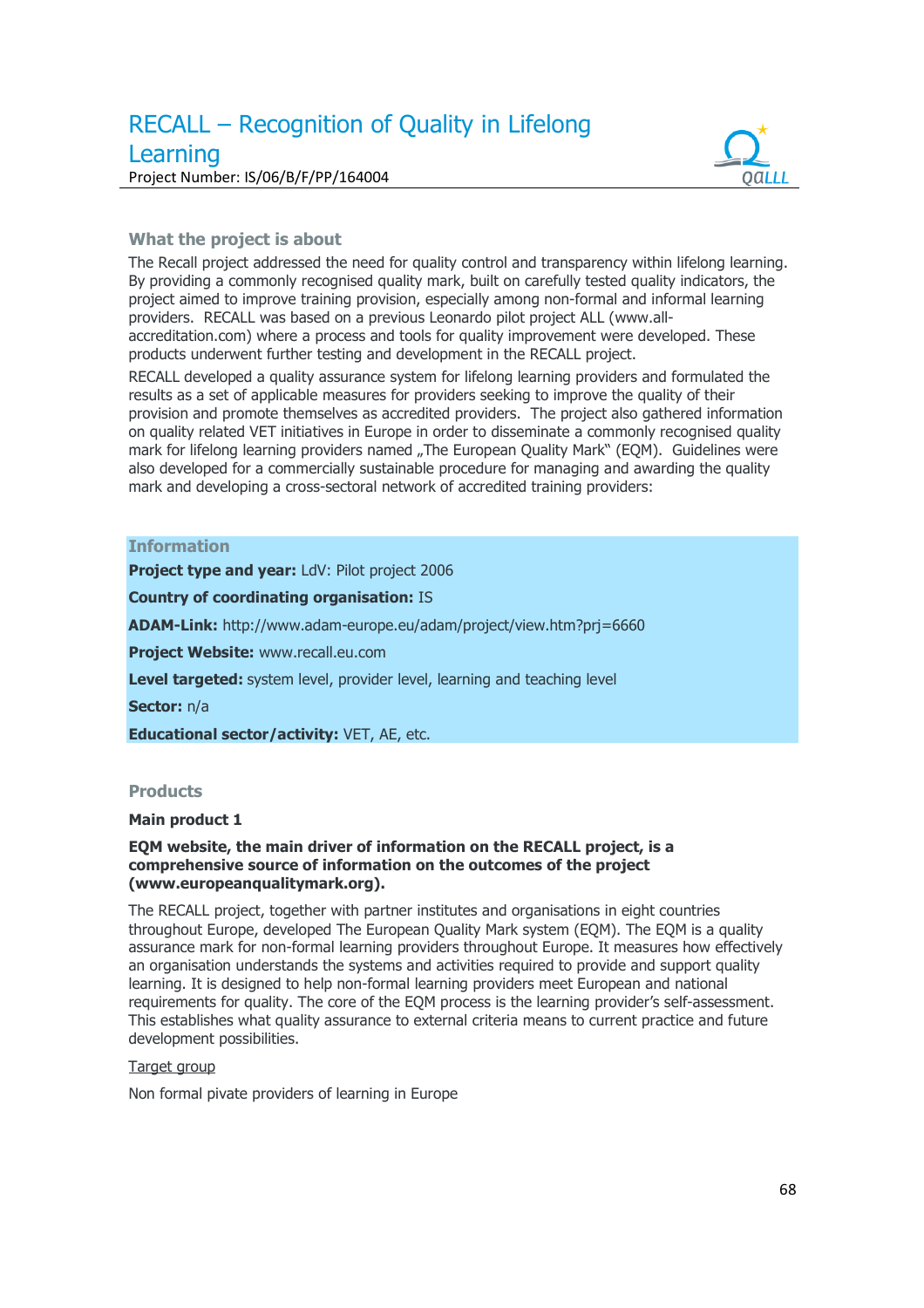# RECALL – Recognition of Quality in Lifelong Learning Project Number: IS/06/B/F/PP/164004



## **Main product 2**

#### **EQM Model**

This is a comprehensive brochure describing the EQM process and application procedure. The EQM process is a transparent assessment process where the learning provider gets the opportunity to review its quality processes using a set of indicators that are based on standards commonly agreed by the project partners. There is a wide range of quality frameworks such as ISO, IiP and EFQM, which cover a lot of important internal quality processes. EQM covers these as well as providing a focus for the quality assurance of non-formal learning providers and the learning process.

#### Target group:

Non formal providers of learning in Europe

#### **Main product 3**

#### **EQM guidelines for Training Providers**

This brochure provides guidelines for learning providers interested in applying for the EQM quality assurance mark. The EQM is a quality assurance mark for all providers of non-formal learning throughout Europe. It is a system for quality assuring non-formal learning providers and their activities, services and work. EQM measures how effectively the organisation understands what systems and activities are required to provide and support quality of learning in relation to the European standards for quality assurance of learning. It is designed to help providers meet the emerging European and national requirements for quality. It can also be used to support quality development and quality assurance in any other kind of learning provider.

#### Target group:

Non formal pivate providers of learning in Europe

## **Relevance for Quality Assurance**

#### **Models and tools**

| Criteria/indicators/benchmarks | The <b>EQM</b> has been designed to enable providers of non-formal<br>learning an opportunity to develop, measure, and prove the<br>quality of their practice by using a set of criteria and indicators<br>that are based on commonly agreed standards.                           |
|--------------------------------|-----------------------------------------------------------------------------------------------------------------------------------------------------------------------------------------------------------------------------------------------------------------------------------|
| Tools and instruments          | The <b>EQM Guidelines for Training Providers</b> take them<br>through the EQM process and the process of self-assessment<br>and provide quidance on how to use the EQM, how to apply<br>for the EQM and how to do self-assessment i.e. fill in the EQM<br><b>Assessment Form.</b> |

#### **Methodologies and procedures**

| Self-assessment/self-evaluation | The self-assessment process described in the <b>EQM</b>           |  |  |  |
|---------------------------------|-------------------------------------------------------------------|--|--|--|
|                                 | Guidelines for Training Providers is the backbone of the          |  |  |  |
|                                 | quality improvement strategy in the EQM. Learning providers       |  |  |  |
|                                 | do an annual self-assessment against the EQM Model to review      |  |  |  |
|                                 | quality processes and practice by using the <b>EQM Assessment</b> |  |  |  |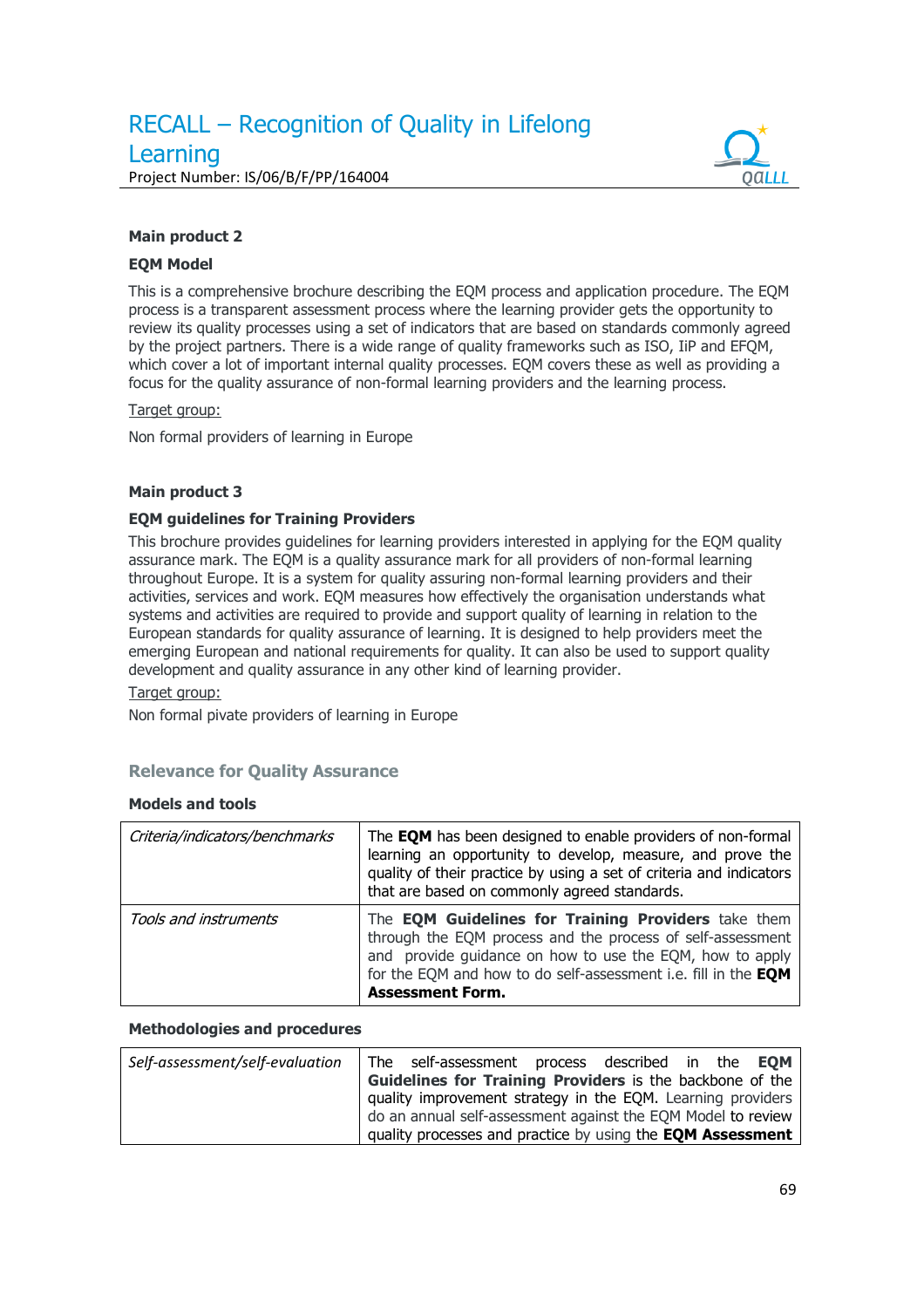# RECALL – Recognition of Quality in Lifelong

# **Learning**

Project Number: IS/06/B/F/PP/164004



|                                            | Form.                                                                                                                                                                                                                                                        |
|--------------------------------------------|--------------------------------------------------------------------------------------------------------------------------------------------------------------------------------------------------------------------------------------------------------------|
| External assessment/external<br>evaluation | <b>EQM assessors</b> support and enhance the quality assurance<br>practice of learning providers by objectively assessing the<br>providers' response using the EQM criteria and by providing<br>feedback to the provider which supports quality improvement. |
| Accreditation of<br>providers/institutions | The European Quality Mark (EQM) system is a quality<br>assurance mark for non-formal learning providers<br>throughout Europe.                                                                                                                                |

# **EQAVET Quality cycle**

| Evaluation | The European Quality Mark (EQM) is a transparent (self- and<br>external) assessment process where the learning provider<br>gets the opportunity to review its own processes by using a set<br>of indicators included in the EQM Model.                                |
|------------|-----------------------------------------------------------------------------------------------------------------------------------------------------------------------------------------------------------------------------------------------------------------------|
| Review     | The assessors' reports feed into the organisational action<br>planning cycle which contributes to the quality improvement<br>process of the learning providers. The assessors give guidance<br>on improvement and agree also to an action plan with the<br>providers. |

# **Recommendations for Dissemination and Transfer**

To be tested further and disseminated in other European countries. Creating a partnership for the development of a European wide system. Can be used/transferred in other educational sectors i.e. school, HE, in-company training etc.

# **Contact**

## **Coordinating organisation:**

| Institution: | Fraedslumidstod atvinnulifsins - The Education and Training Service Centre (ETSC) |
|--------------|-----------------------------------------------------------------------------------|
|              | Address: Ofanleiti 2, 103 Reykjavik                                               |
| Website:     | www.recall.eu.com                                                                 |
| Contact      |                                                                                   |
| Name:        | Ms. Fjóla María Lárusdóttir                                                       |

- Email: fjola@frae.is
- Tel/Fax: 00 354 599 1400/00 354 599 1401

**Countries of the Partner organisations:** SI, IT, UK, DK, NO, PT, LT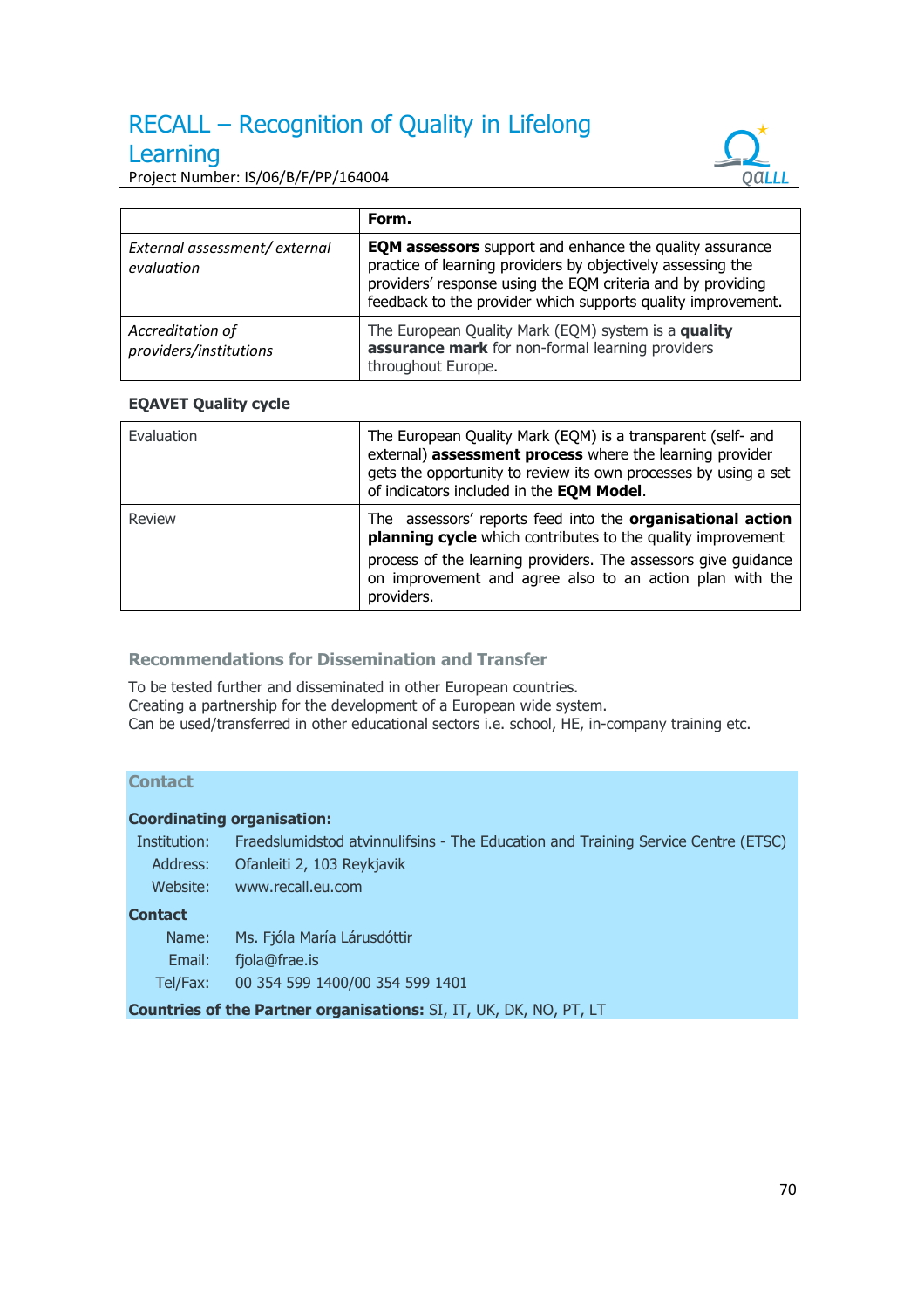

# **What the project is about**

The overall aim of the RESYFAC project was to contribute to the recognition/transparency of qualifications of facilitators of learning in the European space. Consequently it countribues to a sounder and more effective mobility of these professionals in the EU through the setting up of a Reference System which could be the basis of a future ECVET System for Facilitators of Learning. RESYFAC focused on the investigation of the facilitator profile (knowledge, skills and competences) in each national context in order to set up a reference system.

The reference system contains the different elements of qualifications that a European acquired FACILITATOR should meet in each national context.

| <b>Country of coordinating organisation: PT</b> |  |
|-------------------------------------------------|--|
| Project type and year: LdV: DOI 2007            |  |
| .                                               |  |

**ADAM-Link:** http://www.adam-europe.eu/adam/project/view.htm?prj=3801

**Project Website:** http://www.facilitationsystem.eu/

**Level targeted:** provider level, learning and teaching level

**Sector:** 

**Information** 

**Educational sector/activity:** VET, AE, etc.

## **Products**

#### **Main product 1**

## **Frameworks and Profiles throughout Europe**

Profiles of facilitators of learning regarding the progress they made in the area of evaluating and defining competences have been analysed. This has been done on two levels:

- 1. the "job profile" (concrete activities which his/her field of work is "currently" devoted to and those which it "should" be devoted to) and
- 2. the "qualification and personal profile" (which knowledge, skills and competences are required in order to fulfil these activities and tasks).

#### Target group:

Training providers, the SME's in which external and internal facilitators are performing their work, facilitators themselves.

## **Main product 2**

#### **Facilitators of Learning. European Dossier of Commonalities.**

The report is based on an extensive research in 28 European countries. The main purpose was to make the professional work of facilitators of learning more transparent. The report describes internal (i.e. supervisors, leaders, job training responsible) and external ( consultants, trainers, employed) facilitators. The product is based on countries' situation in relation to the adoption of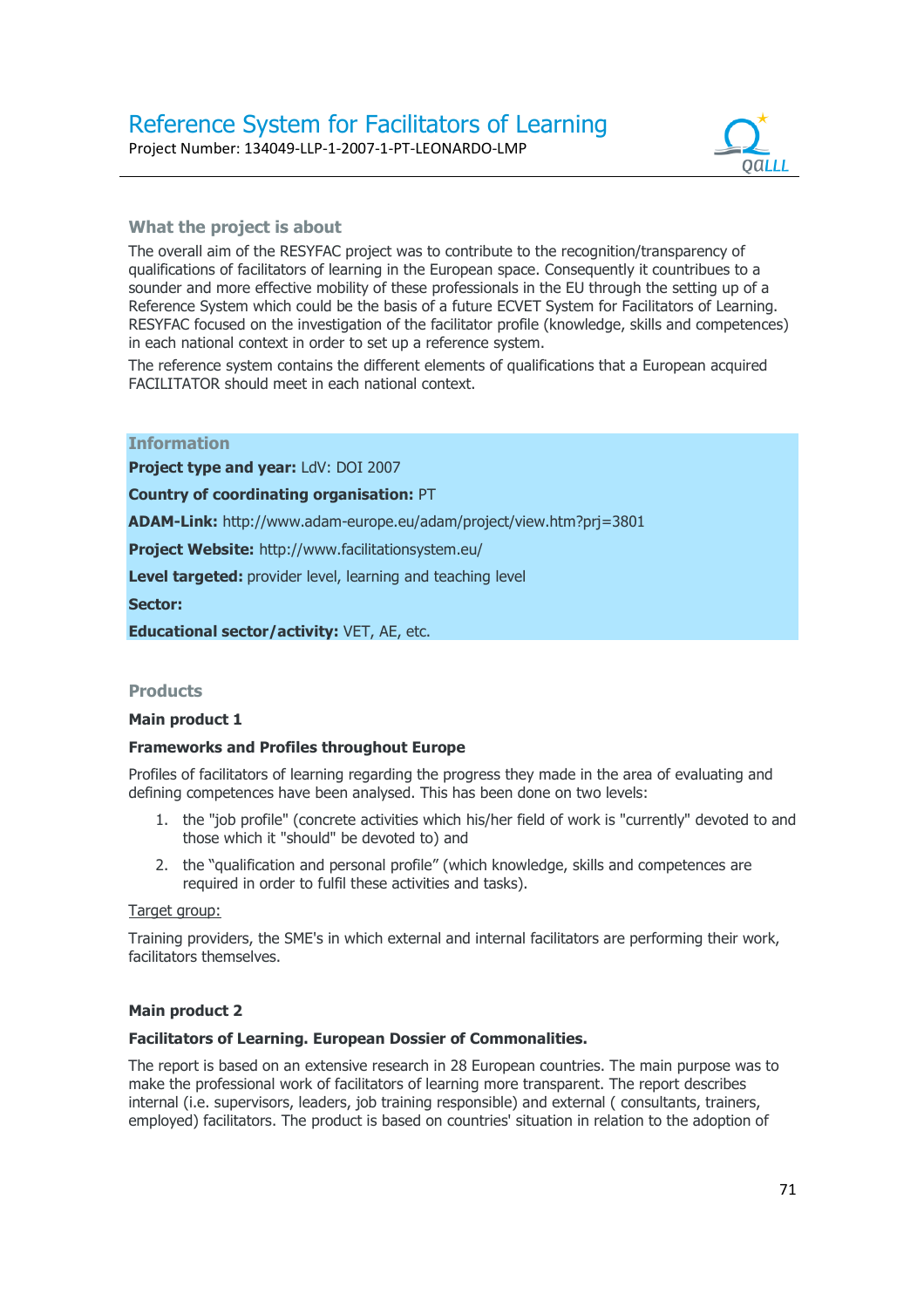# Reference System for Facilitators of Learning

Project Number: 134049-LLP-1-2007-1-PT-LEONARDO-LMP



explicit lifelong learning strategies, qualification frameworks and the validation of nonformal/informal learning. The report classifies also the need of new profiles of training practitioners.

## Target group:

Training providers, the SME's in which external and internal facilitators are performing their work, facilitators themselves.

# **Main product 3**

## **Self-reflection tool**

The self-reflection tool stating the kind of activities/tasks an individual must help and related skills he/she must have withing a facilitation process. It can help professionals to be more aware of their role in order to be effective as a learning facilitator. Reviewing is directed to i.e. tasks of a facilitators of learning and knowledge, skills and competences of facilitator of learning. The self reflection tool contains questions stimulating self-reflection and supports the facilitators to improve their knowledge, skills, and competence basis as well as their performance of facilitating learning processes continuously.

## Target group:

Internal and external trainers considered as facilitators of learning.

# **Relevance for Quality Assurance**

#### **Models and tools**

| Standards             | The Report "Frameworks and Profiles Troughout<br><b>Europe"</b> defines the common tendencies and specificities of<br>the profile of a facilitator of learning on two levels: 1 "job<br>profile" - concrete activities (preparing learning processes,<br>facilitating learning processes and evaluation learning<br>processes), and 2 knowledge, skills and competence<br>(qualification/KSC) profile and personal profile that are<br>required for fulfilling these activities and tasks. |
|-----------------------|--------------------------------------------------------------------------------------------------------------------------------------------------------------------------------------------------------------------------------------------------------------------------------------------------------------------------------------------------------------------------------------------------------------------------------------------------------------------------------------------|
|                       | The "Facilitators of learning. European Dossier of<br><b>Commonalities"</b> defines the occupational profile of a<br>facilitator of learning with the description of task profile and<br>the definition of the knowledge, skills and competences profile<br>and also sets up an European Reference System for the<br>qualification of facilitators of learning.                                                                                                                            |
| Tools and instruments | The Self reflection tool / checklist provide criteria which<br>should be met by a facilitator of learning: this tool aims at<br>stimulating the facilitators to improve their knowledge, skills,<br>and competences basis as well as their performance of<br>facilitating learning processes continuously. It also may serve<br>as a self-reflection checklist before embarking on a facilitating<br>of learning process.                                                                  |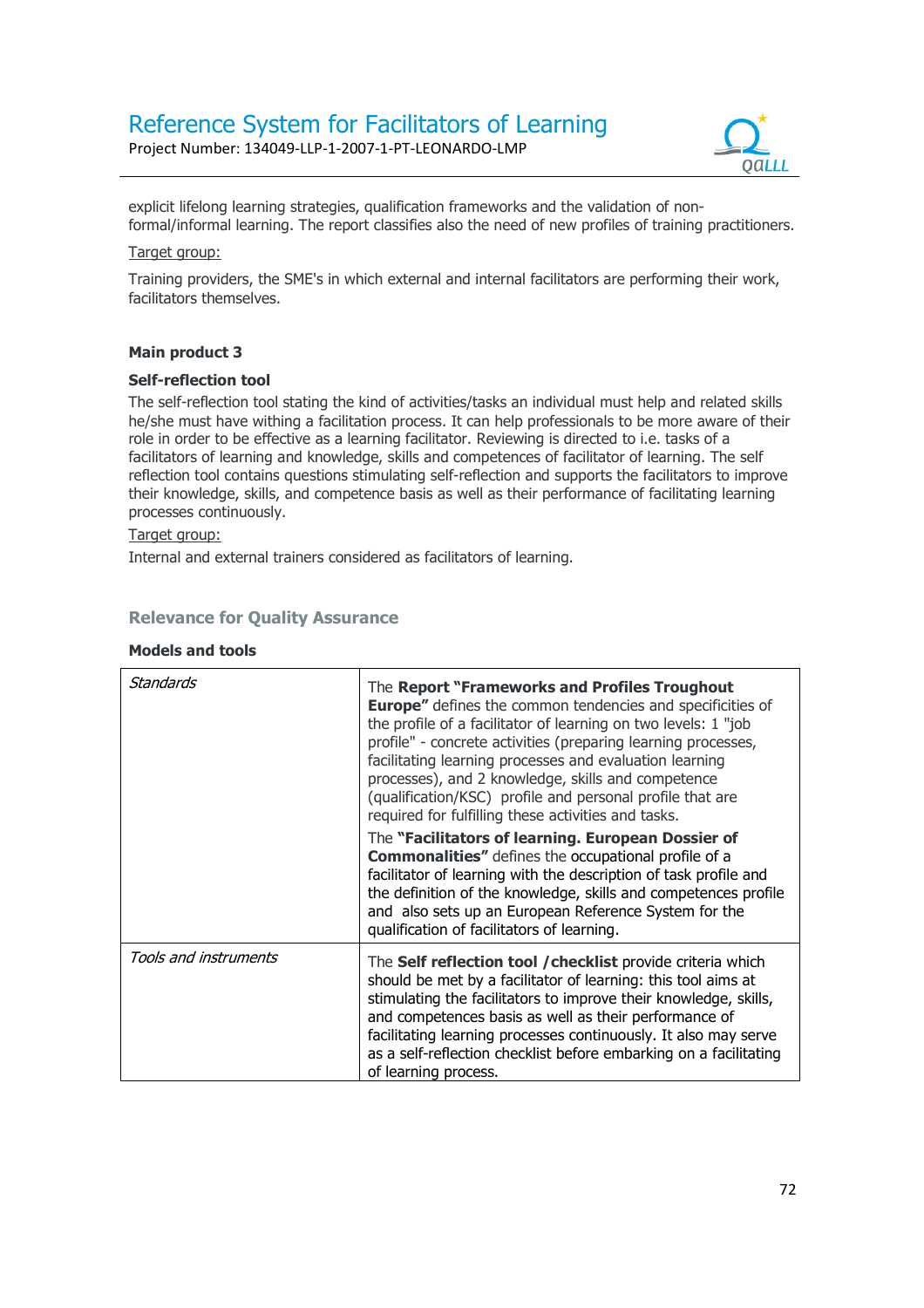

## **Methodologies and procedures**

| Self-assessment/self-evaluation | The Self reflection tool aims at stimulating the facilitators to<br>assess and improve their knowledge, skills and competences as<br>well as their performance continuously. |
|---------------------------------|------------------------------------------------------------------------------------------------------------------------------------------------------------------------------|
| <b>Support</b>                  |                                                                                                                                                                              |
| Good practices                  | The "Facilitators of learning. European Dossier of<br><b>Commonalities"</b> contains cases showing different aspects of                                                      |

learning.

work conducted by (external and internal) facilitators of

## **EQAVET Quality cycle**

| Planning   | In the "Facilitators of learning. European Dossier of<br><b>Commonalities"</b> the occupational profile and also a European<br>Reference System for the qualification of facilitators of learning<br>was defined. |
|------------|-------------------------------------------------------------------------------------------------------------------------------------------------------------------------------------------------------------------|
| Evaluation | The Self reflection tool helps to assess and develop the KSC<br>profile of the facilitators of learning.                                                                                                          |

## **Recommendations for Dissemination and Transfer**

The products with developed process are tranferable to different VET context and also to other education context including universities.

#### **Related projects**

European Competence Standards in Logistics (EUCOLOG), Coordination of Volunteers (COVO), European Initiative for the Promotion of Informal Learning , EBCIL and High-level qualifications for in-company trainers.

#### **Contact**

#### **Coordinating organisation:**

| Institution: | CECOA - Vocational Training Centre for the Trade            |
|--------------|-------------------------------------------------------------|
| Address:     | Rua da Sociedade Farmacêutica, 3, 1169-074 Lisbon, PORTUGAL |
| Website:     | http://www.facilitationsystem.eu/                           |
| Contact      |                                                             |
| Name:        | Filipa Kirkby                                               |
| Email:       | filipa.kirkby@cecoa.pt                                      |
| Tel/Fax:     | 351 213 112 400                                             |

**Countries of the Partner organisations: DK, DE, LV, PT, UK, SK, NL, IT MT**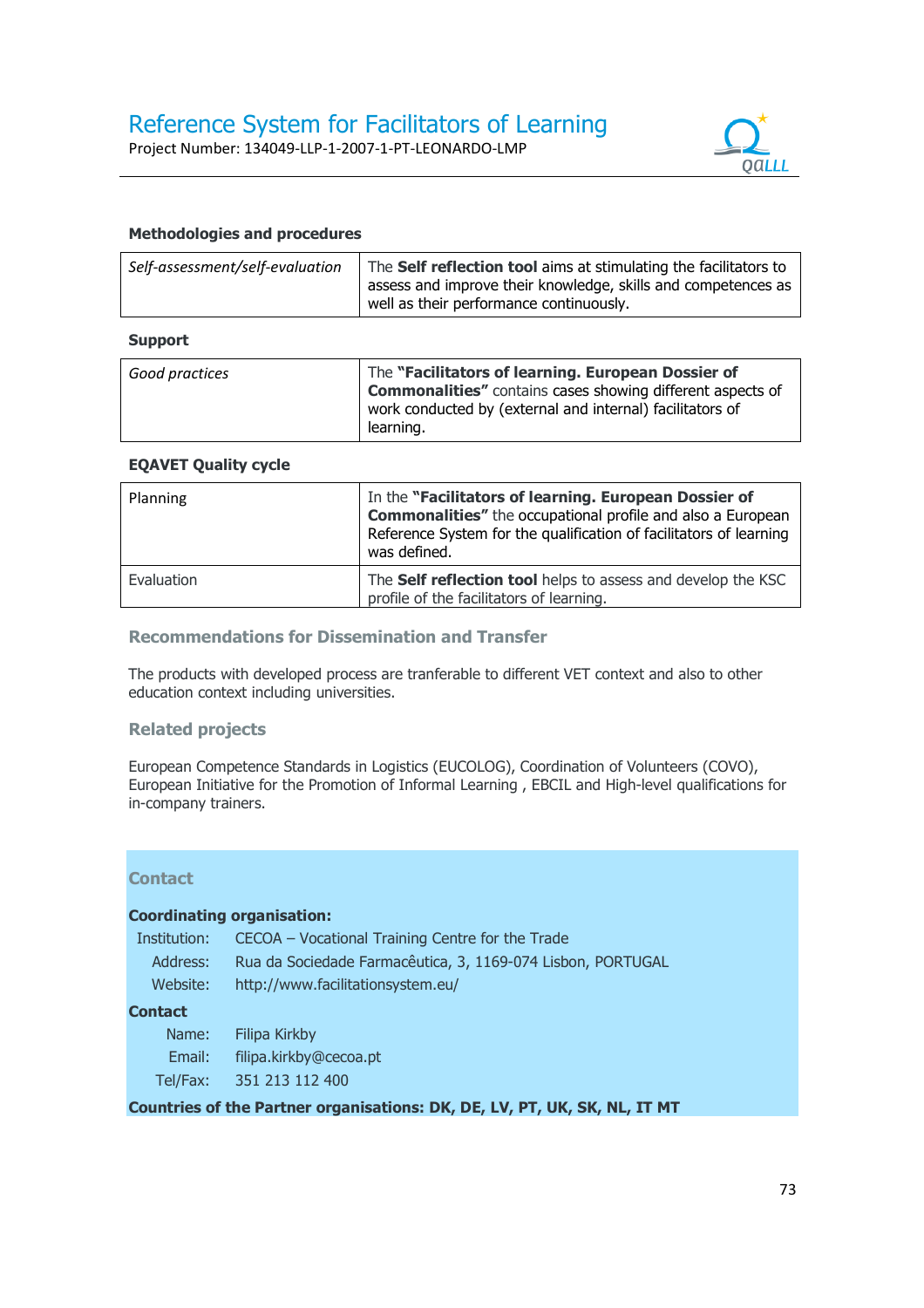# Reflect OR - Reflective Practices for Professional Guidance Pratictioners



Project Number: I/05/B/F/PP-154007

## **What the project is about**

The project aimed at increasing the capabilities of teachers and trainers in vocational education and training (VET) implementing "reflective practices" within their activities. Its results should serve both VET practitioners and different kinds of trainers of trainers, either inside or outside academic systems.

The project was carried out in three phases:

- 1. systematization of knowledge of the reflective tools in education-training, particularly concerning the valorization of the unexpected training effects;
- 2. development of study cases for skills at different levels for evaluating these instruments;
- 3. promoting a community of practice for promoters involved in research and experimentation processes of new reflective methodologies.

## **Information**

**Project type and year: LdV: Pilot project 2005** 

#### **Country of coordinating organisation:** IT

**ADAM-Link:** http://www.adam-europe.eu/adam/project/view.htm?prj=4488 (ADAM address of the 2008 TOI Project which intends to transfer "reflect" results)

**Project Website:** http://reflect.tagliacarne.it

**Level targeted:** provider level, learning and teaching level

**Sector:** The pages in Adams are not in English

**Educational sector/activity:** VET, AE, etc.

## **Products**

## **Main product 1**

## **A State of the Art Review: Reflective practice and Vocational education and training**

The report creates a good theoretical orientation of the project. The main contents are concepts and approaches of reflective practices in VET.

Target group:

VET practitioners like teachers and other facilitators

## **Main product 2**

## **REFLECT Conceptual framework**

The document explains a conceptual approach and definitions, instruments and outcomes of the project. The report also includes a strategy, a scenario and a system of reflective practice in VET. The approaches, which are based on reflection are relational, critical (critical incident) and narrative.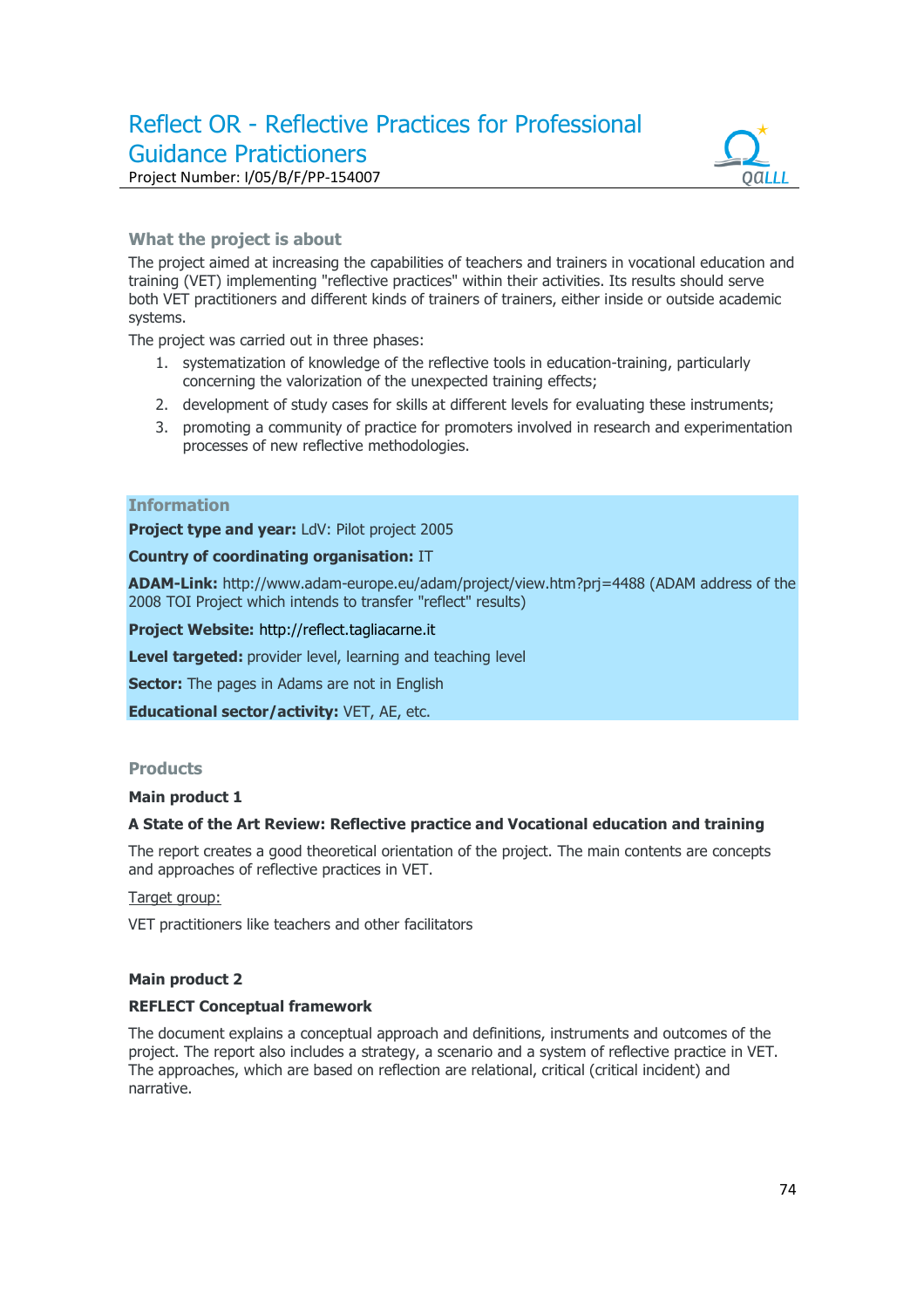# Reflect OR - Reflective Practices for Professional Guidance Pratictioners



## Target group:

VET practitioners like teachers and other fasilitators

## **Main product 3**

#### **Reflective journeys: A Fieldbook facilitating Lifelong-Learning in Vocational Education and Training**

The publication aims at stimulating and supporting the development of reflection and reflective culture in VET. The book opens up perspectives in practical ways of facilitation reflections in vocational setting. Stories, dialogues, anecdotes and metaphors open up the world of reflective practice, while concise conceptual frameworks and underlying theories are integrated to make sense of these reflective experiences

## Target group:

VET practitioners like teachers and other facilitators.

## **Relevance for Quality Assurance**

#### **Models and tools**

| Criteria/indicators/benchmarks | The REFLECT Conceptual framework which is a basic four-<br>pole model with 4 common elements forming the core of<br>reflection is conceived to inter-connect reflection, professional<br>autonomy and lifelong learning (LLL). It describes the cyclical<br>movement (process) of reflection as a means of investigating<br>vocational experiences for promoting changes in thinking,                                                                                                                                        |
|--------------------------------|------------------------------------------------------------------------------------------------------------------------------------------------------------------------------------------------------------------------------------------------------------------------------------------------------------------------------------------------------------------------------------------------------------------------------------------------------------------------------------------------------------------------------|
|                                | actions and feelings.                                                                                                                                                                                                                                                                                                                                                                                                                                                                                                        |
| Tools and instruments          | The State of the Art Review describes the concept of<br>reflective practice. Based on the Fieldbook, it is considered as<br>an evaluation tool which involves thinking about and critically<br>analyzing one's actions with the goal of improving one's<br>professional practice. It makes possible the (re-)evaluation of<br>experience through including the emotional dimension - "soft"<br>elements like cognition, feeling, watching, thinking $-$ of quality<br>assurance which is not so easy to grasp and "measure". |

## **EQAVET Quality cycle**

| Evaluation | The Fieldbook contains the Gibbs' Reflective Cycle which has<br>an Evaluation step (What was good and bad about the<br>experience?) and also an Analysis step (What sense can you<br>make of the situation?).                                           |
|------------|---------------------------------------------------------------------------------------------------------------------------------------------------------------------------------------------------------------------------------------------------------|
| Review     | The Fieldbook contains the Gibbs' Reflective Cycle which has<br>a Conclusion step (What else could you have done?) and also<br>an Action plan step (If it arose again what would you do?).<br>Reflective practice initiates, develops a change process. |

**OGLLL**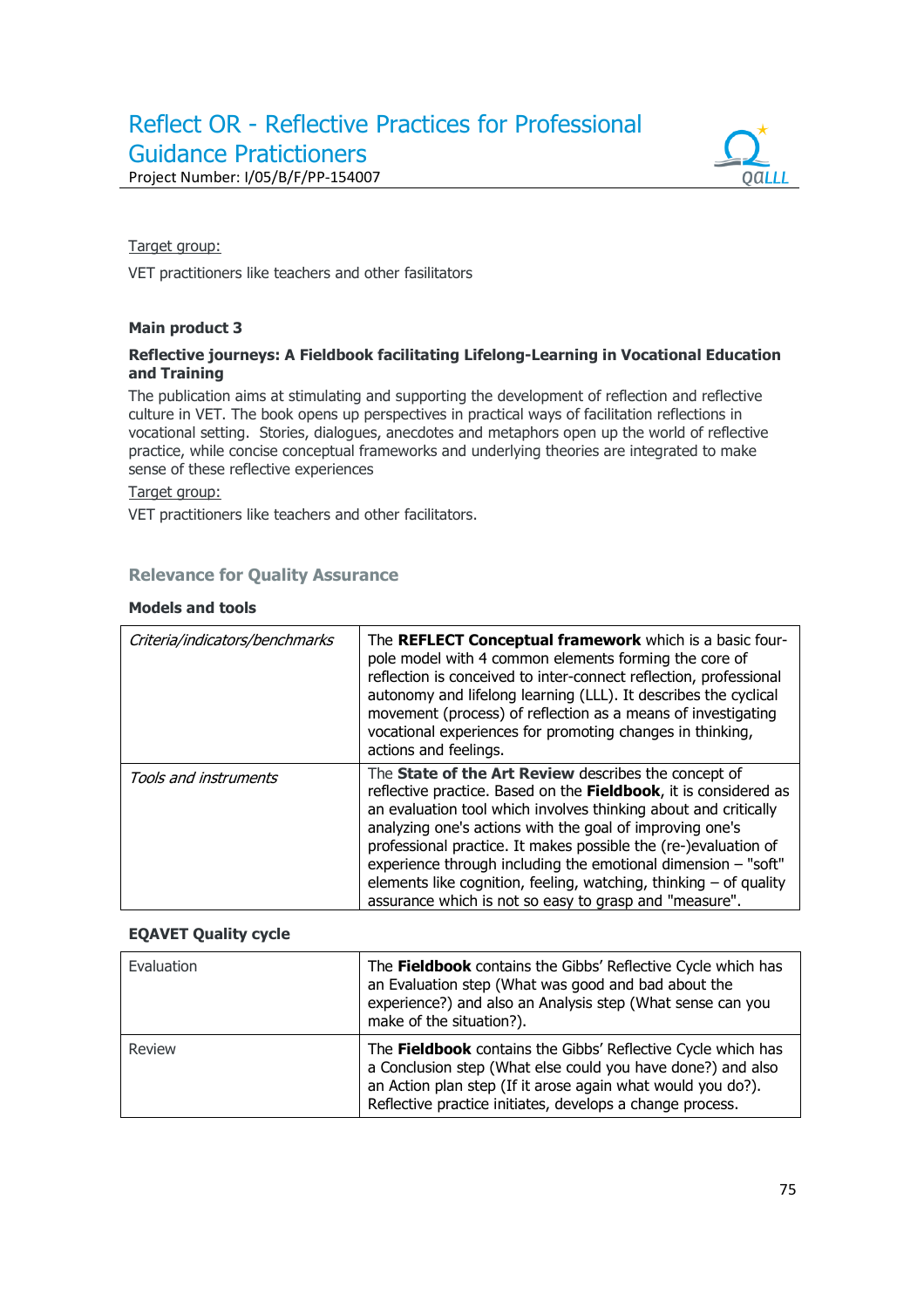## Reflect OR - Reflective Practices for Professional Guidance Pratictioners Project Number: I/05/B/F/PP-154007



## **Recommendations for Dissemination and Transfer**

This products together the products of RESYFAC project could constitut good based on development of facilitators' work.

## **Related projects**

A new project in 2008 is linked with "Reflect"("REFLECTIVE PRACTICES" FOR PRACTITIONERS IN LIFELONG VOCATIONAL GUIDANCE CONTEXTS")

## **Contact**

#### **Coordinating organisation:**

Institution: I.R.S.E.A.

 Address: via Paride Salvago, 18/2, 16136 Genova Website: http://reflect.tagliacarne.it

#### **Contact**

 Name: Massimo Tomassini Email: m.tomassini@learningvision.net Tel/Fax: 3472421822

**Countries of the Partner organisations:** IT, UK, BG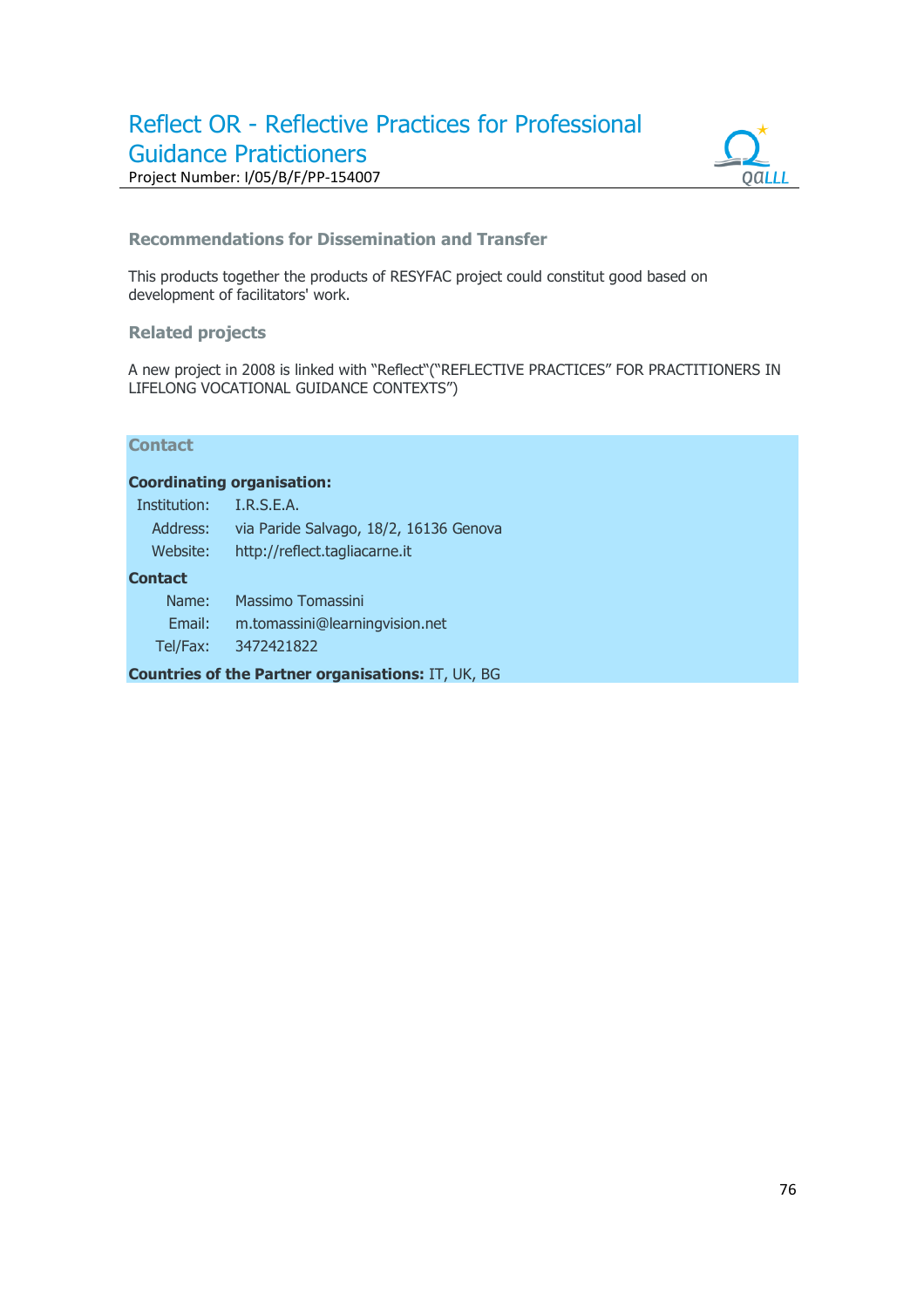## REVIMP - From Review to Improvement in European Vocational Education and Training Project Number: NL/05/B/F/PP/157527



## **What the project is about**

Not the collection of Quality Assurance data but their utilization proves to be a serious problem. Therefore, VET providers within the healthcare sector have been studied in six European countries to find out which factors promote or hinder the utilization of quality Assurance data. Based on the finidings guidelines have been formulated to promote the utilization of Quality Assurance data.

## **Information**

**Project type and year:** LdV: Pilot project 2005

## **Country of coordinating organisation:** NL

**ADAM-Link:** http://www.adam-europe.eu/adam/project/view.htm?prj=2609&page=1

**Project Website:** n.b. project website is not available; project coordinator was contacted to upload products / results into ADAM database

Level targeted: system level not primarily but also connected; provider level, learning and teaching level

**Sector: Other Service Activities** 

**Educational sector/activity:** VET, AE, etc.

#### **Products**

#### **Main product 1**

## **BOOK - Improving Quality Assurance in European Vocational Education and Training.**

Broad based, thought provoking discussion with a focus on the Review/Improvement stage in the quality cycle. Extensive research was undertaken throughout Europe.

#### Target group:

Management of VET courses and their training staff. Institutes for training VET practitioners.

## **Main product 2**

#### **Guidelines for the quality assurance of vocational education and training in EU countries**

The brochure contains guidelines for the quality assurance of (VET) in Europe. Based on research of quality assurance within case study institutions providing healthcare VET in six EU countries: Denmark, Estonia, Germany, United Kingdom (England), Italy and the Netherlands.

#### Target group:

Management of VET courses and their training staff. Institutes for training VET practitioners.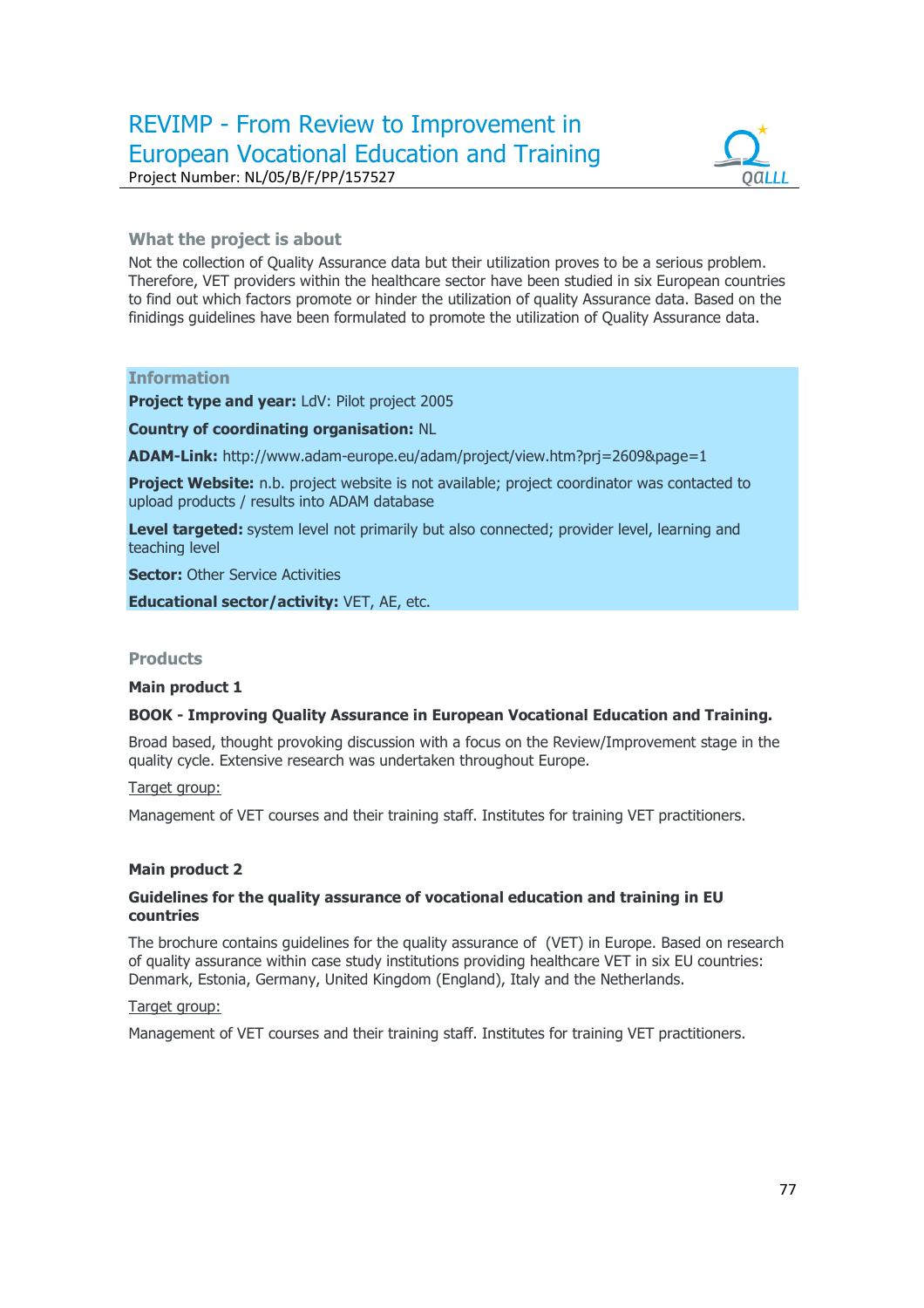

## **Relevance for Quality Assurance**

## **Models and tools**

| Criteria/indicators/benchmarks | The Book - Improving Quality Assurance in European<br>Vocational Education and Training presents the theoretical<br>framework that was used for investigating which factors<br>enable or constrain a successful review phase within quality<br>assurance activities. Moreover, it includes the research results,<br>and the quidelines for a successful review phase that were<br>developed on the basis of the research results. |
|--------------------------------|-----------------------------------------------------------------------------------------------------------------------------------------------------------------------------------------------------------------------------------------------------------------------------------------------------------------------------------------------------------------------------------------------------------------------------------|
| Tools and instruments          | <b>Guidelines</b> for successful review were developed which are<br>included in the Book - Improving Quality Assurance in<br>European Vocational Education and Training.                                                                                                                                                                                                                                                          |

#### **Support**

| use of the quality assurance data in VET for the health care<br>sector. | Good practices | The Book - Improving Quality Assurance in European<br>Vocational Education and Training contains case studies<br>of 6 European countries describing the factors influencing the |
|-------------------------------------------------------------------------|----------------|---------------------------------------------------------------------------------------------------------------------------------------------------------------------------------|
|-------------------------------------------------------------------------|----------------|---------------------------------------------------------------------------------------------------------------------------------------------------------------------------------|

#### **EQAVET Quality cycle**

|  | Review | The project products (Book and Guidelines) focus on the<br>review phase of the quality cycle and describe an approach for<br>gaining insight into the critical success factors under which<br>quality assurance leads to successful review. |
|--|--------|---------------------------------------------------------------------------------------------------------------------------------------------------------------------------------------------------------------------------------------------|
|--|--------|---------------------------------------------------------------------------------------------------------------------------------------------------------------------------------------------------------------------------------------------|

## **Recommendations for Dissemination and Transfer**

Though researched around VET in Health Care, this project should prove a worthwhile resource for all providers of VET in the EU. It could also prove informative across all other levels of education and training.

## **Related projects**

Peer Review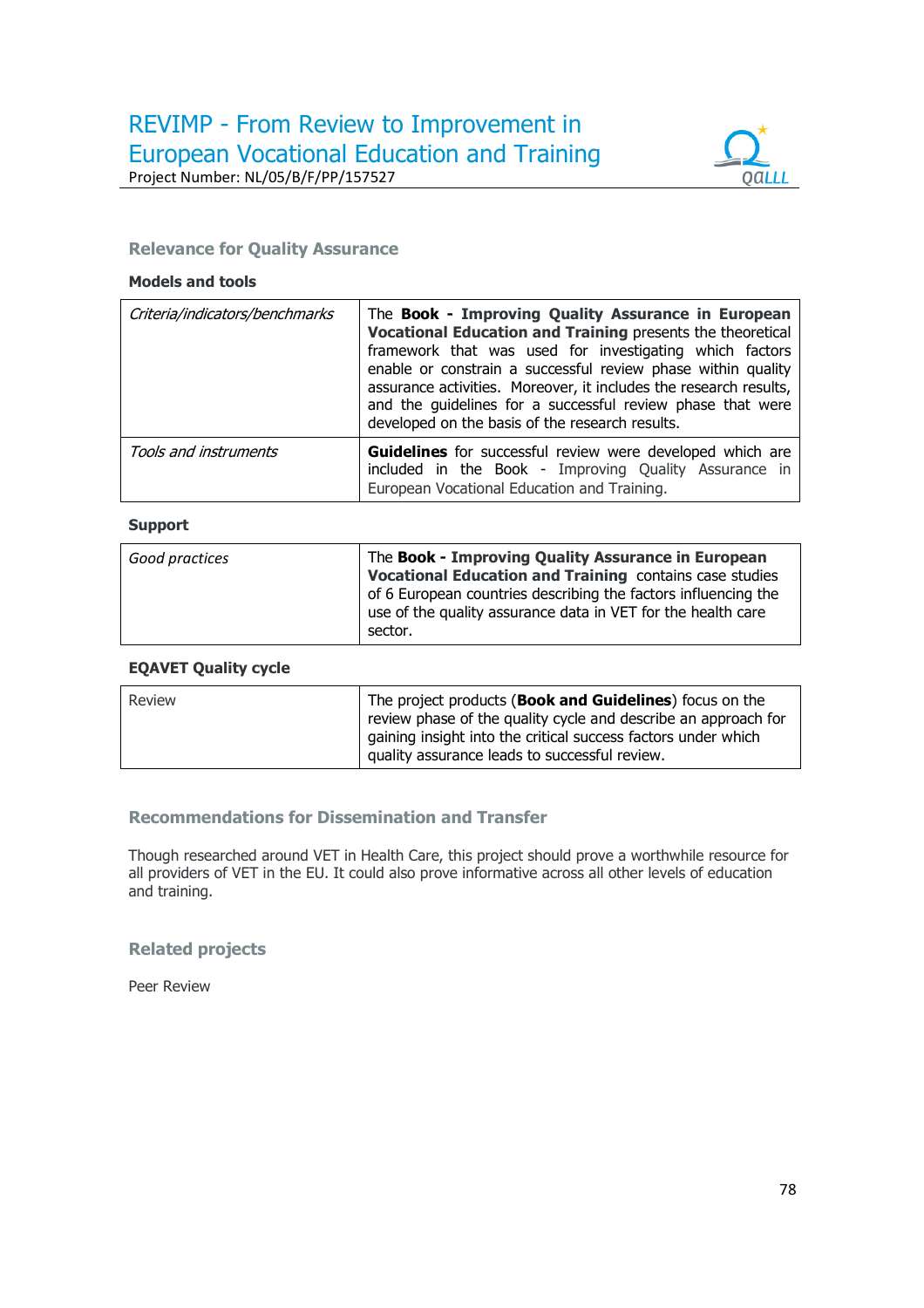

## **Contact**

|              | <b>Coordinating organisation:</b>                                                                                                                                                  |
|--------------|------------------------------------------------------------------------------------------------------------------------------------------------------------------------------------|
| Institution: | Universiteit Twente, Faculteit Gedragswetenschappen, Afd Onderwijsorganisatie En<br>-Management                                                                                    |
| Address:     | Drienerlolaan 5, 7522NB Enschede                                                                                                                                                   |
| Website:     | Homepage not longer available, please refer to: Visscher, A.J. (Ed.). (2009).<br>Improving Quality Assurance in European Vocational Education and Training. New<br>York: Springer. |
| Contact      |                                                                                                                                                                                    |
| Name:        | A.J. Visscher                                                                                                                                                                      |
| Email:       | a.j.visscher@utwente.nl                                                                                                                                                            |
| Tel/Fax:     | 31 53 489 3609                                                                                                                                                                     |

**Countries of the Partner organisations:** UK, DE, NL, DK, IT, ET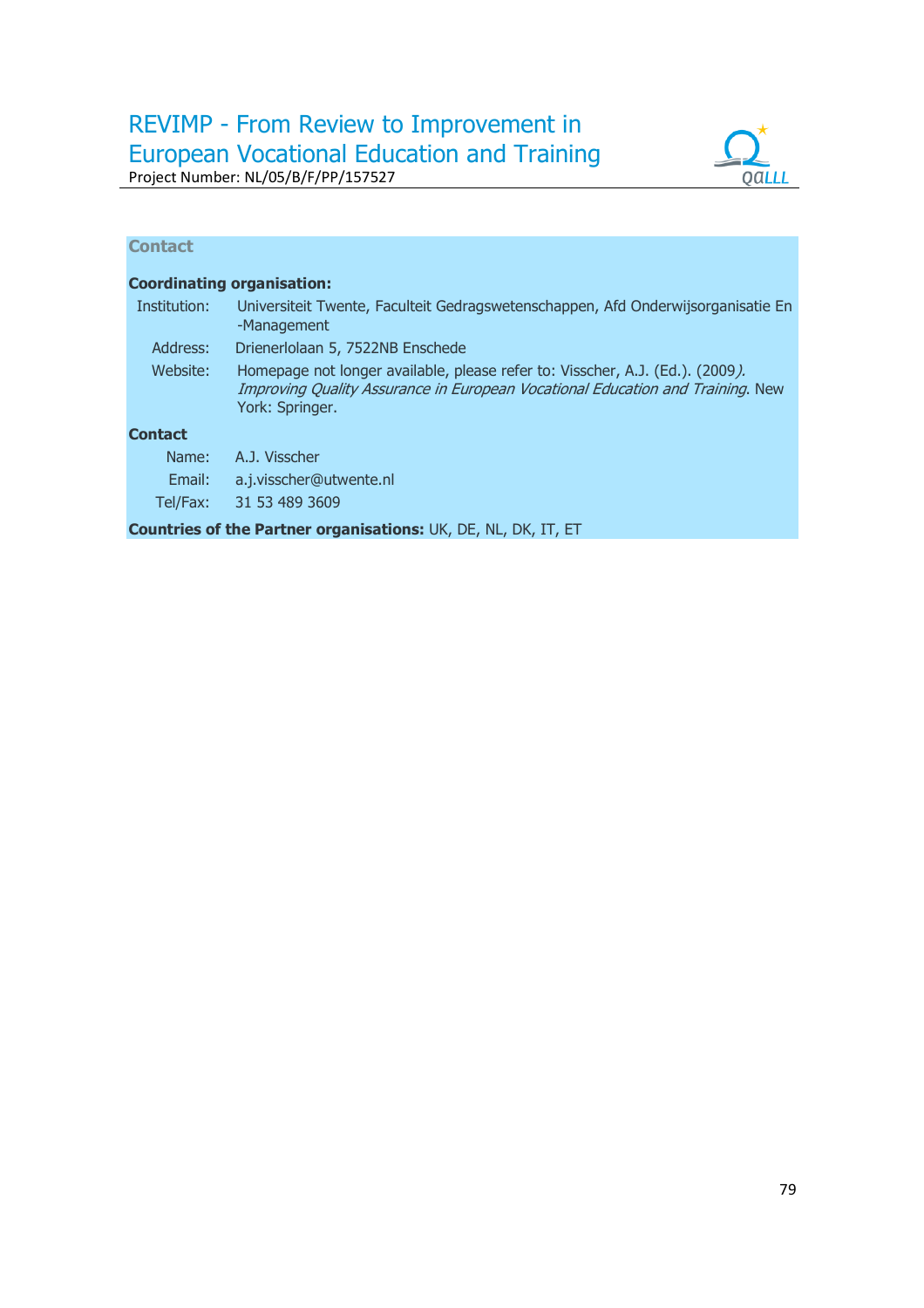## Self Evaluation in Adult Life Long Learning - **SEALLL** Project Number: 225293-CP-1-2005-1-BE-GRUNDTVIG-G1



## **What the project is about**

The SEALLL project aimed to improve the quality of content, delivery, management and organisation of adult learning through the introduction and promotion of self-evaluation in formal, non-formal and informal adult education.

## **Information**

**Project type and year:** Grundtvig: Centralised Project 2005

#### **Country of coordinating organisation:** BE

**ADAM-Link:** http://eacea.ec.europa.eu/static/Bots/docbots/TCP/Compendia/Compendia2005.htm - (page 1)

**Project Website:** www.Alden-Biesen.be

**Level targeted:** provider level, learning and teaching level

**Sector:** n/a

**Educational sector/activity:** VET, AE, etc.

#### **Products**

## **Main product 1 - A series of self-evaluation tools and guidelines (SEALLL Manual)**

A manual with three parts is targeted towards learners, teachers, developers and management.

Part 1 offers a conceptual framework and guidelines for planning and managing self-evaluation process in adult education organisations.

Part 2 is a practical guide for facilitators of self-evaluation.

Part 3 provides an overview of possible evaluation instruments that can be used in self-evaluation processes.

## **Relevance for Quality Assurance**

#### **Models and tools**

| Tools and instruments | The <b>SEALLL Manual</b> is a practical quide for teachers/trainers,<br>staff and facilitators of self-evaluation with guidelines, methods<br>and also an overview of possible evaluation instruments that |
|-----------------------|------------------------------------------------------------------------------------------------------------------------------------------------------------------------------------------------------------|
|                       | can be used in self-evaluation processes in adult learning.                                                                                                                                                |

#### **Methodologies and procedures**

| Self-assessment/self-evaluation | The SEALLL Manual offers a conceptual framework and<br>approach for planning and managing self-evaluation process in<br>adult education organizations, to introduce and set up their<br>own self-evaluation, create their own instruments. |
|---------------------------------|--------------------------------------------------------------------------------------------------------------------------------------------------------------------------------------------------------------------------------------------|
|                                 |                                                                                                                                                                                                                                            |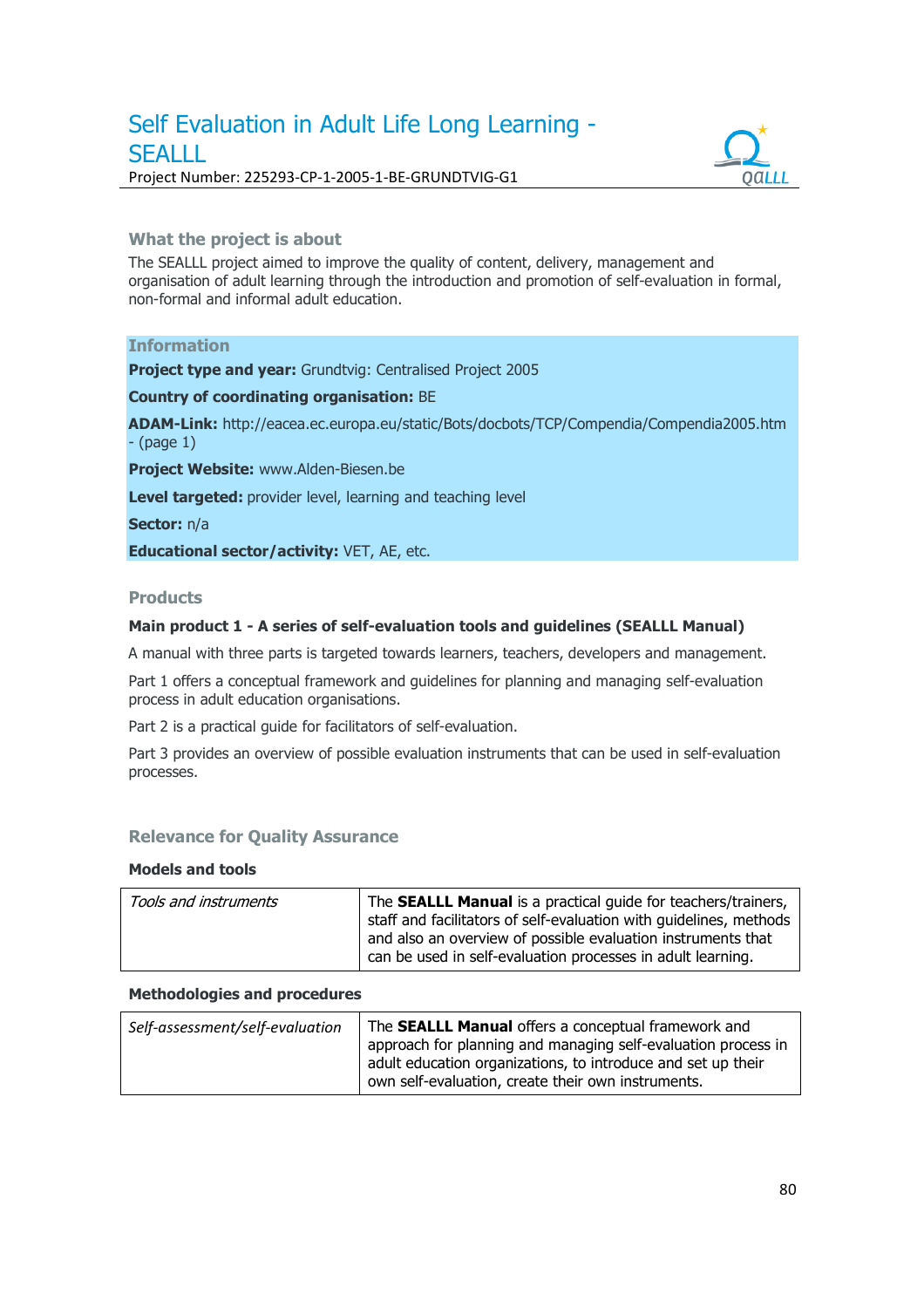

## **EQAVET Quality cycle**

| Evaluation | The SEALLL Manual focuses on self-evaluation process and<br>tools. |
|------------|--------------------------------------------------------------------|
|            |                                                                    |

## **Recommendations for Dissemination and Transfer**

The tools can be transferred to all kind of educational organizations.

## **Contact**

## **Coordinating organisation:**

| Institution:   | Alden Biesen                       |
|----------------|------------------------------------|
| Address:       | Kasteelstraat $6, B - 3740$ Bilzen |
| Website:       | www.Alden-Biesen.be                |
|                |                                    |
| <b>Contact</b> |                                    |
| Name:          | <b>Guy TILKIN</b>                  |

Tel/Fax: +32 89519352

**Countries of the Partner organisations:** NL, LT, BE, PL, DE, AT, SE, TR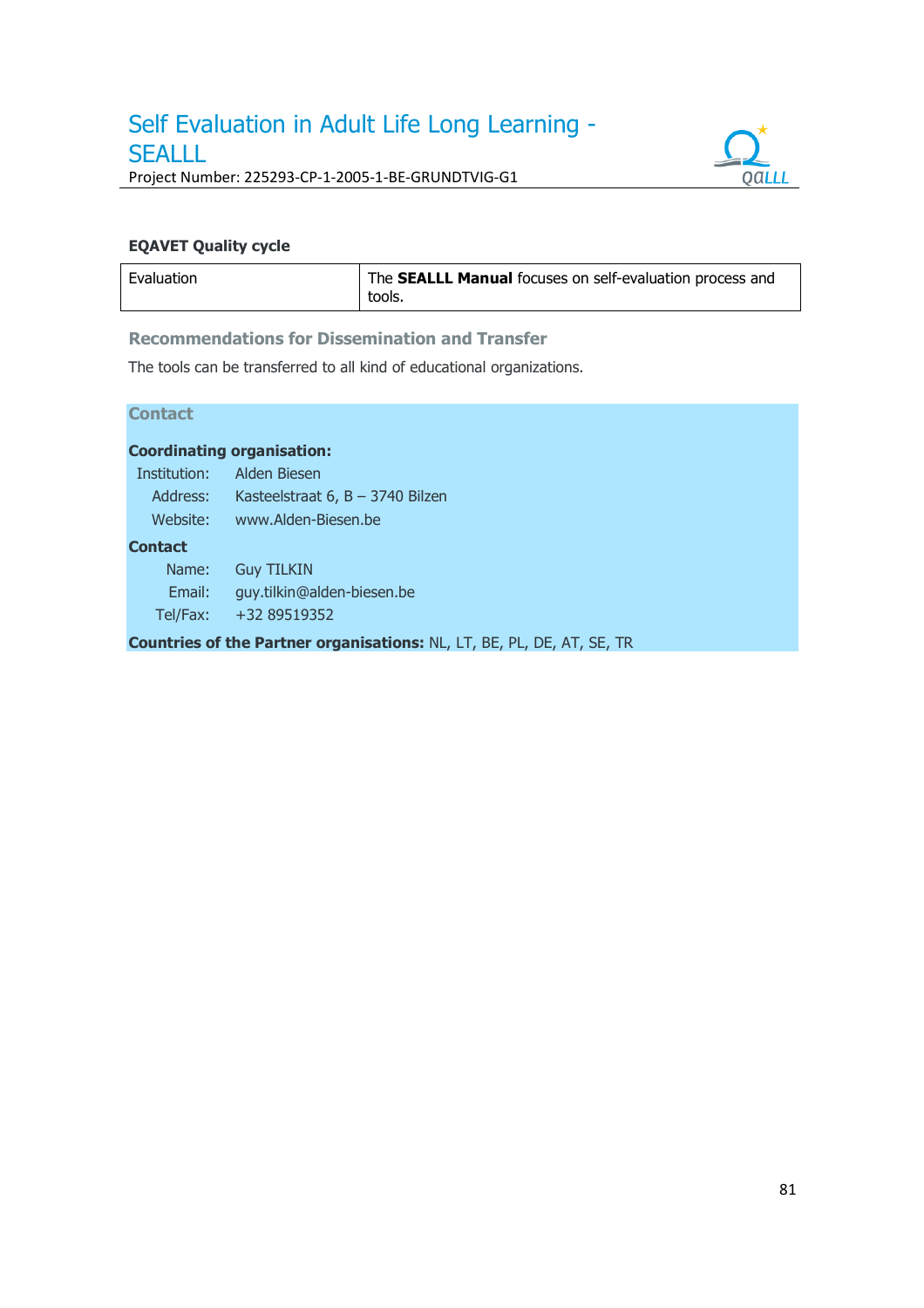## Transnational Quality Project - Quality Guidelines for Providers of Vocational Education and Training /TQP-EU Project Number: 146579



## **What the project is about**

A first-rate navigation system is needed for initial and further vocational education and training (VET) to control the content, methods and organisation of VET services and to allow VET service providers to monitor and manage their own activities reliably. To assure European quality, the labour and education market also needs cross-border practice standards for quality development of VET service providers in correlation with the Common Quality Assurance Framework.

## **Information**

**Project type and year: LdV: Pilot project 2006** 

**Country of coordinating organisation:** DE

**ADAM-Link:** http://www.adam-europe.eu/adam/project/view.htm?prj=2711

**Project Website:** http://www.leonardo-tqp.eu

**Level targeted:** provider level, learning and teaching level

**Sector: Education** 

**Educational sector/activity:** VET, AE, etc.

#### **Products**

#### **Main product 1**

## **Quality Guidelines**

The QUALITY GUIDELINES expand the quality management system QM STAGE MODEL issued by DIN as PAS 1037:2004 for organizations providing initial and continuing VET to include approaches and requirements for a quality-based design of transnational education processes, including structures/potential and results (education offers/ services). This will promote transparency for national and international users.

The Quality Guidelines are available in six languages (DE, EN, PL, IT, ES, Catalan).

#### Target group:

Education and training service providers, students/trainees

## **Main product 2**

#### **Compendium – Application Guidelines und implementation aids of the QUALITY GUIDELINES**

The compendium perceives itself as an aid when using the QUALITY GUIDELINES to design the goods and services for an international market. It offers tips and explanations for the implementation of the requirements of the QUALITY GUIDELINES and furthermore makes user friendly methods and tried and tested instruments for the introduction and improvement of quality management systems in the area of education available. The compendium is available in DE, EN, PL; chapter 1-3 and 6 are also available in IT, ES, Catalan.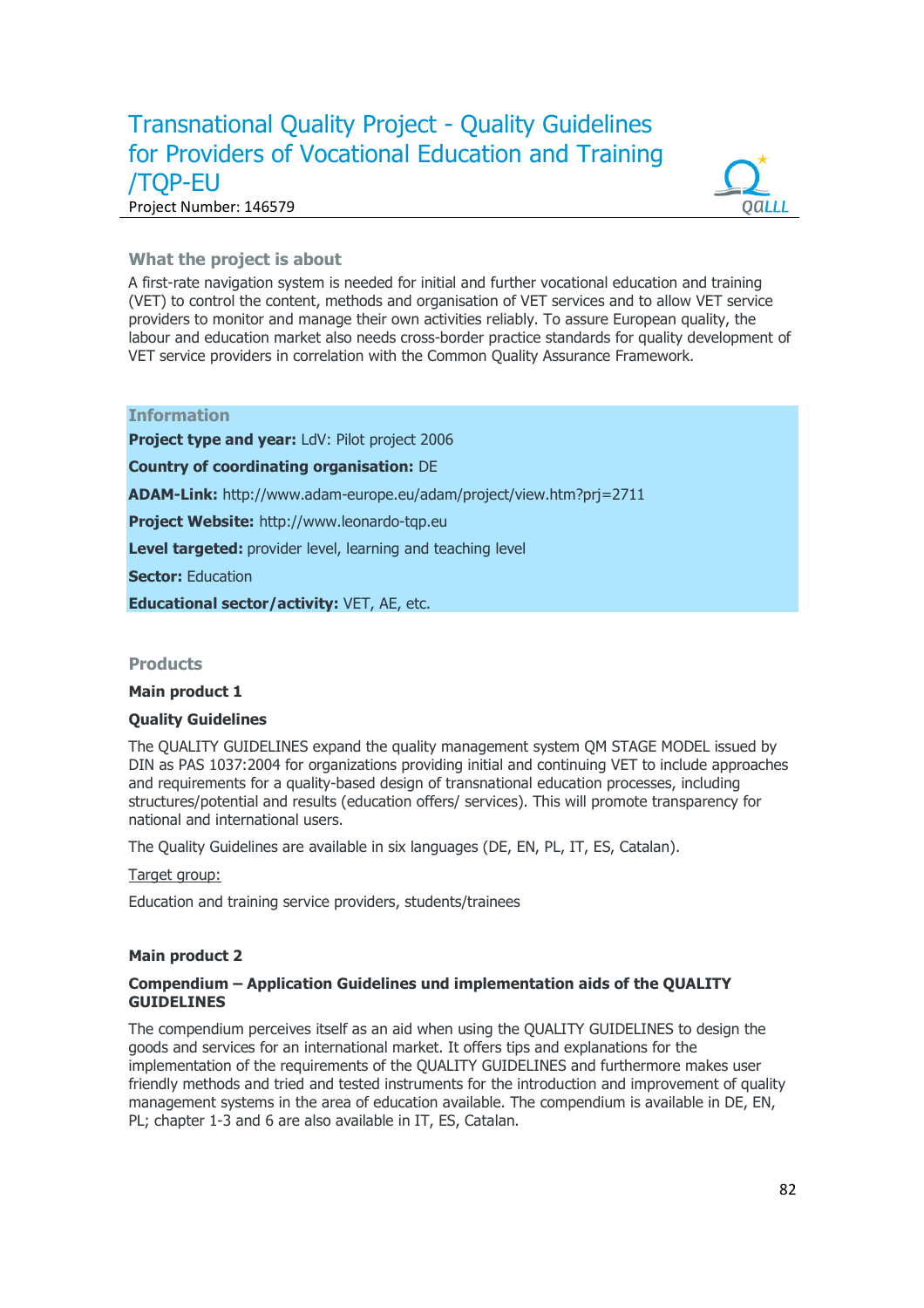## Transnational Quality Project - Quality Guidelines for Providers of Vocational Education and Training /TQP-EU Project Number: 146579



Education and training service providers, students/trainees

## **Main product 3**

## **Quality manual**

As an example the quality handbook of the German-Polish Youth factory is published on the website. It is, however, not made explicit to which extent the quality guidelines have been reflected here. The manual is available in DE and PL only.

#### Target group:

Education and training service providers, students/trainees

#### **Main product 4**

#### **Competence centre**

The competence centre is a working and communication platform which provides ICT application for competence assessment and management with regard to transnational quality.

#### Target group:

Education and training service providers, students/trainees

## **Relevance for Quality Assurance**

#### **Models and tools**

| Quality management systems | <b>Quality Guidelines</b> define requirements for a<br>The<br>transnational quality management system for<br>VET<br>organisations by expanding the QM STAGE MODEL which<br>serves as a reference model for quality management systems<br>in organisations active in market-oriented initial and continuing<br>VFT. |
|----------------------------|--------------------------------------------------------------------------------------------------------------------------------------------------------------------------------------------------------------------------------------------------------------------------------------------------------------------|
| Standards                  | The <b>Quality Guidelines</b> define minimum standards for<br>content and determine methods of quality inspection (external<br>audit and self-test).                                                                                                                                                               |
| Tools and instruments      | The Quality manual for Polish-German Youth factory<br>contains the documentation of the quality management system<br>including the process descriptions, procedures and QM tools<br>and instruments.                                                                                                               |
|                            | In the <b>Competence centre</b> various quality management tools<br>were made available including a Competence assessment &<br>management tool.                                                                                                                                                                    |

#### **Methodologies and procedures**

| The requirements of the QM STAGE MODEL can be applied<br>Accreditation of |
|---------------------------------------------------------------------------|
|---------------------------------------------------------------------------|

oallL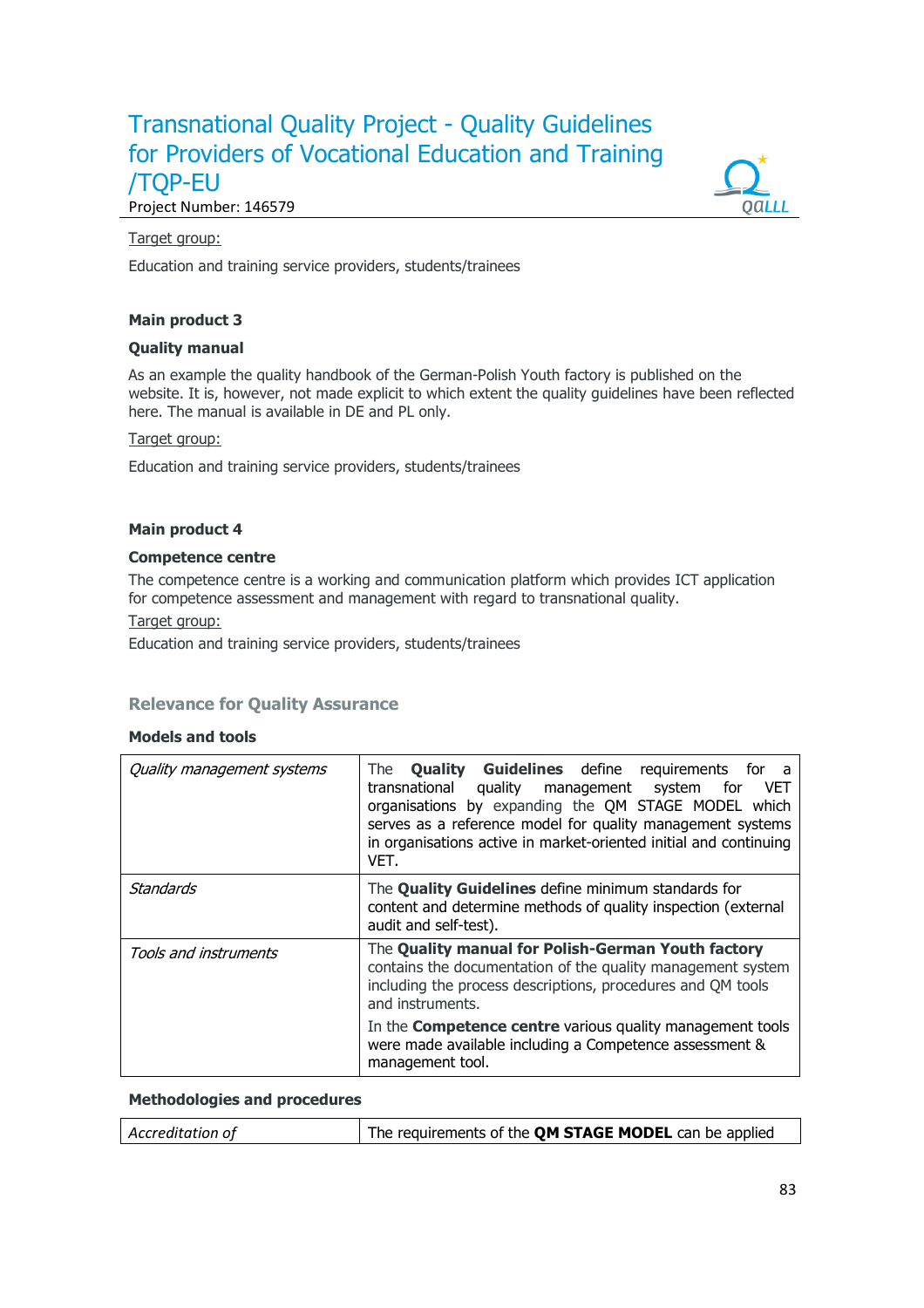## Transnational Quality Project - Quality Guidelines for Providers of Vocational Education and Training /TQP-EU Project Number: 146579



| providers/institutions | for certification of educational service providers (against PAS |
|------------------------|-----------------------------------------------------------------|
|                        | 1037:2004 issued by DIN).                                       |

## **EQAVET Quality cycle**

| Cycle as a whole<br>The cross-border practice standards for quality development of<br>VET service providers included in the QUALITY GUIDELINES<br>were developed in 2008 in correlation with the Common<br>Quality Assurance Framework (CQAF). During the revision of<br>the QUALITY GUIDELINES in 2009 the quality criteria, i.e.<br>indicative descriptors and reference indicators for the level of<br>quality at the educational provider level, as suggested by the<br>Recommendation establishing the EQAVET were also<br>incorporated. |
|-----------------------------------------------------------------------------------------------------------------------------------------------------------------------------------------------------------------------------------------------------------------------------------------------------------------------------------------------------------------------------------------------------------------------------------------------------------------------------------------------------------------------------------------------|
|-----------------------------------------------------------------------------------------------------------------------------------------------------------------------------------------------------------------------------------------------------------------------------------------------------------------------------------------------------------------------------------------------------------------------------------------------------------------------------------------------------------------------------------------------|

## **Recommendations for Dissemination and Transfer**

The products may be suitable not only for Vet providers, buta also for general education institutions, especially adult education and informal learning providers - given that they have already establisjhed a quality management system.

## **Contact**

## **Coordinating organisation:**

| Institution: | <b>RKW Berlin GmbH</b>                |
|--------------|---------------------------------------|
| Address:     | Breite Str. 29, 10178 Berlin          |
| Website:     | http://www.leonardo-tqp.eu            |
| Contact      |                                       |
| Name:        | Dr. Thomas Rau                        |
| Email:       | thomas.rau@rkw-bb.de                  |
| Tel/Fax:     | +49 30 20308-4302 / +49 30 20308-4304 |
|              |                                       |

**Countries of the Partner organisations:** DE, SE, PL, IT, ES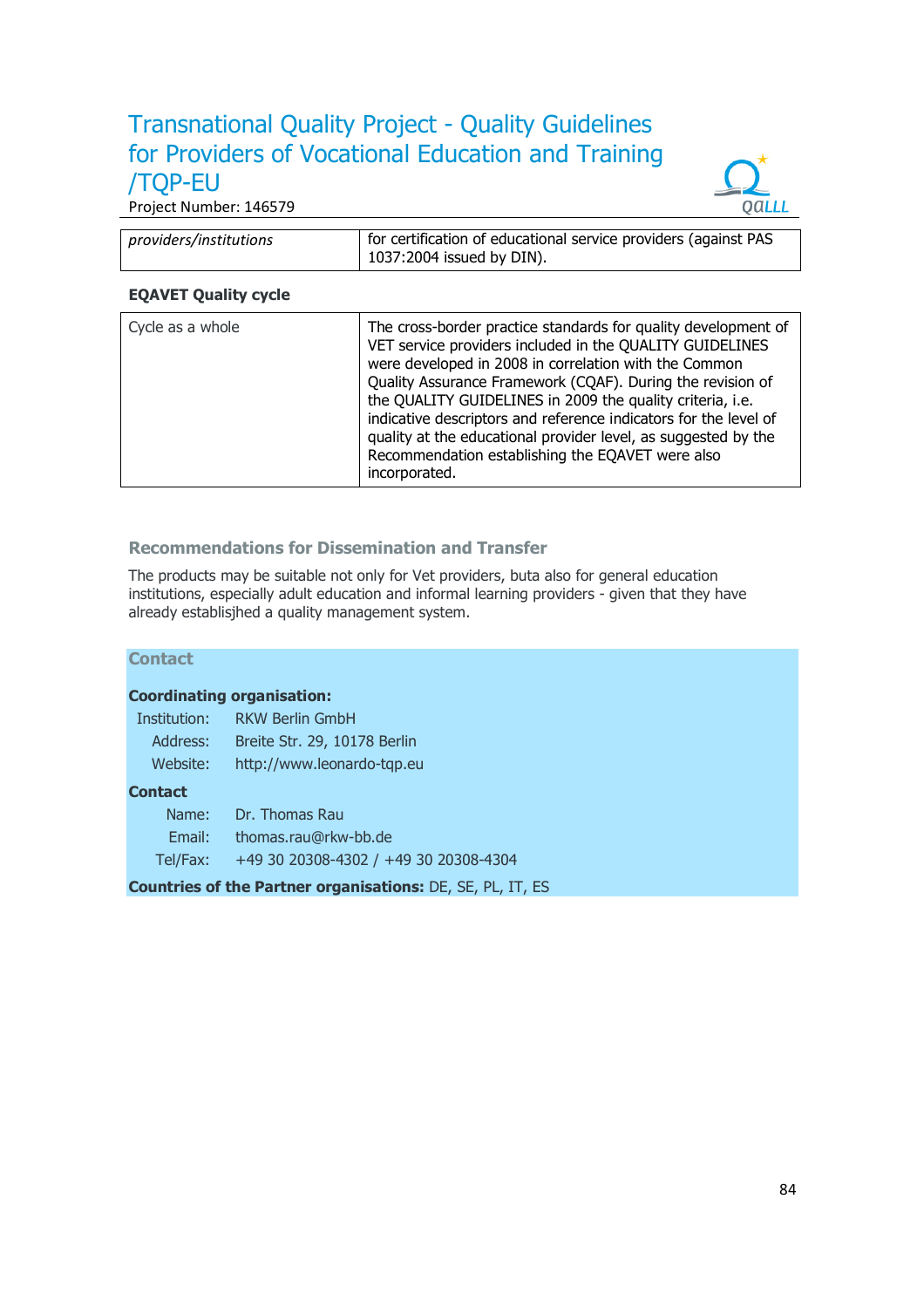## Validating Mentoring 2 Project Number: LLP-LDV-TOI-07-BG-166007



## **What the project is about**

The project responded to the needs of disabled people and other disadvantaged in the job market by developing systems for the recognition of their non-formal and informal learning.

In support for the transfer, VM2 elaborated and evaluated comprehensive systems for the selfassessment of mentoring programmes.

## **Information**

**Project type and year:** LdV: TOI 2007

**Country of coordinating organisation:** BG

**ADAM-Link:** http://www.adam-europe.eu/adam/project/view.htm?prj=3010

**Project Website:** http://www.vm2-project.eu

**Level targeted:** system level, provider level

**Sector:** Other Service Activities, Hotels and Restaurants, Other business activities, Public administration

**Educational sector/activity:** VET, AE, etc.

#### **Products**

#### **Main product 1**

**(Revised/Enhanced) Code of Practice (CoP) for Mentoring**

The Enhanced Code of Practice (CoP) for Mentoring is a quality assurance framework for mentoring providing a full self-assessment process and a toolkit of systems to enable the use of external verification as a part of a blended-assessment model of mentoring programmes.

## **Main product 2**

#### **(General) Guide for Mentoring Promoters (Edinburgh Chamber of Commerce version)**

The guide consists of information about the project itself, its partners, goals and aims, as well as target groups and end users. Then it reveals the essence of mentoring, its history, characteristics, the mentor's roles and skills, benefits for the mentor and how to facilitate the process as a whole etc. Then follows a section with information on recruitment, matching and induction/training of the mentors and the mentees, managing, monitoring and evaluation of the mentoring process.

#### Target group:

People with disabilities, young people at risk of unemployment, involvement in crime or social exclusion and older people disadvantaged in the job market or danger of social exclusion, Enterprises , Training organisations, Public bodies, Social organisations, Human resources departments, Training providers, Experts in the field of lifelong learning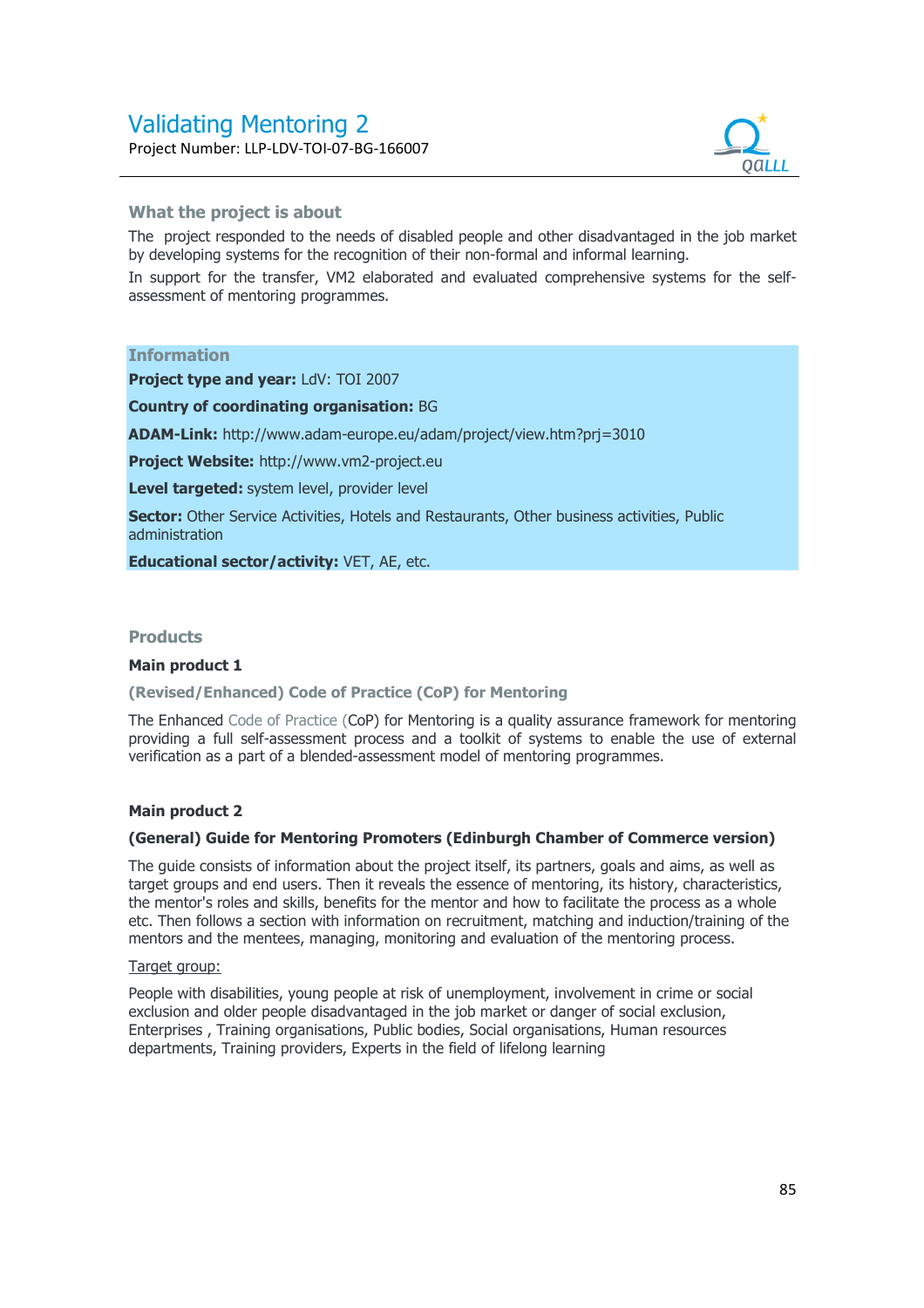

#### **Main product 3**

#### **Guide for mentors (Worcester University version)**

After presenting in the introduction the objectives, target groups and target sectors of the project, the definition of mentoring is given, followed by the chapters about What are employability skills?, Roles and responsibilities of the mentor, Matching mentees and mentors, Fostering a successful relationship, Setting the agenda with your mentee, Benefits for mentees and mentors, Action planning , Record keeping and Monitoring the mentoring process.

#### Target group:

Mentees and mentors, Action planning , Record keeping and Monitoring the mentoring process.

#### **Main product 4**

#### **Guide for mentees (Worcester University version)**

In the introduction the project objectives, the target groups and target sectors are presented. In the main part of the guide the definition of mentoring is given, followed by the chapters about the Roles and responsibilities of the mentee, Matching mentees and mentors, Fostering a successful relationship, Setting the agenda, Benefits for mentees and mentors, Action planning, Record keeping and Monitoring the mentoring process.

#### Target group:

Mentees and mentors, Action planning, Record keeping and Monitoring the mentoring process.

#### **Relevance for Quality Assurance**

#### **Models and tools**

| Standards             | The Enhanced Code of Practice (CoP) for Mentoring was<br>developed as a quality assurance framework for this type of<br>non-formal learning, in the form of a procedure for<br>implementing a comprehensive, quided self-assessment<br>exercise. |
|-----------------------|--------------------------------------------------------------------------------------------------------------------------------------------------------------------------------------------------------------------------------------------------|
| Tools and instruments | The Enhanced Code of Practice (CoP) for Mentoring<br>contains a self-assessment tool with a series of questions for<br>self-reflection and also a toolkit for external verification with a<br>series of 6 short checklists.                      |
|                       | In the annexes to the 3 guides - "Guide for mentoring<br>promoters", "Guide for Mentors" and "Guide for Mentees" -<br>forms related to mentoring work are presented.                                                                             |

#### **Methodologies and procedures**

| Self-assessment/self-evaluation | The Enhanced Code of Practice (CoP) for Mentoring                                                                              |
|---------------------------------|--------------------------------------------------------------------------------------------------------------------------------|
|                                 | outlines the process of self-assessment as the core                                                                            |
|                                 | methodology for quality assurance in the project - alongside a<br>series of questions for self-reflection. The Self-Assessment |
|                                 | System was made available online.                                                                                              |